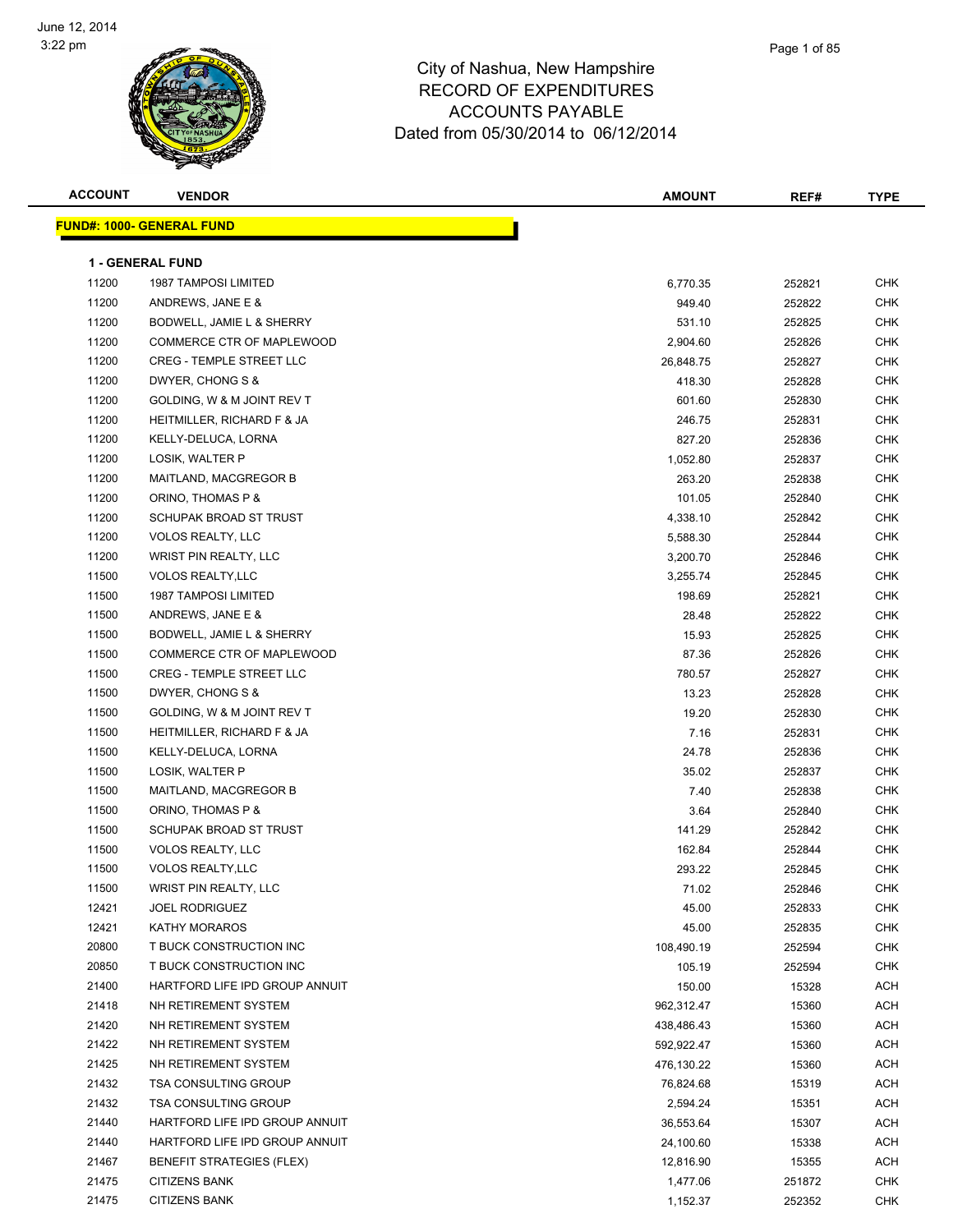

| <b>ACCOUNT</b> | <b>VENDOR</b>                                                | <b>AMOUNT</b>      | REF#   | <b>TYPE</b>              |
|----------------|--------------------------------------------------------------|--------------------|--------|--------------------------|
|                | <b>FUND#: 1000- GENERAL FUND</b>                             |                    |        |                          |
|                | <b>1 - GENERAL FUND</b>                                      |                    |        |                          |
| 21485          | AFSCME COUNCIL 93/LOCAL 365                                  | 2,058.62           | 15303  | <b>ACH</b>               |
| 21485          | FIREFIGHTERS LOCAL 789                                       | 4,080.72           | 15306  | <b>ACH</b>               |
| 21485          | IAFF LOCAL 789                                               | 236.00             | 15308  | <b>ACH</b>               |
| 21485          | NASHUA POLICE COMM UNION                                     | 187.00             | 15310  | <b>ACH</b>               |
| 21485          | NASHUA POLICE PATROLMANS ASSOC                               | 1,000.00           | 15311  | <b>ACH</b>               |
| 21485          | NASHUA POLICE RELIEF ASSOC                                   | 810.00             | 15312  | <b>ACH</b>               |
| 21485          | NASHUA POLICE SUPERVISORS ASSO                               | 403.00             | 15313  | <b>ACH</b>               |
| 21485          | NPLE-LOCAL #4831                                             | 236.99             | 15315  | ACH                      |
| 21485          | TEAMSTERS UNION LOCAL #633                                   | 275.12             | 15317  | <b>ACH</b>               |
| 21485          | TREAS NASHUA TEACHERS UNION                                  | 29,259.05          | 15318  | <b>ACH</b>               |
| 21485          | UAW LOCAL 2232                                               | 748.28             | 15320  | <b>ACH</b>               |
| 21485          | AFSCME COUNCIL 93/LOCAL 365                                  | 1,986.62           | 15335  | <b>ACH</b>               |
| 21485          | FIREFIGHTERS LOCAL 789                                       |                    |        | <b>ACH</b>               |
|                | <b>IAFF LOCAL 789</b>                                        | 4,056.43<br>236.00 | 15337  | <b>ACH</b>               |
| 21485          | NASHUA POLICE COMM UNION                                     |                    | 15339  | <b>ACH</b>               |
| 21485          |                                                              | 187.00             | 15342  |                          |
| 21485          | NASHUA POLICE PATROLMANS ASSOC<br>NASHUA POLICE RELIEF ASSOC | 1,008.00           | 15343  | <b>ACH</b><br><b>ACH</b> |
| 21485<br>21485 | NASHUA POLICE SUPERVISORS ASSO                               | 810.00             | 15344  |                          |
|                |                                                              | 403.00             | 15345  | ACH                      |
| 21485          | NPLE-LOCAL #4831                                             | 236.99             | 15347  | ACH                      |
| 21485          | TEAMSTERS UNION LOCAL #633                                   | 275.12             | 15349  | <b>ACH</b>               |
| 21485          | TREAS NASHUA TEACHERS UNION                                  | 880.66             | 15350  | <b>ACH</b>               |
| 21485          | UAW LOCAL 2232                                               | 748.28             | 15352  | <b>ACH</b>               |
| 21485          | AMERICAN FEDERATION OF TEACHER                               | 198.25             | 251856 | <b>CHK</b>               |
| 21485          | AMERICAN FEDERATION OF TEACHER                               | 2.00               | 252351 | <b>CHK</b>               |
| 21490          | UNITED WAY OF GREATER NASHUA                                 | 788.97             | 251869 | <b>CHK</b>               |
| 21490          | UNITED WAY OF GREATER NASHUA                                 | 230.30             | 252364 | <b>CHK</b>               |
| 21495          | <b>WAGE ASSIGNMENT</b>                                       | 594.00             | 15304  | <b>ACH</b>               |
| 21495          | <b>WAGE ASSIGNMENT</b>                                       | 175.00             | 15305  | <b>ACH</b>               |
| 21495          | <b>WAGE ASSIGNMENT</b>                                       | 318.00             | 15309  | ACH                      |
| 21495          | <b>WAGE ASSIGNMENT</b>                                       | 259.00             | 15316  | ACH                      |
| 21495          | <b>WAGE ASSIGNMENT</b>                                       | 219.23             | 15321  | <b>ACH</b>               |
| 21495          | <b>WAGE ASSIGNMENT</b>                                       | 318.00             | 15336  | <b>ACH</b>               |
| 21495          | <b>WAGE ASSIGNMENT</b>                                       | 219.23             | 15340  | <b>ACH</b>               |
| 21495          | <b>WAGE ASSIGNMENT</b>                                       | 175.00             | 15341  | <b>ACH</b>               |
| 21495          | <b>WAGE ASSIGNMENT</b>                                       | 259.00             | 15348  | <b>ACH</b>               |
| 21495          | <b>WAGE ASSIGNMENT</b>                                       | 1,524.07           | 251857 | <b>CHK</b>               |
| 21495          | <b>WAGE ASSIGNMENT</b>                                       | 1.15               | 251858 | <b>CHK</b>               |
| 21495          | <b>WAGE ASSIGNMENT</b>                                       | 145.40             | 251859 | <b>CHK</b>               |
| 21495          | <b>WAGE ASSIGNMENT</b>                                       | 104.00             | 251860 | <b>CHK</b>               |
| 21495          | <b>WAGE ASSIGNMENT</b>                                       | 275.00             | 251861 | <b>CHK</b>               |
| 21495          | <b>WAGE ASSIGNMENT</b>                                       | 1,399.68           | 251862 | <b>CHK</b>               |
| 21495          | <b>WAGE ASSIGNMENT</b>                                       | 11.54              | 251863 | <b>CHK</b>               |
| 21495          | <b>WAGE ASSIGNMENT</b>                                       | 103.50             | 251864 | <b>CHK</b>               |
| 21495          | <b>WAGE ASSIGNMENT</b>                                       | 368.87             | 251865 | <b>CHK</b>               |
| 21495          | <b>WAGE ASSIGNMENT</b>                                       | 197.68             | 251866 | <b>CHK</b>               |
| 21495          | <b>WAGE ASSIGNMENT</b>                                       | 237.00             | 251867 | <b>CHK</b>               |
| 21495          | <b>WAGE ASSIGNMENT</b>                                       | 75.00              | 251868 | <b>CHK</b>               |
| 21495          | <b>WAGE ASSIGNMENT</b>                                       | 584.17             | 251870 | <b>CHK</b>               |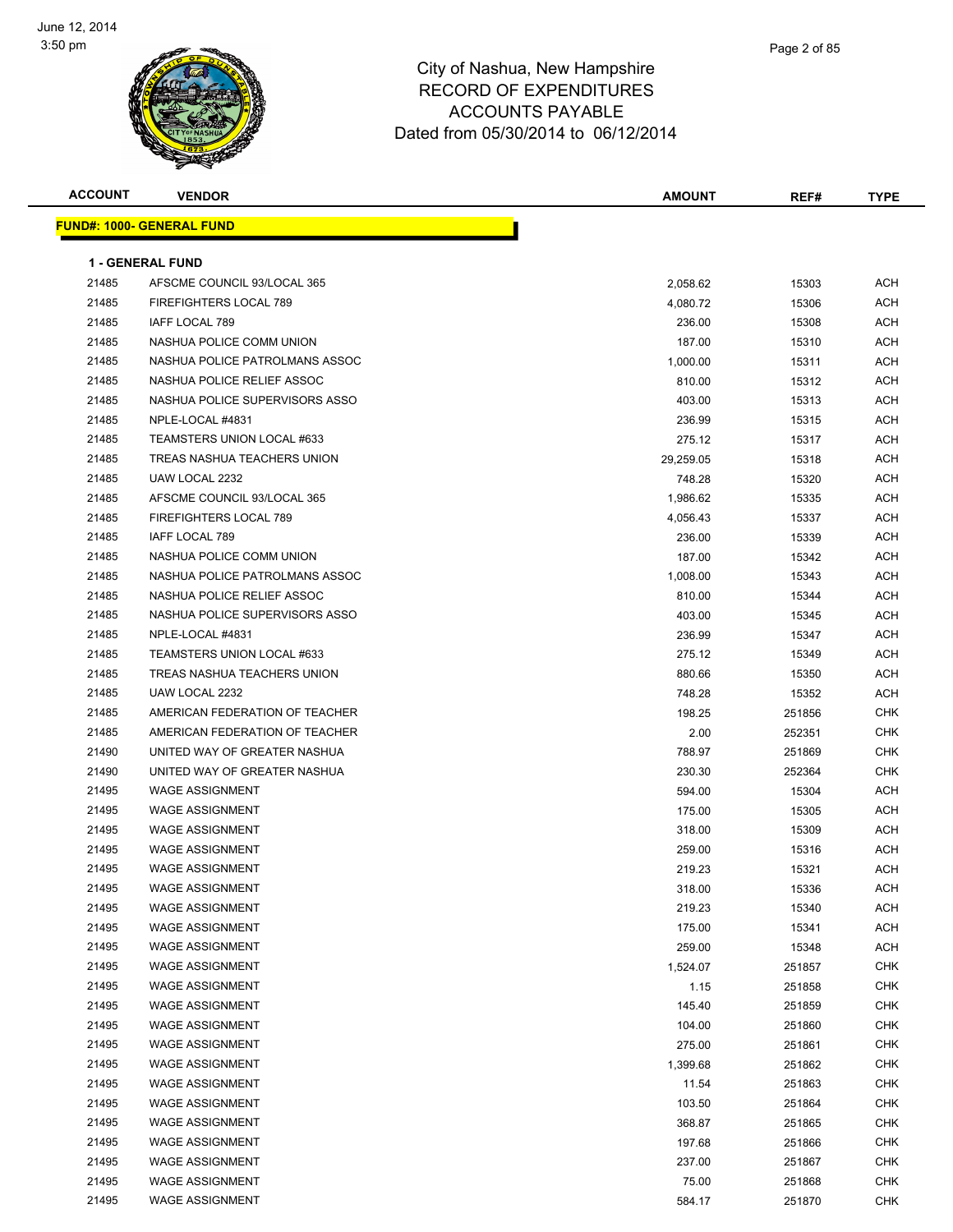

| <b>FUND#: 1000- GENERAL FUND</b><br><b>1 - GENERAL FUND</b><br>21495<br><b>WAGE ASSIGNMENT</b><br>148.23<br>251871<br>21495<br><b>WAGE ASSIGNMENT</b><br>1,524.07<br>252353<br>21495<br><b>WAGE ASSIGNMENT</b><br>252354<br>1.15<br>21495<br><b>WAGE ASSIGNMENT</b><br>146.68<br>252355<br>21495<br><b>WAGE ASSIGNMENT</b><br>598.08<br>252356<br>21495<br><b>WAGE ASSIGNMENT</b><br>104.00<br>252357<br>21495<br><b>WAGE ASSIGNMENT</b><br>275.00<br>252358<br>21495<br><b>WAGE ASSIGNMENT</b><br>1,424.12<br>252359<br>21495<br><b>WAGE ASSIGNMENT</b><br>25.00<br>252360<br>21495<br><b>WAGE ASSIGNMENT</b><br>11.54<br>252361<br>21495<br><b>WAGE ASSIGNMENT</b><br>103.50<br>252362<br>237.00<br>21495<br><b>WAGE ASSIGNMENT</b><br>252363<br>21495<br><b>WAGE ASSIGNMENT</b><br>123.67<br>252365<br>21538<br>NASHUA TEACHERS UNION<br>4,378.33<br>15314<br>21538<br>NASHUA TEACHERS UNION<br>84.56<br>15346<br>69.00<br>21907<br>JAKWAN J WILIAMS<br>252832<br>21907<br><b>SUZANNE STROB</b><br>158.20<br>252843<br>21921<br>STATE OF NH-MV<br>27,447.88<br>15298<br>21921<br>STATE OF NH-MV<br>15299<br>28,236.17<br>21921<br>STATE OF NH-MV<br>23,474.43<br>15301<br>21921<br>STATE OF NH-MV<br>15322<br>18,394.14<br>21921<br>STATE OF NH-MV<br>15323<br>21,277.70<br>21921<br>STATE OF NH-MV<br>15327<br>18,507.79<br>21921<br>STATE OF NH-MV<br>15329<br>16,398.83<br>21921<br>STATE OF NH-MV<br>13,385.51<br>15331<br>21921<br>STATE OF NH-MV<br>13,320.37<br>15332<br>21921<br>STATE OF NH-MV<br>11,952.79<br>15353<br>21922<br>STATE OF NH DEPT OF SAFETY<br>82.50<br>251929<br><b>TOTAL 1 - GENERAL FUND</b><br>\$3,054,790.39<br>101 - MAYOR<br>55200<br>SAM'S CLUB DIRECT-0860<br>15.00<br>252071<br>61910<br>SAM'S CLUB DIRECT-0860<br>39.92<br>252071<br>61910<br>PETTY CASH<br>7.18<br>252348<br>68300<br>PETTY CASH<br>49.99<br>252348<br>\$112.09<br>TOTAL 101 - MAYOR<br>.<br><b>102 - BOARD OF ALDERMEN</b><br>53428<br>406.25<br>252501<br><b>DONNA GRAHAM</b><br>TOTAL 102 - BOARD OF ALDERMEN<br>\$406.25<br>103 - LEGAL | <b>ACCOUNT</b> | <b>VENDOR</b> | <b>AMOUNT</b> | REF# | <b>TYPE</b> |
|-----------------------------------------------------------------------------------------------------------------------------------------------------------------------------------------------------------------------------------------------------------------------------------------------------------------------------------------------------------------------------------------------------------------------------------------------------------------------------------------------------------------------------------------------------------------------------------------------------------------------------------------------------------------------------------------------------------------------------------------------------------------------------------------------------------------------------------------------------------------------------------------------------------------------------------------------------------------------------------------------------------------------------------------------------------------------------------------------------------------------------------------------------------------------------------------------------------------------------------------------------------------------------------------------------------------------------------------------------------------------------------------------------------------------------------------------------------------------------------------------------------------------------------------------------------------------------------------------------------------------------------------------------------------------------------------------------------------------------------------------------------------------------------------------------------------------------------------------------------------------------------------------------------------------------------------------------------------------------------------------------------------------------------------------------|----------------|---------------|---------------|------|-------------|
|                                                                                                                                                                                                                                                                                                                                                                                                                                                                                                                                                                                                                                                                                                                                                                                                                                                                                                                                                                                                                                                                                                                                                                                                                                                                                                                                                                                                                                                                                                                                                                                                                                                                                                                                                                                                                                                                                                                                                                                                                                                     |                |               |               |      |             |
|                                                                                                                                                                                                                                                                                                                                                                                                                                                                                                                                                                                                                                                                                                                                                                                                                                                                                                                                                                                                                                                                                                                                                                                                                                                                                                                                                                                                                                                                                                                                                                                                                                                                                                                                                                                                                                                                                                                                                                                                                                                     |                |               |               |      |             |
|                                                                                                                                                                                                                                                                                                                                                                                                                                                                                                                                                                                                                                                                                                                                                                                                                                                                                                                                                                                                                                                                                                                                                                                                                                                                                                                                                                                                                                                                                                                                                                                                                                                                                                                                                                                                                                                                                                                                                                                                                                                     |                |               |               |      | <b>CHK</b>  |
|                                                                                                                                                                                                                                                                                                                                                                                                                                                                                                                                                                                                                                                                                                                                                                                                                                                                                                                                                                                                                                                                                                                                                                                                                                                                                                                                                                                                                                                                                                                                                                                                                                                                                                                                                                                                                                                                                                                                                                                                                                                     |                |               |               |      | <b>CHK</b>  |
|                                                                                                                                                                                                                                                                                                                                                                                                                                                                                                                                                                                                                                                                                                                                                                                                                                                                                                                                                                                                                                                                                                                                                                                                                                                                                                                                                                                                                                                                                                                                                                                                                                                                                                                                                                                                                                                                                                                                                                                                                                                     |                |               |               |      | <b>CHK</b>  |
|                                                                                                                                                                                                                                                                                                                                                                                                                                                                                                                                                                                                                                                                                                                                                                                                                                                                                                                                                                                                                                                                                                                                                                                                                                                                                                                                                                                                                                                                                                                                                                                                                                                                                                                                                                                                                                                                                                                                                                                                                                                     |                |               |               |      | <b>CHK</b>  |
|                                                                                                                                                                                                                                                                                                                                                                                                                                                                                                                                                                                                                                                                                                                                                                                                                                                                                                                                                                                                                                                                                                                                                                                                                                                                                                                                                                                                                                                                                                                                                                                                                                                                                                                                                                                                                                                                                                                                                                                                                                                     |                |               |               |      | <b>CHK</b>  |
|                                                                                                                                                                                                                                                                                                                                                                                                                                                                                                                                                                                                                                                                                                                                                                                                                                                                                                                                                                                                                                                                                                                                                                                                                                                                                                                                                                                                                                                                                                                                                                                                                                                                                                                                                                                                                                                                                                                                                                                                                                                     |                |               |               |      | <b>CHK</b>  |
|                                                                                                                                                                                                                                                                                                                                                                                                                                                                                                                                                                                                                                                                                                                                                                                                                                                                                                                                                                                                                                                                                                                                                                                                                                                                                                                                                                                                                                                                                                                                                                                                                                                                                                                                                                                                                                                                                                                                                                                                                                                     |                |               |               |      | <b>CHK</b>  |
|                                                                                                                                                                                                                                                                                                                                                                                                                                                                                                                                                                                                                                                                                                                                                                                                                                                                                                                                                                                                                                                                                                                                                                                                                                                                                                                                                                                                                                                                                                                                                                                                                                                                                                                                                                                                                                                                                                                                                                                                                                                     |                |               |               |      | <b>CHK</b>  |
|                                                                                                                                                                                                                                                                                                                                                                                                                                                                                                                                                                                                                                                                                                                                                                                                                                                                                                                                                                                                                                                                                                                                                                                                                                                                                                                                                                                                                                                                                                                                                                                                                                                                                                                                                                                                                                                                                                                                                                                                                                                     |                |               |               |      | <b>CHK</b>  |
|                                                                                                                                                                                                                                                                                                                                                                                                                                                                                                                                                                                                                                                                                                                                                                                                                                                                                                                                                                                                                                                                                                                                                                                                                                                                                                                                                                                                                                                                                                                                                                                                                                                                                                                                                                                                                                                                                                                                                                                                                                                     |                |               |               |      | <b>CHK</b>  |
|                                                                                                                                                                                                                                                                                                                                                                                                                                                                                                                                                                                                                                                                                                                                                                                                                                                                                                                                                                                                                                                                                                                                                                                                                                                                                                                                                                                                                                                                                                                                                                                                                                                                                                                                                                                                                                                                                                                                                                                                                                                     |                |               |               |      | <b>CHK</b>  |
|                                                                                                                                                                                                                                                                                                                                                                                                                                                                                                                                                                                                                                                                                                                                                                                                                                                                                                                                                                                                                                                                                                                                                                                                                                                                                                                                                                                                                                                                                                                                                                                                                                                                                                                                                                                                                                                                                                                                                                                                                                                     |                |               |               |      | <b>CHK</b>  |
|                                                                                                                                                                                                                                                                                                                                                                                                                                                                                                                                                                                                                                                                                                                                                                                                                                                                                                                                                                                                                                                                                                                                                                                                                                                                                                                                                                                                                                                                                                                                                                                                                                                                                                                                                                                                                                                                                                                                                                                                                                                     |                |               |               |      | <b>CHK</b>  |
|                                                                                                                                                                                                                                                                                                                                                                                                                                                                                                                                                                                                                                                                                                                                                                                                                                                                                                                                                                                                                                                                                                                                                                                                                                                                                                                                                                                                                                                                                                                                                                                                                                                                                                                                                                                                                                                                                                                                                                                                                                                     |                |               |               |      | <b>ACH</b>  |
|                                                                                                                                                                                                                                                                                                                                                                                                                                                                                                                                                                                                                                                                                                                                                                                                                                                                                                                                                                                                                                                                                                                                                                                                                                                                                                                                                                                                                                                                                                                                                                                                                                                                                                                                                                                                                                                                                                                                                                                                                                                     |                |               |               |      | <b>ACH</b>  |
|                                                                                                                                                                                                                                                                                                                                                                                                                                                                                                                                                                                                                                                                                                                                                                                                                                                                                                                                                                                                                                                                                                                                                                                                                                                                                                                                                                                                                                                                                                                                                                                                                                                                                                                                                                                                                                                                                                                                                                                                                                                     |                |               |               |      | <b>CHK</b>  |
|                                                                                                                                                                                                                                                                                                                                                                                                                                                                                                                                                                                                                                                                                                                                                                                                                                                                                                                                                                                                                                                                                                                                                                                                                                                                                                                                                                                                                                                                                                                                                                                                                                                                                                                                                                                                                                                                                                                                                                                                                                                     |                |               |               |      | <b>CHK</b>  |
|                                                                                                                                                                                                                                                                                                                                                                                                                                                                                                                                                                                                                                                                                                                                                                                                                                                                                                                                                                                                                                                                                                                                                                                                                                                                                                                                                                                                                                                                                                                                                                                                                                                                                                                                                                                                                                                                                                                                                                                                                                                     |                |               |               |      | <b>ACH</b>  |
|                                                                                                                                                                                                                                                                                                                                                                                                                                                                                                                                                                                                                                                                                                                                                                                                                                                                                                                                                                                                                                                                                                                                                                                                                                                                                                                                                                                                                                                                                                                                                                                                                                                                                                                                                                                                                                                                                                                                                                                                                                                     |                |               |               |      | <b>ACH</b>  |
|                                                                                                                                                                                                                                                                                                                                                                                                                                                                                                                                                                                                                                                                                                                                                                                                                                                                                                                                                                                                                                                                                                                                                                                                                                                                                                                                                                                                                                                                                                                                                                                                                                                                                                                                                                                                                                                                                                                                                                                                                                                     |                |               |               |      | <b>ACH</b>  |
|                                                                                                                                                                                                                                                                                                                                                                                                                                                                                                                                                                                                                                                                                                                                                                                                                                                                                                                                                                                                                                                                                                                                                                                                                                                                                                                                                                                                                                                                                                                                                                                                                                                                                                                                                                                                                                                                                                                                                                                                                                                     |                |               |               |      | <b>ACH</b>  |
|                                                                                                                                                                                                                                                                                                                                                                                                                                                                                                                                                                                                                                                                                                                                                                                                                                                                                                                                                                                                                                                                                                                                                                                                                                                                                                                                                                                                                                                                                                                                                                                                                                                                                                                                                                                                                                                                                                                                                                                                                                                     |                |               |               |      | <b>ACH</b>  |
|                                                                                                                                                                                                                                                                                                                                                                                                                                                                                                                                                                                                                                                                                                                                                                                                                                                                                                                                                                                                                                                                                                                                                                                                                                                                                                                                                                                                                                                                                                                                                                                                                                                                                                                                                                                                                                                                                                                                                                                                                                                     |                |               |               |      | <b>ACH</b>  |
|                                                                                                                                                                                                                                                                                                                                                                                                                                                                                                                                                                                                                                                                                                                                                                                                                                                                                                                                                                                                                                                                                                                                                                                                                                                                                                                                                                                                                                                                                                                                                                                                                                                                                                                                                                                                                                                                                                                                                                                                                                                     |                |               |               |      | <b>ACH</b>  |
|                                                                                                                                                                                                                                                                                                                                                                                                                                                                                                                                                                                                                                                                                                                                                                                                                                                                                                                                                                                                                                                                                                                                                                                                                                                                                                                                                                                                                                                                                                                                                                                                                                                                                                                                                                                                                                                                                                                                                                                                                                                     |                |               |               |      | <b>ACH</b>  |
|                                                                                                                                                                                                                                                                                                                                                                                                                                                                                                                                                                                                                                                                                                                                                                                                                                                                                                                                                                                                                                                                                                                                                                                                                                                                                                                                                                                                                                                                                                                                                                                                                                                                                                                                                                                                                                                                                                                                                                                                                                                     |                |               |               |      | <b>ACH</b>  |
|                                                                                                                                                                                                                                                                                                                                                                                                                                                                                                                                                                                                                                                                                                                                                                                                                                                                                                                                                                                                                                                                                                                                                                                                                                                                                                                                                                                                                                                                                                                                                                                                                                                                                                                                                                                                                                                                                                                                                                                                                                                     |                |               |               |      | <b>ACH</b>  |
|                                                                                                                                                                                                                                                                                                                                                                                                                                                                                                                                                                                                                                                                                                                                                                                                                                                                                                                                                                                                                                                                                                                                                                                                                                                                                                                                                                                                                                                                                                                                                                                                                                                                                                                                                                                                                                                                                                                                                                                                                                                     |                |               |               |      | CHK         |
|                                                                                                                                                                                                                                                                                                                                                                                                                                                                                                                                                                                                                                                                                                                                                                                                                                                                                                                                                                                                                                                                                                                                                                                                                                                                                                                                                                                                                                                                                                                                                                                                                                                                                                                                                                                                                                                                                                                                                                                                                                                     |                |               |               |      |             |
|                                                                                                                                                                                                                                                                                                                                                                                                                                                                                                                                                                                                                                                                                                                                                                                                                                                                                                                                                                                                                                                                                                                                                                                                                                                                                                                                                                                                                                                                                                                                                                                                                                                                                                                                                                                                                                                                                                                                                                                                                                                     |                |               |               |      |             |
|                                                                                                                                                                                                                                                                                                                                                                                                                                                                                                                                                                                                                                                                                                                                                                                                                                                                                                                                                                                                                                                                                                                                                                                                                                                                                                                                                                                                                                                                                                                                                                                                                                                                                                                                                                                                                                                                                                                                                                                                                                                     |                |               |               |      | CHK         |
|                                                                                                                                                                                                                                                                                                                                                                                                                                                                                                                                                                                                                                                                                                                                                                                                                                                                                                                                                                                                                                                                                                                                                                                                                                                                                                                                                                                                                                                                                                                                                                                                                                                                                                                                                                                                                                                                                                                                                                                                                                                     |                |               |               |      | CHK         |
|                                                                                                                                                                                                                                                                                                                                                                                                                                                                                                                                                                                                                                                                                                                                                                                                                                                                                                                                                                                                                                                                                                                                                                                                                                                                                                                                                                                                                                                                                                                                                                                                                                                                                                                                                                                                                                                                                                                                                                                                                                                     |                |               |               |      | CHK         |
|                                                                                                                                                                                                                                                                                                                                                                                                                                                                                                                                                                                                                                                                                                                                                                                                                                                                                                                                                                                                                                                                                                                                                                                                                                                                                                                                                                                                                                                                                                                                                                                                                                                                                                                                                                                                                                                                                                                                                                                                                                                     |                |               |               |      | <b>CHK</b>  |
|                                                                                                                                                                                                                                                                                                                                                                                                                                                                                                                                                                                                                                                                                                                                                                                                                                                                                                                                                                                                                                                                                                                                                                                                                                                                                                                                                                                                                                                                                                                                                                                                                                                                                                                                                                                                                                                                                                                                                                                                                                                     |                |               |               |      |             |
|                                                                                                                                                                                                                                                                                                                                                                                                                                                                                                                                                                                                                                                                                                                                                                                                                                                                                                                                                                                                                                                                                                                                                                                                                                                                                                                                                                                                                                                                                                                                                                                                                                                                                                                                                                                                                                                                                                                                                                                                                                                     |                |               |               |      |             |
|                                                                                                                                                                                                                                                                                                                                                                                                                                                                                                                                                                                                                                                                                                                                                                                                                                                                                                                                                                                                                                                                                                                                                                                                                                                                                                                                                                                                                                                                                                                                                                                                                                                                                                                                                                                                                                                                                                                                                                                                                                                     |                |               |               |      | <b>CHK</b>  |
|                                                                                                                                                                                                                                                                                                                                                                                                                                                                                                                                                                                                                                                                                                                                                                                                                                                                                                                                                                                                                                                                                                                                                                                                                                                                                                                                                                                                                                                                                                                                                                                                                                                                                                                                                                                                                                                                                                                                                                                                                                                     |                |               |               |      |             |
|                                                                                                                                                                                                                                                                                                                                                                                                                                                                                                                                                                                                                                                                                                                                                                                                                                                                                                                                                                                                                                                                                                                                                                                                                                                                                                                                                                                                                                                                                                                                                                                                                                                                                                                                                                                                                                                                                                                                                                                                                                                     |                |               |               |      |             |

| 55200 | NEW HAMPSHIRE BAR ASSOC | 310.00 | 251915 | снк |
|-------|-------------------------|--------|--------|-----|
| 55200 | NEW HAMPSHIRE BAR ASSOC | 310.00 | 251916 | СНК |
| 55200 | NEW HAMPSHIRE BAR ASSOC | 310.00 | 251917 | снк |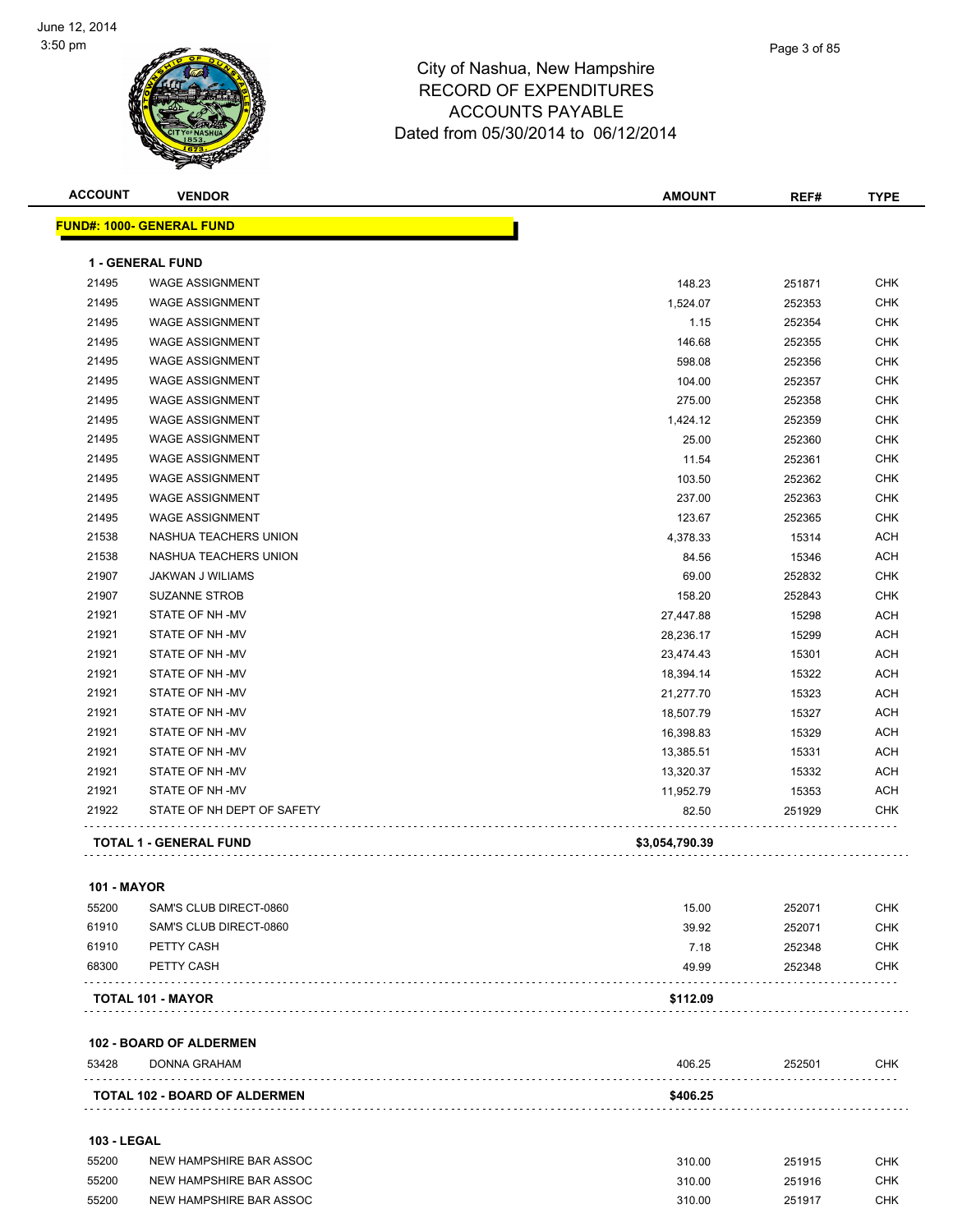

| <b>ACCOUNT</b>     | <b>VENDOR</b>                                 | <b>AMOUNT</b> | REF#   | <b>TYPE</b> |
|--------------------|-----------------------------------------------|---------------|--------|-------------|
|                    | <u> FUND#: 1000- GENERAL FUND</u>             |               |        |             |
| <b>103 - LEGAL</b> |                                               |               |        |             |
| 55200              | NHBA COURT FEES SERVICE                       | 225.00        | 251919 | <b>CHK</b>  |
| 55200              | NHBA COURT FEES SERVICE                       | 225.00        | 251920 | <b>CHK</b>  |
| 55200              | NHBA COURT FEES SERVICE                       | 225.00        | 251921 | <b>CHK</b>  |
| 55300              | PETTY CASH                                    | 48.80         | 252348 | <b>CHK</b>  |
| 55300              | STEPHEN M BENNETT ESQ                         | 48.30         | 252368 | <b>CHK</b>  |
| 55300              | <b>CELIA LEONARD</b>                          | 146.40        | 252369 | <b>CHK</b>  |
| 55614              | HILLSBOROUGH COUNTY REGISTRY                  | 10.00         | 252007 | <b>CHK</b>  |
|                    | <b>TOTAL 103 - LEGAL</b>                      | \$1,858.50    |        |             |
| 105 - CITI-STAT    |                                               |               |        |             |
| 61100              | WB MASON CO INC                               | 138.42        | 252613 | <b>CHK</b>  |
|                    | TOTAL 105 - CITI-STAT                         | \$138.42      |        |             |
|                    | <b>107 - CITY CLERK</b>                       |               |        |             |
| 42508              | TREASURER STATE OF NH                         | 1,824.00      | 251932 | <b>CHK</b>  |
| 44149              | TREASURER STATE OF NH                         | 5,969.00      | 251932 | <b>CHK</b>  |
| 55307              | PATRICIA PIECUCH                              | 311.58        | 252381 | <b>CHK</b>  |
| 55400              | <b>PAUL BERGERON</b>                          | 1,486.64      | 251875 | <b>CHK</b>  |
| 55400              | PATRICIA PIECUCH                              | 438.02        | 252381 | <b>CHK</b>  |
| 55699              | <b>CBCINNOVIS INC</b>                         | 59.10         | 251901 | <b>CHK</b>  |
| 61100              | OFFICE ALTERNATIVES LLC                       | 1,731.36      | 252060 | <b>CHK</b>  |
| 61807              | <b>WEST PAYMENT CENTER</b>                    | 40.25         | 252615 | <b>CHK</b>  |
|                    | <b>TOTAL 107 - CITY CLERK</b>                 | \$11,859.95   |        |             |
|                    | <b>109 - CIVIC &amp; COMMUNITY ACTIVITIES</b> |               |        |             |
| 56207              | THE YOUTH COUNCIL                             | 2,681.00      | 252350 | <b>CHK</b>  |
| 56214              | HUMANE SOCIETY FOR GREATER                    | 8,256.75      | 252517 | <b>CHK</b>  |
|                    | TOTAL 109 - CIVIC & COMMUNITY ACTIVITIES      | \$10,937.75   |        |             |
|                    | <b>111 - HUMAN RESOURCES</b>                  |               |        |             |
| 55425              | <b>DANIELLE ROEHM</b>                         | 25.00         | 251974 | <b>CHK</b>  |
| 55425              | ALEXANDRA DUMONT                              | 25.00         | 251981 | <b>CHK</b>  |
| 55425              | MARY JEAN FLANAGAN                            | 25.00         | 251989 | <b>CHK</b>  |
| 55425              | SYDNEY LITTLE                                 | 25.00         | 252031 | <b>CHK</b>  |
| 55425              | JEFFREY LUNN                                  | 40.00         | 252032 | <b>CHK</b>  |
| 55425              | <b>SAMUEL MCINTYRE</b>                        | 25.00         | 252040 | <b>CHK</b>  |
| 55425              | <b>SAM O'BRIEN</b>                            | 25.00         | 252058 | <b>CHK</b>  |
| 55425              | ZACH HUNNEWELL                                | 40.00         | 252102 | <b>CHK</b>  |
|                    | <b>TOTAL 111 - HUMAN RESOURCES</b>            | \$230.00      |        |             |
|                    |                                               |               |        |             |

**113 - BENEFITS**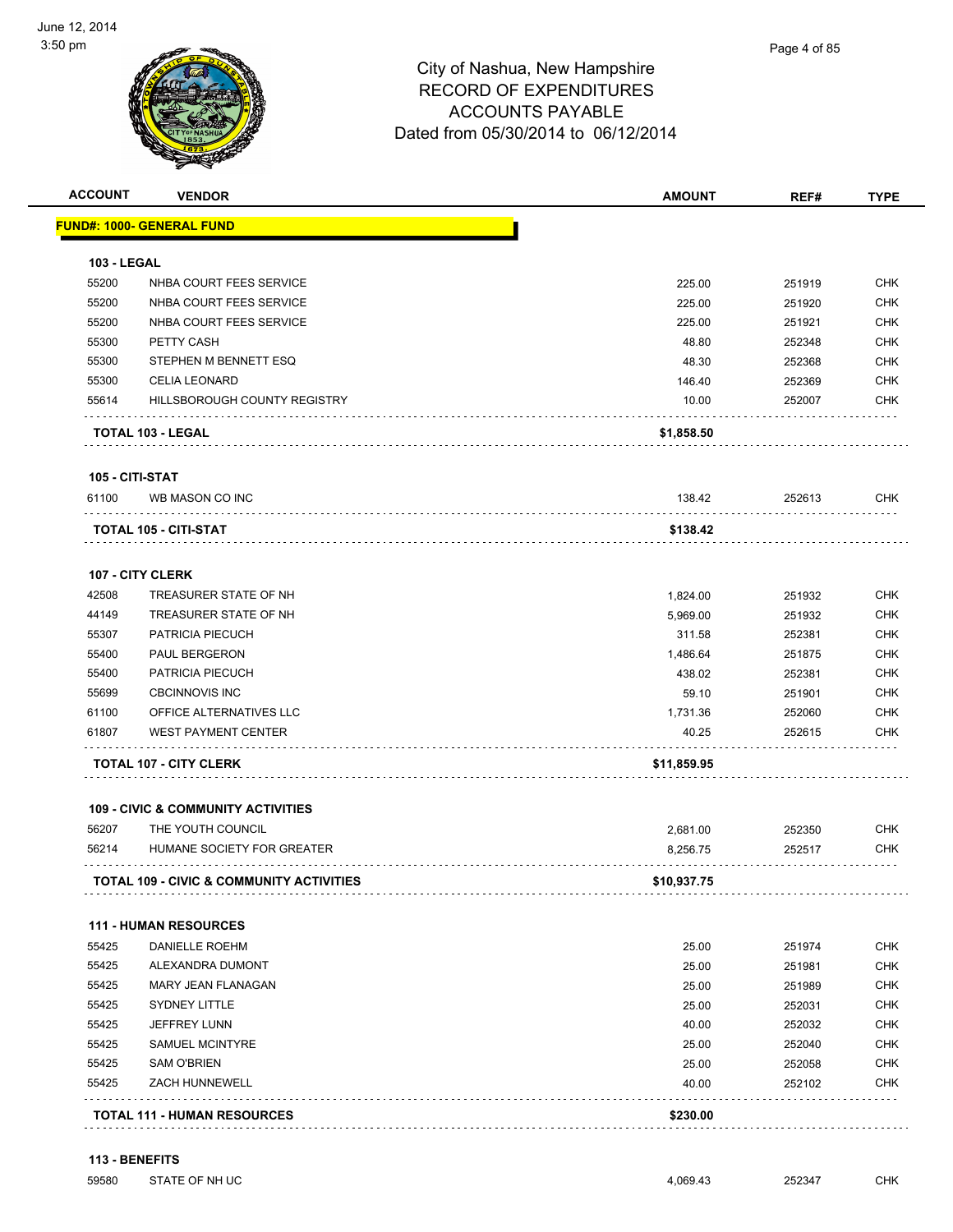

### City of Nashua, New Hampshire RECORD OF EXPENDITURES ACCOUNTS PAYABLE Dated from 05/30/2014 to 06/12/2014

**ACCOUNT VENDOR AMOUNT REF# TYPE**

|       | <u> FUND#: 1000- GENERAL FUND</u>         |             |        |            |
|-------|-------------------------------------------|-------------|--------|------------|
|       | <b>TOTAL 113 - BENEFITS</b>               | \$4,069.43  |        |            |
|       | <b>120 - TELECOMMUNICATIONS</b>           |             |        |            |
| 55109 | <b>SUSAN LOVERING</b>                     | 33.00       | 251885 | <b>CHK</b> |
| 55109 | <b>FAIRPOINT COMMUNICATIONS</b>           | 494.25      | 251905 | <b>CHK</b> |
| 55109 | PAETEC COMMUNICATIONS INC                 | 2,092.32    | 251923 | <b>CHK</b> |
| 55109 | PAETEC COMMUNICATIONS INC                 | 686.69      | 251924 | <b>CHK</b> |
| 55109 | <b>BAYRING COMMUNICATIONS</b>             | 2,161.87    | 252397 | <b>CHK</b> |
| 55109 | <b>FAIRPOINT COMMUNICATIONS</b>           | 810.95      | 252402 | <b>CHK</b> |
| 55109 | PACIFIC TELEMANAGEMENT SERVICE            | 75.00       | 252562 | <b>CHK</b> |
|       | .<br>TOTAL 120 - TELECOMMUNICATIONS       | \$6,354.08  |        |            |
|       | <b>122 - INFORMATION TECHNOLOGY</b>       |             |        |            |
| 54407 | <b>ADMIN ARSENAL CORP</b>                 | 267.30      | 251941 | <b>CHK</b> |
| 54407 | SUNVIEW SOFTWARE INC                      | 7,522.00    | 252593 | <b>CHK</b> |
| 54407 | <b>VERMONT SYSTEMS</b>                    | 2,064.12    | 252609 | <b>CHK</b> |
| 54414 | ELECTRONIC ENVIRONMENTS CORP              | 4,825.00    | 252487 | <b>CHK</b> |
| 55118 | VERIZON WIRELESS-985557535                | 40.01       | 251935 | <b>CHK</b> |
| 71221 | AMAZON                                    | 1,362.74    | 251899 | <b>CHK</b> |
| 71221 | <b>DELL MARKETING LP</b>                  | 104.99      | 251975 | <b>CHK</b> |
| 71221 | FIBER OPTIC SPLICING & TESTING            | 1,260.00    | 251987 | <b>CHK</b> |
| 71221 | <b>VOLOGY DATA SYSTEMS</b>                | 236.00      | 252611 | <b>CHK</b> |
| 71228 | ZOHO CORPORATION                          | 478.00      | 252618 | <b>CHK</b> |
|       | <b>TOTAL 122 - INFORMATION TECHNOLOGY</b> | \$18,160.16 |        |            |
|       | <b>126 - FINANCIAL SERVICES</b>           |             |        |            |
| 41100 | <b>TOM NAUSS</b>                          | 591.56      | 252317 | <b>CHK</b> |
| 41307 | HILLSBOROUGH COUNTY REGISTRY              | 193.63      | 252514 | <b>CHK</b> |
| 42200 | <b>JAMAL JONES</b>                        | 136.00      | 252022 | <b>CHK</b> |
| 42200 | <b>ARLENE WALLACE</b>                     | 106.00      | 252823 | <b>CHK</b> |
| 42200 | <b>GLENN ROSENBERG</b>                    | 67.00       | 252829 | <b>CHK</b> |
| 42200 | NH TAGS                                   | 636.00      | 252839 | <b>CHK</b> |
| 42200 | ROBERT DEGEIS                             | 6.00        | 252841 | CHK        |
| 42207 | <b>ARLENE WALLACE</b>                     | 1.00        | 252823 | <b>CHK</b> |
| 42207 | <b>GLENN ROSENBERG</b>                    | 1.00        | 252829 | <b>CHK</b> |
| 42207 | NH TAGS                                   | 2.00        | 252839 | <b>CHK</b> |
| 42207 | ROBERT DEGEIS                             | 1.00        | 252841 | <b>CHK</b> |
| 42504 | ARLENE WALLACE                            | 3.00        | 252823 | <b>CHK</b> |
| 42504 | <b>GLENN ROSENBERG</b>                    | 3.00        | 252829 | <b>CHK</b> |
| 42504 | NH TAGS                                   | 6.00        | 252839 | <b>CHK</b> |
| 42504 | ROBERT DEGEIS                             | 3.00        | 252841 | <b>CHK</b> |
| 53467 | <b>MAILINGS UNLIMITED</b>                 | 4,966.08    | 252036 | <b>CHK</b> |
| 54421 | CONWAY OFFICE SOLUTIONS                   | 60.65       | 251969 | <b>CHK</b> |
| 54828 | US BANK EQUIPMENT FINANCE                 | 26.55       | 252424 | <b>CHK</b> |
| 55307 | PETTY CASH                                | 43.32       | 252348 | <b>CHK</b> |
| 55307 | JANET GRAZIANO                            | 81.40       | 252375 | <b>CHK</b> |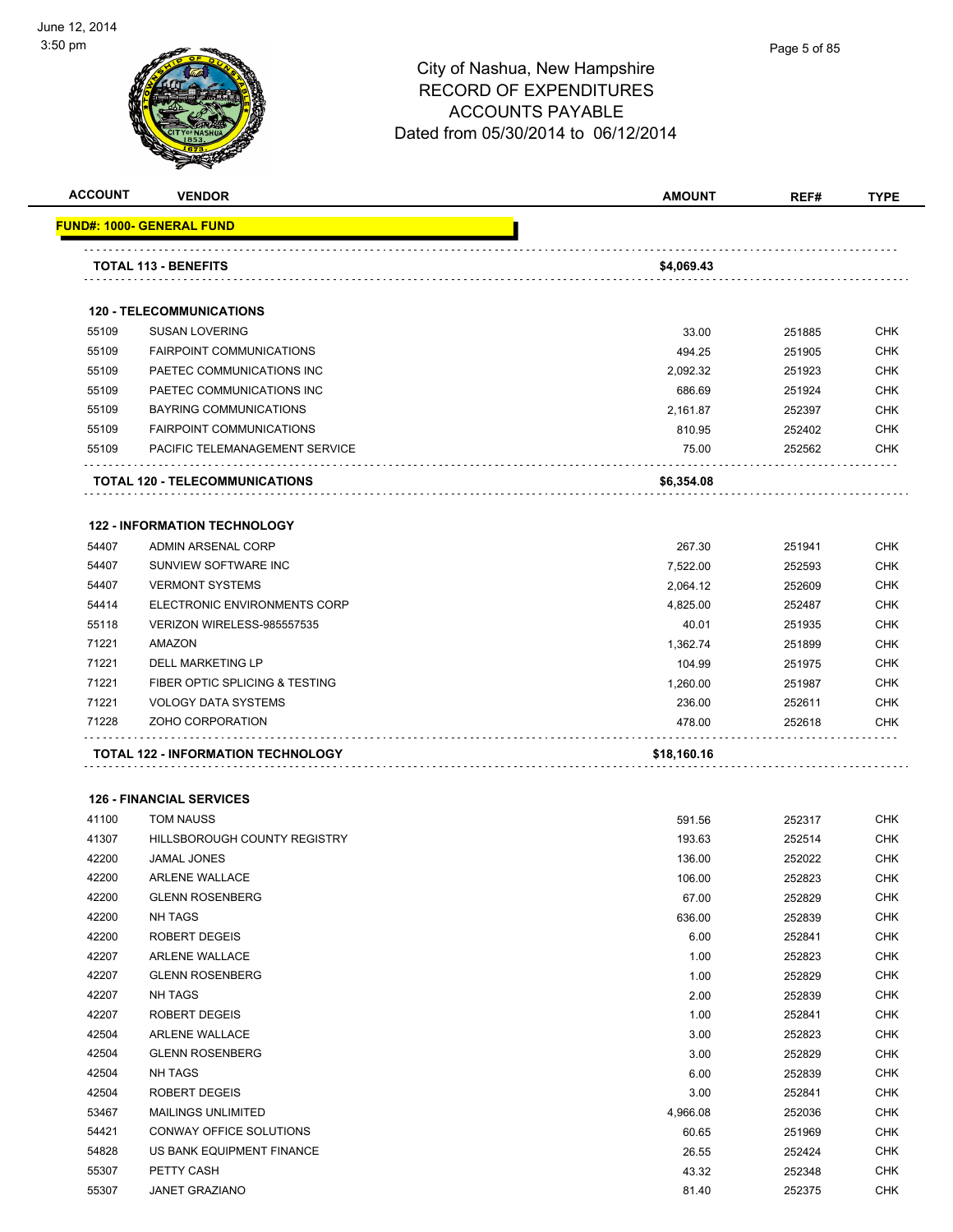

|       |                                       | <b>AMOUNT</b> | REF#   | <b>TYPE</b> |
|-------|---------------------------------------|---------------|--------|-------------|
|       | <u> FUND#: 1000- GENERAL FUND</u>     |               |        |             |
|       | <b>126 - FINANCIAL SERVICES</b>       |               |        |             |
| 55400 | NELUG LTD                             | 75.00         | 252349 | <b>CHK</b>  |
| 55607 | MAILINGS UNLIMITED - MVR              | 950.00        | 15302  | <b>ACH</b>  |
| 55607 | <b>MAILINGS UNLIMITED</b>             | 51.60         | 252036 | <b>CHK</b>  |
| 61100 | WB MASON CO INC                       | 114.59        | 252099 | <b>CHK</b>  |
| 61100 | WB MASON CO INC                       | (32.81)       | 252613 | <b>CHK</b>  |
| 61830 | THE TELEGRAPH                         | 208.00        | 251930 | <b>CHK</b>  |
|       | <b>TOTAL 126 - FINANCIAL SERVICES</b> | \$8,300.57    |        |             |
|       | <b>129 - CITY BUILDINGS</b>           |               |        |             |
| 54100 | <b>PSNH</b>                           | 1,691.56      | 252422 | <b>CHK</b>  |
| 54114 | <b>HESS CORPORATION</b>               | 319.46        | 252005 | <b>CHK</b>  |
| 54114 | <b>LIBERTY UTILITIES - NH</b>         | 167.63        | 252411 | <b>CHK</b>  |
| 54228 | BAIN PEST CONTROL SERVICE INC         | 150.00        | 252452 | <b>CHK</b>  |
| 54243 | HEATING SPECIALTIES OF NH INC         | 131.74        | 252511 | <b>CHK</b>  |
| 54243 | <b>METRO GROUP INC</b>                | 470.00        | 252547 | <b>CHK</b>  |
| 54280 | HUFF & GAUTHIER INC                   | 356.55        | 252015 | <b>CHK</b>  |
| 54280 | ALI PLUMBING SERVICES CORP            | 1,100.00      | 252436 | <b>CHK</b>  |
| 54600 | PETTY CASH                            | 30.00         | 252348 | <b>CHK</b>  |
| 61299 | HOME DEPOT CREDIT SERVICE 3065        | 54.90         | 252515 | <b>CHK</b>  |
| 61299 | NASHUA WALLPAPER & PAINT CO           | 56.56         | 252556 | <b>CHK</b>  |
| 61499 | HOME DEPOT CREDIT SERVICE 3065        | 6.54          | 252515 | <b>CHK</b>  |
|       |                                       |               |        |             |
|       | <b>TOTAL 129 - CITY BUILDINGS</b>     | \$4,534.94    |        |             |
|       | <b>130 - PURCHASING</b>               |               |        |             |
| 54487 | <b>RICHARD NESMITH</b>                | 85.00         | 252069 | <b>CHK</b>  |
| 55200 | SAM'S CLUB DIRECT-0860                | 45.00         | 252071 | <b>CHK</b>  |
| 55307 | ROBERT GABRIEL                        | 26.88         | 251883 | <b>CHK</b>  |
| 55400 | <b>ROBERT GABRIEL</b>                 | 9.00          | 251883 | <b>CHK</b>  |
| 55607 | <b>ROBERT GABRIEL</b>                 | 3.04          | 251883 | <b>CHK</b>  |
| 55607 | PETTY CASH                            | 9.64          | 252348 | <b>CHK</b>  |
| 61100 | OFFICE ALTERNATIVES LLC               | 214.00        | 252060 | CHK         |
| 61100 | PETTY CASH                            | 3.00          | 252348 | CHK         |
| 61100 | WB MASON CO INC                       | 46.40         | 252613 | CHK         |
|       | <b>TOTAL 130 - PURCHASING</b>         | \$441.96      |        |             |
|       |                                       |               |        |             |
|       | <b>132 - ASSESSING</b>                |               |        |             |
| 55307 | <b>DOUGLAS DAME</b>                   | 28.00         | 251879 | <b>CHK</b>  |
| 55307 | <b>ANDREW G LEMAY</b>                 | 35.28         | 251884 | <b>CHK</b>  |
| 55307 | <b>GREG TURGISS</b>                   | 67.76         | 251895 | <b>CHK</b>  |
| 55307 | <b>GARY TURGISS</b>                   | 116.48        | 252095 | <b>CHK</b>  |
| 55307 | PETTY CASH                            | 20.86         | 252348 | <b>CHK</b>  |
| 55400 | <b>NHAAO</b>                          | 125.00        | 252418 | <b>CHK</b>  |
|       | TOTAL 132 - ASSESSING                 | \$393.38      |        |             |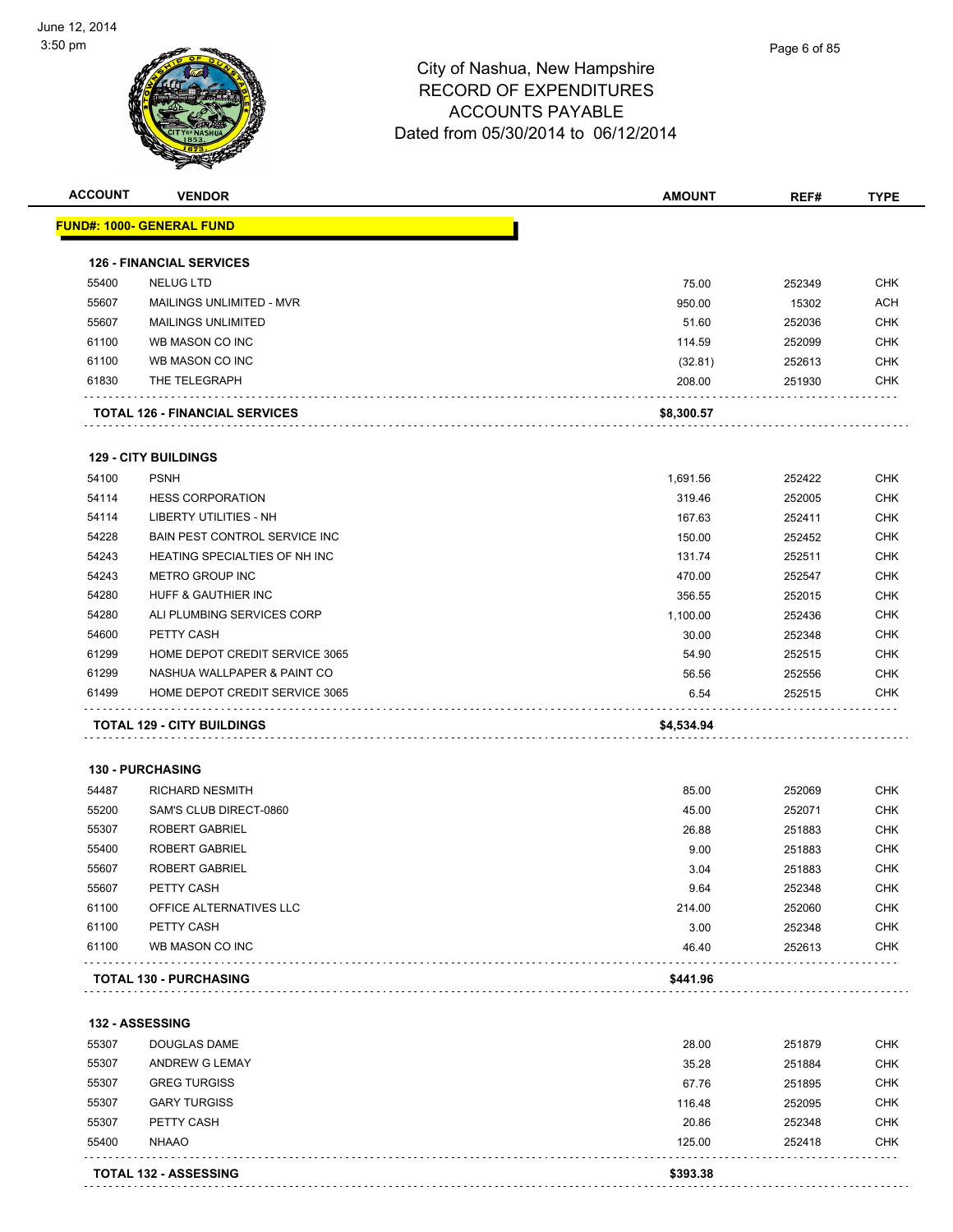

| <b>ACCOUNT</b> | <b>VENDOR</b>                     | <b>AMOUNT</b> | REF#   | <b>TYPE</b> |
|----------------|-----------------------------------|---------------|--------|-------------|
|                | <u> FUND#: 1000- GENERAL FUND</u> |               |        |             |
|                | <b>142 - WOODLAWN CEMETERY</b>    |               |        |             |
| 54100          | <b>PSNH</b>                       | 223.00        | 252422 | <b>CHK</b>  |
| 54280          | HOME DEPOT CREDIT SERVICE 3065    | 25.81         | 252010 | <b>CHK</b>  |
| 54280          | HOME DEPOT CREDIT SERVICE 3065    | 29.16         | 252515 | <b>CHK</b>  |
| 55109          | PAETEC COMMUNICATIONS INC         | 9.99          | 251923 | <b>CHK</b>  |
| 61300          | DENNIS K BURKE INC                | 644.93        | 252482 | <b>CHK</b>  |
| 61499          | HOME DEPOT CREDIT SERVICE 3065    | 94.41         | 252010 | <b>CHK</b>  |
|                | TOTAL 142 - WOODLAWN CEMETERY     | \$1,027.30    |        |             |
|                | <b>144 - EDGEWOOD CEMETERY</b>    |               |        |             |
| 54100          | <b>PSNH</b>                       |               |        | <b>CHK</b>  |
|                |                                   | 118.14        | 252422 |             |
| 54280          | ATKINSON CARPET & FLOORING        | 1,891.24      | 251949 | <b>CHK</b>  |
| 54280          | GATE CITY FENCE CO INC            | 225.00        | 252498 | <b>CHK</b>  |
| 54280          | HOME DEPOT CREDIT SERVICE 3065    | 575.06        | 252515 | <b>CHK</b>  |
| 54487          | NASHUA OUTDOOR POWER EQUIPMENT    | 11.96         | 252555 | <b>CHK</b>  |
| 54600          | MAFFEES GARAGE INC                | 151.64        | 252539 | <b>CHK</b>  |
| 61107          | <b>CCP INDUSTRIES INC</b>         | 228.57        | 251964 | <b>CHK</b>  |
| 61300          | DENNIS K BURKE INC                | 559.69        | 252482 | <b>CHK</b>  |
| 61521          | CRISP CONTRACTING LLC             | 360.00        | 252371 | <b>CHK</b>  |
| 61799          | CARPARTS OF NASHUA                | 23.78         | 251961 | <b>CHK</b>  |
| 61799          | PETTY CASH                        | 71.31         | 252348 | <b>CHK</b>  |
|                | TOTAL 144 - EDGEWOOD CEMETERY     | \$4,216.39    |        |             |
|                |                                   |               |        |             |
| 150 - POLICE   |                                   |               |        |             |
|                |                                   |               |        |             |
| 42520<br>44184 | NASHUA POLICE DEPARTMENT          | 5.00          | 252378 | <b>CHK</b>  |
|                | NASHUA POLICE DEPARTMENT          | 4.99          | 252378 | <b>CHK</b>  |
| 52809          | <b>JOSEPH MOLINARI</b>            | 124.50        | 251888 | <b>CHK</b>  |
| 52809          | <b>SHAWN MAILLOUX</b>             | 200.00        | 252386 | <b>CHK</b>  |
| 52809          | <b>MIKE WELCH</b>                 | 200.00        | 252393 | <b>CHK</b>  |
| 53450          | <b>IPMA-HR</b>                    | 3,263.50      | 252521 | <b>CHK</b>  |
| 53999          | AAA CREDIT SCREENING SERV LLC     | 25.00         | 252429 | <b>CHK</b>  |
| 54100          | <b>PSNH</b>                       | 352.04        | 251926 | <b>CHK</b>  |
| 54100          | PSNH-LARGE POWER                  | 10,917.74     | 251927 | <b>CHK</b>  |
| 54100          | <b>PSNH</b>                       | 151.64        | 252422 | <b>CHK</b>  |
| 54114          | <b>HESS CORPORATION</b>           | 2,932.70      | 252005 | <b>CHK</b>  |
| 54141          | PENNICHUCK WATER WORKS INC        | 554.49        | 251925 | <b>CHK</b>  |
| 54280          | F W WEBB CO                       | 800.68        | 251984 | <b>CHK</b>  |
| 54280          | FIMBEL PAUNET CORP                | 765.00        | 252492 | <b>CHK</b>  |
| 54280          | HARRY W WELLS & SON INC           | 454.00        | 252508 | <b>CHK</b>  |
| 54280          | LOWE'S - 3502                     | 36.04         | 252536 | <b>CHK</b>  |
| 54487          | SOUTHWORTH-MILTON INC             | 1,996.05      | 252084 | <b>CHK</b>  |
| 54487          | AMERICAN TANK MANAGEMENT INC      | 390.00        | 252442 | <b>CHK</b>  |
| 54600          | <b>BEST FORD</b>                  | 328.32        | 251955 | <b>CHK</b>  |
| 54600          | DAVE ILLGS COLLISION REPAIR CE    | 682.31        | 252479 | <b>CHK</b>  |
| 54600          | MACMULKIN CHEVROLET INC           | 725.11        | 252538 | <b>CHK</b>  |
| 54600          | SULLIVAN TIRE COMPANY             | 36.00         | 252592 | <b>CHK</b>  |
| 54849          | PETER CINFO                       | 45.96         | 252370 | <b>CHK</b>  |
|                |                                   |               |        |             |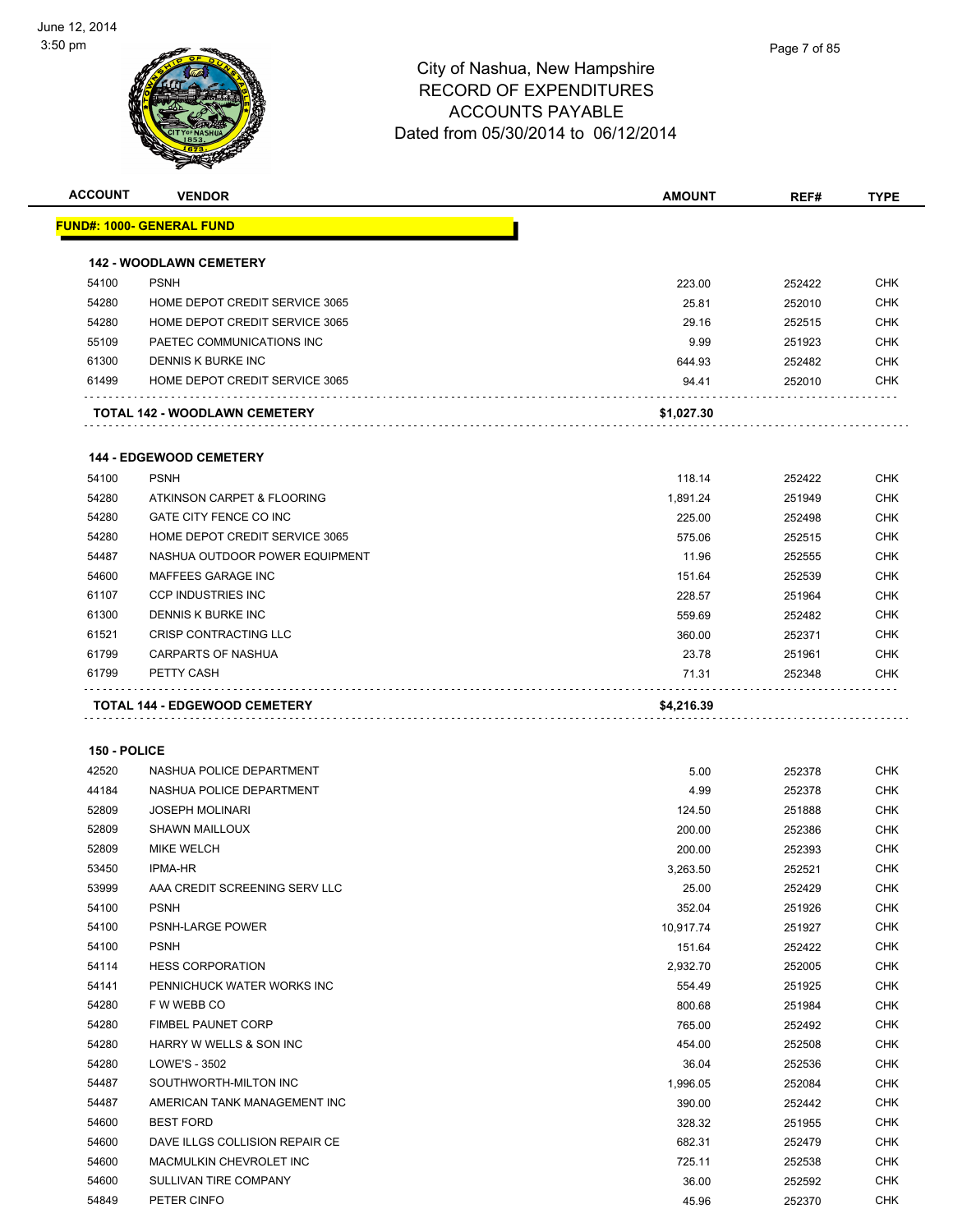

| <b>ACCOUNT</b> | <b>VENDOR</b>                     | <b>AMOUNT</b> | REF#   | <b>TYPE</b> |
|----------------|-----------------------------------|---------------|--------|-------------|
|                | <u> FUND#: 1000- GENERAL FUND</u> |               |        |             |
|                |                                   |               |        |             |
| 150 - POLICE   |                                   |               |        |             |
| 54849          | <b>JOSHUA ST ONGE</b>             | 45.96         | 252390 | <b>CHK</b>  |
| 54849          | COMCAST CABLE COMMUNICATIONS I    | 229.85        | 252400 | <b>CHK</b>  |
| 54849          | <b>FAIRPOINT COMMUNICATIONS</b>   | 252.42        | 252402 | <b>CHK</b>  |
| 54849          | VERIZON WIRELESS-286546928        | 1,183.97      | 252425 | CHK         |
| 55109          | PAETEC COMMUNICATIONS INC         | 200.34        | 251924 | <b>CHK</b>  |
| 55200          | SAM'S CLUB DIRECT-0860            | 15.00         | 252071 | <b>CHK</b>  |
| 55307          | PETTY CASH                        | 27.30         | 251892 | <b>CHK</b>  |
| 55307          | <b>HANNAH MERULLO</b>             | 44.80         | 252377 | <b>CHK</b>  |
| 55307          | <b>JUSTIN PEARSE</b>              | 44.80         | 252379 | <b>CHK</b>  |
| 55307          | <b>RICHARD SPRANKLE</b>           | 44.80         | 252389 | <b>CHK</b>  |
| 55400          | ROSS DESMET                       | 175.00        | 252372 | CHK         |
| 55400          | <b>ROBERT POWERS</b>              | 610.11        | 252384 | <b>CHK</b>  |
| 55400          | <b>SCOTT SEROLL</b>               | 50.00         | 252385 | <b>CHK</b>  |
| 55421          | NEW HAMPSHIRE BAR ASSOC           | 350.00        | 252416 | <b>CHK</b>  |
| 55421          | NEW HAMPSHIRE BAR ASSOC           | 310.00        | 252417 | <b>CHK</b>  |
| 55421          | NHBA COURT FEES SERVICE           | 225.00        | 252419 | <b>CHK</b>  |
| 55421          | NHBA COURT FEES SERVICE           | 225.00        | 252420 | <b>CHK</b>  |
| 55607          | UNITED PARCEL SERVICE             | 16.39         | 251933 | <b>CHK</b>  |
| 55699          | ALEXANDRA MESQUITA-BAER           | 100.00        | 252546 | <b>CHK</b>  |
| 55699          | NASHUA MILLYARD ASSOC INC         | 703.46        | 252554 | <b>CHK</b>  |
| 61100          | <b>GRANITE STATE STAMPS INC</b>   | 14.37         | 251999 | <b>CHK</b>  |
| 61100          | WB MASON CO INC                   | 411.84        | 252613 | <b>CHK</b>  |
| 61107          | <b>BEN'S UNIFORMS</b>             | 436.00        | 251954 | <b>CHK</b>  |
| 61107          | DICK AVARD'S HABERDASHERY         | 520.40        | 251979 | <b>CHK</b>  |
| 61107          | <b>BEN'S UNIFORMS</b>             | 612.69        | 252456 | <b>CHK</b>  |
| 61110          | <b>BEN'S UNIFORMS</b>             | 139.98        | 251954 | CHK         |
| 61110          | RILEYS SPORT SHOP INC             | 1,335.00      | 252070 | <b>CHK</b>  |
| 61110          | <b>BEN'S UNIFORMS</b>             | 244.96        | 252456 | <b>CHK</b>  |
| 61142          | 1000 BULBS.COM                    | 117.04        | 252426 | <b>CHK</b>  |
| 61142          | <b>BOUND TREE MEDICAL, LLC</b>    | 350.31        | 252461 | <b>CHK</b>  |
| 61185          | NAT'L LAW ENFORCEMENT SUPPLY      | 227.61        | 252050 | <b>CHK</b>  |
| 61299          | ARCSOURCE INC                     | 140.00        | 252446 | <b>CHK</b>  |
| 61300          | PETTY CASH                        | 58.00         | 251892 | <b>CHK</b>  |
| 61428          | CENTRAL PAPER PRODUCTS CO         | 419.97        | 251965 | <b>CHK</b>  |
| 61428          | THE DURKIN CO INC                 | 399.07        | 252485 | <b>CHK</b>  |
| 61799          | ADAMSON INDUSTRIES CORP           | 12.00         | 251940 | <b>CHK</b>  |
| 61799          | <b>BEST FORD</b>                  | 86.66         | 251955 | <b>CHK</b>  |
| 61799          | <b>CARPARTS OF NASHUA</b>         | 289.77        | 251961 | <b>CHK</b>  |
| 61799          | MACMULKIN CHEVROLET INC           | 8.05          | 252034 | <b>CHK</b>  |
| 61799          | NORTHERN FOREIGN CAR PARTS INC    | 346.18        | 252055 | <b>CHK</b>  |
| 61799          | <b>BELLETETES INC</b>             | 0.33          | 252455 | <b>CHK</b>  |
| 61799          | ELITE K-9 INC                     | 167.36        | 252488 | <b>CHK</b>  |
| 61799          | MACMULKIN CHEVROLET INC           | 323.92        | 252538 | <b>CHK</b>  |
| 61799          | MANCHESTER HARLEY-DAVIDSON        | 970.22        | 252541 | CHK         |
| 61799          | NEW ENGLAND PARTS WAREHOUSE       | 95.29         | 252558 | <b>CHK</b>  |
| 61907          | SAM'S CLUB DIRECT-0860            | 247.12        | 252579 | CHK         |
| 61910          | PETTY CASH                        | 40.00         | 251892 | CHK         |
| 71025          | SNAP ON TOOLS                     | 19.70         | 252587 | <b>CHK</b>  |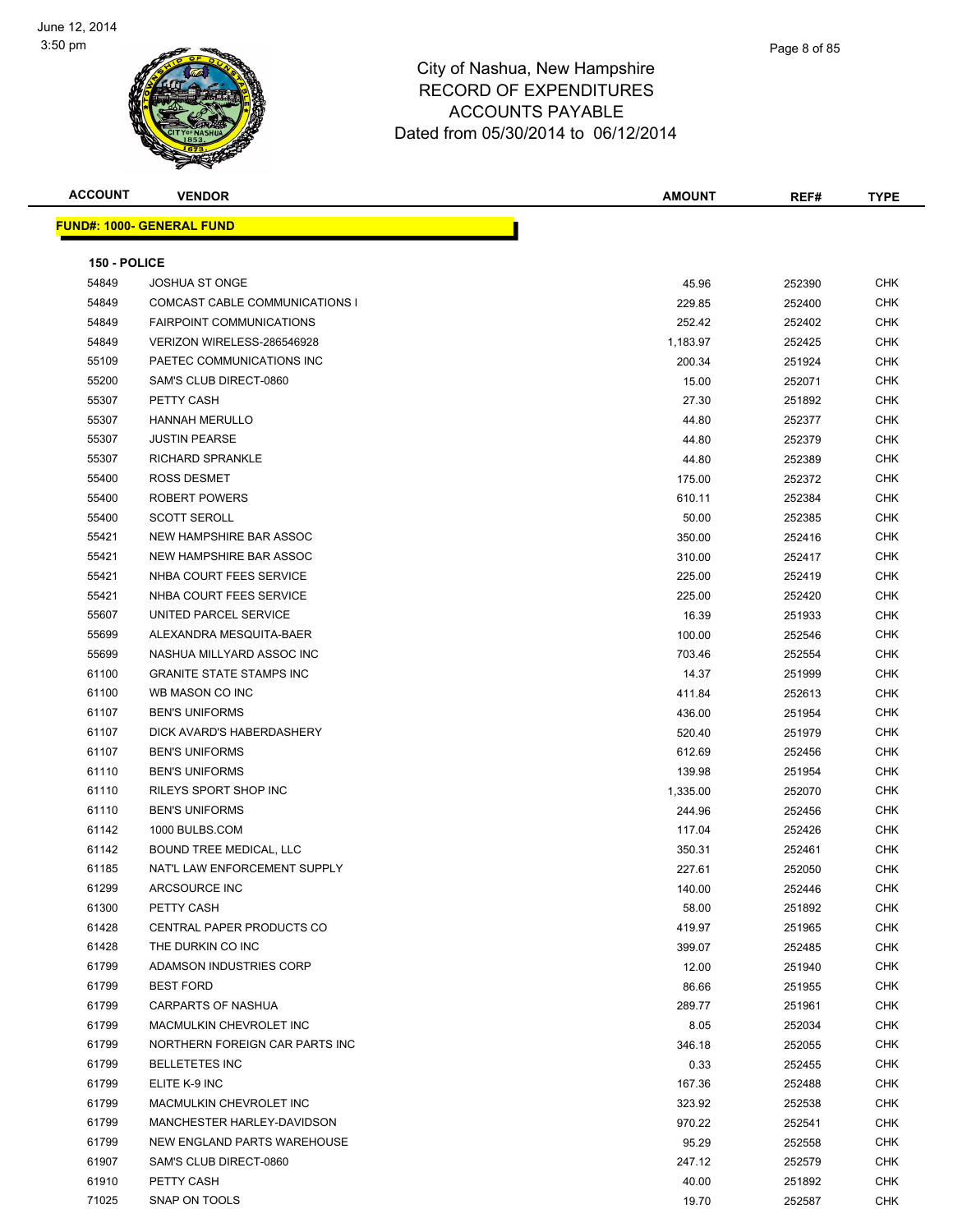

| Page 9 of 85 |
|--------------|
|              |
|              |

| <b>ACCOUNT</b>    | <b>VENDOR</b>                                     | <b>AMOUNT</b>    | REF#             | <b>TYPE</b>              |
|-------------------|---------------------------------------------------|------------------|------------------|--------------------------|
|                   | <u> FUND#: 1000- GENERAL FUND</u>                 |                  |                  |                          |
|                   |                                                   |                  |                  |                          |
| 150 - POLICE      |                                                   |                  |                  |                          |
| 71228             | POWER DMS                                         | 3,215.00         | 252064           | <b>CHK</b>               |
|                   | <b>TOTAL 150 - POLICE</b>                         |                  |                  |                          |
|                   |                                                   | \$41,094.11      |                  |                          |
|                   |                                                   |                  |                  |                          |
| <b>152 - FIRE</b> |                                                   |                  |                  |                          |
| 54100             | CONSTELLATION NEWENERGY INC                       | 26.17            | 251903           | <b>CHK</b>               |
| 54100             | <b>PSNH</b>                                       | 5,919.06         | 252422           | <b>CHK</b>               |
| 54114             | <b>LIBERTY UTILITIES - NH</b>                     | 393.78           | 251906           | <b>CHK</b>               |
| 54114             | LIBERTY UTILITIES - NH                            | 985.02           | 251907           | <b>CHK</b>               |
| 54114             | LIBERTY UTILITIES - NH                            | 113.42           | 251908           | <b>CHK</b>               |
| 54114<br>54114    | <b>HESS CORPORATION</b><br>LIBERTY UTILITIES - NH | 1,169.46         | 252005           | <b>CHK</b>               |
| 54114             | <b>HESS CORPORATION</b>                           | 284.77           | 252413           | <b>CHK</b><br><b>CHK</b> |
| 54141             | PENNICHUCK WATER WORKS INC                        | 624.84<br>272.35 | 252512<br>251925 | <b>CHK</b>               |
| 54228             | <b>JP PEST SERVICES</b>                           | 340.00           | 252522           | <b>CHK</b>               |
| 54243             | AE MECHANICAL INC                                 | 449.28           | 252433           | <b>CHK</b>               |
| 54280             | AE MECHANICAL INC                                 | 5,298.75         | 251942           | <b>CHK</b>               |
| 54280             | AE MECHANICAL INC                                 | 4,035.00         | 252433           | <b>CHK</b>               |
| 54280             | CHICK BEAULIEU INC                                | 485.00           | 252468           | <b>CHK</b>               |
| 54280             | <b>FLETCHERS APPLIANCE</b>                        | 371.00           | 252493           | <b>CHK</b>               |
| 54280             | HARRY W WELLS & SON INC                           | 971.34           | 252508           | <b>CHK</b>               |
| 54280             | TRI STATE HOOD & DUCT LLC                         | 150.00           | 252600           | <b>CHK</b>               |
| 54414             | R B ALLEN CO INC                                  | 2,180.00         | 252573           | <b>CHK</b>               |
| 54600             | <b>FASTENAL CO</b>                                | 12.44            | 251985           | <b>CHK</b>               |
| 54600             | JACK YOUNG CO INC                                 | 346.75           | 252021           | <b>CHK</b>               |
| 54600             | NEW HAMPSHIRE HYDRAULICS INC                      | 1,200.00         | 252053           | <b>CHK</b>               |
| 54600             | SANEL AUTO PARTS CO                               | 64.33            | 252072           | <b>CHK</b>               |
| 54600             | <b>MAYNARD &amp; LESIEUR INC</b>                  | 205.00           | 252543           | <b>CHK</b>               |
| 54600             | SANEL AUTO PARTS CO                               | 108.67           | 252581           | <b>CHK</b>               |
| 54600             | WD PERKINS FIRE PUMP SPECIALIS                    | 751.12           | 252614           | <b>CHK</b>               |
| 55118             | PAETEC COMMUNICATIONS INC                         | 10.67            | 251923           | <b>CHK</b>               |
| 55421             | <b>IMSA</b>                                       | 70.00            | 252407           | <b>CHK</b>               |
| 55699             | TRUE BLUE CLEANERS                                | 2.69             | 252091           | CHK                      |
| 55699             | TRUE BLUE CLEANERS                                | 42.28            | 252092           | <b>CHK</b>               |
| 55699             | TRUE BLUE CLEANERS                                | 30.69            | 252093           | <b>CHK</b>               |
| 55699             | TRUE BLUE CLEANERS                                | 57.51            | 252601           | <b>CHK</b>               |
| 55699             | TRUE BLUE CLEANERS                                | 92.07            | 252602           | <b>CHK</b>               |
| 61100             | WB MASON CO INC                                   | 106.17           | 252613           | <b>CHK</b>               |
| 61107             | DIVE RESCUE INTERNATIONAL INC                     | 1,328.28         | 251980           | <b>CHK</b>               |
| 61107             | PHOENIX SCREEN PRINTING                           | 465.00           | 252565           | <b>CHK</b>               |
| 61299             | <b>GRANITE CITY ELECTRIC SUPPLY</b>               | 280.00           | 251997           | <b>CHK</b>               |
| 61299             | <b>GRANITE CITY ELECTRIC SUPPLY</b>               | 29.83            | 252503           | <b>CHK</b>               |
| 61299             | PEABODY SUPPLY CO                                 | 36.33            | 252564           | <b>CHK</b>               |
| 61307             | YANKEE EQUIPMENT SYSTEMS INC                      | 24.32            | 252616           | <b>CHK</b>               |
| 61428             | NEW ENGLAND PAPER & SUPPLY                        | 346.67           | 252052           | <b>CHK</b>               |
| 61499             | <b>BELLETETES INC</b>                             | 19.79            | 252455           | <b>CHK</b>               |
| 61499             | STANLEY ELEVATOR CO INC                           | 268.00           | 252590           | <b>CHK</b>               |
| 61538             | <b>BIRCH HILL LANDSCAPING</b>                     | 1,052.00         | 252458           | <b>CHK</b>               |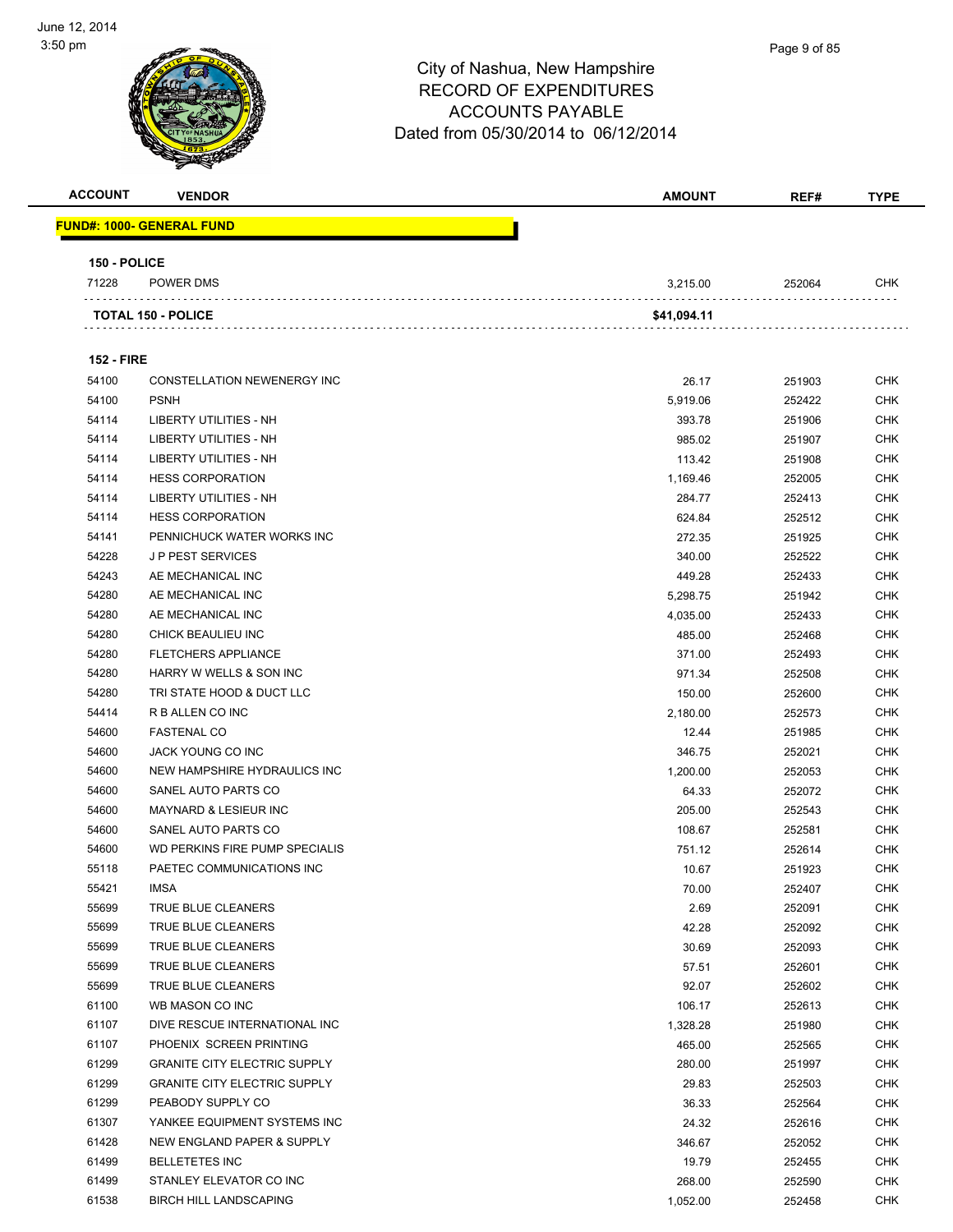

|                   | <b>VENDOR</b>                                         | <b>AMOUNT</b>      | REF#             | <b>TYPE</b>              |
|-------------------|-------------------------------------------------------|--------------------|------------------|--------------------------|
|                   | <u> FUND#: 1000- GENERAL FUND</u>                     |                    |                  |                          |
| <b>152 - FIRE</b> |                                                       |                    |                  |                          |
| 61699             | <b>GRANITE CITY ELECTRIC SUPPLY</b>                   | 159.63             | 251997           | <b>CHK</b>               |
| 61699             | <b>GRANITE CITY ELECTRIC SUPPLY</b>                   | 16.00              | 252503           | <b>CHK</b>               |
| 61699             | L W BILLS (ALARM ENGINEERING                          | 998.75             | 252535           | <b>CHK</b>               |
| 61799             | POWER PRODUCTS                                        | 137.52             | 252065           | <b>CHK</b>               |
| 61799             | SANEL AUTO PARTS CO                                   | 15.60              | 252074           | <b>CHK</b>               |
| 61799             | SANEL AUTO PARTS CO                                   | 37.40              | 252581           | <b>CHK</b>               |
| 61830             | SAM'S CLUB DIRECT-0860                                | 15.00              | 252071           | <b>CHK</b>               |
| 71432             | FIREMATIC SUPPLY CO INC                               | 49.00              | 251988           | <b>CHK</b>               |
| 71432             | LIFEGUARD SYSTEMS INC                                 | 1,386.00           | 252030           | <b>CHK</b>               |
| 71432             | AMERICAN FIRE EQUIPMENT CO                            | 1,130.00           | 252441           | <b>CHK</b>               |
| 71800             | <b>FLETCHERS APPLIANCE</b>                            | 549.00             | 251990           | <b>CHK</b>               |
| 71800             | AIR CLEANING SPECIALISTS OF NE                        | 282.00             | 252435           | <b>CHK</b>               |
|                   | <b>TOTAL 152 - FIRE</b>                               | \$35,795.75        |                  |                          |
|                   | <b>153 - BUILDING INSPECTION</b>                      |                    |                  |                          |
| 55200             | <b>WILLIAM MCKINNEY</b>                               |                    |                  | <b>CHK</b>               |
| 55200             | <b>HOME BUILDERS &amp; REMODELERS</b>                 | 165.00<br>506.00   | 252394<br>252404 | <b>CHK</b>               |
| 55200             | <b>ICC</b>                                            | 225.00             | 252405           | <b>CHK</b>               |
| 55307             | <b>WILLIAM CONDRA</b>                                 | 182.56             | 251877           | <b>CHK</b>               |
| 55307             | <b>TIMOTHY DUPONT</b>                                 | 436.80             | 251880           | <b>CHK</b>               |
| 55307             | <b>RUSS MARCUM</b>                                    | 531.96             | 251886           | <b>CHK</b>               |
| 55307             | <b>JEFFREY RICHARD</b>                                | 386.40             | 251893           | <b>CHK</b>               |
| 55307             | <b>WILLIAM MCKINNEY</b>                               | 136.36             | 251898           | <b>CHK</b>               |
| 55307             | PETTY CASH                                            | 38.64              | 252348           | <b>CHK</b>               |
|                   | <b>TOTAL 153 - BUILDING INSPECTION</b>                | \$2,608.72         |                  |                          |
|                   |                                                       |                    |                  |                          |
|                   | <b>155 - CODE ENFORCEMENT</b>                         |                    |                  |                          |
| 55307             | <b>NELSON ORTEGA</b>                                  | 205.52             | 251890           | <b>CHK</b>               |
|                   | ROBERT SOUSA                                          | 320.32             | 252387           | <b>CHK</b>               |
| 55307             |                                                       |                    |                  |                          |
| 61807             | NATIONAL FIRE PROTECTION ASSOC                        | 101.95             | 252415           | CHK                      |
|                   | <b>TOTAL 155 - CODE ENFORCEMENT</b>                   | \$627.79           |                  |                          |
|                   | <b>156 - EMERGENCY MANAGEMENT</b>                     |                    |                  |                          |
| 71000             | AMAZON                                                | 380.70             | 251899           | <b>CHK</b>               |
| 71000             | <b>ADVERTEASERS</b>                                   | 1,390.00           | 252432           | <b>CHK</b>               |
|                   | <b>TOTAL 156 - EMERGENCY MANAGEMENT</b>               | \$1,770.70         |                  |                          |
|                   | <b>157 - CITYWIDE COMMUNICATIONS</b>                  |                    |                  |                          |
| 54487             | FUTURECOM SYSTEMS GROUP ULC                           |                    |                  |                          |
|                   |                                                       | 441.90             | 251882           | <b>CHK</b>               |
| 54487<br>54487    | SOUTHWORTH-MILTON INC<br>2-WAY COMMUNICATIONS SERVICE | 1,440.07<br>225.00 | 252084<br>252428 | <b>CHK</b><br><b>CHK</b> |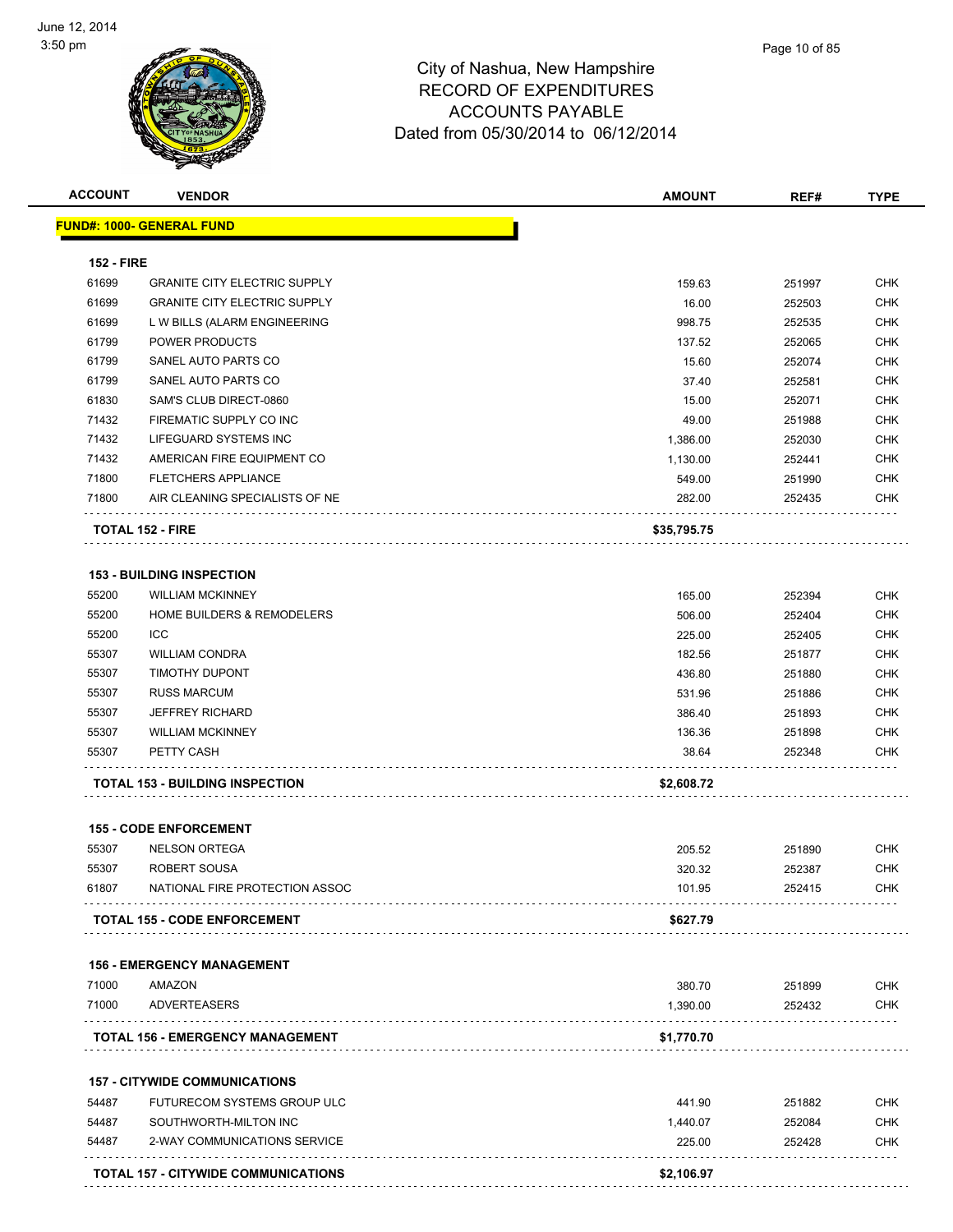

| <b>ACCOUNT</b>       | <b>VENDOR</b>                                        | AMOUNT          | REF#             | <b>TYPE</b>              |
|----------------------|------------------------------------------------------|-----------------|------------------|--------------------------|
|                      | <u> FUND#: 1000- GENERAL FUND</u>                    |                 |                  |                          |
|                      | <b>159 - OTHER PUBLIC SAFETY</b>                     |                 |                  |                          |
| 54835                | PENNICHUCK WATER WORKS INC                           | 215,083.91      | 251925           | <b>CHK</b>               |
|                      | <b>TOTAL 159 - OTHER PUBLIC SAFETY</b>               | \$215,083.91    |                  |                          |
|                      | <b>160 - PUBLIC WORKS-ADMIN/ENGINEERING</b>          |                 |                  |                          |
| 54100                | <b>PSNH</b>                                          | 745.49          | 251926           | <b>CHK</b>               |
| 54114                | <b>HESS CORPORATION</b>                              | 102.64          | 252005           | <b>CHK</b>               |
| 54141                | PENNICHUCK WATER WORKS INC                           | 88.14           | 251925           | <b>CHK</b>               |
| 54421                | CONWAY OFFICE SOLUTIONS                              | 9.95            | 252473           | <b>CHK</b>               |
| 55109                | PAETEC COMMUNICATIONS INC                            | 9.13            | 251923           | <b>CHK</b>               |
| 55200                | <b>APWA</b>                                          | 217.50          | 251900           | <b>CHK</b>               |
| 55307                | <b>ROBERT MEUNIER</b>                                | 155.12          | 251887           | <b>CHK</b>               |
| 55307                | <b>WAYNE HUSBAND</b>                                 | 15.12           | 251897           | <b>CHK</b>               |
| 55307                | STEPHEN DOOKRAN                                      | 169.12          | 252373           | <b>CHK</b>               |
| 55307                | <b>MARY WOODS</b>                                    | 39.20           | 252395           | <b>CHK</b>               |
| 55699                | JAN PRO CLEANING SYSTEMS NE                          | 665.00          | 252023           | <b>CHK</b>               |
| 55699                | SQUIRES STAFFING SERVICES INC                        | 630.00          | 252085           | <b>CHK</b>               |
| 61100                | WB MASON CO INC                                      | 189.40          | 252099           | <b>CHK</b>               |
| 61299                | AMAZON                                               | 125.95          | 251899           | <b>CHK</b>               |
| 61299                | NEW ENGLAND PAPER & SUPPLY                           | 96.74           | 252052           | <b>CHK</b>               |
|                      | TOTAL 160 - PUBLIC WORKS-ADMIN/ENGINEERING           | \$3,258.50      |                  |                          |
|                      |                                                      |                 |                  |                          |
|                      |                                                      |                 |                  |                          |
| <b>161 - STREETS</b> |                                                      |                 |                  |                          |
| 54100                | <b>PSNH</b>                                          | 3,514.09        | 251926           | <b>CHK</b>               |
| 54100                | <b>PSNH</b>                                          | 57.75           | 252422           | <b>CHK</b>               |
| 54114                | <b>HESS CORPORATION</b>                              | 2,037.17        | 252005           | <b>CHK</b>               |
| 54141                | PENNICHUCK WATER WORKS INC                           | 379.54          | 251925           | <b>CHK</b>               |
| 54200                | JAN PRO CLEANING SYSTEMS NE                          | 855.00          | 252523           | <b>CHK</b>               |
| 54228                | <b>JP PEST SERVICES</b>                              | 65.00           | 252020           | <b>CHK</b>               |
| 54275                | <b>HI-WAY SAFETY SYSTEMS INC</b>                     | 7,550.80        | 252006           | <b>CHK</b>               |
| 54280                | M & M ELECTRICAL SUPPLY CO INC                       | 486.50          | 252033           | <b>CHK</b>               |
| 54280<br>54280       | STEVE SHUMSKY UNLIMITED DOOR<br>UNIFIRST CORPORATION | 260.00          | 252088           | <b>CHK</b><br><b>CHK</b> |
| 54280                | KEANE FIRE & SAFETY EQUIPMENT                        | 26.00           | 252096           | <b>CHK</b>               |
| 54305                | M & M ELECTRICAL SUPPLY CO INC                       | 741.45<br>15.50 | 252531<br>252033 | <b>CHK</b>               |
| 54305                | <b>BLUE TARP FINANCIAL</b>                           | 10.24           | 252459           | <b>CHK</b>               |
| 54600                | <b>CARPARTS OF NASHUA</b>                            | 259.92          | 251961           | <b>CHK</b>               |
| 54600                | <b>HOP SALES &amp; SERVICE</b>                       | 279.36          | 252011           | <b>CHK</b>               |
| 54600                | HOWARD P FAIRFIELD LLC                               | 630.00          | 252012           | <b>CHK</b>               |
| 54600                | LIBERTY INTNL TRUCKS OF NH LLC                       | 206.67          | 252029           | <b>CHK</b>               |
| 54600                | MCDEVITT TRUCKS INC                                  | 270.08          | 252039           | <b>CHK</b>               |
| 54600                | NAPA AUTO PARTS                                      | 160.00          | 252044           | <b>CHK</b>               |
| 54600                | NORTHLAND INDUSTRIAL TRUCK CO                        | 77.83           | 252056           | <b>CHK</b>               |
| 54600                | OMEGA INDUSTRIAL SUPPLY INC                          | 598.92          | 252061           | <b>CHK</b>               |
| 54600                | PINE MOTOR PARTS                                     | 134.42          | 252063           | <b>CHK</b>               |
| 54600                | RELIABLE EQUIPMENT LLC                               | 101.35          | 252068           | CHK                      |
| 54600                | SANEL AUTO PARTS CO                                  | 13.49           | 252077           | <b>CHK</b>               |
|                      |                                                      |                 |                  |                          |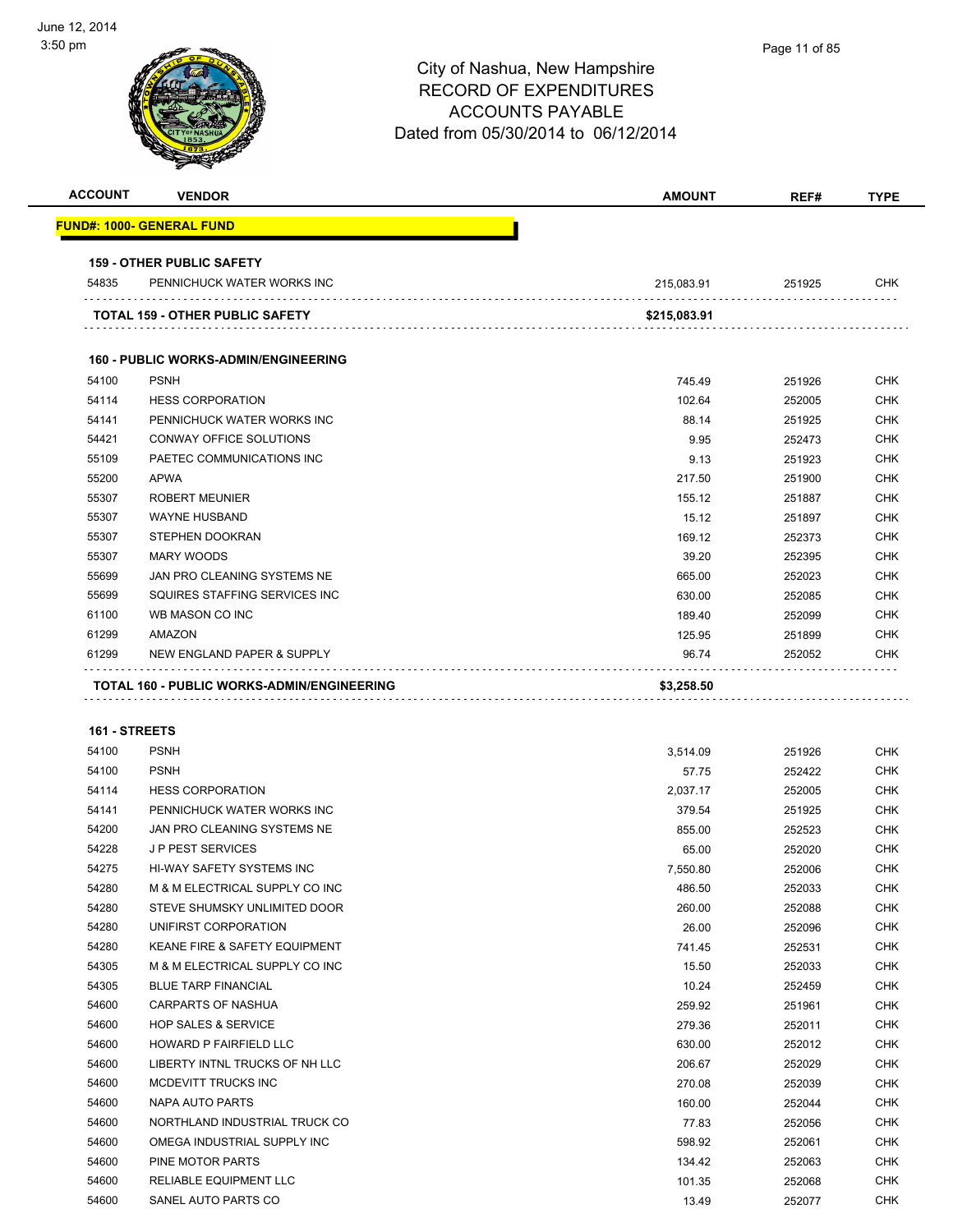

| <b>ACCOUNT</b> | <b>VENDOR</b>                        | <b>AMOUNT</b> | REF#   | <b>TYPE</b> |
|----------------|--------------------------------------|---------------|--------|-------------|
|                | <b>FUND#: 1000- GENERAL FUND</b>     |               |        |             |
| 161 - STREETS  |                                      |               |        |             |
| 54600          | SANEL AUTO PARTS CO                  | 273.02        | 252078 | <b>CHK</b>  |
| 54600          | AUTO ELECTRIC WAREHOUSE INC          | 259.00        | 252450 | CHK         |
| 54600          | FREIGHTLINER OF NH INC               | 318.13        | 252494 | CHK         |
| 54600          | <b>HOWARD P FAIRFIELD LLC</b>        | 234.93        | 252516 | CHK         |
| 54600          | INTERSTATE ALL BATTERY CENTER        | 1,108.32      | 252520 | CHK         |
| 54600          | NAPA AUTO PARTS                      | 43.42         | 252550 | CHK         |
| 54600          | TST HYDRAULICS INC                   | 1,835.00      | 252603 | CHK         |
| 55109          | PAETEC COMMUNICATIONS INC            | 21.35         | 251923 | <b>CHK</b>  |
| 55118          | CRITICAL ALERT SYSTEMS, LLC          | 383.00        | 251904 | <b>CHK</b>  |
| 55118          | CRITICAL ALERT SYSTEMS, LLC          | 5.75          | 252401 | CHK         |
| 61107          | UNIFIRST CORPORATION                 | 1,175.09      | 252096 | CHK         |
| 61107          | UNIFIRST CORPORATION                 | 350.06        | 252605 | CHK         |
| 61166          | <b>BOT L GAS INC</b>                 | 254.00        | 252460 | CHK         |
| 61299          | <b>BELLETETES INC</b>                | 75.58         | 251953 | CHK         |
| 61299          | <b>BLUE TARP FINANCIAL</b>           | 45.94         | 251956 | <b>CHK</b>  |
| 61299          | <b>BELLETETES INC</b>                | 71.07         | 252455 | CHK         |
| 61299          | <b>FASTENAL CO</b>                   | 6.81          | 252491 | CHK         |
| 61299          | <b>GRANITE STATE CONCRETE CO INC</b> | 400.00        | 252504 | CHK         |
| 61299          | HOME DEPOT CREDIT SERVICE 3065       | 342.92        | 252515 | <b>CHK</b>  |
| 61300          | DENNIS K BURKE INC                   | 19,490.76     | 252482 | <b>CHK</b>  |
| 61307          | SHATTUCK MALONE OIL CO               | 18,633.70     | 252423 | <b>CHK</b>  |
| 61507          | <b>BROX INDUSTRIES INC</b>           | 2,224.00      | 251959 | CHK         |
| 61507          | <b>BROX INDUSTRIES INC</b>           | 1,687.80      | 252463 | CHK         |
| 61507          | CONTINENTAL PAVING INC               | 1,750.45      | 252472 | CHK         |
| 61535          | <b>BROX INDUSTRIES INC</b>           | 87.42         | 251959 | CHK         |
| 61535          | <b>BROX INDUSTRIES INC</b>           | 321.84        | 252463 | <b>CHK</b>  |
| 61556          | <b>BLUE TARP FINANCIAL</b>           | 23.39         | 252459 | CHK         |
| 61556          | HIGHWAY TECH SIGNAL EQUIP SALE       | 480.00        | 252513 | <b>CHK</b>  |
| 61560          | CORRIVEAU ROUTHIER INC               | 1,538.45      | 252474 | CHK         |
| 61562          | M & M ELECTRICAL SUPPLY CO INC       | 13.82         | 252033 | <b>CHK</b>  |
| 61562          | <b>BLUE TARP FINANCIAL</b>           | 17.31         | 252459 | CHK         |
| 61705          | MAYNARD & LESIEUR INC                | 2,119.63      | 252038 | <b>CHK</b>  |
| 61709          | <b>GHBERLIN OIL CO</b>               | 2,210.72      | 252496 | CHK         |
| 61709          | <b>NAPA AUTO PARTS</b>               | 13.88         | 252550 | <b>CHK</b>  |
| 61799          | <b>BELLETETES INC</b>                | 21.68         | 251953 | <b>CHK</b>  |
| 61799          | CARPARTS OF NASHUA                   | 134.84        | 251961 | <b>CHK</b>  |
| 61799          | NAPA AUTO PARTS                      | 49.08         | 252044 | <b>CHK</b>  |
| 61799          | PINE MOTOR PARTS                     | 4.35          | 252063 | CHK         |
| 61799          | SANEL AUTO PARTS CO                  | 36.60         | 252075 | CHK         |
| 61799          | SANEL AUTO PARTS CO                  | (65.17)       | 252078 | CHK         |
| 61799          | NAPA AUTO PARTS                      | 83.13         | 252550 | CHK         |
| 61799          | SANEL AUTO PARTS CO                  | 8.41          | 252583 | <b>CHK</b>  |
| 71025          | <b>BLUE TARP FINANCIAL</b>           | 37.79         | 251956 | <b>CHK</b>  |
| 71025          | NAPA AUTO PARTS                      | 4.23          | 252044 | <b>CHK</b>  |
| 71025          | SANEL AUTO PARTS CO                  | 374.40        | 252078 | <b>CHK</b>  |
| 71025          | NAPA AUTO PARTS                      | 29.35         | 252550 | CHK         |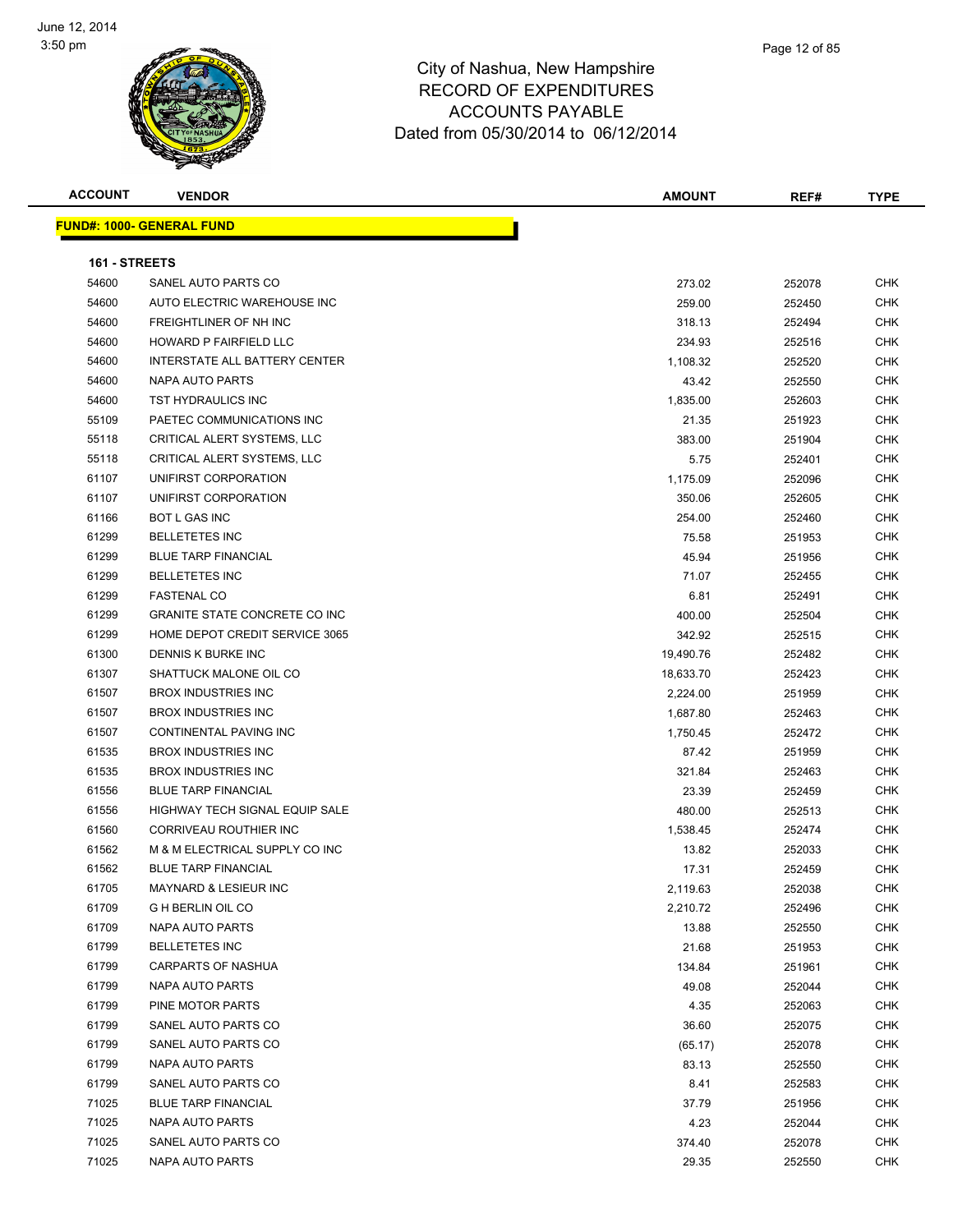

Page 13 of 85

| <b>ACCOUNT</b> | <b>VENDOR</b>                              | <b>AMOUNT</b> | REF#   | <b>TYPE</b> |
|----------------|--------------------------------------------|---------------|--------|-------------|
|                | <u> FUND#: 1000- GENERAL FUND</u>          |               |        |             |
|                | <b>TOTAL 161 - STREETS</b>                 | \$77,266.33   |        |             |
|                | <b>162 - STREET LIGHTING</b>               |               |        |             |
| 54100          | <b>PSNH</b>                                | 273.83        | 251926 | <b>CHK</b>  |
| 54276          | <b>PSNH-LARGE POWER</b>                    | 1,528.63      | 251927 | <b>CHK</b>  |
|                | TOTAL 162 - STREET LIGHTING                | \$1,802.46    |        |             |
|                | <b>166 - PARKING LOTS</b>                  |               |        |             |
| 54100          | CONSTELLATION NEWENERGY INC                | 31.92         | 251903 | CHK         |
| 54100          | <b>PSNH</b>                                | 519.48        | 251926 | <b>CHK</b>  |
| 54280          | ALI PLUMBING SERVICES CORP                 | 285.00        | 251943 | <b>CHK</b>  |
| 54487          | <b>BOBCAT OF NEW HAMPSHIRE</b>             | 271.10        | 251957 | <b>CHK</b>  |
| 55307          | <b>JILL STANSFIELD</b>                     | 33.38         | 251894 | <b>CHK</b>  |
| 55607          | POM INC                                    | 37.00         | 252568 | <b>CHK</b>  |
| 61100          | WB MASON CO INC                            | 92.53         | 252099 | <b>CHK</b>  |
| 61107          | PHIL PLOURDE                               | 100.00        | 252382 | <b>CHK</b>  |
| 61107          | <b>M &amp; N SPORTS LLC</b>                | 43.80         | 252537 | <b>CHK</b>  |
| 71025          | HOME DEPOT CREDIT SERVICE 3065             | 500.00        | 252515 | <b>CHK</b>  |
| 71600          | HOME DEPOT CREDIT SERVICE 3065             | 156.46        | 252010 | <b>CHK</b>  |
| 71600          | HOME DEPOT CREDIT SERVICE 3065             | 86.05         | 252515 | <b>CHK</b>  |
| 71600          | POM INC                                    | 600.78        | 252568 | <b>CHK</b>  |
|                | <b>TOTAL 166 - PARKING LOTS</b>            | \$2,757.50    |        |             |
|                | <b>171 - COMMUNITY SERVICES</b>            |               |        |             |
| 54100          | CONSTELLATION NEWENERGY INC                | 11.12         | 251903 | <b>CHK</b>  |
| 68320          | THE YOUTH COUNCIL                          | 847.24        | 252617 | <b>CHK</b>  |
|                | .<br><b>TOTAL 171 - COMMUNITY SERVICES</b> | \$858.36      |        |             |
|                |                                            |               |        |             |
|                | <b>172 - COMMUNITY HEALTH</b>              |               |        |             |
| 61142          | NH MEDICAL DENTAL SUPPLY LLC               | 109.00        | 252054 | <b>CHK</b>  |
| 61144          | SMITH MEDICAL PARTNERS LLC                 | 38.87         | 252082 | <b>CHK</b>  |
| 71800          | HENRY SCHEIN INC                           | 1,440.00      | 252004 | <b>CHK</b>  |
|                | TOTAL 172 - COMMUNITY HEALTH               | \$1,587.87    |        |             |
|                | <b>173 - ENVIRONMENTAL HEALTH</b>          |               |        |             |
| 61149          | AMAZON                                     | 646.07        | 251899 | <b>CHK</b>  |
| 61149          | <b>IDEXX DISTRIBUTION INC</b>              | 1,327.96      | 252016 | <b>CHK</b>  |
| 61149          | <b>TAYLOR TECHNOLOGIES INC</b>             | 138.24        | 252089 | <b>CHK</b>  |
|                | TOTAL 173 - ENVIRONMENTAL HEALTH           | \$2,112.27    |        |             |
|                |                                            |               |        |             |
|                | <b>175 - WELFARE ASSISTANCE</b>            |               |        |             |
| 55810          | 23-25 TEMPLE ST REALTY LLC                 | 320.00        | 252319 | <b>CHK</b>  |

55810 AKA VISIONS LLC 785.87 252320 CHK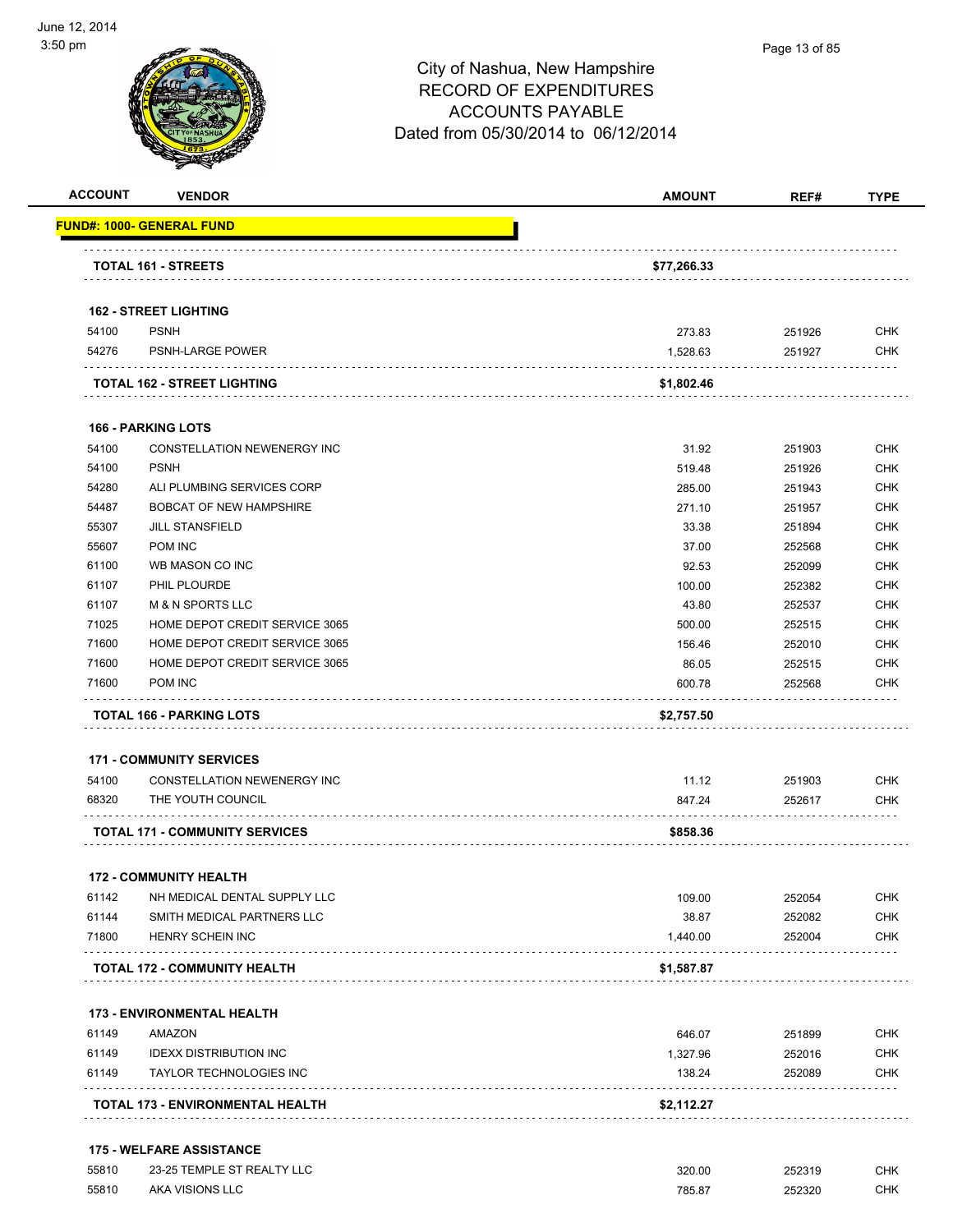

| Page 14 of 85 |
|---------------|
|               |

| <b>ACCOUNT</b> | <b>VENDOR</b>                         | <b>AMOUNT</b> | REF#   | <b>TYPE</b> |
|----------------|---------------------------------------|---------------|--------|-------------|
|                | <u> FUND#: 1000- GENERAL FUND</u>     |               |        |             |
|                | <b>175 - WELFARE ASSISTANCE</b>       |               |        |             |
| 55810          | AMHERST ST ASSOC                      | 313.75        | 252321 | <b>CHK</b>  |
| 55810          | <b>DOUGLAS J DICHARD</b>              | 303.99        | 252322 | <b>CHK</b>  |
| 55810          | DAVID G DIONNE                        | 580.00        | 252323 | <b>CHK</b>  |
| 55810          | <b>BRENDA M JASTRAB</b>               | 850.00        | 252324 | <b>CHK</b>  |
| 55810          | K & M LU PROPERTIES LLC               | 850.00        | 252325 | <b>CHK</b>  |
| 55810          | SAMUEL K MWANIKI                      | 850.00        | 252326 | <b>CHK</b>  |
| 55810          | EDWARD PAQUIN                         | 700.00        | 252327 | <b>CHK</b>  |
| 55810          | RTN LLC                               | 498.48        | 252328 | <b>CHK</b>  |
| 55810          | MOTEL 6                               | 1,093.68      | 252848 | <b>CHK</b>  |
| 55810          | 28-34 RAILROAD SQUARE LLC             | 700.00        | 252850 | <b>CHK</b>  |
| 55810          | AIMCO-ROYAL CREST-NASHUA LLC          | 500.00        | 252851 | <b>CHK</b>  |
| 55810          | ALLISAN REALTY CORP                   | 990.08        | 252852 | <b>CHK</b>  |
| 55810          | <b>BCAD PROPERTIES</b>                | 875.00        | 252853 | CHK         |
| 55810          | KENNETH P BLANCHARD                   | 850.00        | 252854 | CHK         |
| 55810          | <b>SCOTT BROWN</b>                    | 1,000.00      | 252855 | <b>CHK</b>  |
| 55810          | <b>COUNTRY BARN MOTEL</b>             | 362.00        | 252856 | <b>CHK</b>  |
| 55810          | RICHARD B CROTEAU                     | 800.00        | 252857 | <b>CHK</b>  |
| 55810          | <b>ANIL D'SILVA</b>                   | 987.78        | 252858 | CHK         |
| 55810          | <b>CONSTANCE GAUTHIER</b>             | 867.52        | 252860 | <b>CHK</b>  |
| 55810          | <b>GARY GAUVIN</b>                    | 553.42        | 252861 | CHK         |
| 55810          | <b>JENSEN'S INC</b>                   | 393.00        | 252862 | CHK         |
| 55810          | CAROLE A LAFRANCE                     | 362.98        | 252863 | CHK         |
| 55810          | <b>THADDEUS LUSZEY</b>                | 432.67        | 252864 | <b>CHK</b>  |
| 55810          | <b>JUAN CARLOS MENJIVAR</b>           | 754.32        | 252865 | <b>CHK</b>  |
| 55810          | LOUIS MICHAUD                         | 750.00        | 252866 | <b>CHK</b>  |
| 55810          | <b>DAMON MILLER</b>                   | 918.18        | 252867 | <b>CHK</b>  |
| 55810          | SAMUEL K MWANIKI                      | 900.00        | 252868 | <b>CHK</b>  |
| 55810          | OTD REALTY LLC                        | 500.00        | 252869 | CHK         |
| 55810          | <b>GILLES QUIRION</b>                 | 850.00        | 252870 | <b>CHK</b>  |
| 55810          | RJ REAL ESTATE PARTNERSHIP            | 234.43        | 252872 | <b>CHK</b>  |
| 55810          | ROBERT N RODRIGUE                     | 300.00        | 252873 | <b>CHK</b>  |
| 55810          | SOUTHERN NH SERV MNGT CORP            | 50.00         | 252874 | <b>CHK</b>  |
| 55810          | WILLIAMS ST NASHUA LLC                | 600.00        | 252875 | <b>CHK</b>  |
| 55812          | RITE AID ACCT#1009804                 | 4,053.57      | 252871 | <b>CHK</b>  |
| 55814          | <b>LIBERTY UTILITIES</b>              | 546.03        | 252318 | <b>CHK</b>  |
| 55814          | LIBERTY UTILITIES                     | 559.15        | 252847 | <b>CHK</b>  |
| 55814          | NORTHEAST UTILITIES                   | 230.96        | 252849 | <b>CHK</b>  |
| 55820          | <b>FARWELL FUNERAL SERVICE INC</b>    | 425.00        | 252859 | <b>CHK</b>  |
|                | <b>TOTAL 175 - WELFARE ASSISTANCE</b> | \$28,491.86   |        |             |
|                |                                       |               |        |             |

**177 - PARKS & RECREATION**

| 44549 | YINGCHAO HE                 | 20.00    | 252820 | СНК  |
|-------|-----------------------------|----------|--------|------|
| 54100 | CONSTELLATION NEWENERGY INC | 26.38    | 251903 | СНК  |
| 54100 | <b>PSNH</b>                 | 7.257.34 | 251926 | СНК  |
| 54100 | <b>PSNH-LARGE POWER</b>     | 4.325.84 | 251927 | CHK. |
| 54100 | <b>PSNH</b>                 | 5.100.84 | 252422 | снк  |
| 54114 | <b>HESS CORPORATION</b>     | 379.37   | 252005 | СНК  |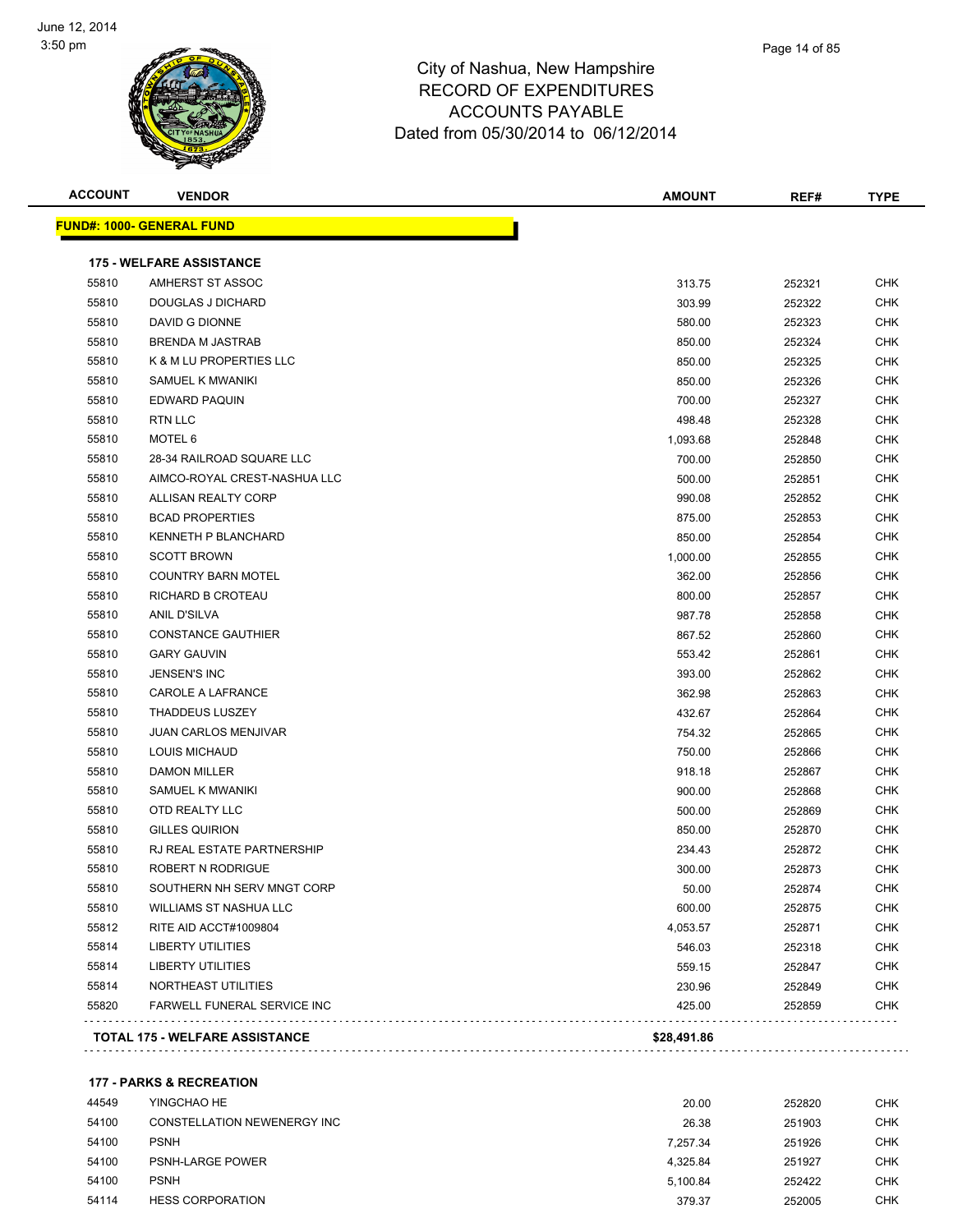

| <b>ACCOUNT</b> | <b>VENDOR</b>                       | <b>AMOUNT</b> | REF#             | <b>TYPE</b> |
|----------------|-------------------------------------|---------------|------------------|-------------|
|                | <b>FUND#: 1000- GENERAL FUND</b>    |               |                  |             |
|                |                                     |               |                  |             |
|                | <b>177 - PARKS &amp; RECREATION</b> |               |                  |             |
| 54114          | <b>LIBERTY UTILITIES - NH</b>       | 40.94         | 252410           | <b>CHK</b>  |
| 54114          | LIBERTY UTILITIES - NH              | 91.44         | 252414           | <b>CHK</b>  |
| 54141          | PENNICHUCK WATER WORKS INC          | 400.29        | 251925           | <b>CHK</b>  |
| 54280          | ASAP FIRE & SAFETY CORP             | 855.00        | 251947           | <b>CHK</b>  |
| 54280          | <b>B &amp; S LOCKSMITHS INC</b>     | 52.70         | 251950           | <b>CHK</b>  |
| 54280          | <b>BROX INDUSTRIES INC</b>          | 1,131.18      | 251959           | <b>CHK</b>  |
| 54280          | CORRIVEAU ROUTHIER INC              | 88.80         | 251970           | <b>CHK</b>  |
| 54280          | DEPENDABLE LOCK SERVICE INC         | 103.00        | 251978           | <b>CHK</b>  |
| 54280          | ERICKSON CLEANING SERVICES LLC      | 150.00        | 251983           | <b>CHK</b>  |
| 54280          | F W WEBB CO                         | 106.88        | 251984           | <b>CHK</b>  |
| 54280          | <b>FASTENAL CO</b>                  | 1,045.48      | 251985           | <b>CHK</b>  |
| 54280          | GATE CITY FENCE CO INC              | 539.00        | 251994           | <b>CHK</b>  |
| 54280          | HOME DEPOT CREDIT SERVICE 3065      | 779.81        | 252010           | <b>CHK</b>  |
| 54280          | HUDSON SMALL ENGINE                 | 45.00         | 252014           | <b>CHK</b>  |
| 54280          | JAN PRO CLEANING SYSTEMS NE         | 300.00        | 252023           | <b>CHK</b>  |
| 54280          | JOHN DEERE LANDSCAPES LLC           | 549.03        | 252025           | <b>CHK</b>  |
| 54280          | NASHUA FARMERS EXCHANGE INC         | 88.75         | 252047           | <b>CHK</b>  |
| 54280          | NASHUA WALLPAPER & PAINT CO         | 560.13        | 252049           | <b>CHK</b>  |
| 54280          | <b>READ CUSTOM SOILS</b>            | 885.50        | 252067           | <b>CHK</b>  |
| 54280          | <b>SIMPLEX GRINNELL</b>             | 807.00        | 252081           | <b>CHK</b>  |
| 54280          | <b>B &amp; S LOCKSMITHS INC</b>     | 27.00         | 252451           | <b>CHK</b>  |
| 54280          | THE DIRT DOCTORS LLC                | 3,525.00      | 252484           | <b>CHK</b>  |
| 54280          | HOME DEPOT CREDIT SERVICE 3065      | 1,597.44      | 252515           | <b>CHK</b>  |
| 54280          | JOHN DEERE LANDSCAPES LLC           | 378.04        | 252527           | <b>CHK</b>  |
| 54280          | PEABODY SUPPLY CO                   | 656.19        | 252564           | <b>CHK</b>  |
| 54280          | PIONEER ATHLETICS                   | 990.00        | 252567           | <b>CHK</b>  |
| 54280          | <b>SIMPLEX GRINNELL</b>             | 525.00        | 252586           | <b>CHK</b>  |
| 54280          | STANLEY ELEVATOR CO INC             | 268.00        | 252590           | <b>CHK</b>  |
| 54280          | STATELINE IRRIGATION                | 608.60        | 252591           | <b>CHK</b>  |
| 54280          | <b>TURF PRODUCTS</b>                | 53.18         | 252604           | <b>CHK</b>  |
| 54487          | HUDSON SMALL ENGINE                 | 58.00         | 252014           | <b>CHK</b>  |
| 54487          | JOHN DEERE LANDSCAPES LLC           | 511.77        | 252527           | <b>CHK</b>  |
| 54600          | NASHUA OUTDOOR POWER EQUIPMENT      | 65.69         | 252048           | <b>CHK</b>  |
| 54821          | UNITED SITE SERVICES NORTHEAST      | 1,209.34      | 252097           | <b>CHK</b>  |
| 54821          | UNITED SITE SERVICES NORTHEAST      | 54.97         | 252606           | <b>CHK</b>  |
| 55109          | PAETEC COMMUNICATIONS INC           | 8.54          | 251923           | <b>CHK</b>  |
| 55200          | SAM'S CLUB DIRECT-0860              | 15.00         | 252071           | <b>CHK</b>  |
| 55642          | <b>STEVE BRACCI</b>                 | 90.00         | 252810           | <b>CHK</b>  |
| 55642          | <b>CHRISTIAN FERLAN</b>             | 60.00         | 252811           | <b>CHK</b>  |
| 55642          | SEAN-MICHAEL LANG                   | 140.00        | 252812           | <b>CHK</b>  |
| 55642          | <b>TAYLOR SACCO</b>                 | 202.50        | 252816           | <b>CHK</b>  |
| 55642          | <b>BRUCE SMITH</b>                  | 135.00        | 252817           | <b>CHK</b>  |
| 55642          | DALE STEARNS                        | 120.00        | 252818           | <b>CHK</b>  |
| 55642          | DAVID WEBSTER                       | 142.50        | 252819           | <b>CHK</b>  |
| 55656          | AMERICAN LEGION BAND                | 600.00        | 251944           | <b>CHK</b>  |
| 61100          | WB MASON CO INC                     | 26.05         | 252099           | <b>CHK</b>  |
| 61100          | WB MASON CO INC                     | 93.82         |                  | <b>CHK</b>  |
| 61107          | <b>M &amp; N SPORTS LLC</b>         | 21.00         | 252613<br>252537 | <b>CHK</b>  |
|                |                                     |               |                  |             |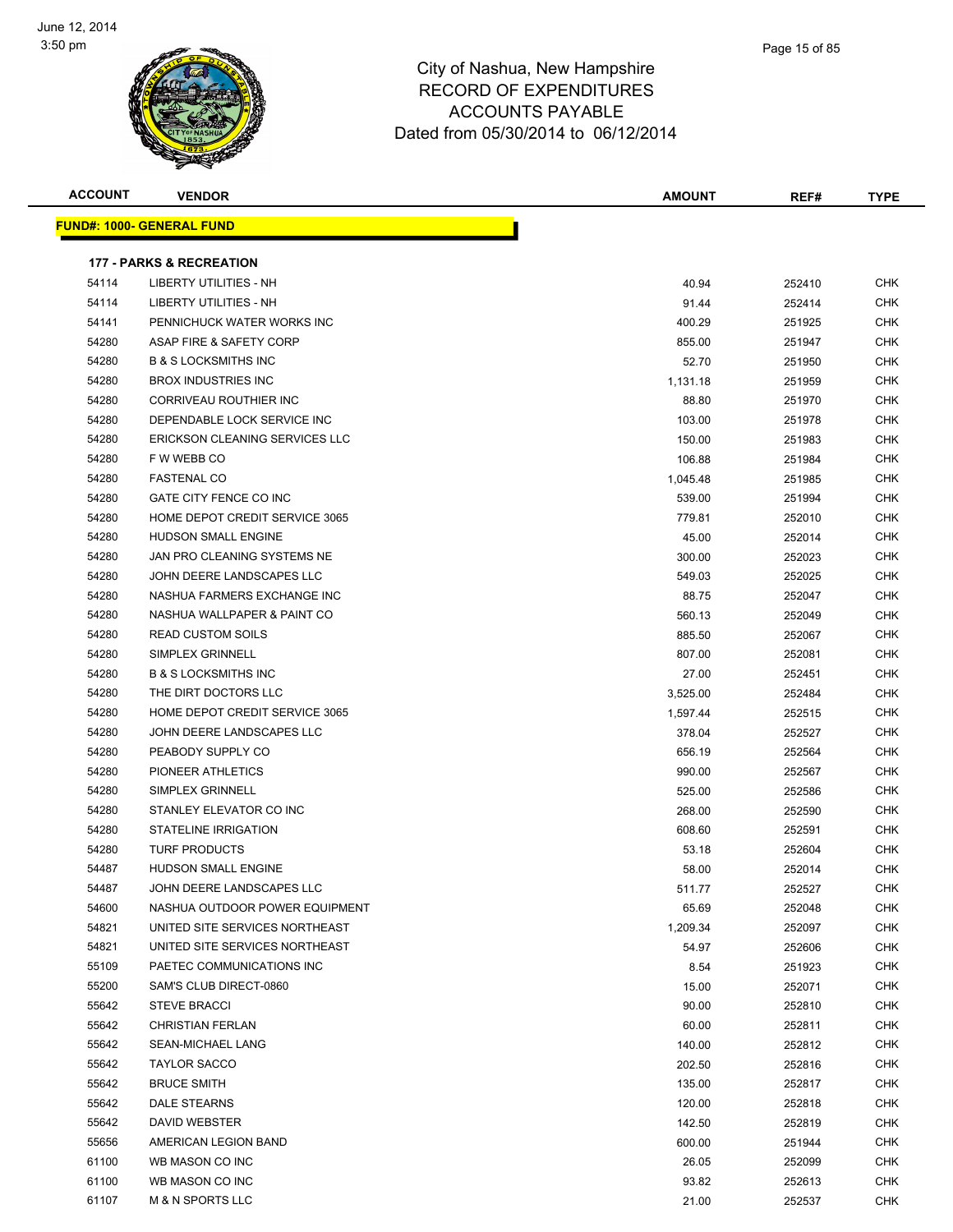

| Page 16 of 85 |
|---------------|
|               |

| <b>ACCOUNT</b> | <b>VENDOR</b>                             | <b>AMOUNT</b> | REF#   | <b>TYPE</b> |
|----------------|-------------------------------------------|---------------|--------|-------------|
|                | <b>FUND#: 1000- GENERAL FUND</b>          |               |        |             |
|                | <b>177 - PARKS &amp; RECREATION</b>       |               |        |             |
| 61110          | <b>GRAINGER</b>                           | 279.72        | 252502 | <b>CHK</b>  |
| 61114          | D & P SWIMMING POOL                       | 1,564.47      | 251972 | <b>CHK</b>  |
| 61114          | NASHUA WALLPAPER & PAINT CO               | 4,240.00      | 252049 | <b>CHK</b>  |
| 61114          | SEASONAL SPECIALTY STORES                 | 106.93        | 252585 | <b>CHK</b>  |
| 61128          | <b>BSN SPORTS</b>                         | 972.93        | 251960 | <b>CHK</b>  |
| 61128          | <b>BSN SPORTS</b>                         | 873.54        | 252464 | <b>CHK</b>  |
| 61128          | <b>M &amp; N SPORTS LLC</b>               | 983.10        | 252537 | <b>CHK</b>  |
| 61299          | <b>CVS WHOLESALE FLAGS</b>                | 717.00        | 252477 | <b>CHK</b>  |
| 61307          | SHATTUCK MALONE OIL CO                    | 10,021.35     | 251928 | <b>CHK</b>  |
| 61799          | <b>CARPARTS OF NASHUA</b>                 | 209.01        | 251961 | <b>CHK</b>  |
| 61799          | <b>FREIGHTLINER OF NH INC</b>             | (128.00)      | 251992 | <b>CHK</b>  |
| 61799          | HK POWERSPORTS-HOOKSETT                   | 333.99        | 252009 | <b>CHK</b>  |
| 61799          | LIBERTY INTNL TRUCKS OF NH LLC            | 16.74         | 252029 | <b>CHK</b>  |
| 61799          | MAYNARD & LESIEUR INC                     | 26.85         | 252037 | <b>CHK</b>  |
| 61799          | NAPA AUTO PARTS                           | 16.42         | 252046 | <b>CHK</b>  |
| 61799          | NUERA TRANSPORT INC                       | 57.88         | 252057 | <b>CHK</b>  |
| 61799          | SANEL AUTO PARTS CO                       | 98.74         | 252076 | <b>CHK</b>  |
| 61799          | SANEL AUTO PARTS CO                       | 37.20         | 252582 | <b>CHK</b>  |
| 71025          | <b>TURF PRODUCTS</b>                      | 904.71        | 252094 | <b>CHK</b>  |
|                | <b>TOTAL 177 - PARKS &amp; RECREATION</b> | \$59,244.91   |        |             |

| 54100 | CONSTELLATION NEWENERGY INC     | 8.67     | 251903 | <b>CHK</b> |
|-------|---------------------------------|----------|--------|------------|
| 54100 | PSNH-LARGE POWER                | 5,283.89 | 251927 | <b>CHK</b> |
| 54114 | <b>HESS CORPORATION</b>         | 512.19   | 252005 | <b>CHK</b> |
| 54280 | HARRY W WELLS & SON INC         | 189.40   | 252002 | <b>CHK</b> |
| 54280 | <b>B &amp; S LOCKSMITHS INC</b> | 350.00   | 252451 | <b>CHK</b> |
| 54280 | F W WEBB CO                     | 113.68   | 252490 | <b>CHK</b> |
| 55200 | SAM'S CLUB DIRECT-0860          | 15.00    | 252071 | <b>CHK</b> |
| 55300 | <b>REBECCA NUGENT</b>           | 60.48    | 252559 | <b>CHK</b> |
| 55300 | <b>LINDA TAGGART</b>            | 311.12   | 252595 | <b>CHK</b> |
| 55400 | <b>LINDA TAGGART</b>            | 281.22   | 252595 | <b>CHK</b> |
| 55699 | PETTY CASH                      | 87.59    | 251891 | <b>CHK</b> |
| 55699 | LILIBETH CASTILLO               | 320.00   | 252467 | <b>CHK</b> |
| 61100 | WB MASON CO INC                 | 552.07   | 252613 | <b>CHK</b> |
| 61299 | PETTY CASH                      | 16.34    | 251891 | <b>CHK</b> |
| 61299 | AMAZON                          | 1.97     | 251899 | <b>CHK</b> |
| 61299 | CASAD COMPANY, INC.             | 301.23   | 251962 | <b>CHK</b> |
| 61299 | <b>DEMCO</b>                    | 356.07   | 251976 | <b>CHK</b> |
| 61299 | DEMCO INC.                      | 31.95    | 252481 | <b>CHK</b> |
| 61428 | <b>REXEL</b>                    | 46.58    | 252576 | <b>CHK</b> |
| 61807 | AMAZON                          | 257.80   | 251899 | <b>CHK</b> |
| 61807 | <b>BAKER &amp; TAYLOR</b>       | 958.55   | 251951 | <b>CHK</b> |
| 61807 | <b>INGRAM LIBRARY SERVICES</b>  | 1,960.97 | 252017 | <b>CHK</b> |
| 61807 | WEST GROUP PAYMENT CENTER       | 110.21   | 252100 | <b>CHK</b> |
| 61807 | <b>INGRAM LIBRARY SERVICES</b>  | 144.63   | 252519 | <b>CHK</b> |
| 61814 | <b>BAKER &amp; TAYLOR</b>       | 43.98    | 251951 | <b>CHK</b> |
|       |                                 |          |        |            |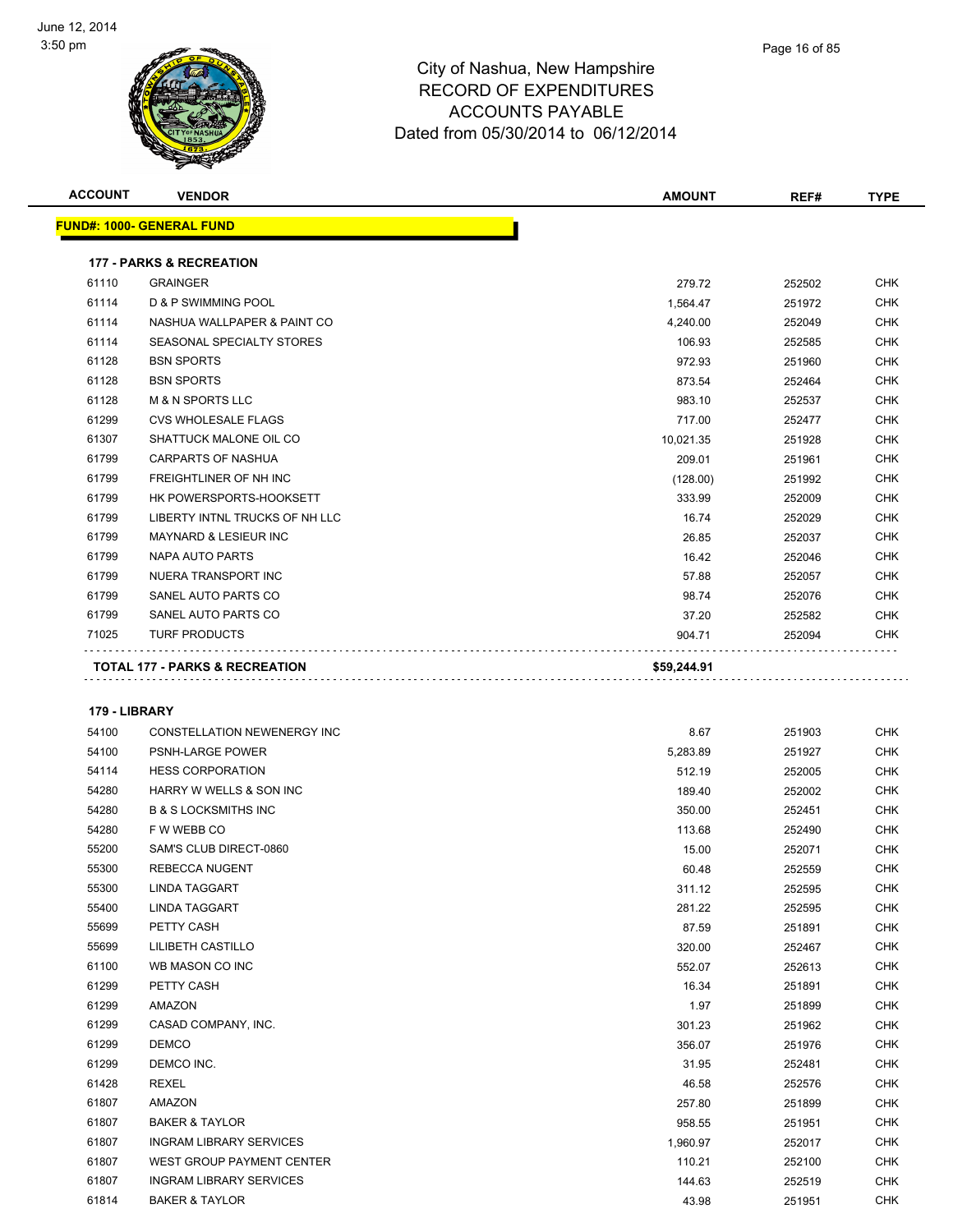

**ACCOUNT VENDOR AMOUNT REF# TYPE**

|                     | <b>FUND#: 1000- GENERAL FUND</b>         |             |        |            |
|---------------------|------------------------------------------|-------------|--------|------------|
| 179 - LIBRARY       |                                          |             |        |            |
| 61814               | MICRO MARKETING ASSOCIATES               | 788.20      | 252041 | <b>CHK</b> |
| 61814               | <b>MIDWEST TAPE</b>                      | 1,301.49    | 252042 | <b>CHK</b> |
| 61814               | <b>RANDOM HOUSE LLC</b>                  | 33.75       | 252066 | <b>CHK</b> |
| 61814               | MICRO MARKETING ASSOCIATES               | 51.00       | 252548 | CHK        |
| 61814               | <b>MIDWEST TAPE</b>                      | 1,016.58    | 252549 | <b>CHK</b> |
| 61816               | PETTY CASH                               | 94.89       | 251891 | <b>CHK</b> |
| 61816               | <b>INGRAM LIBRARY SERVICES</b>           | 32.08       | 252017 | <b>CHK</b> |
| 61819               | PETTY CASH                               | 37.46       | 251891 | <b>CHK</b> |
| 61819               | AMAZON                                   | 14.96       | 251899 | CHK        |
| 61819               | AC MOORE INC                             | 33.64       | 252431 | CHK        |
|                     | TOTAL 179 - LIBRARY                      | \$15,719.64 |        |            |
|                     | <b>181 - COMMUNITY DEVELOPMENT</b>       |             |        |            |
| 61100               | WB MASON CO INC                          | 36.09       | 252099 | CHK        |
| 61100               | <b>GAYLORD BROS INC</b>                  | 539.53      | 252499 | <b>CHK</b> |
| 61650               | WB MASON CO INC                          | 91.01       | 252099 | CHK        |
|                     | <b>TOTAL 181 - COMMUNITY DEVELOPMENT</b> | \$666.63    |        |            |
|                     | <b>182 - PLANNING &amp; ZONING</b>       |             |        |            |
| 55200               | <b>ICMA</b>                              | 485.12      | 252406 | <b>CHK</b> |
| 55307               | <b>CARTER FALK</b>                       | 92.40       | 251881 | <b>CHK</b> |
| 55307               | PETTY CASH                               | 343.28      | 252348 | CHK        |
| 55307               | <b>ROGER HOUSTON</b>                     | 197.68      | 252376 | <b>CHK</b> |
| 61299               | PETTY CASH                               | 8.95        | 252348 | CHK        |
| 61830               | JLC                                      | 64.95       | 252408 | CHK        |
| 71900               | <b>SPILLERS</b>                          | 2,256.73    | 252589 | CHK        |
|                     | TOTAL 182 - PLANNING & ZONING            | \$3,449.11  |        |            |
|                     | <b>183 - ECONOMIC DEVELOPMENT</b>        |             |        |            |
| 69000               | <b>CHUCK'S BARBER SHOP</b>               | 635.00      | 251876 | <b>CHK</b> |
|                     | <b>TOTAL 183 - ECONOMIC DEVELOPMENT</b>  | \$635.00    |        |            |
| <b>191 - SCHOOL</b> |                                          |             |        |            |
| 52800               | <b>TANYA ACKERMAN</b>                    | 1,231.20    | 252632 | <b>CHK</b> |
| 52800               | STEPHANIE AUCOIN                         | 540.00      | 252638 | <b>CHK</b> |
| 52800               | RANDY CALHOUN                            | 1,712.00    | 252652 | <b>CHK</b> |
| 52800               | <b>MAUREEN CAWLEY</b>                    | 614.00      | 252658 | <b>CHK</b> |
| 52800               | NICOLE CONNORS                           | 1,178.00    | 252666 | <b>CHK</b> |
| 52800               | <b>AMY CRAIG</b>                         | 2,400.00    | 252670 | <b>CHK</b> |
| 52800               | <b>MAUREEN CURRAN</b>                    | 675.00      | 252672 | <b>CHK</b> |
| 52800               | PHIL DEROSA                              | 1,446.40    | 252679 | <b>CHK</b> |
| 52800               | <b>JULIE DONOVAN</b>                     | 1,231.20    | 252682 | <b>CHK</b> |
|                     |                                          | 1,536.00    | 252690 | <b>CHK</b> |
| 52800               | <b>JENNIFER FITZGERALD</b>               |             |        |            |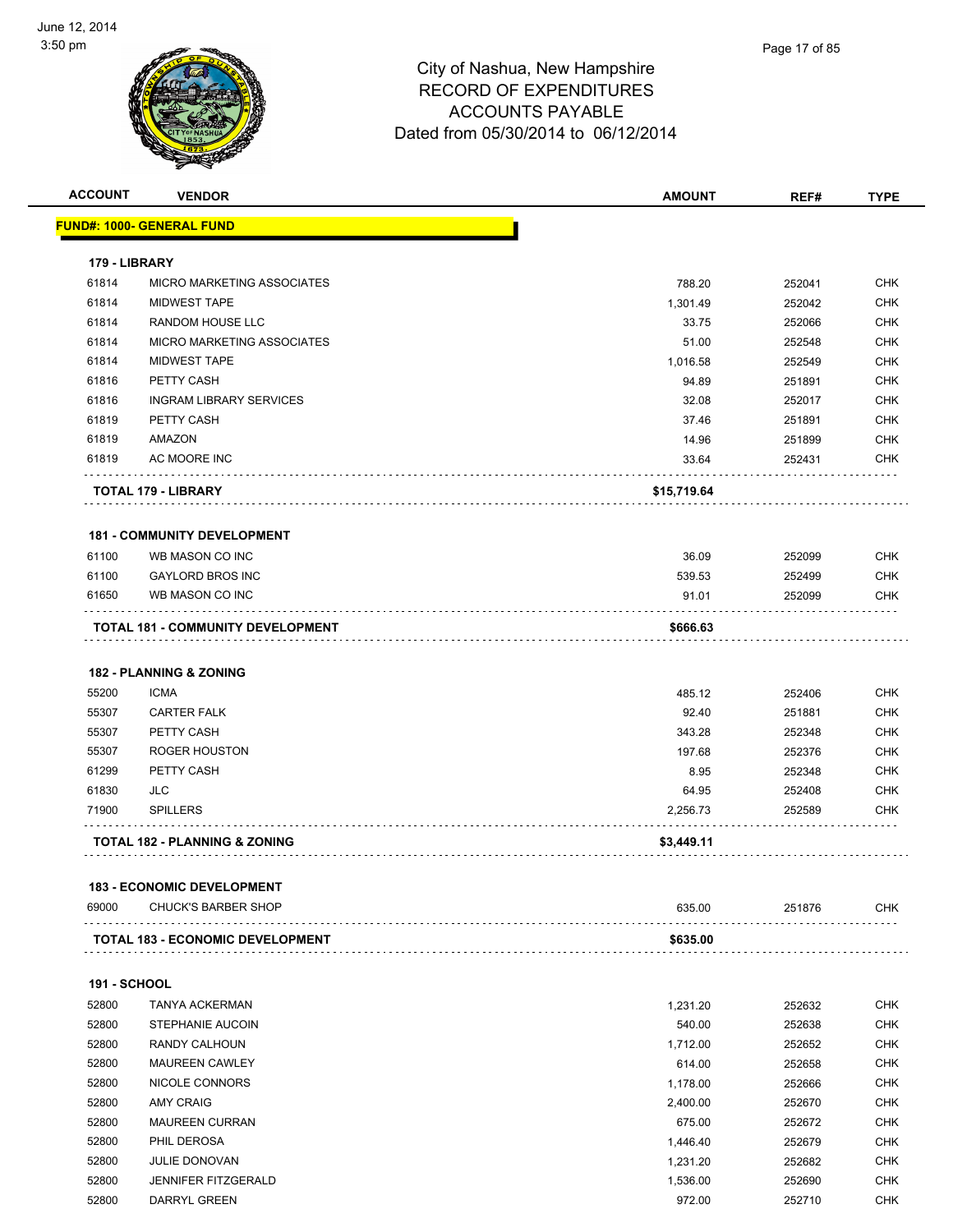

Page 18 of 85

|  | . |  |  |  |  |
|--|---|--|--|--|--|
|  |   |  |  |  |  |

| <b>ACCOUNT</b>      | <b>VENDOR</b>                         | <b>AMOUNT</b> | REF#   | <b>TYPE</b> |
|---------------------|---------------------------------------|---------------|--------|-------------|
|                     | <u> FUND#: 1000- GENERAL FUND</u>     |               |        |             |
| <b>191 - SCHOOL</b> |                                       |               |        |             |
| 52800               | <b>NICOLE GUINEY</b>                  | 1,178.00      | 252712 | <b>CHK</b>  |
| 52800               | <b>MARISSA HALVATZES</b>              | 1,377.60      | 252715 | <b>CHK</b>  |
| 52800               | <b>KELLY HOLMES</b>                   | 540.00        | 252726 | <b>CHK</b>  |
| 52800               | <b>ERIC KECK</b>                      | 1,084.80      | 252741 | <b>CHK</b>  |
| 52800               | <b>LARISSA MANNING</b>                | 1,200.00      | 252756 | <b>CHK</b>  |
| 52800               | <b>KATHLEEN SAAD</b>                  | 1,084.80      | 252783 | <b>CHK</b>  |
| 52800               | AMANDA SCHEYD                         | 912.00        | 252787 | <b>CHK</b>  |
| 52800               | DANIELLE ST PIERRE                    | 1,183.20      | 252790 | <b>CHK</b>  |
| 53600               | ADULT LEARNING CENTER                 | 56,970.00     | 252114 | <b>CHK</b>  |
| 53614               | <b>CLARK ASSOC</b>                    | 35,577.00     | 252162 | <b>CHK</b>  |
| 53614               | <b>COMPASSIONATE STAFFING LLC</b>     | 630.00        | 252167 | <b>CHK</b>  |
| 53614               | <b>ST JOSEPHS HOSPITAL</b>            | 3,098.25      | 252297 | <b>CHK</b>  |
| 53628               | STATE OF NH CRIMINAL RECORDS          | 1,331.50      | 252109 | <b>CHK</b>  |
| 53628               | AMERICAN SECURITY & FIRE PROTE        | 150.00        | 252117 | <b>CHK</b>  |
| 53628               | <b>CHRISTIAN PARTY RENTAL</b>         | 1,050.30      | 252160 | <b>CHK</b>  |
| 53628               | <b>CLARITY WATER TECHNOLOGIES LLC</b> | 822.92        | 252161 | <b>CHK</b>  |
| 53628               | <b>MONIQUE DUDA</b>                   | 690.00        | 252180 | <b>CHK</b>  |
| 53628               | MUSIC FACTORY INC                     | 1,235.00      | 252255 | <b>CHK</b>  |
| 53628               | PERFORMANCE REHAB INC                 | 5,424.40      | 252277 | <b>CHK</b>  |
| 53628               | CLEAN HARBORS ENV SERVICES INC        | 4,758.00      | 252662 | <b>CHK</b>  |
| 53628               | ALFRED W DENTINO                      | 450.00        | 252678 | <b>CHK</b>  |
| 53628               | MONIQUE DUDA                          | 270.00        | 252684 | <b>CHK</b>  |
| 53628               | <b>ALAN HALLEE</b>                    | 1,687.50      | 252713 | <b>CHK</b>  |
| 53628               | LINNEA H HALLEE                       | 418.75        | 252714 | <b>CHK</b>  |
| 53628               | <b>JACOB POLLARD</b>                  | 250.00        | 252775 | <b>CHK</b>  |
| 54100               | CONSTELLATION NEWENERGY INC           | 733.64        | 252103 | <b>CHK</b>  |
| 54100               | <b>PSNH</b>                           | 2,793.75      | 252107 | <b>CHK</b>  |
| 54100               | <b>PSNH</b>                           | 14,493.34     | 252619 | <b>CHK</b>  |
| 54100               | PUBLIC SERVICE OF NH-LARGE POW        | 17,469.22     | 252621 | <b>CHK</b>  |
| 54114               | <b>HESS CORPORATION</b>               | 26,043.88     | 252620 | <b>CHK</b>  |
| 54114               | <b>LIBERTY UTILITIES</b>              | 10,410.33     | 252626 | <b>CHK</b>  |
| 54141               | PENNICHUCK WATER WORKS INC            | 2,198.96      | 252106 | <b>CHK</b>  |
| 54280               | MARVELL PLATE GLASS INC               | 310.00        | 252242 | <b>CHK</b>  |
| 54280               | MERRIMACK BUILDING SUPPLY INC         | 5,550.98      | 252248 | <b>CHK</b>  |
| 54280               | <b>B &amp; S LOCKSMITHS INC</b>       | 84.34         | 252640 | <b>CHK</b>  |
| 54280               | <b>GREGORY J FLOORING</b>             | 1,926.23      | 252711 | <b>CHK</b>  |
| 54280               | <b>JP PEST SERVICES</b>               | 100.00        | 252735 | <b>CHK</b>  |
| 54280               | <b>NASHUA GLASS</b>                   | 50.00         | 252762 | <b>CHK</b>  |
| 54280               | <b>VIKING ROOFING INC</b>             | 293.51        | 252799 | <b>CHK</b>  |

 M & N SPORTS LLC 92.85 252237 CHK ALLAN SAULNIER 463.50 252286 CHK CAM ELECTRONICS DISTRIBUTING 3,920.00 252653 CHK GOPHER SPORTS 724.71 252706 CHK HILLYARD/MANCHESTER 125.10 252723 CHK HOCKEYSHOT INC 987.94 252725 CHK HUDSON TROPHY CO 30.00 252729 CHK JAYPRO SPORTS 387.92 252738 CHK 54487 WB MASON CO INC 66 NO 252801 CHK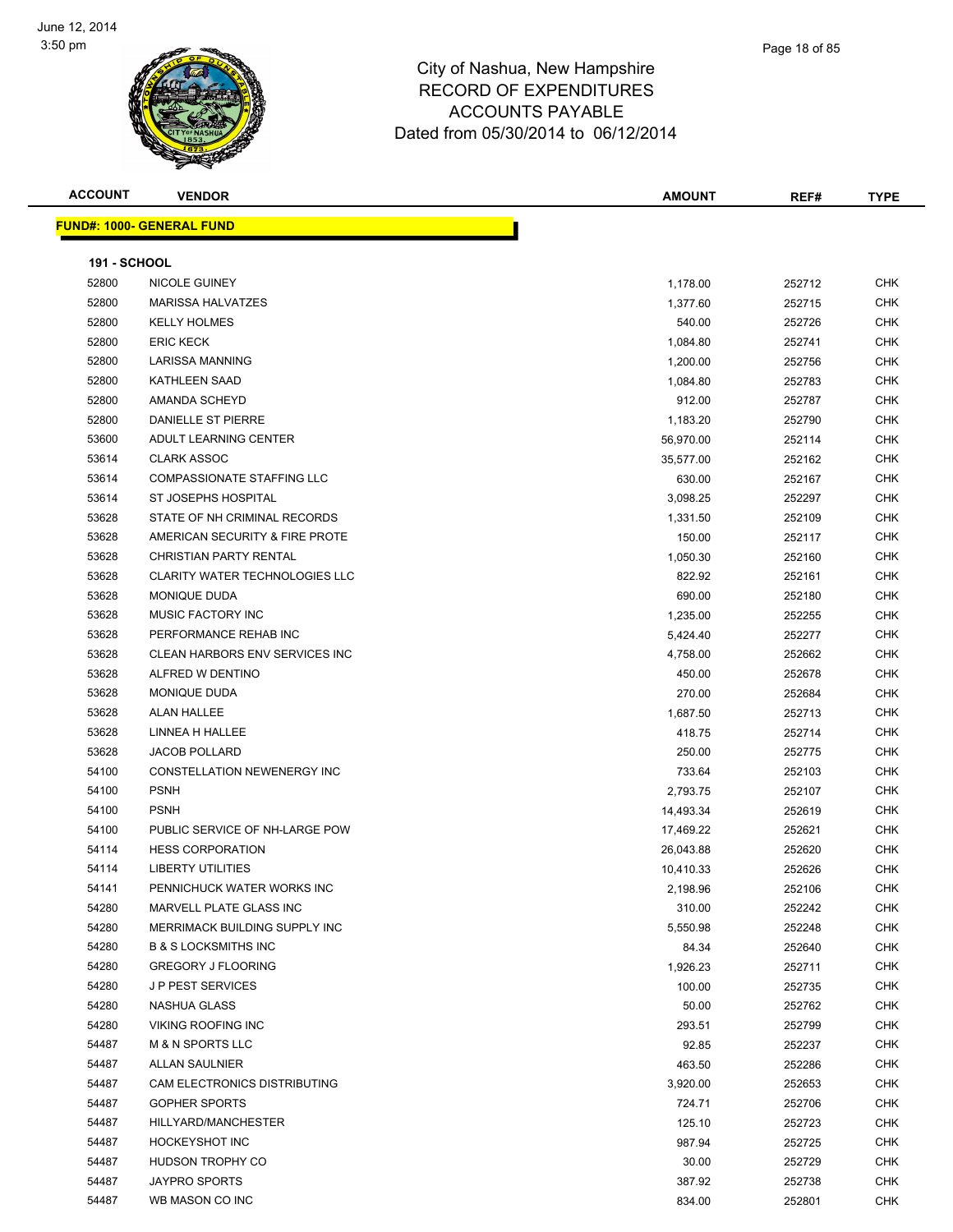

| <b>ACCOUNT</b>      | <b>VENDOR</b>                             | <b>AMOUNT</b> | REF#   | <b>TYPE</b> |
|---------------------|-------------------------------------------|---------------|--------|-------------|
|                     | <b>FUND#: 1000- GENERAL FUND</b>          |               |        |             |
|                     |                                           |               |        |             |
| <b>191 - SCHOOL</b> |                                           |               |        |             |
| 54600               | MAYNARD & LESIEUR INC                     | 22.00         | 252244 | <b>CHK</b>  |
| 54600               | NAPA AUTO PARTS                           | 4.76          | 252257 | <b>CHK</b>  |
| 54600               | SANEL AUTO PARTS CO                       | 108.49        | 252285 | <b>CHK</b>  |
| 54600               | <b>HEAVY DUTY TRUCK &amp; DIESEL SERV</b> | 240.00        | 252720 | <b>CHK</b>  |
| 54600               | SANEL AUTO PARTS CO                       | 264.03        | 252785 | <b>CHK</b>  |
| 55109               | <b>SPRINT</b>                             | 13.17         | 252108 | <b>CHK</b>  |
| 55109               | <b>FAIRPOINT COMMUNICATIONS</b>           | 847.18        | 252402 | <b>CHK</b>  |
| 55109               | <b>BAYRING COMMUNICATIONS</b>             | 2,231.53      | 252622 | <b>CHK</b>  |
| 55109               | <b>FAIRPOINT COMMUNICATIONS</b>           | 93.21         | 252624 | <b>CHK</b>  |
| 55200               | <b>NHIAA</b>                              | 175.00        | 252266 | <b>CHK</b>  |
| 55200               | <b>NASP</b>                               | 199.00        | 252628 | <b>CHK</b>  |
| 55307               | <b>MARCIA BAGLEY</b>                      | 141.20        | 252122 | <b>CHK</b>  |
| 55307               | ELIZABETH BALA                            | 39.70         | 252124 | <b>CHK</b>  |
| 55307               | KATHLEEN BERRY                            | 46.56         | 252132 | <b>CHK</b>  |
| 55307               | <b>LYNNE BROWN</b>                        | 13.44         | 252140 | <b>CHK</b>  |
| 55307               | <b>MARK CONRAD</b>                        | 223.91        | 252169 | <b>CHK</b>  |
| 55307               | LORI COUTU                                | 126.00        | 252171 | <b>CHK</b>  |
| 55307               | <b>VIRGINIA ESSON</b>                     | 10.75         | 252184 | <b>CHK</b>  |
| 55307               | <b>LYNNE HANLEY</b>                       | 53.76         | 252207 | <b>CHK</b>  |
| 55307               | DONNA LATINA                              | 27.72         | 252228 | <b>CHK</b>  |
| 55307               | PHILIP SCHAPPLER                          | 28.56         | 252288 | <b>CHK</b>  |
| 55307               | <b>SUSAN WILBORG</b>                      | 13.78         | 252312 | <b>CHK</b>  |
| 55307               | AMY YORK                                  | 167.07        | 252314 | <b>CHK</b>  |
| 55307               | ROBERT ANASTAS                            | 32.34         | 252635 | <b>CHK</b>  |
| 55307               | <b>ESTHER BRODEUR</b>                     | 35.00         | 252649 | <b>CHK</b>  |
| 55307               | <b>JENNIFER DIMARIA</b>                   | 97.34         | 252680 | <b>CHK</b>  |
| 55307               | DANIEL DONOVAN                            | 10.92         | 252681 | <b>CHK</b>  |
| 55307               | ANDREIA DRANKA                            | 16.58         | 252683 | <b>CHK</b>  |
| 55307               | <b>MARIANNE DUSTIN</b>                    | 316.74        | 252685 | <b>CHK</b>  |
| 55307               | <b>LISA GINGRAS</b>                       | 274.04        | 252702 | <b>CHK</b>  |
| 55307               | <b>JENNIFER GOODWIN</b>                   | 47.32         | 252705 | <b>CHK</b>  |
| 55307               | <b>JENNIFER GRANTHAM</b>                  | 66.92         | 252708 | <b>CHK</b>  |
| 55307               | LYNNE HANLEY                              | 39.48         | 252717 | <b>CHK</b>  |
| 55307               | <b>STACY HYNES</b>                        | 92.67         | 252730 | <b>CHK</b>  |
| 55307               | LYNNE JOSEPH                              | 61.94         | 252739 | <b>CHK</b>  |
| 55307               | <b>CARMEN KOSOW</b>                       | 16.24         | 252744 | <b>CHK</b>  |
| 55307               | <b>MARC LAQUERRE</b>                      | 103.04        | 252747 | <b>CHK</b>  |
| 55307               | <b>JUDITH LOFTUS</b>                      | 38.22         | 252749 | <b>CHK</b>  |
| 55307               | <b>JASON LONERGAN</b>                     | 14.99         | 252750 | <b>CHK</b>  |
| 55307               | <b>MARK LUCAS</b>                         | 26.32         | 252751 | <b>CHK</b>  |
| 55307               | <b>MAUREEN ODEA</b>                       | 189.84        | 252769 | <b>CHK</b>  |
| 55307               | PAULA PAPANICOLAOU                        | 60.62         | 252771 | <b>CHK</b>  |
| 55307               | MICHELLE PAPANICOLAU                      | 185.92        | 252772 | <b>CHK</b>  |
| 55307               | PHILIP SCHAPPLER                          | 58.24         | 252786 | <b>CHK</b>  |
| 55400               | GREATER NASHUA CHAMBER OF COMM            | 20.00         | 252105 | <b>CHK</b>  |
| 55400               | <b>MOEMS</b>                              | 89.00         | 252627 | <b>CHK</b>  |
| 55400               | <b>MARIE LAMERE</b>                       | 85.00         | 252746 | <b>CHK</b>  |
| 55600               | THE COPY SHOP                             | 940.04        | 252667 | <b>CHK</b>  |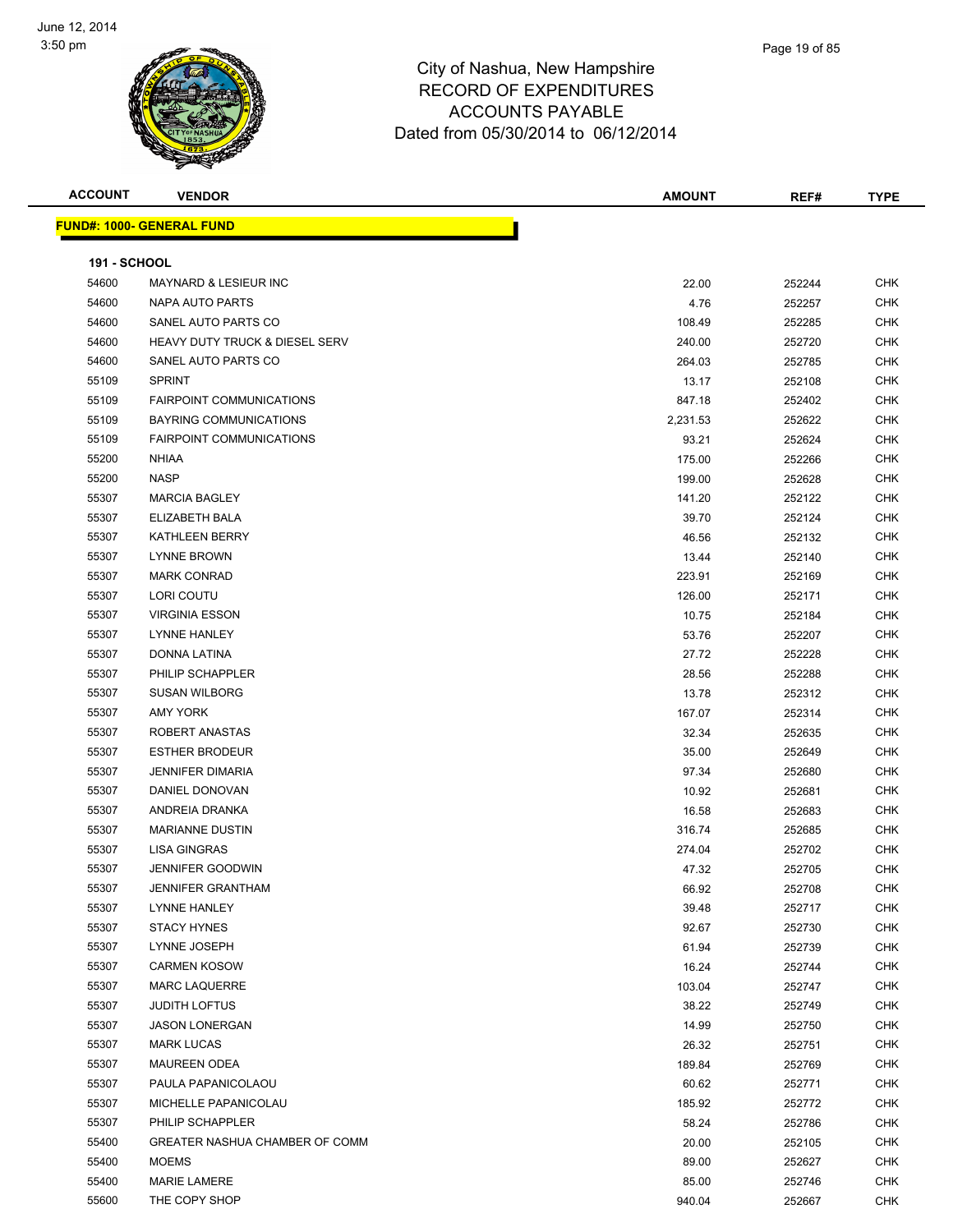**FUND#: 1000- GENERAL FUND**



| ACCOUNT             | <b>VENDOR</b>                         | <b>AMOUNT</b> | REF#   | <b>TYPE</b> |
|---------------------|---------------------------------------|---------------|--------|-------------|
|                     | <u> IND#: 1000- GENERAL FUND</u>      |               |        |             |
|                     |                                       |               |        |             |
| <b>191 - SCHOOL</b> |                                       |               |        |             |
| 55607               | UNITED PARCEL SERVICE                 | 7.15          | 252110 | <b>CHK</b>  |
| 55607               | KATHY PAETZOLD                        | 232.75        | 252271 | <b>CHK</b>  |
| 55607               | US POSTAL SERVICE                     | 450.00        | 252305 | <b>CHK</b>  |
| 55607               | <b>FAIRGROUNDS MIDDLE SCH PETTY C</b> | 20.55         | 252623 | <b>CHK</b>  |
| 55607               | <b>FEDEX</b>                          | 19.38         | 252688 | <b>CHK</b>  |
| 55607               | <b>NEOPOST USA INC</b>                | 123.00        | 252765 | <b>CHK</b>  |
| 55607               | <b>POSTMASTER</b>                     | 1,094.00      | 252776 | <b>CHK</b>  |
| 55642               | MICHAEL BARBERIAN                     | 82.00         | 252126 | <b>CHK</b>  |
| 55642               | <b>SCOTT BELVILLE</b>                 | 62.00         | 252130 | <b>CHK</b>  |
| 55642               | <b>STEVE BRACCI</b>                   | 93.00         | 252139 | <b>CHK</b>  |
| 55642               | <b>MARK BUDA</b>                      | 82.00         | 252142 | <b>CHK</b>  |
| 55642               | <b>DENNIS BURKHART</b>                | 82.00         | 252145 | <b>CHK</b>  |
| 55642               | PHILIP CLINTON                        | 114.00        | 252163 | <b>CHK</b>  |
| 55642               | WILLIAM R CLOSS III                   | 90.00         | 252164 | <b>CHK</b>  |
| 55642               | <b>GLENN COLBURN</b>                  | 82.00         | 252166 | <b>CHK</b>  |
| 55642               | <b>STEPHEN DRESCHER</b>               | 246.00        | 252177 | <b>CHK</b>  |
| 55642               | SAMANTHA DRISCOLL                     | 62.00         | 252178 | <b>CHK</b>  |
| 55642               | <b>JOHN FERLAN</b>                    | 62.00         | 252188 | <b>CHK</b>  |
| 55642               | <b>JAMES FLETCHER</b>                 | 164.00        | 252191 | <b>CHK</b>  |
| 55642               | <b>DEREK GAY</b>                      | 62.00         | 252195 | <b>CHK</b>  |
| 55642               | <b>THOMAS GIBSON</b>                  | 62.00         |        | CHK         |
| 55642               | <b>KENNETH P GRENIER</b>              | 62.00         | 252196 |             |
|                     |                                       |               | 252203 | <b>CHK</b>  |
| 55642               | <b>JEFF GRIMES</b>                    | 148.00        | 252204 | <b>CHK</b>  |
| 55642               | RICHARD HEBERT                        | 82.00         | 252210 | <b>CHK</b>  |
| 55642               | MICHAEL HENDERSON                     | 164.00        | 252212 | <b>CHK</b>  |
| 55642               | JAMES W JOSEF                         | 93.00         | 252222 | <b>CHK</b>  |
| 55642               | <b>JOSEPH E KELLY</b>                 | 134.00        | 252223 | <b>CHK</b>  |
| 55642               | MICHAEL G KOBILARCSIK                 | 148.00        | 252227 | <b>CHK</b>  |
| 55642               | MITCHELL MASTROMATTEO                 | 176.00        | 252243 | <b>CHK</b>  |
| 55642               | <b>DENNIS MELANSON</b>                | 62.00         | 252247 | <b>CHK</b>  |
| 55642               | SAMANTHA MURRAY                       | 62.00         | 252254 | <b>CHK</b>  |
| 55642               | <b>ALLAN NEVILLE</b>                  | 246.00        | 252262 | CHK         |
| 55642               | <b>KEVAN NORRIS</b>                   | 124.00        | 252268 | CHK         |
| 55642               | ROBERT ODIERNA                        | 246.00        | 252269 | <b>CHK</b>  |
| 55642               | <b>THOMAS RICHARD</b>                 | 162.00        | 252284 | <b>CHK</b>  |
| 55642               | STEPHEN M SCANNELL                    | 62.00         | 252287 | <b>CHK</b>  |
| 55642               | DALE STEARNS                          | 62.00         | 252298 | CHK         |
| 55642               | <b>ROBERT THOMAS</b>                  | 82.00         | 252301 | CHK         |
| 55642               | <b>JIM TUFTS</b>                      | 134.00        | 252303 | <b>CHK</b>  |
| 55642               | DAVID WEBSTER                         | 82.00         | 252308 | CHK         |
| 55642               | JAMES R WEST                          | 62.00         | 252310 | CHK         |
| 55642               | DAVE ZWICKER                          | 62.00         | 252316 | <b>CHK</b>  |
| 55642               | GERARDO ACOSTA-GARCIA                 | 14.00         | 252633 | CHK         |
| 55642               | <b>WILLIAM AUBIN</b>                  | 82.00         | 252637 | <b>CHK</b>  |
| 55642               | <b>KEN BOURQUE</b>                    | 62.00         | 252648 | <b>CHK</b>  |
| 55642               | ANDREW CONLAN                         | 134.00        | 252665 | <b>CHK</b>  |
| 55642               | JAMES A DAVALA                        | 62.00         | 252676 | <b>CHK</b>  |
| 55642               | <b>TERRY FOLTZ</b>                    | 62.00         | 252694 | <b>CHK</b>  |
|                     |                                       |               |        |             |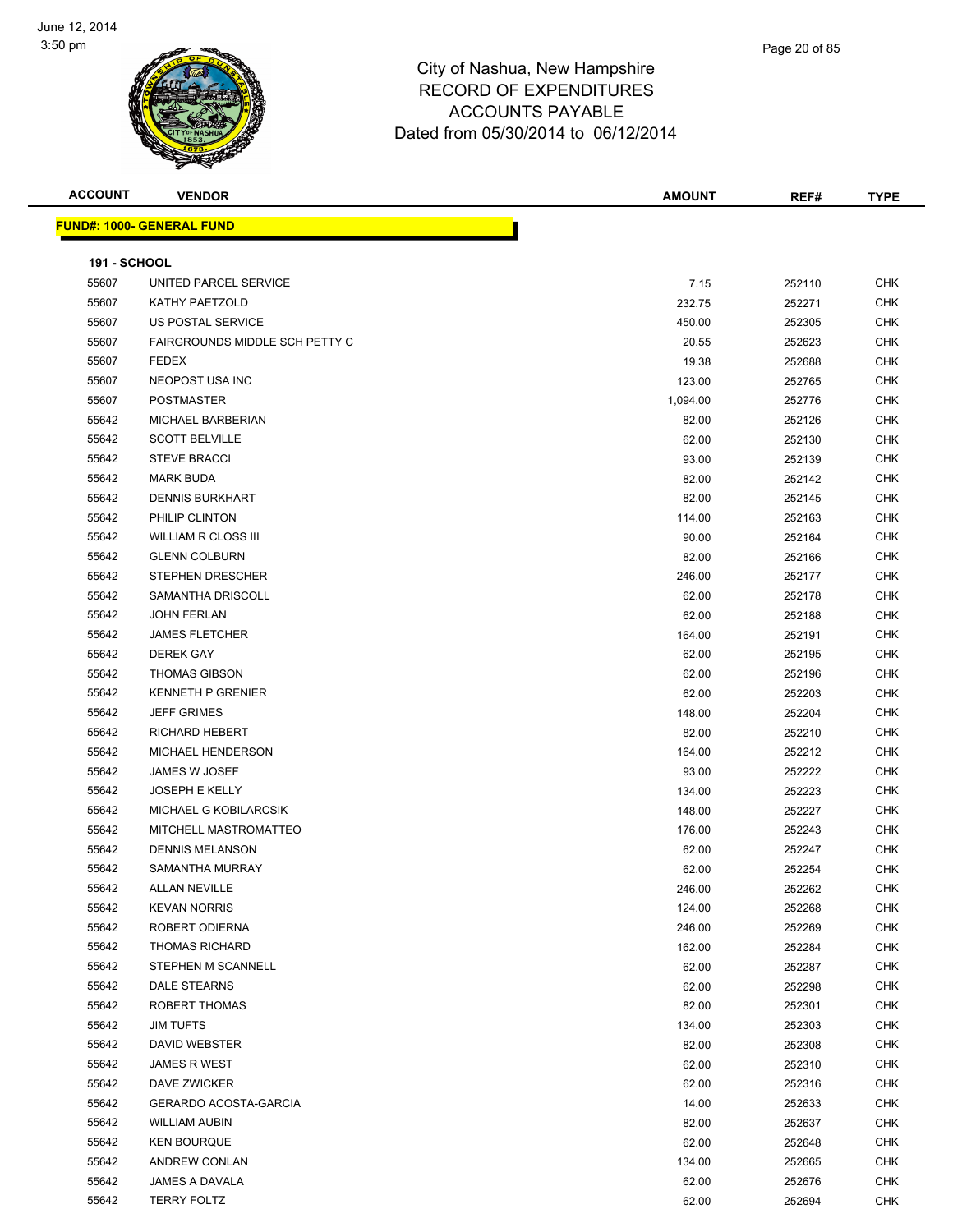

Page 21 of 85

**ACCOUNT VENDOR AMOUNT REF# TYPE**

|                     | <b>FUND#: 1000- GENERAL FUND</b>         |            |        |            |
|---------------------|------------------------------------------|------------|--------|------------|
| <b>191 - SCHOOL</b> |                                          |            |        |            |
| 55642               | EDWARD R FREITAS                         | 92.00      | 252696 | <b>CHK</b> |
| 55642               | PAULA GOFF                               | 92.00      | 252704 | CHK        |
| 55642               | <b>CHARLES KAJEN</b>                     | 134.00     | 252740 | CHK        |
| 55642               | <b>JAMES SEROSKIE</b>                    | 62.00      | 252789 | CHK        |
| 55642               | <b>GARY WONG</b>                         | 134.00     | 252805 | CHK        |
| 55642               | ROBERT ZUCCARO                           | 62.00      | 252808 | <b>CHK</b> |
| 55690               | FIRST STUDENT INC                        | 11,056.12  | 252190 | <b>CHK</b> |
| 55690               | U-HAUL                                   | 79.66      | 252304 | CHK        |
| 55690               | <b>FIRST STUDENT INC</b>                 | 244,899.11 | 252689 | CHK        |
| 55691               | <b>BRAD CANFIELD</b>                     | 1,120.00   | 252147 | CHK        |
| 55691               | CARING HANDS TRANSPORTATION LL           | 15,450.00  | 252655 | CHK        |
| 55691               | FIRST STUDENT INC                        | 162,236.94 | 252689 | CHK        |
| 55691               | THE PROVIDER ENTERPRISES INC             | 59,218.00  | 252780 | CHK        |
| 55691               | SARAH WINSLOW                            | 216.39     | 252804 | <b>CHK</b> |
| 55694               | <b>VERMONT PERMANENCY INITIATIVE</b>     | 5,186.60   | 252131 | CHK        |
| 55694               | <b>CEDARCREST INC</b>                    | 10,092.96  | 252155 | CHK        |
| 55694               | CROTCHED MOUNTAIN REHAB CTR              | 47,977.82  | 252172 | <b>CHK</b> |
| 55694               | EASTER SEALS OF NEW HAMPSHIRE            | 38,936.24  | 252181 | <b>CHK</b> |
| 55694               | GREATER LAWRENCE ED COLLABORAT           | 4,605.00   | 252202 | CHK        |
| 55694               | <b>HAMPSTEAD HOSPITAL</b>                | 200.00     | 252206 | CHK        |
| 55694               | INSTITUTE OF PROFESSIONAL PRAC           | 2,323.19   | 252217 | CHK        |
| 55694               | LEARNING CENTER FOR THE DEAF             | 26,505.76  | 252231 | <b>CHK</b> |
| 55694               | <b>LEARNING PREP SCHOOL</b>              | 8,159.24   | 252232 | CHK        |
| 55694               | LIGHTHOUSE SCHOOL INC                    | 106,218.60 | 252235 | CHK        |
| 55694               | MERRIMACK SPEC ED COLLABORATIV           | 25,904.00  | 252249 | CHK        |
| 55694               | MOUNT PROSPECT ACADEMY INC               | 42,925.64  | 252253 | CHK        |
| 55694               | NASHOBA LEARNING GROUP                   | 33,167.52  | 252258 | CHK        |
| 55694               | NASHUA CHILDRENS HOME                    | 100,943.66 | 252259 | <b>CHK</b> |
| 55694               | NFI NORTH INC                            | 7,279.20   | 252265 | <b>CHK</b> |
| 55694               | THE READING FOUNDATION                   | 2,992.50   | 252282 | CHK        |
| 55694               | <b>REGIONAL SERVICES &amp; EDUCATION</b> | 8,763.16   | 252283 | CHK        |
| 55694               | <b>SERESC</b>                            | 16,492.08  | 252294 | CHK        |
| 55694               | <b>SEVEN HILLS</b>                       | 7,548.60   | 252295 | <b>CHK</b> |
| 55694               | ST ANNS HOME INC                         | 20,549.08  | 252296 | CHK        |
| 55694               | TREASURER STATE OF NH                    | 11,082.30  | 252302 | <b>CHK</b> |
| 55694               | YOUTH VILLAGES                           | 4,119.84   | 252315 | <b>CHK</b> |
| 55694               | CROTCHED MOUNTAIN REHAB CTR              | 29,288.77  | 252671 | CHK        |
| 61100               | <b>BAUDVILLE, INC</b>                    | 54.40      | 252128 | CHK        |
| 61100               | MCINTIRE BUSINESS PRODUCTS INC           | 111.92     | 252246 | CHK        |
| 61100               | WB MASON CO INC                          | 5,218.18   | 252307 | CHK        |
| 61100               | WB MASON CO INC                          | 4,155.18   | 252801 | CHK        |
| 61135               | FAIRGROUNDS ELEM SCH PETTY CAS           | 114.44     | 252104 | CHK        |
| 61135               | AC MOORE                                 | 59.22      | 252111 | CHK        |
| 61135               | <b>KERRY ARGUIN-NEWTON</b>               | 38.52      | 252120 | <b>CHK</b> |
| 61135               | DAVID BAILEY                             | 410.00     | 252123 | CHK        |
| 61135               | <b>CYNTHIA BANNON</b>                    | 62.25      | 252125 | CHK        |
| 61135               | <b>BARNES &amp; NOBLE INC</b>            | 169.40     | 252127 | <b>CHK</b> |

BURMAX CO INC 5.27 252146 CHK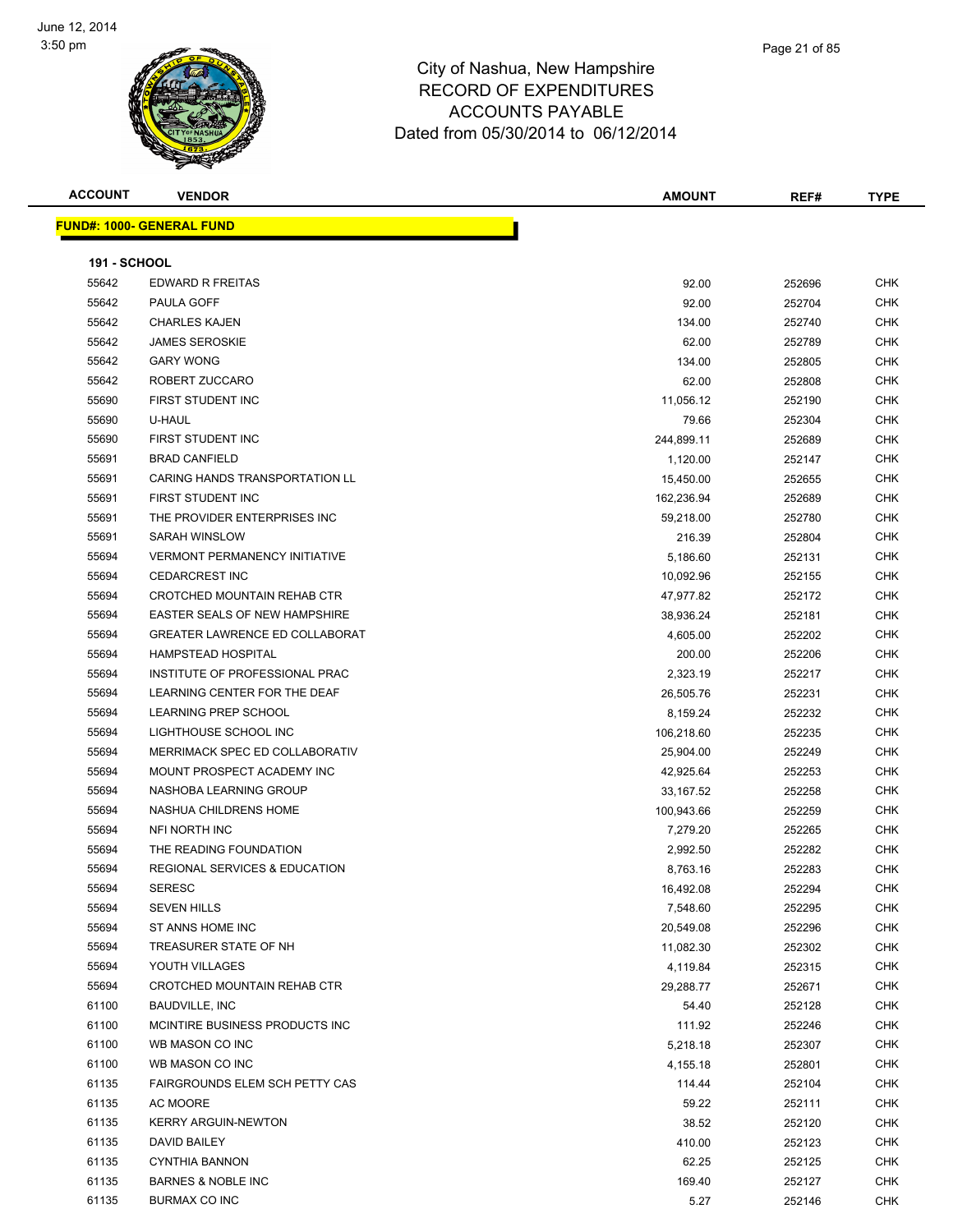

| <b>ACCOUNT</b>      | <b>VENDOR</b>                         | <b>AMOUNT</b> | REF#   | <b>TYPE</b> |
|---------------------|---------------------------------------|---------------|--------|-------------|
|                     | <b>FUND#: 1000- GENERAL FUND</b>      |               |        |             |
|                     |                                       |               |        |             |
| <b>191 - SCHOOL</b> |                                       |               |        |             |
| 61135               | <b>CARLEX INC</b>                     | 246.35        | 252149 | <b>CHK</b>  |
| 61135               | CAROLINA BIOLOGICAL SUPPLY CO         | 624.45        | 252150 | CHK         |
| 61135               | CARTRIDGE WORLD NASHUA                | 57.46         | 252152 | CHK         |
| 61135               | CASEYS WOOD PRODUCTS INC              | 136.90        | 252153 | CHK         |
| 61135               | CHILDSWORK CHILDSPLAY                 | 479.20        | 252159 | <b>CHK</b>  |
| 61135               | <b>CURRICULUM ASSOCIATES LLC</b>      | 90.49         | 252174 | <b>CHK</b>  |
| 61135               | <b>DEMCO</b>                          | 243.82        | 252175 | <b>CHK</b>  |
| 61135               | <b>HEATHER DUBOIS</b>                 | 121.36        | 252179 | <b>CHK</b>  |
| 61135               | <b>EBSCO INFORMATION SERVICES</b>     | 951.43        | 252182 | <b>CHK</b>  |
| 61135               | <b>ERIC ARMIN INC</b>                 | 511.90        | 252183 | <b>CHK</b>  |
| 61135               | <b>HANNAFORD</b>                      | 117.94        | 252208 | CHK         |
| 61135               | HOME DEPOT CREDIT SERVICES            | 173.23        | 252213 | CHK         |
| 61135               | INSPIRED EDUCATORS INC                | 230.62        | 252216 | CHK         |
| 61135               | <b>JW PEPPER &amp; SON INC</b>        | 451.99        | 252220 | CHK         |
| 61135               | KINDERMUSIK INTERNATIONAL             | 308.82        | 252224 | CHK         |
| 61135               | <b>RUTH LEVY-MEYER</b>                | 1,468.95      | 252233 | CHK         |
| 61135               | M & M ELECTRICAL SUPPLY CO INC        | 79.70         | 252236 | CHK         |
| 61135               | MARKET BASKET ACCT 2589096            | 656.53        | 252241 | <b>CHK</b>  |
| 61135               | MODERN SCHOOL SUPPLIES                | 726.00        | 252251 | <b>CHK</b>  |
| 61135               | <b>MONOPRICE INC</b>                  | 46.73         | 252252 | <b>CHK</b>  |
| 61135               | KATHY PAETZOLD                        | 494.71        | 252271 | <b>CHK</b>  |
| 61135               | PAXTON PATTERSON                      | 8.20          | 252274 | CHK         |
| 61135               | PENN STATE INDUSTRIES                 | 314.45        | 252276 | CHK         |
| 61135               | PITSCO INC                            | 93.81         | 252278 | CHK         |
| 61135               | <b>SCHOOL OUTFITTERS</b>              | 382.64        | 252291 | <b>CHK</b>  |
| 61135               | <b>SCHOOL SPECIALTY</b>               | 3,275.92      | 252292 | CHK         |
| 61135               | <b>TEACHERS DISCOVERY</b>             | 234.66        | 252300 | <b>CHK</b>  |
| 61135               | <b>WAL-MART</b>                       | 283.55        | 252306 | CHK         |
| 61135               | WB MASON CO INC                       | 1,816.46      | 252307 | <b>CHK</b>  |
| 61135               | <b>WIESER EDUCATIONAL</b>             | 390.49        | 252311 | <b>CHK</b>  |
| 61135               | <b>FAIRGROUNDS MIDDLE SCH PETTY C</b> | 23.69         | 252623 | CHK         |
| 61135               | TREASURER STATE OF NH                 | 150.00        | 252630 | <b>CHK</b>  |
| 61135               | UNITED PARCEL SERVICE                 | 14.52         | 252631 | <b>CHK</b>  |
| 61135               | <b>BELLETETES INC</b>                 | 270.24        | 252641 | <b>CHK</b>  |
| 61135               | <b>GINA BERGSKAUG</b>                 | 399.99        | 252642 | CHK         |
| 61135               | BEST BUY BUSINESS ADVANTAGE           | 99.99         | 252643 | CHK         |
| 61135               | <b>MARIAH CAMPBELL</b>                | 327.45        | 252654 | CHK         |
| 61135               | CAROLINA BIOLOGICAL SUPPLY CO         | 5.98          | 252656 | <b>CHK</b>  |
| 61135               | CARPARTS OF NASHUA                    | 320.07        | 252657 | <b>CHK</b>  |
| 61135               | CENTRAL PAPER PRODUCTS CO             | 63.03         | 252660 | CHK         |
| 61135               | <b>CURRICULUM ASSOC INC</b>           | 347.31        | 252673 | CHK         |
| 61135               | <b>CURRICULUM ASSOCIATES LLC</b>      | 2,130.46      | 252674 | <b>CHK</b>  |
| 61135               | <b>MARK DAILEANES</b>                 | 195.90        | 252675 | CHK         |
| 61135               | <b>DEMCO</b>                          | 96.00         | 252677 | CHK         |
| 61135               | FOLLETT SCHOOL SOLUTIONS INC          | 1,194.48      | 252692 | CHK         |
| 61135               | FREESTYLE PHOTOGRAPHIC SUPPLIE        | 276.19        | 252695 | CHK         |
| 61135               | <b>GENERAL LINEN SERVICE INC</b>      | 94.96         | 252700 | CHK         |
| 61135               | <b>GLOBAL TRADEQUEST INC</b>          | 144.67        | 252703 | CHK         |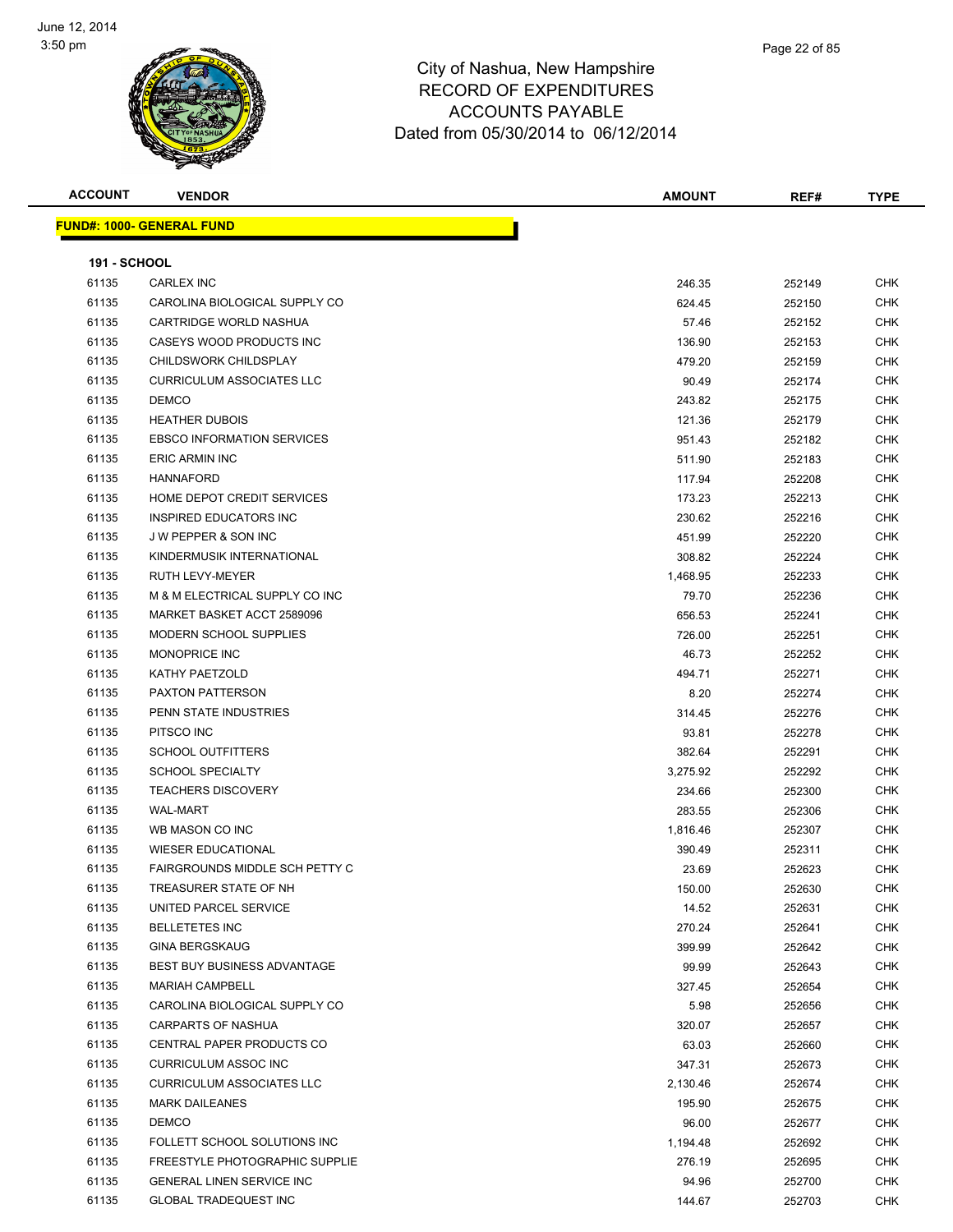

**ACCOUNT VENDOR AMOUNT REF# TYPE FUND#: 1000- GENERAL FUND 191 - SCHOOL** HANNAFORD 397.68 252718 CHK HOME DEPOT CREDIT SERVICE 218.52 252727 CHK HOUGHTON MIFFLIN HARCOURT PUB. 4,505.94 252728 CHK I.T. INSIDERS 234.00 252731 CHK J W PEPPER & SON INC 1,105.33 252736 CHK LISA JANOSIK 142.91 252737 CHK LYNNE JOSEPH 42.31 252739 CHK KIDS DISCOVER 455.65 252742 CHK LAKESHORE LEARNING MATERIALS 160.96 252745 CHK JUDITH LOFTUS 84.84 252749 CHK 61135 MAGAZINE SUBSCRIPTION SERVICE **198.22** 252754 CHK MAINE OXY 111.76 252755 CHK MARKET BASKET ACCT 2589096 467.55 252758 CHK BONNIE MENGEL 86.32 252759 CHK NASCO 751.47 252761 CHK 61135 NASHUA OUTDOOR POWER EQUIPMENT CHARGE AND RESERVE THE SERVE AND RESERVE THE SERVE AND RESERVE THE SERVE NCS PEARSON 148.30 252764 CHK NHSTE 2,899.00 252768 CHK er and the state of the state of the state of the state of the state of the state of the state of the state of the state of the state of the state of the state of the state of the state of the state of the state of the sta PRO AV SYSTEMS INC 403.48 252777 CHK RAND MCNALLY EDUCATION 320.00 252781 CHK ROCHESTER 100 INC 805.00 252782 CHK SCHOOL SPECIALTY 4,012.14 252788 CHK HALLIE STONE 175.00 252791 CHK TEACHER CREATED RESOURCES 23.98 252793 CHK TEACHERS DISCOVERY 296.00 252794 CHK TIGER DIRECT INC. 192.92 252795 CHK WAL-MART 46.91 252800 CHK WB MASON CO INC 2,693.64 252801 CHK FAIRGROUNDS ELEM SCH PETTY CAS 34.55 252104 CHK er 174.05 SCHOOL NURSE SUPPLY INC NEXT CHANGE SUPPLY INCLUSION CHANGE AND RESERVE THE SUPPLY INCLUSION OF THE STATE OF THE STATE OF THE STATE OF THE STATE OF THE STATE OF THE STATE OF THE STATE OF THE STATE OF THE STATE OF WILLIAM V MACGILL & CO 1,426.24 252313 CHK WILLIAM V MACGILL & CO 468.94 252802 CHK MHS MULTI HEALTH SERVICES 117.00 252250 CHK BELLETETES INC 376.98 252129 CHK er by the computer HUT dba IT INSIDERS 159.90 159.90 252168 CHK FASTENAL CO 76.28 252187 CHK er and the Depot of the Depot of the Services of the Services of the Services of the Services of the Services of the Services of the Services of the Services of the Services of the Services of the Services of the Services NEWEGG.COM 69.97 252264 CHK 61299 TREASURER STATE OF NH 30 26 252629 CHK BELLETETES INC 148.83 252641 CHK BLUE TARP FINANCIAL 8.99 252646 CHK COMPUTER HUT dba IT INSIDERS 317.94 252664 CHK FASTENAL CO 412.52 252687 CHK GLOBAL TRADEQUEST INC 134.67 252703 CHK MARKERTEK VIDEO SUPPLY 49.51 252757 CHK MICHAEL NEVEU 55.00 252766 CHK 61407 BATTERY SPECIALISTS OF NH LLC **159.80** 252219 CHK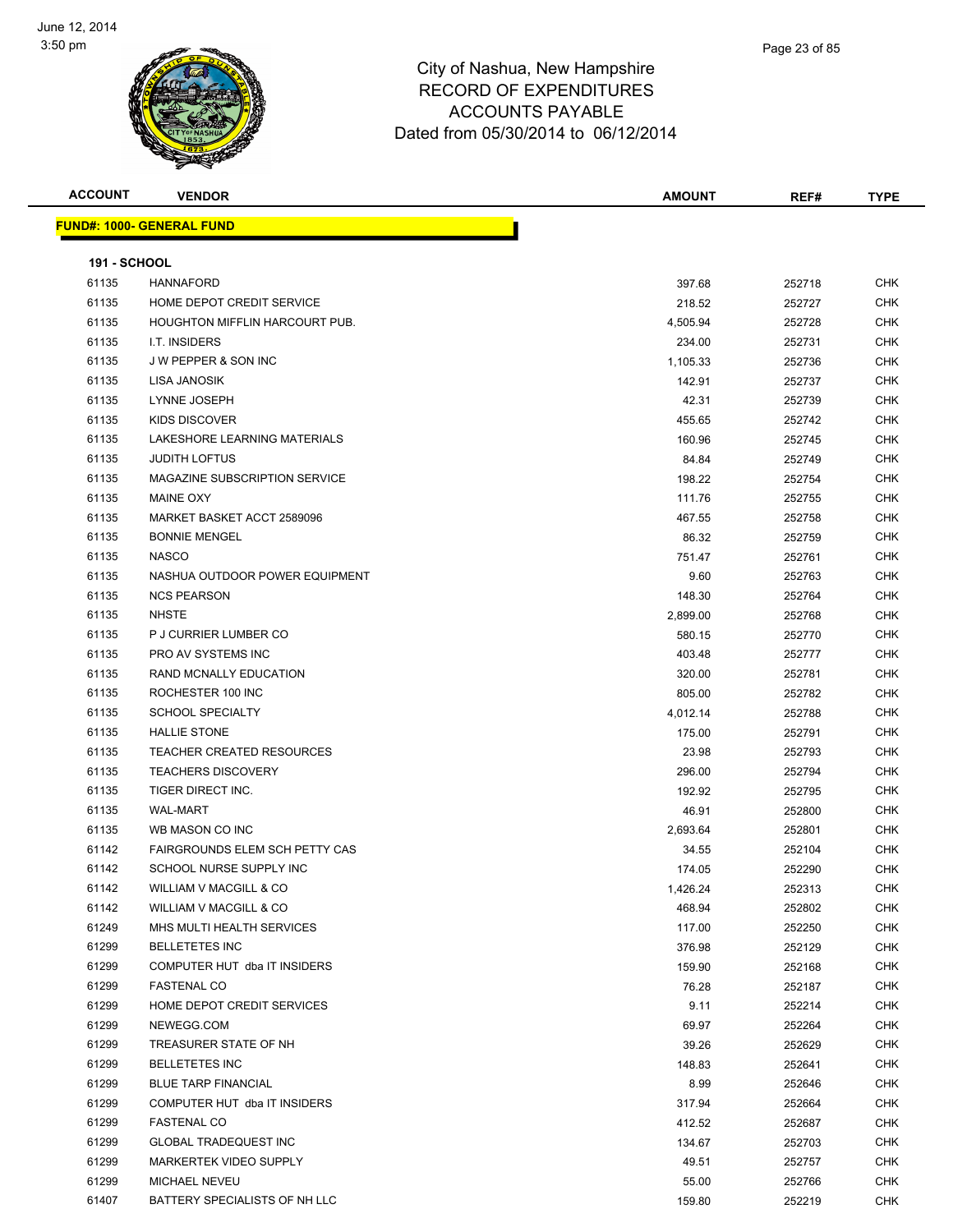

| <b>ACCOUNT</b>      | <b>VENDOR</b>                                            | <b>AMOUNT</b> | REF#             | <b>TYPE</b>              |
|---------------------|----------------------------------------------------------|---------------|------------------|--------------------------|
|                     | <u> FUND#: 1000- GENERAL FUND</u>                        |               |                  |                          |
| <b>191 - SCHOOL</b> |                                                          |               |                  |                          |
| 61407               | M & M ELECTRICAL SUPPLY CO INC                           | 140.02        | 252236           | <b>CHK</b>               |
| 61407               | ALARMAX DISTRIBUTORS INC                                 | 562.10        | 252634           | <b>CHK</b>               |
| 61407               | CEN-COM                                                  | 39.00         | 252659           | <b>CHK</b>               |
| 61407               | <b>GATE CITY ELECTRIC</b>                                | 4,652.00      | 252699           | <b>CHK</b>               |
| 61407               | BATTERY SPECIALISTS OF NH LLC                            | 154.53        | 252734           | <b>CHK</b>               |
| 61407               | M & M ELECTRICAL SUPPLY CO INC                           | 285.89        | 252752           | <b>CHK</b>               |
| 61407               | <b>WILLIAMS COMMUNICATIONS SERVIC</b>                    | 395.28        | 252803           | <b>CHK</b>               |
| 61414               | F W WEBB CO                                              | 1,161.45      | 252186           | <b>CHK</b>               |
| 61414               | PEABODY SUPPLY CO                                        | 599.65        | 252275           | <b>CHK</b>               |
| 61414               | F W WEBB CO                                              | 593.44        | 252686           | <b>CHK</b>               |
| 61414               | PEABODY SUPPLY CO                                        | 145.01        | 252773           | <b>CHK</b>               |
| 61421               | ARCSOURCE INC                                            | 55.93         | 252119           | <b>CHK</b>               |
| 61421               | <b>GRAINGER</b>                                          | 764.17        | 252200           | <b>CHK</b>               |
| 61421               | <b>GRAINGER</b>                                          | 1,381.40      | 252707           | <b>CHK</b>               |
| 61428               | <b>CENTRAL PAPER PRODUCTS CO</b>                         | 863.22        |                  | <b>CHK</b>               |
|                     | <b>CENTRAL PAPER PRODUCTS CO</b>                         |               | 252156           | <b>CHK</b>               |
| 61428               | <b>BROX INDUSTRIES INC</b>                               | 9,520.90      | 252660<br>252141 | <b>CHK</b>               |
| 61599<br>61599      | JOHN DEERE LANDSCAPES LLC                                | 112.02        |                  | <b>CHK</b>               |
|                     |                                                          | 457.80        | 252221           |                          |
| 61599               | NASHUA OUTDOOR POWER EQUIPMENT<br>CORRIVEAU ROUTHIER INC | 90.58         | 252260           | <b>CHK</b>               |
| 61599               |                                                          | 35.95         | 252668           | <b>CHK</b><br><b>CHK</b> |
| 61599               | NASHUA OUTDOOR POWER EQUIPMENT                           | 46.75         | 252763           |                          |
| 61607               | NEWEGG.COM                                               | 338.86        | 252264           | <b>CHK</b>               |
| 61607               | COMPUTER HUT dba IT INSIDERS                             | 49.95         | 252664           | <b>CHK</b>               |
| 61607               | <b>SCHOOL SPECIALTY</b>                                  | (262.56)      | 252788           | <b>CHK</b>               |
| 61650               | <b>CANON SOLUTIONS AMERICA</b>                           | 470.00        | 252148           | <b>CHK</b>               |
| 61814               | <b>BARNES &amp; NOBLE INC</b>                            | 117.67        | 252127           | <b>CHK</b>               |
| 61814               | FOLLETT SCHOOL SOLUTIONS INC                             | 404.65        | 252192           | <b>CHK</b>               |
| 61814               | FOLLETT SCHOOL SOLUTIONS INC                             | 358.20        | 252193           | <b>CHK</b>               |
| 61814               | FOLLETT SCHOOL SOLUTIONS INC                             | 560.24        | 252693           | <b>CHK</b>               |
| 61814               | PERMA-BOUND                                              | 385.81        | 252774           | CHK                      |
| 61875               | GOODHEART WILCOX PUBLISHER                               | 1,810.93      | 252199           | <b>CHK</b>               |
| 61875               | <b>NCS PEARSON</b>                                       | 196.79        | 252261           | <b>CHK</b>               |
| 61875               | UNITED PARCEL SERVICE                                    | 119.65        | 252631           | <b>CHK</b>               |
| 61875               | FOLLETT SCHOOL SOLUTIONS INC                             | 1,615.00      | 252691           | <b>CHK</b>               |
| 61875               | <b>HOUGHTON MIFFLIN HARCOURT PUB.</b>                    | 9,554.70      | 252728           | <b>CHK</b>               |
| 71221               | <b>APPLE INC</b>                                         | 2,794.00      | 252118           | <b>CHK</b>               |
| 71221               | COMPUTER HUT dba IT INSIDERS                             | 599.70        | 252168           | <b>CHK</b>               |
| 71221               | <b>SCHOOL OUTFITTERS</b>                                 | 365.22        | 252291           | <b>CHK</b>               |
| 71221               | SCHOOLHOUSE OUTFITTERS, LLC                              | 1,825.06      | 252293           | <b>CHK</b>               |
| 71221               | <b>APPLE INC</b>                                         | 1,996.00      | 252636           | <b>CHK</b>               |
| 71221               | COMPUTER HUT dba IT INSIDERS                             | 4,770.00      | 252664           | <b>CHK</b>               |
| 71221               | HEWLETT PACKARD COMPANY                                  | 1,767.00      | 252722           | <b>CHK</b>               |
| 71800               | <b>SCHOOL SPECIALTY</b>                                  | 995.20        | 252788           | <b>CHK</b>               |
| 71999               | <b>BURKE SPECIAL PRODUCTS, LLC</b>                       | 3,060.00      | 252144           | <b>CHK</b>               |
| 71999               | MYCABLEMART.COM                                          | 121.84        | 252256           | <b>CHK</b>               |
| 71999               | PRO AV SYSTEMS INC                                       | 1,497.00      | 252280           | <b>CHK</b>               |
| 71999               | SWEETWATER SOUND INC                                     | 829.85        | 252299           | <b>CHK</b>               |
| 71999               | PRO AV SYSTEMS INC                                       | 1,497.00      | 252777           | <b>CHK</b>               |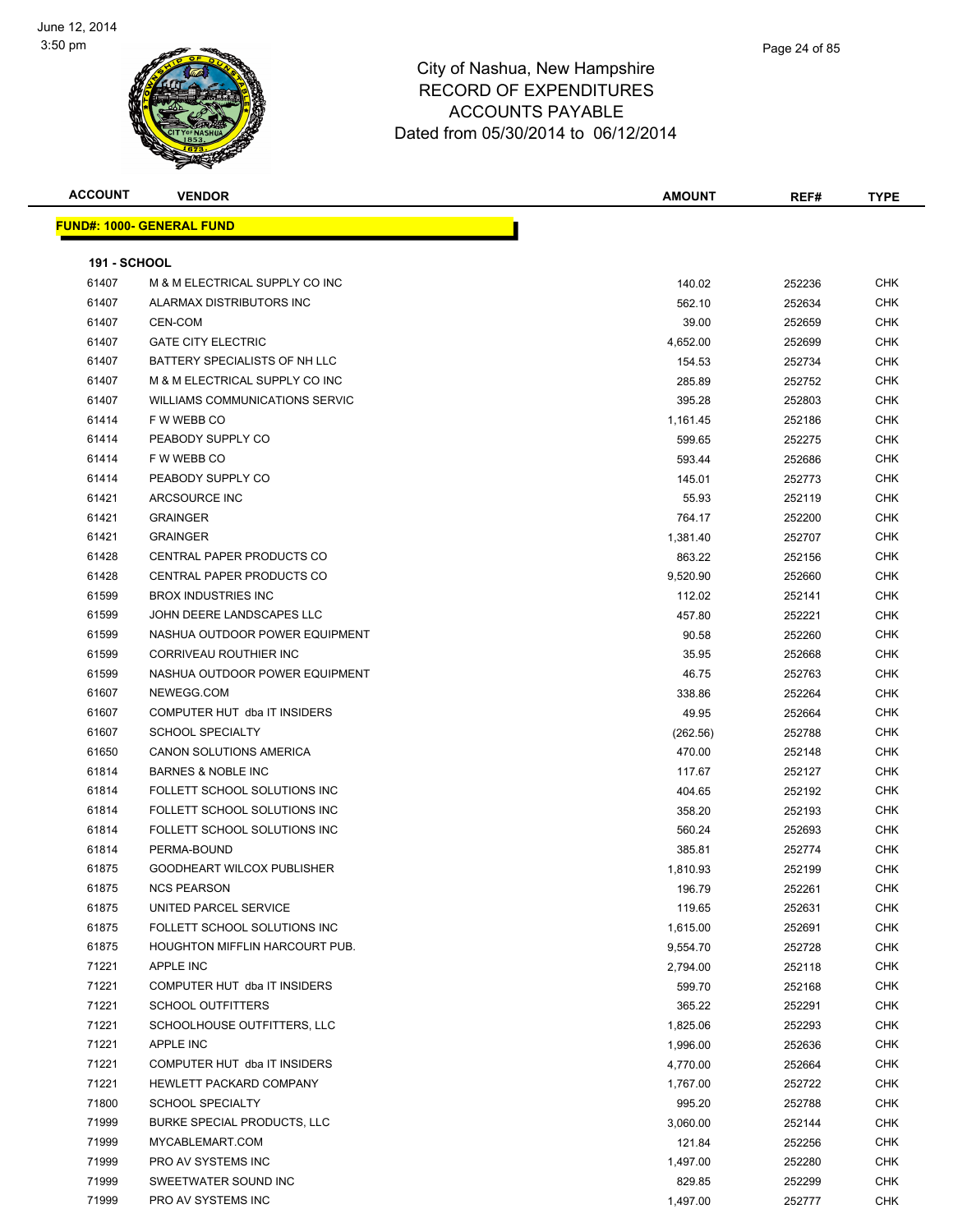## City of Nashua, New Hampshire RECORD OF EXPENDITURES ACCOUNTS PAYABLE Dated from 05/30/2014 to 06/12/2014 **ACCOUNT VENDOR AMOUNT REF# TYPE FUND#: 1000- GENERAL FUND 191 - SCHOOL** 71999 SWEETWATER SOUND INC 270.00 252792 CHK 71999 WOODWIND & BRASSWIND 3,060.00 252806 CHK . . . . . . . . . . . . . . . . . . . . . . . . **TOTAL 191 - SCHOOL \$1,417,826.85 TOTAL FUND 1000 - GENERAL FUND \$5,042,596.80 FUND#: 1001- GF-CAPITAL IMPROVEMENTS**

#### **161 - STREETS-CAP IMP**

| 81100 | HOME DEPOT CREDIT SERVICE 3065        | 1.068.25    | 252010 | <b>CHK</b> |
|-------|---------------------------------------|-------------|--------|------------|
| 81100 | BRANDON INDUSTRIES INC.               | 1,528.00    | 252462 | <b>CHK</b> |
| 81100 | <b>BELLETETES INC</b>                 | 421.46      | 251953 | <b>CHK</b> |
| 81100 | <b>BROX INDUSTRIES INC.</b>           | 1.717.28    | 251959 | <b>CHK</b> |
| 81100 | CORRIVEAU ROUTHIER INC                | 557.70      | 251970 | <b>CHK</b> |
| 81100 | <b>GRANITE STATE CONCRETE CO INC.</b> | 9.284.00    | 251998 | <b>CHK</b> |
| 81100 | M & M ELECTRICAL SUPPLY CO INC        | 268.78      | 252033 | <b>CHK</b> |
| 81100 | MILLICAN NURSERIES INC                | 4.812.40    | 252043 | <b>CHK</b> |
| 81100 | <b>BROX INDUSTRIES INC.</b>           | 215.46      | 252463 | <b>CHK</b> |
| 81100 | HOME DEPOT CREDIT SERVICE 3065        | 76.78       | 252515 | <b>CHK</b> |
| 81100 | JOHNSONS ELECTRIC INC                 | 947.44      | 252530 | <b>CHK</b> |
|       | <b>TOTAL 161 - STREETS-CAP IMP</b>    | \$20,897.55 |        |            |

#### **191 - SCHOOL**

| 81100 | <b>BLAKE GROUP</b>         | 54.245.00   | 252645 | СНК |
|-------|----------------------------|-------------|--------|-----|
| 81100 | <b>GALE ASSOCIATES INC</b> | 21,807.50   | 252697 | СНК |
|       | <b>TOTAL 191 - SCHOOL</b>  | \$76.052.50 |        |     |

#### TOTAL FUND 1001 - GF-CAPITAL IMPROVEMENTS **\$96,950.05** \$96,950.05

#### **FUND#: 1010- GF-PRIOR YEAR ESCROWS/EXPENSES**

|       | <b>150 - POLICE-PRIOR YEAR</b>                 |          |        |            |
|-------|------------------------------------------------|----------|--------|------------|
| 71228 | <b>KRONOS INC</b>                              | 340.00   | 252534 | CHK.       |
|       | <b>TOTAL 150 - POLICE-PRIOR YEAR</b>           | \$340.00 |        |            |
|       | <b>177 - PARKS &amp; RECREATION-PRIOR YEAR</b> |          |        |            |
| 81650 | BROX INDUSTRIES INC                            | 711.80   | 251959 | CHK        |
| 81650 | J G GRADING LLC                                | 800.00   | 252018 | <b>CHK</b> |
| 81650 | <b>FROST FARM SERVICE INC</b>                  | 608.08   | 252495 | CHK        |
| 81650 | <b>READ CUSTOM SOILS</b>                       | 945.00   | 252574 | CHK.       |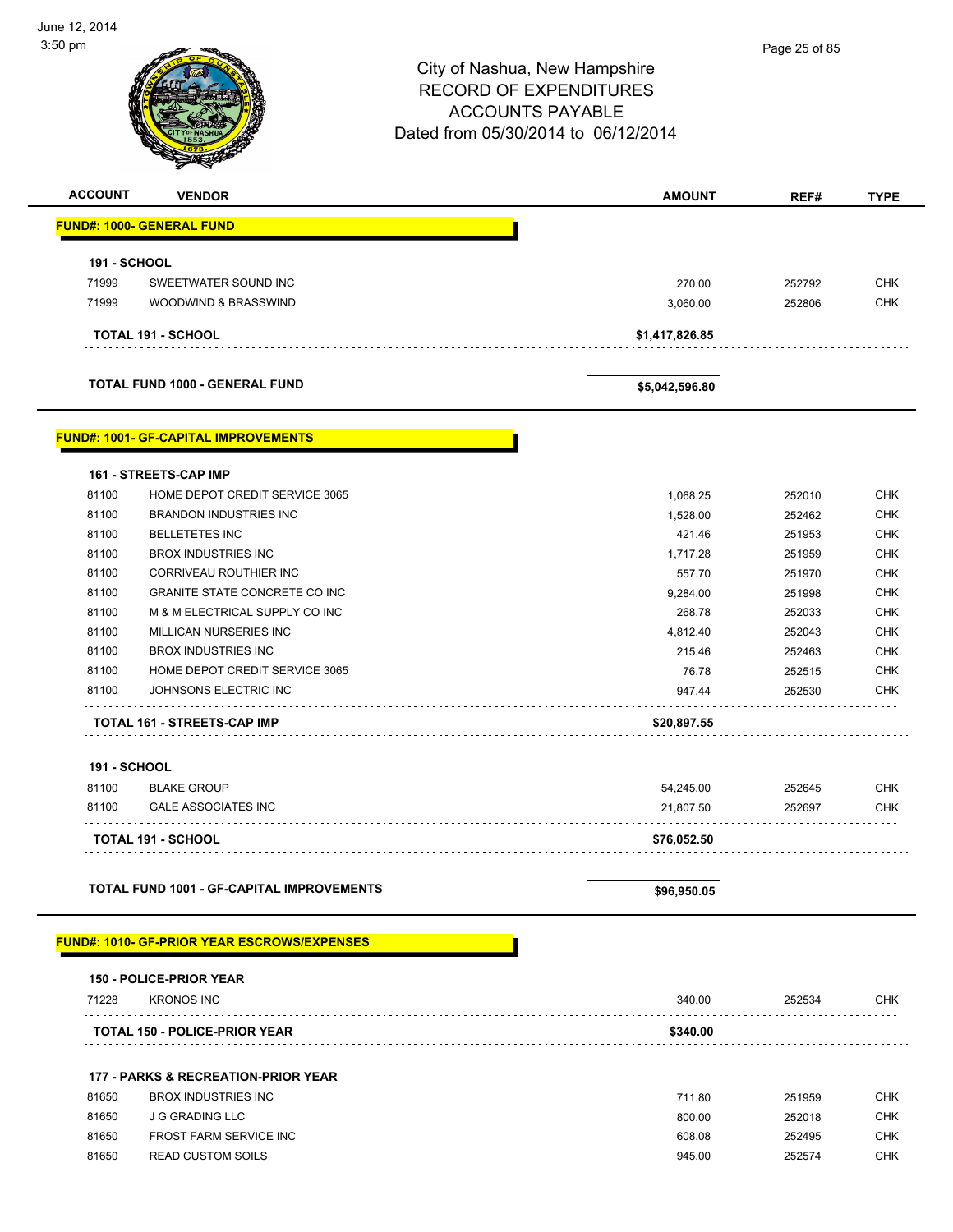City of Nashua, New Hampshire RECORD OF EXPENDITURES ACCOUNTS PAYABLE Dated from 05/30/2014 to 06/12/2014 June 12, 2014 3:50 pm **ACCOUNT VENDOR AMOUNT REF# TYPE FUND#: 1010- GF-PRIOR YEAR ESCROWS/EXPENSES TOTAL 177 - PARKS & RECREATION-PRIOR YEAR \$3,064.88 TOTAL FUND 1010 - GF-PRIOR YEAR ESCROWS/EXPENSES \$3,404.88 FUND#: 2100- FOOD SERVICES FUND** 54487 CUES INC 338.81 252173 CHK 54487 GOOD MORNING SALES INC 97.50 252198 CHK 54487 HOBART SERVICE 86.79 252724 CHK 54487 KITTREDGE EQUIPMENT CO - NH 109.10 252743 CHK 55307 AMY CASSIDY 104.46 252154 CHK 55307 KAREN GUSTIN 109.61 252205 CHK 55307 KARYN LAWLESS 75.60 252230 CHK 55307 PAULE RALPH 65.24 252281 CHK 61100 POSITIVE PROMOTIONS INC 66 AND 100 CHK 6100 MM 252279 CHK 61214 BIMBO FOODS BAKERIES INC 2,558.39 252134 CHK 61214 BOSTON PIE INC 2,770.20 252137 CHK er and the cocal collar both control of the cocal control of the cocal control of the cocal control of the control of the control of the control of the control of the control of the control of the control of the control of 61214 COSTA FRUIT & PRODUCE CO INC 51,651.75 252170 CHK 61214 GARELICK FARMS LYNN 36,021.77 252194 CHK 61214 GILLS PIZZA CO 4,157.05 252197 CHK 61214 GREAT STATE BEVERAGES INC 412.40 252201 CHK 61214 M SAUNDERS INC 12,006.41 252238 CHK 61214 BIMBO FOODS BAKERIES INC 1,304.23 252644 CHK 61214 COCA COLA BOTTLING CO 491.60 252663 CHK 61214 COSTA FRUIT & PRODUCE CO INC 10,088.87 252669 CHK 61214 GILLS PIZZA CO 2,149.90 252701 CHK 61214 GREAT STATE BEVERAGES INC 65.10 252709 CHK 61299 CENTRAL PAPER PRODUCTS CO 7,747.46 252156 CHK 61299 CENTRAL PAPER PRODUCTS CO 8,196.50 252660 CHK The State of the State of the State of the State of the State of the State of the State of the State of the State of the State of the State of the State of the State of the State of the State of the State of the State of t **TOTAL FUND 2100 - FOOD SERVICES FUND \$143,491.36 FUND#: 2207- ADULT ED/CONTINUING ED** 61135 UNIVERSITY CAP & GOWN INC 364.00 252797 CHK **TOTAL FUND 2207 - ADULT ED/CONTINUING ED \$364.00 \$364.00 FUND#: 2212- ATHLETICS REVENUE FUND** 61299 CHAMPIONS CHOICE INC 1,210.00 252157 CHK 61299 HUDSON TROPHY CO 510.00 252215 CHK 61299 NIXON CO INC 418.25 252267 CHK **TOTAL FUND 2212 - ATHLETICS REVENUE FUND \$2,138.25**  Page 26 of 85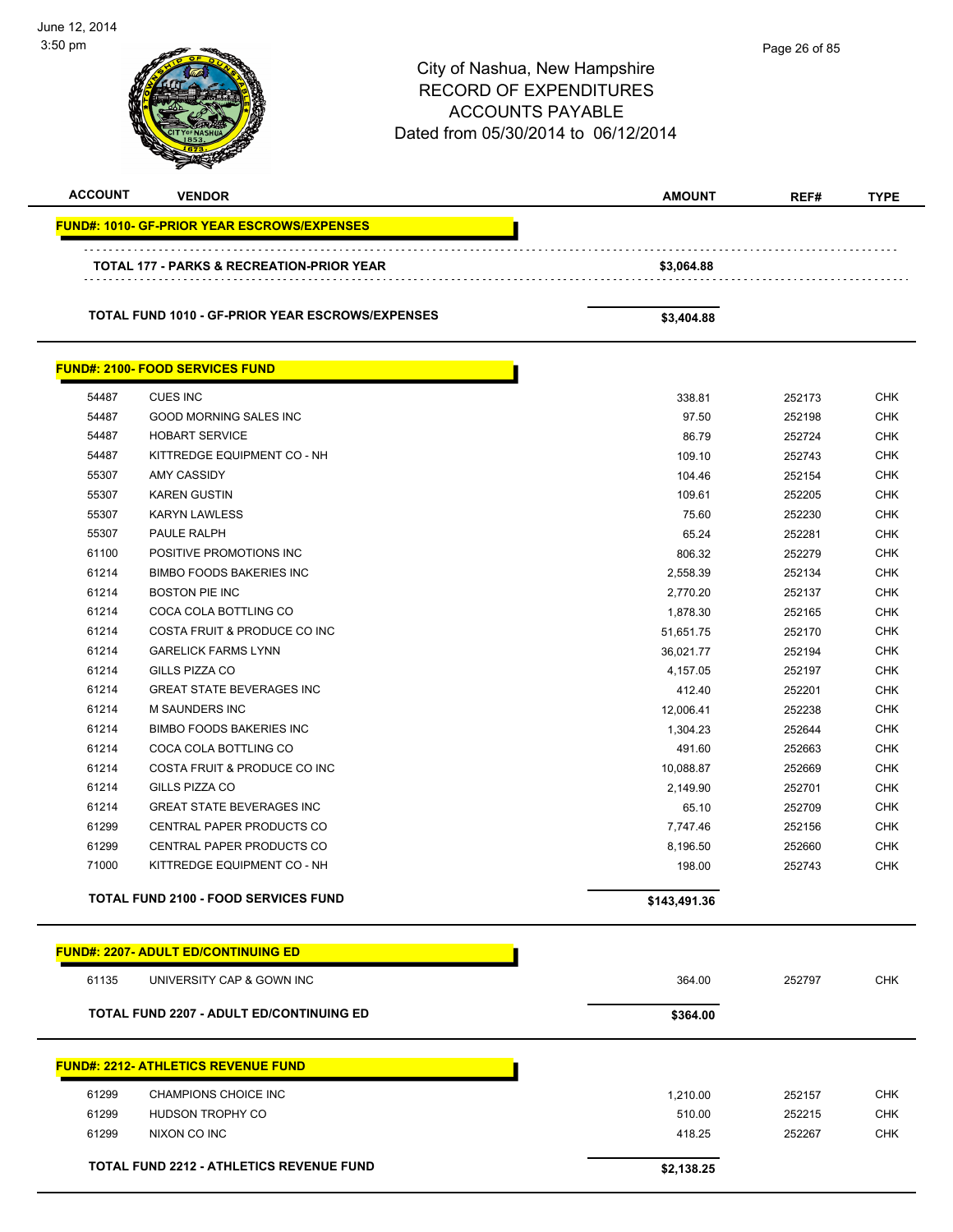

| <b>ACCOUNT</b> | <b>VENDOR</b>                                          | <b>AMOUNT</b>    | REF#             | <b>TYPE</b>              |
|----------------|--------------------------------------------------------|------------------|------------------|--------------------------|
|                | <b>FUND#: 2222- AFTER SCHOOL PROGRAM</b>               |                  |                  |                          |
|                |                                                        |                  |                  |                          |
| 55300<br>55690 | <b>ERIC CHARTERS</b><br>FIRST STUDENT INC              | 177.76           | 252661           | <b>CHK</b>               |
| 55690          | FIRST STUDENT INC                                      | 757.34<br>73.92  | 252190           | <b>CHK</b><br><b>CHK</b> |
| 61299          | AC MOORE INC                                           | 32.30            | 252689<br>252112 | <b>CHK</b>               |
| 61299          | <b>HEATHER BOUCHER</b>                                 | 33.94            | 252138           | <b>CHK</b>               |
| 61299          | SHERRI BULLUCK                                         | 205.94           | 252143           | <b>CHK</b>               |
| 61299          | <b>ERIC CHARTERS</b>                                   | 17.00            |                  | <b>CHK</b>               |
| 61299          | <b>GARELICK FARMS LYNN</b>                             | 258.83           | 252158<br>252194 | <b>CHK</b>               |
| 61299          | <b>M SAUNDERS INC</b>                                  |                  |                  | <b>CHK</b>               |
| 61299          | MARKET BASKET ACCT 2589096                             | 138.90<br>77.56  | 252238<br>252241 | <b>CHK</b>               |
| 61299          | NEW ENGLAND ICE CREAM                                  | 588.45           | 252263           | <b>CHK</b>               |
| 61299          | SHERRI BULLUCK                                         |                  |                  | <b>CHK</b>               |
| 61299          | <b>GARELICK FARMS LYNN</b>                             | 825.00<br>113.79 | 252650<br>252698 | <b>CHK</b>               |
| 61299          | <b>LINDA HAMM</b>                                      |                  | 252716           | <b>CHK</b>               |
| 61299          | <b>M SAUNDERS INC</b>                                  | 11.14<br>230.30  | 252753           | <b>CHK</b>               |
| 61299          | MARKET BASKET ACCT 2589096                             | 186.97           | 252758           | <b>CHK</b>               |
| 61299          | NEW ENGLAND ICE CREAM                                  |                  |                  | <b>CHK</b>               |
| 61299          |                                                        | 470.76           | 252767           | <b>CHK</b>               |
|                | SAMS CLUB/GECRB (21ST)                                 | 121.52           | 252784           |                          |
|                | TOTAL FUND 2222 - AFTER SCHOOL PROGRAM                 | \$4,321.42       |                  |                          |
|                |                                                        |                  |                  |                          |
|                | <b>FUND#: 2257- SPECIAL ED LOCAL</b>                   |                  |                  |                          |
| 53628          | AMY MCCARTNEY                                          | 8,930.48         | 252245           | <b>CHK</b>               |
| 55694          | LIGHTHOUSE SCHOOL INC                                  | 128,272.60       | 252748           | <b>CHK</b>               |
|                |                                                        |                  |                  |                          |
|                | <b>TOTAL FUND 2257 - SPECIAL ED LOCAL</b>              | \$137,203.08     |                  |                          |
|                |                                                        |                  |                  |                          |
|                | <b>FUND#: 2503- PARKS &amp; REC PROGRAMS FUND</b>      |                  |                  |                          |
| 44549          | LIWU CHEN                                              | 35.00            | 252813           | <b>CHK</b>               |
| 44549          | MABHAVI JANPANA                                        | 180.00           | 252814           | <b>CHK</b>               |
| 44549          | <b>MICHELLE ARPIN</b>                                  | 295.00           | 252815           | <b>CHK</b>               |
| 55658          | THE COACH CO                                           | 945.00           | 252398           | <b>CHK</b>               |
| 55658          | THE COACH CO                                           | 2,160.00         | 252399           | <b>CHK</b>               |
|                |                                                        |                  |                  |                          |
|                | TOTAL FUND 2503 - PARKS & REC PROGRAMS FUND            | \$3,615.00       |                  |                          |
|                | <b>FUND#: 2504- HOLMAN STADIUM EVENTS FUND</b>         |                  |                  |                          |
| 55658          | <b>BELLAVANCE BEVERAGE</b>                             | 284.40           | 252809           | <b>CHK</b>               |
|                |                                                        |                  |                  |                          |
|                | TOTAL FUND 2504 - HOLMAN STADIUM EVENTS FUND           | \$284.40         |                  |                          |
|                | <b>FUND#: 2505- GOVT &amp; EDUCATION CHANNELS FUND</b> |                  |                  |                          |
|                |                                                        |                  |                  |                          |
| 53470          | <b>JOHN COLLINS</b>                                    | 125.00           | 252471           | <b>CHK</b>               |
| 53470          | MIKE JEYNES                                            | 175.00           | 252525           | <b>CHK</b>               |
| 53470<br>53470 | <b>THOMAS KING</b><br>PATRICK MALONE                   | 175.00           | 252532           | <b>CHK</b><br><b>CHK</b> |
|                |                                                        | 50.00            | 252540           |                          |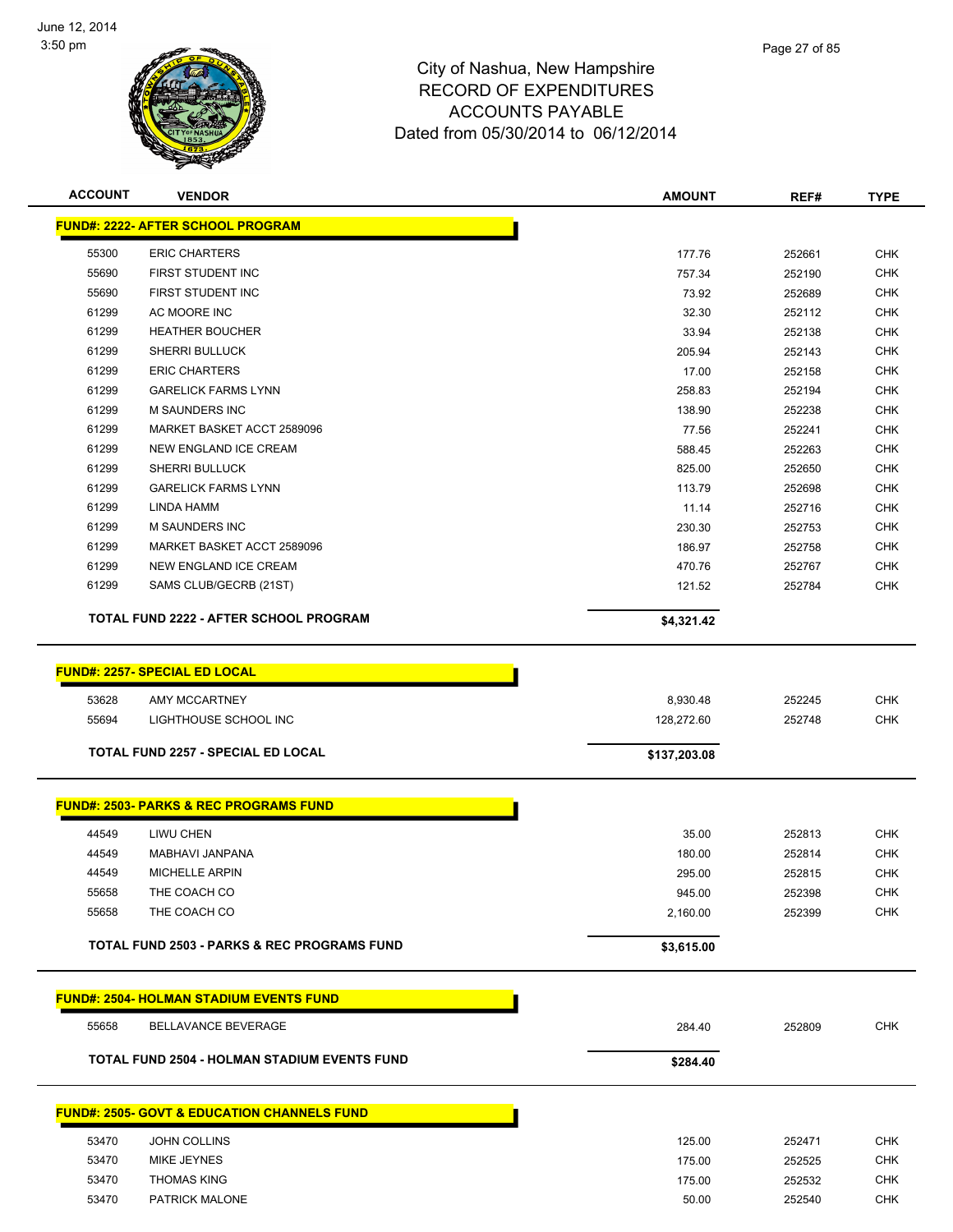

| <b>ACCOUNT</b> | <b>VENDOR</b>                                               | <b>AMOUNT</b> | REF#   | <b>TYPE</b> |
|----------------|-------------------------------------------------------------|---------------|--------|-------------|
|                | <b>FUND#: 2505- GOVT &amp; EDUCATION CHANNELS FUND</b>      |               |        |             |
| 53470          | <b>JIM MCLEAN</b>                                           | 350.00        | 252545 | CHK         |
| 53470          | TIM O'NEIL                                                  | 550.00        | 252560 | <b>CHK</b>  |
| 53470          | TEN SIX SIX MEDIA                                           | 100.00        | 252596 | CHK         |
| 53470          | <b>FRANK J WALLENT</b>                                      | 425.00        | 252612 | CHK         |
| 54100          | <b>PSNH</b>                                                 | 207.08        | 251926 | <b>CHK</b>  |
| 54114          | <b>HESS CORPORATION</b>                                     | 28.52         | 252005 | <b>CHK</b>  |
| 54141          | PENNICHUCK WATER WORKS INC                                  | 24.04         | 251925 | <b>CHK</b>  |
| 54280          | PETER JOHNSON                                               | 59.55         | 252380 | <b>CHK</b>  |
| 55300          | <b>JEFF POEHNERT</b>                                        | 170.80        | 252383 | CHK         |
| 55699          | AARDVARK THE DEAN OF CLEAN                                  | 195.00        | 252430 | <b>CHK</b>  |
| 61100          | PETER JOHNSON                                               | 206.21        | 252380 | <b>CHK</b>  |
| 61299          | PETTY CASH                                                  | 13.23         | 252348 | CHK         |
| 61299          | PETER JOHNSON                                               | 130.92        | 252380 | <b>CHK</b>  |
| 61428          | PETER JOHNSON                                               | 15.96         | 252380 | CHK         |
| 61830          | PETER JOHNSON                                               | 374.00        | 252380 | <b>CHK</b>  |
| 81100          | <b>ACCESS AV</b>                                            | 87,218.00     | 251939 | <b>CHK</b>  |
|                | <b>TOTAL FUND 2505 - GOVT &amp; EDUCATION CHANNELS FUND</b> | \$90,593.31   |        |             |
|                |                                                             |               |        |             |
|                | <b>FUND#: 2506- HUNT BLDG SPECIAL REVENUE FUND</b>          |               |        |             |
| 54100          | <b>PSNH</b>                                                 | 411.24        | 252422 | <b>CHK</b>  |
| 54114          | LIBERTY UTILITIES - NH                                      | 117.66        | 252409 | <b>CHK</b>  |
|                |                                                             |               |        |             |
|                | TOTAL FUND 2506 - HUNT BLDG SPECIAL REVENUE FUND            | \$528.90      |        |             |
|                | <b>FUND#: 3050- POLICE GRANTS FUND</b>                      |               |        |             |
|                |                                                             |               |        |             |
| 55400          | PETER CINFO                                                 | 871.44        | 252370 | CHK         |
| 55400          | ALIAS TRAINING LLC                                          | 521.65        | 252437 | CHK         |
| 55400          | ALIAS TRAINING LLC                                          | 1,578.35      | 252437 | CHK         |
| 61110          | RILEYS SPORT SHOP INC                                       | 1,335.00      | 252070 | <b>CHK</b>  |
| 71000          | <b>REMOTEC INC</b>                                          | 62,000.00     | 252575 | <b>CHK</b>  |
|                | <b>TOTAL FUND 3050 - POLICE GRANTS FUND</b>                 | \$66,306.44   |        |             |
|                |                                                             |               |        |             |
|                | <b>FUND#: 3068- COMMUNITY SERVICES GRANTS FUND</b>          |               |        |             |
| 55300          | PETTY CASH                                                  | 33.60         | 252348 | <b>CHK</b>  |
| 55300          | LISA VASQUEZ                                                | 150.16        | 251896 | <b>CHK</b>  |
| 61100          | WB MASON CO INC                                             | 1,005.34      | 252613 | <b>CHK</b>  |
| 61142          | MAGELLAN DIAGNOSTICS INC                                    | 760.70        | 252035 | <b>CHK</b>  |
| 61299          | WB MASON CO INC                                             | 439.84        | 252613 | <b>CHK</b>  |
|                | <b>TOTAL FUND 3068 - COMMUNITY SERVICES GRANTS FUND</b>     | \$2,389.64    |        |             |
|                | <b>FUND#: 3070- COMMUNITY HEALTH GRANTS FUND</b>            |               |        |             |
| 55514          | NH BOARD OF PHARMACY                                        | 150.00        | 251918 | CHK         |
| 55699          | ALEXANDER GRANOK MD                                         | 800.00        | 252000 | <b>CHK</b>  |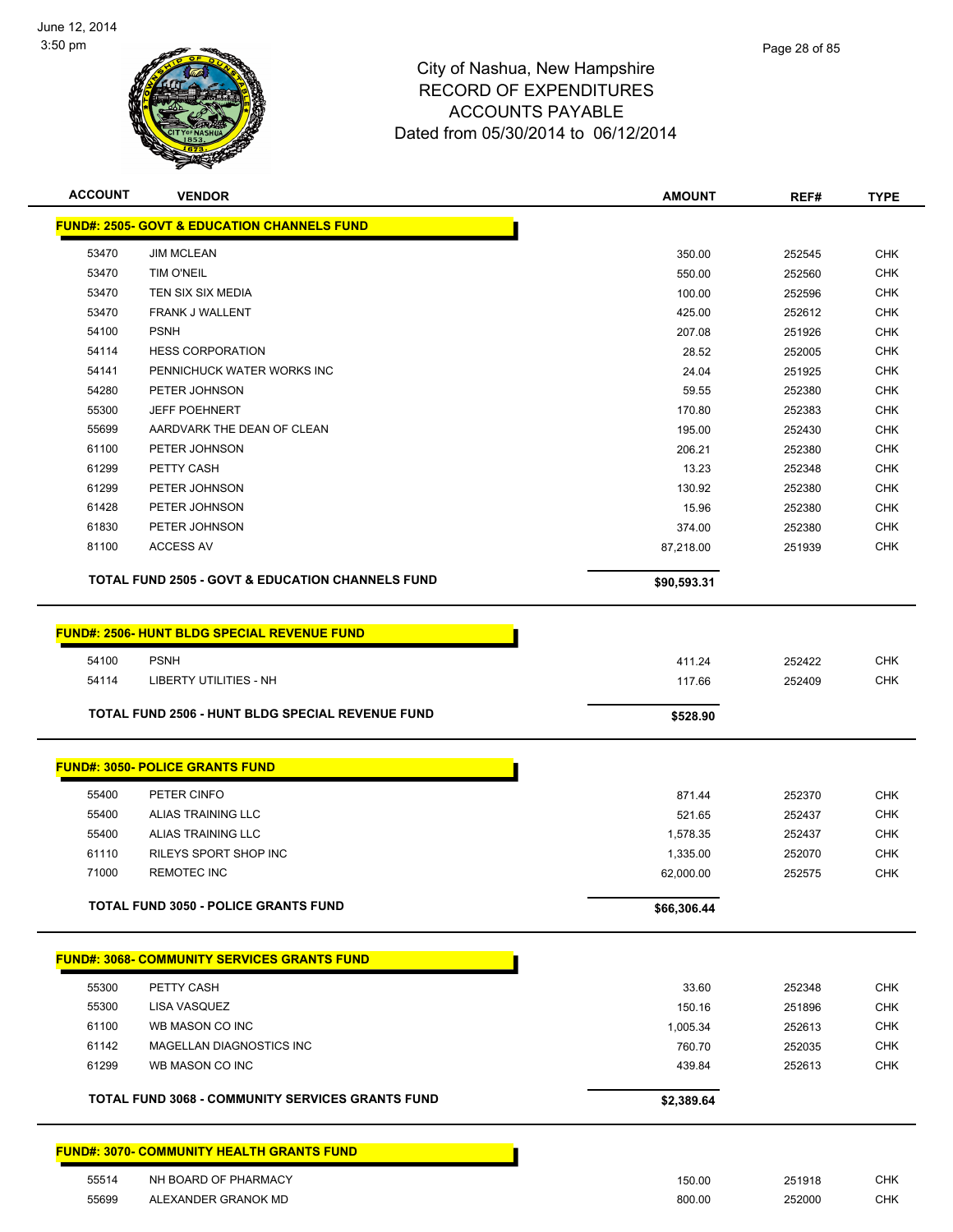

| <b>ACCOUNT</b> | <b>VENDOR</b>                                         | <b>AMOUNT</b> | REF#   | <b>TYPE</b> |
|----------------|-------------------------------------------------------|---------------|--------|-------------|
|                | <b>FUND#: 3070- COMMUNITY HEALTH GRANTS FUND</b>      |               |        |             |
| 61135          | <b>ANATOMY WAREHOUSE</b>                              | 387.38        | 251945 | <b>CHK</b>  |
| 61149          | HOME DEPOT CREDIT SERVICE 3065                        | 62.97         | 252010 | <b>CHK</b>  |
| 61250          | <b>GOODALES BIKE SHOP INC</b>                         | 549.98        | 251995 | <b>CHK</b>  |
|                | <b>TOTAL FUND 3070 - COMMUNITY HEALTH GRANTS FUND</b> | \$1,950.33    |        |             |
|                | <b>FUND#: 3080- COMMUNITY DEVELOPMENT GRANTS</b>      |               |        |             |
| 81700          | <b>SOLAR ILLUMINATIONS</b>                            | 4,439.91      | 252588 | <b>CHK</b>  |
|                | <b>TOTAL FUND 3080 - COMMUNITY DEVELOPMENT GRANTS</b> | \$4,439.91    |        |             |
|                | <b>FUND#: 3090- URBAN PROGRAM GRANTS FUND</b>         |               |        |             |
| 54210          | WILFRED & ALICE BELANGER AND                          | 20,000.00     | 252366 | <b>CHK</b>  |
| 54210          | WILFRED & ALICE BELANGER AND                          | 20,000.00     | 252366 | <b>CHK</b>  |
| 55300          | <b>ELINETH MORE</b>                                   | 677.55        | 251889 | <b>CHK</b>  |
| 55614          | <b>HILLSBOROUGH COUNTY REGISTRY</b>                   | 189.41        | 252514 | <b>CHK</b>  |
| 61900          | <b>ELINETH MORE</b>                                   | 105.00        | 251889 | <b>CHK</b>  |
| 68345          | <b>DANIELLE BELANGER</b>                              | 400.00        | 251873 | <b>CHK</b>  |
| 68345          | <b>MICHAEL BELANGER</b>                               | 400.00        | 251874 | <b>CHK</b>  |
| 69010          | SOLAR ILLUMINATIONS SECURITIES                        | 6,270.14      | 15334  | <b>ACH</b>  |
| 69025          | STEVE TYMOWICZ AND IDEAL                              | 17,200.00     | 252392 | <b>CHK</b>  |
| 69025          | WILFRED & ALICE BELANGER AND                          | 20,000.00     | 252367 | <b>CHK</b>  |
| 69075          | BRIDGES DOM & SEXUAL VIOLENCE                         | 2,959.43      | 251958 | <b>CHK</b>  |
| 69075          | BRIDGES DOM & SEXUAL VIOLENCE                         | 5.148.87      | 251958 | <b>CHK</b>  |
|                | TOTAL FUND 3090 - URBAN PROGRAM GRANTS FUND           | \$93,350.40   |        |             |

#### **FUND#: 3120- TRANSIT GRANTS FUND**

| 54100 | <b>PSNH</b>                     | 766.20 | 251926 | <b>CHK</b> |
|-------|---------------------------------|--------|--------|------------|
| 54100 | <b>PSNH</b>                     | 711.93 | 252422 | CHK        |
| 54100 | <b>PSNH</b>                     | 250.94 | 252422 | <b>CHK</b> |
| 54114 | <b>HESS CORPORATION</b>         | 105.51 | 252005 | CHK        |
| 54114 | <b>HESS CORPORATION</b>         | 291.91 | 252005 | <b>CHK</b> |
| 54114 | <b>LIBERTY UTILITIES - NH</b>   | 51.26  | 252412 | <b>CHK</b> |
| 54141 | PENNICHUCK WATER WORKS INC      | 88.15  | 251925 | <b>CHK</b> |
| 54141 | PENNICHUCK WATER WORKS INC      | 142.85 | 251925 | CHK        |
| 54600 | <b>D &amp; R TOWING INC</b>     | 165.00 | 251973 | CHK        |
| 55109 | <b>FAIRPOINT COMMUNICATIONS</b> | 224.45 | 251905 | CHK        |
| 55200 | SAM'S CLUB DIRECT-0860          | 15.00  | 252071 | <b>CHK</b> |
| 55699 | VERIZON WIRELESS-342008805      | 131.00 | 251936 | CHK        |
| 55699 | VERIZON WIRELESS-842008777      | 191.04 | 251937 | <b>CHK</b> |
| 55699 | <b>CINTAS UNIFORMS</b>          | 42.93  | 251968 | <b>CHK</b> |
| 55699 | <b>CINTAS UNIFORMS</b>          | 42.96  | 252469 | CHK        |
| 55699 | DEPENDABLE LOCK SERVICE INC     | 118.00 | 252483 | <b>CHK</b> |
| 55699 | OVERHEAD DOOR CO OF MANCHESTER  | 150.00 | 252561 | CHK        |
| 61299 | OVERHEAD DOOR CO OF MANCHESTER  | 65.50  | 252561 | <b>CHK</b> |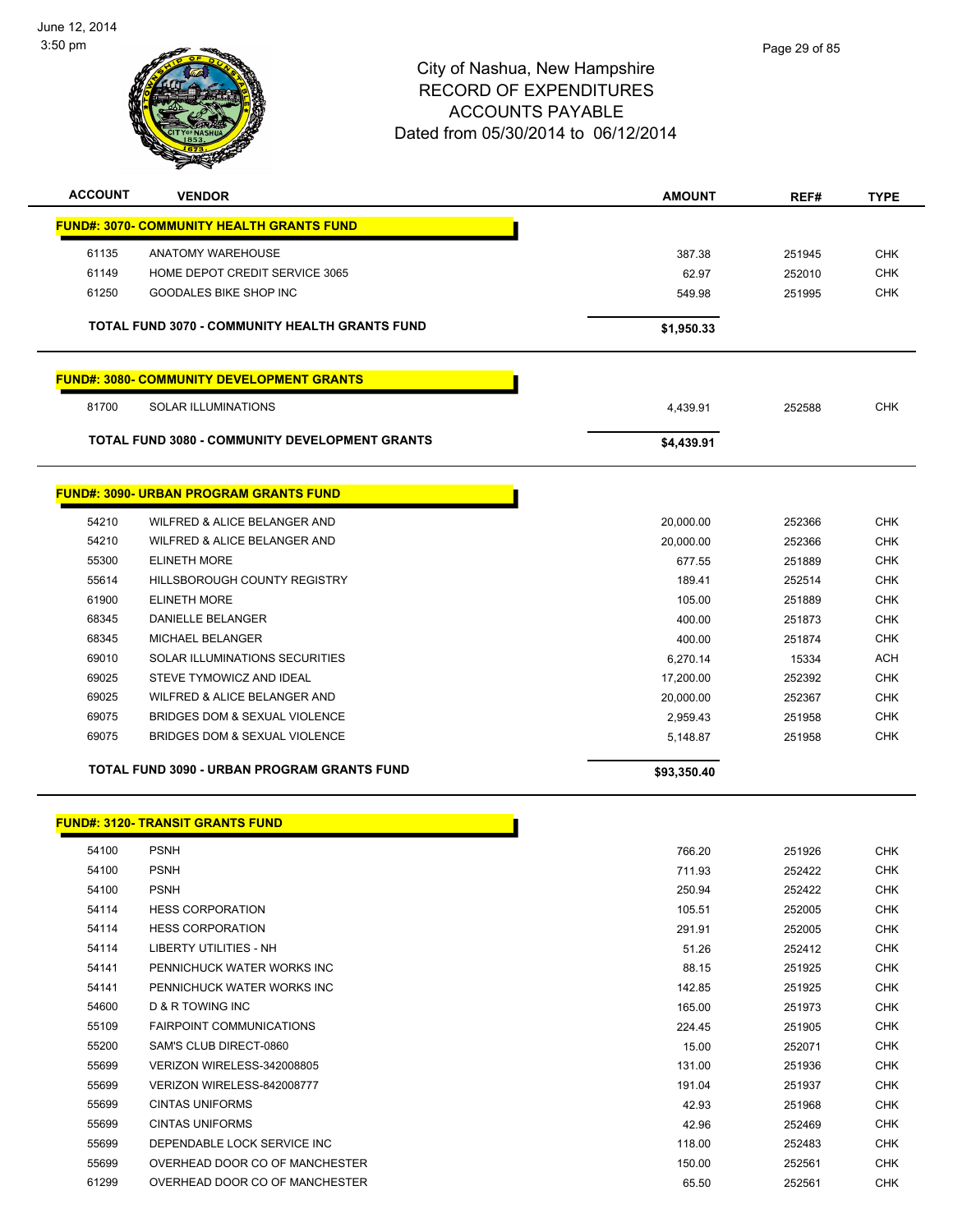

| <b>ACCOUNT</b> | <b>VENDOR</b>                                | <b>AMOUNT</b> | REF#   | <b>TYPE</b> |
|----------------|----------------------------------------------|---------------|--------|-------------|
|                | <b>FUND#: 3120- TRANSIT GRANTS FUND</b>      |               |        |             |
| 61307          | <b>EAST RIVER ENERGY INC</b>                 | 33,032.00     | 251982 | <b>CHK</b>  |
| 61709          | SAFETY KLEEN SYSTEMS INC                     | 312.90        | 252578 | <b>CHK</b>  |
| 61799          | <b>CUMMINS NORTHEAST LLC</b>                 | 85.05         | 251971 | <b>CHK</b>  |
| 61799          | ALLIANCE BUS GROUP INC                       | 127.29        | 252439 | <b>CHK</b>  |
| 61799          | <b>GILLIG LLC</b>                            | 4,279.15      | 252500 | <b>CHK</b>  |
| 61799          | NAPA AUTO PARTS                              | 438.51        | 252553 | <b>CHK</b>  |
| 61799          | NAPA AUTO PARTS                              | 28.15         | 252553 | <b>CHK</b>  |
| 61799          | ALLIANCE BUS GROUP INC                       | 312.96        | 252439 | <b>CHK</b>  |
| 61799          | <b>CUMMINS NORTHEAST LLC</b>                 | 797.50        | 252476 | <b>CHK</b>  |
| 61799          | NAPA AUTO PARTS                              | 404.09        | 252553 | <b>CHK</b>  |
| 61799          | <b>FASTENAL CO</b>                           | 19.27         | 251985 | <b>CHK</b>  |
| 61799          | NAPA AUTO PARTS                              | 33.93         | 252553 | <b>CHK</b>  |
| 68240          | LOUISE WOODWORTH                             | 43.42         | 252396 | <b>CHK</b>  |
| 81500          | ELDORADO NATIONAL CALIFORNIA                 | 422,162.00    | 15333  | ACH         |
|                | <b>TOTAL FUND 3120 - TRANSIT GRANTS FUND</b> | \$465,630.85  |        |             |

|       | <b>FUND#: 3800- SCHOOL GRANTS FUND</b> |          |        |            |
|-------|----------------------------------------|----------|--------|------------|
| 53607 | <b>GAYLE R ESTERLY</b>                 | 3,047.06 | 252185 | <b>CHK</b> |
| 53607 | <b>MARK PROULX</b>                     | 315.00   | 252779 | <b>CHK</b> |
| 53607 | <b>BEVERLY TUFTS</b>                   | 105.00   | 252796 | <b>CHK</b> |
| 53628 | YOUTH EDUCATIONAL EMPLOYMENT           | 1,341.02 | 252807 | <b>CHK</b> |
| 53628 | <b>MARYANN AVERY</b>                   | 210.00   | 252121 | <b>CHK</b> |
| 53628 | <b>TIMOTHY F BOSCH</b>                 | 200.00   | 252136 | <b>CHK</b> |
| 53628 | <b>HOLLY LAVINE</b>                    | 100.00   | 252229 | <b>CHK</b> |
| 53628 | <b>JULIE K OTA</b>                     | 200.00   | 252270 | <b>CHK</b> |
| 53628 | <b>MARYANN AVERY</b>                   | 105.00   | 252639 | <b>CHK</b> |
| 53628 | <b>BOOTHBY THERAPY SERVICES LLC</b>    | 1,476.36 | 252135 | <b>CHK</b> |
| 53628 | THE CARROLL CENTER FOR THE BLI         | 4,158.50 | 252151 | <b>CHK</b> |
| 53628 | <b>INTERIM HEALTH CARE</b>             | 4,675.38 | 252218 | <b>CHK</b> |
| 53628 | <b>BOOTHBY THERAPY SERVICES LLC</b>    | 1,631.36 | 252647 | <b>CHK</b> |
| 53628 | <b>INTERIM HEALTH CARE</b>             | 4,583.38 | 252732 | <b>CHK</b> |
| 54487 | PRO AV SYSTEMS INC                     | 790.00   | 252777 | <b>CHK</b> |
| 54807 | <b>FIRST CHURCH</b>                    | 258.33   | 252189 | <b>CHK</b> |
| 54807 | <b>FIRST CHURCH</b>                    | 3,432.67 | 252189 | <b>CHK</b> |
| 55109 | <b>FAIRPOINT COMMUNICATIONS</b>        | 169.36   | 252402 | <b>CHK</b> |
| 55300 | <b>MARY BYERS</b>                      | 319.00   | 252651 | <b>CHK</b> |
| 55300 | INTERNATIONAL READING ASSOC            | 209.00   | 252733 | <b>CHK</b> |
| 55300 | <b>BRANDI MACDONALD</b>                | 576.19   | 252239 | <b>CHK</b> |
| 55300 | <b>MARY BYERS</b>                      | 592.72   | 252651 | <b>CHK</b> |
| 55300 | AMERICAN CULINARY FEDERATION           | 1,052.63 | 252116 | <b>CHK</b> |
| 55300 | <b>KEITH DETJEN</b>                    | 42.00    | 252176 | <b>CHK</b> |
| 55300 | <b>CHRISTOPHER KNOETIG</b>             | 149.00   | 252225 | CHK        |
| 55300 | <b>ERIN KNOETIG</b>                    | 149.00   | 252226 | <b>CHK</b> |
| 55300 | <b>MALCOLM PARADISE</b>                | 42.00    | 252273 | <b>CHK</b> |
| 55300 | <b>MARIANNE DUSTIN</b>                 | 173.18   | 252685 | CHK        |
| 55690 | FIRST STUDENT INC                      | 3,871.82 | 252190 | <b>CHK</b> |
| 55690 | FIRST STUDENT INC                      | 99.83    | 252689 | <b>CHK</b> |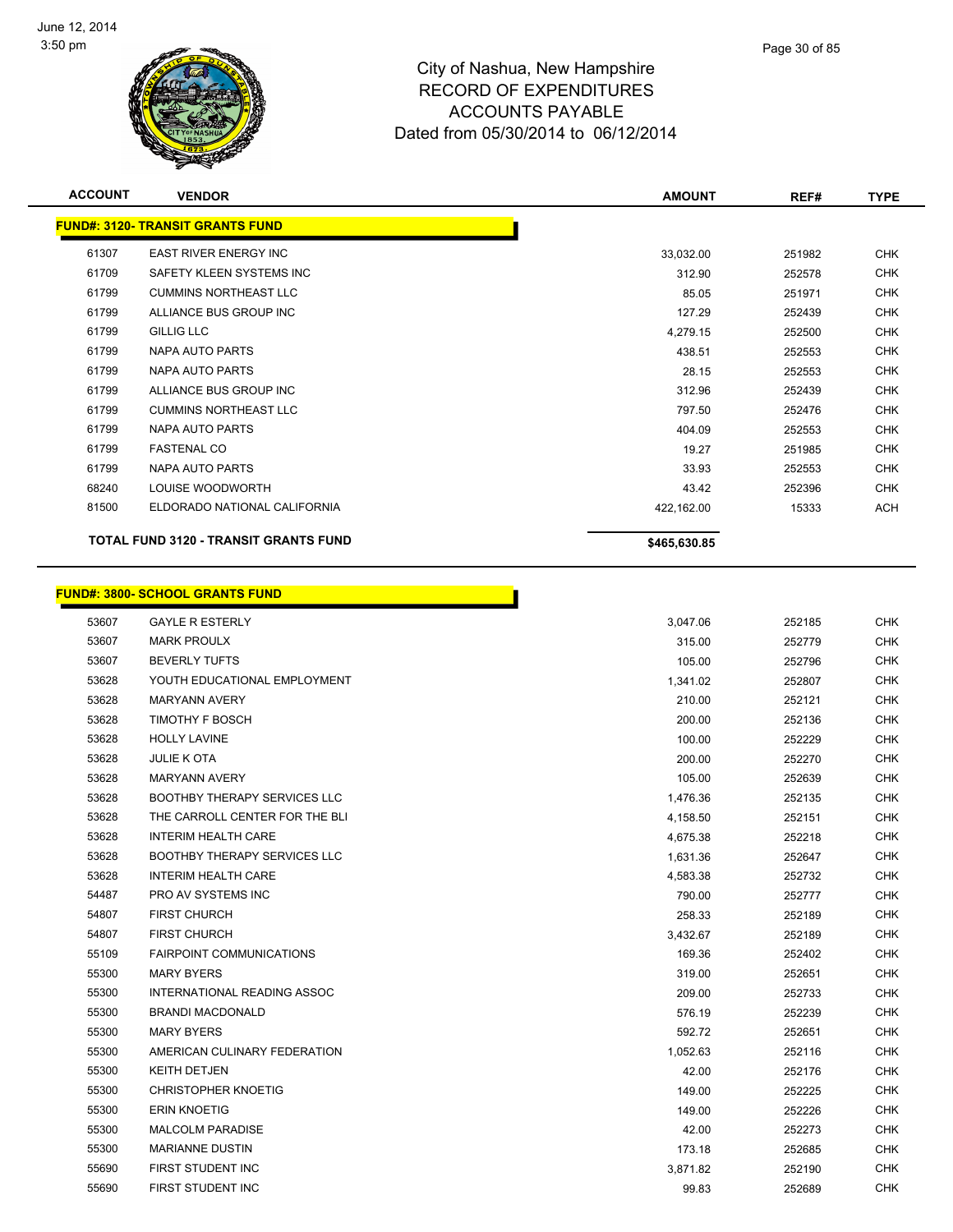

| <b>ACCOUNT</b> | <b>VENDOR</b>                                     | <b>AMOUNT</b> | REF#   | <b>TYPE</b> |
|----------------|---------------------------------------------------|---------------|--------|-------------|
|                | <b>FUND#: 3800- SCHOOL GRANTS FUND</b>            |               |        |             |
| 55690          | FIRST STUDENT INC                                 | 687.43        | 252190 | <b>CHK</b>  |
| 55690          | FIRST STUDENT INC                                 | 387.06        | 252689 | <b>CHK</b>  |
| 61135          | MARKERBOARD PEOPLE                                | 57.95         | 252240 | <b>CHK</b>  |
| 61135          | <b>SCHOOL SPECIALTY</b>                           | 409.20        | 252788 | <b>CHK</b>  |
| 61299          | HACHETTE BOOK GROUP                               | 58.00         | 252625 | <b>CHK</b>  |
| 61299          | <b>DIANE VIENNEAU</b>                             | 284.88        | 252798 | <b>CHK</b>  |
| 61875          | UNITED PARCEL SERVICE                             | 30.80         | 252110 | <b>CHK</b>  |
| 61875          | <b>BARNES &amp; NOBLE INC</b>                     | 2,834.24      | 252127 | <b>CHK</b>  |
| 61875          | FOLLETT SCHOOL SOLUTIONS INC                      | 474.37        | 252193 | <b>CHK</b>  |
| 61875          | <b>HEINEMANN</b>                                  | 50.50         | 252211 | <b>CHK</b>  |
| 61875          | <b>BARNES &amp; NOBLE INC</b>                     | 39.82         | 252127 | <b>CHK</b>  |
| 61875          | <b>HEINEMANN</b>                                  | 634.70        | 252211 | <b>CHK</b>  |
| 61875          | <b>HEINEMANN</b>                                  | 269.50        | 252721 | <b>CHK</b>  |
| 61875          | <b>SCHOLASTIC INC</b>                             | 133.20        | 252289 | <b>CHK</b>  |
| 61875          | LIFE SPACE CRISIS INTERVENTION                    | 3,400.00      | 252234 | <b>CHK</b>  |
| 61875          | PAR, INC                                          | 3,324.40      | 252272 | <b>CHK</b>  |
| 61875          | <b>CURRICULUM ASSOCIATES LLC</b>                  | 1,074.30      | 252674 | <b>CHK</b>  |
| 61875          | MHS MULTI HEALTH SERVICES                         | 538.65        | 252760 | <b>CHK</b>  |
| 61875          | PRO ED CO                                         | 726.00        | 252778 | <b>CHK</b>  |
| 71221          | HEWLETT PACKARD COMPANY                           | 589.00        | 252722 | <b>CHK</b>  |
| 71221          | COMPUTER HUT dba IT INSIDERS                      | 4,770.00      | 252168 | <b>CHK</b>  |
| 71221          | COMPUTER HUT dba IT INSIDERS                      | 20,298.55     | 252664 | <b>CHK</b>  |
| 71221          | COMPUTER HUT dba IT INSIDERS                      | 43,781.85     | 252664 | <b>CHK</b>  |
| 71228          | PAR, INC                                          | 375.00        | 252272 | <b>CHK</b>  |
| 71999          | <b>ACCESS AV</b>                                  | 2,862.00      | 252113 | <b>CHK</b>  |
|                | <b>TOTAL FUND 3800 - SCHOOL GRANTS FUND</b>       | \$122,166.19  |        |             |
|                | <b>FUND#: 3810- FOOD SERVICE GRANTS FUND</b>      |               |        |             |
| 61214          | M SAUNDERS INC                                    | 1,352.30      | 252753 | <b>CHK</b>  |
| 61214          | CENTRAL PAPER PRODUCTS CO                         | 119.70        | 252660 | <b>CHK</b>  |
| 61214          | <b>M SAUNDERS INC</b>                             | 1,315.50      | 252753 | <b>CHK</b>  |
| 61214          | M SAUNDERS INC                                    | 1,421.85      | 252753 | <b>CHK</b>  |
| 61214          | M SAUNDERS INC                                    | 2,132.00      | 252753 | <b>CHK</b>  |
| 61214          | M SAUNDERS INC                                    | 684.65        | 252753 | <b>CHK</b>  |
| 61214          | M SAUNDERS INC                                    | 2,058.85      | 252753 | <b>CHK</b>  |
| 61214          | M SAUNDERS INC                                    | 619.95        | 252753 | <b>CHK</b>  |
| 61214          | M SAUNDERS INC                                    | 1,365.95      | 252753 | <b>CHK</b>  |
| 61214          | M SAUNDERS INC                                    | 1,517.10      | 252753 | <b>CHK</b>  |
| 61299          | COSTA FRUIT & PRODUCE CO INC                      | 29.34         | 252669 | <b>CHK</b>  |
| 61299          | COSTA FRUIT & PRODUCE CO INC                      | 29.34         | 252669 | <b>CHK</b>  |
|                | <b>TOTAL FUND 3810 - FOOD SERVICE GRANTS FUND</b> | \$12,646.53   |        |             |
|                | <b>FUND#: 4005- TRAFFIC VIOLATIONS FUND</b>       |               |        |             |

 MAILINGS UNLIMITED - MVR 950.00 15302 ACH MAILINGS UNLIMITED 51.60 252036 CHK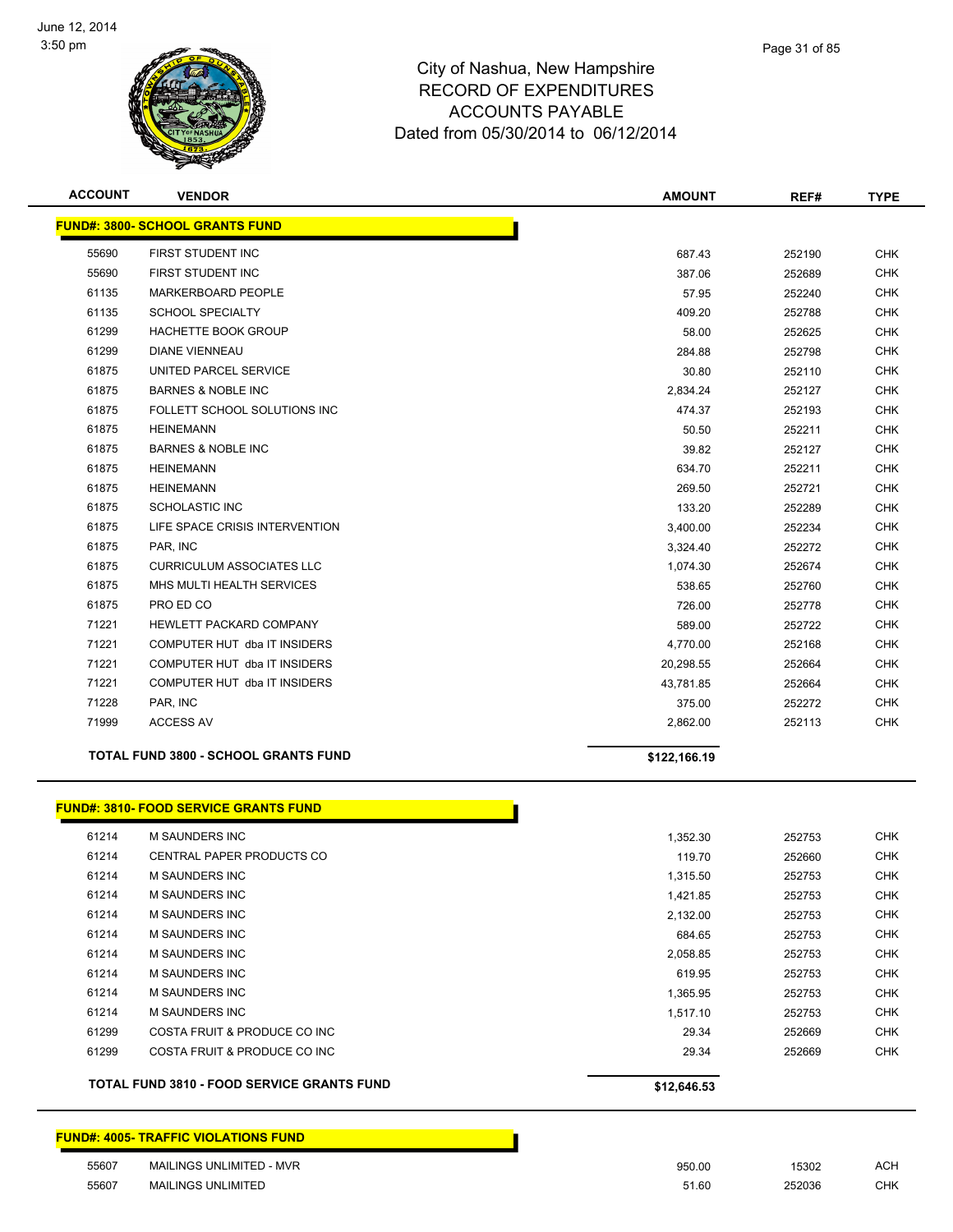

| <b>ACCOUNT</b> | <b>VENDOR</b>                                         | <b>AMOUNT</b> | REF#   | <b>TYPE</b> |
|----------------|-------------------------------------------------------|---------------|--------|-------------|
|                | <b>FUND#: 4005- TRAFFIC VIOLATIONS FUND</b>           |               |        |             |
| 55699          | 1ST PRIORITY TOWING & RECOVERY                        | 190.00        | 251938 | CHK         |
| 55699          | 1ST PRIORITY TOWING & RECOVERY                        | 535.00        | 252427 | <b>CHK</b>  |
| 55699          | <b>D &amp; R TOWING INC</b>                           | 95.00         | 252478 | <b>CHK</b>  |
| 61107          | <b>BEN'S UNIFORMS</b>                                 | 59.00         | 251954 | CHK         |
| 61799          | <b>CARPARTS OF NASHUA</b>                             | 88.21         | 251961 | <b>CHK</b>  |
| 61799          | SULLIVAN TIRE COMPANY                                 | 42.00         | 252592 | <b>CHK</b>  |
|                | <b>TOTAL FUND 4005 - TRAFFIC VIOLATIONS FUND</b>      | \$2,010.81    |        |             |
|                | <b>FUND#: 4010- MOTOR VEHICLE ADMIN FUND</b>          |               |        |             |
| 44114          | <b>ARLENE WALLACE</b>                                 | 0.50          | 252823 | CHK         |
| 44114          | <b>GLENN ROSENBERG</b>                                | 0.50          | 252829 | CHK         |
| 44114          | <b>NH TAGS</b>                                        | 1.00          | 252839 | CHK         |
| 44114          | <b>ROBERT DEGEIS</b>                                  | 0.50          | 252841 | CHK         |
| 53467          | MAILINGS UNLIMITED                                    | 140.34        | 252036 | <b>CHK</b>  |
| 55307          | PETTY CASH                                            | 85.14         | 252348 | <b>CHK</b>  |
|                | TOTAL FUND 4010 - MOTOR VEHICLE ADMIN FUND            |               |        |             |
|                |                                                       | \$227.98      |        |             |
|                | <b>FUND#: 4020- POLICE DRUG ENFORCEMENT FUND</b>      |               |        |             |
| 71221          | <b>DELL MARKETING LP</b>                              | 1,080.17      | 252480 | <b>CHK</b>  |
| 81500          | <b>TOYOTA OF NASHUA</b>                               | 6,395.00      | 252391 | <b>CHK</b>  |
|                | <b>TOTAL FUND 4020 - POLICE DRUG ENFORCEMENT FUND</b> |               |        |             |
|                |                                                       | \$7,475.17    |        |             |
|                | <b>FUND#: 4025- DOJ DRUG FORFEITURE FUND</b>          |               |        |             |
| 55118          | VERIZON WIRELESS-785728687                            | 573.48        | 251934 | <b>CHK</b>  |
| 55400          | PLC INTELLIGENCE                                      | 300.00        | 252421 | <b>CHK</b>  |
| 55699          | COMCAST CABLE COMMUNICATIONS I                        | 225.63        | 252400 | CHK         |
| 55699          | TRANSUNION RISK & ALTERNATIVE                         | 220.25        | 252599 | <b>CHK</b>  |
| 56347          | THE YOUTH COUNCIL                                     | 600.00        | 252617 | <b>CHK</b>  |
| 71000          | <b>TI TRAINING CORP</b>                               | 8,900.00      | 252090 | <b>CHK</b>  |
| 71000          | ATLANTIC TACTICAL INC                                 | 1,123.59      | 252449 | <b>CHK</b>  |
| 71000          | TI TRAINING CORP                                      | 8,550.00      | 252597 | CHK         |
|                | TOTAL FUND 4025 - DOJ DRUG FORFEITURE FUND            | \$20,492.95   |        |             |
|                |                                                       |               |        |             |
|                | <b>FUND#: 4085- RIVERFRONT PROMENADE TIF FUND</b>     |               |        |             |
| 54280          | <b>GREENSCAPE INC</b>                                 | 1,630.00      | 252505 | CHK         |
|                | TOTAL FUND 4085 - RIVERFRONT PROMENADE TIF FUND       | \$1,630.00    |        |             |
|                | <b>FUND#: 4090- LIB-LOST/DAMAGED BOOK FINES</b>       |               |        |             |
|                |                                                       |               |        |             |
| 54280          | SOUTHERN NH TREE & LANDSCAPE L                        | 695.00        | 252083 | <b>CHK</b>  |
| 61814          | MIDWEST TAPE                                          | 24.68         | 252042 | <b>CHK</b>  |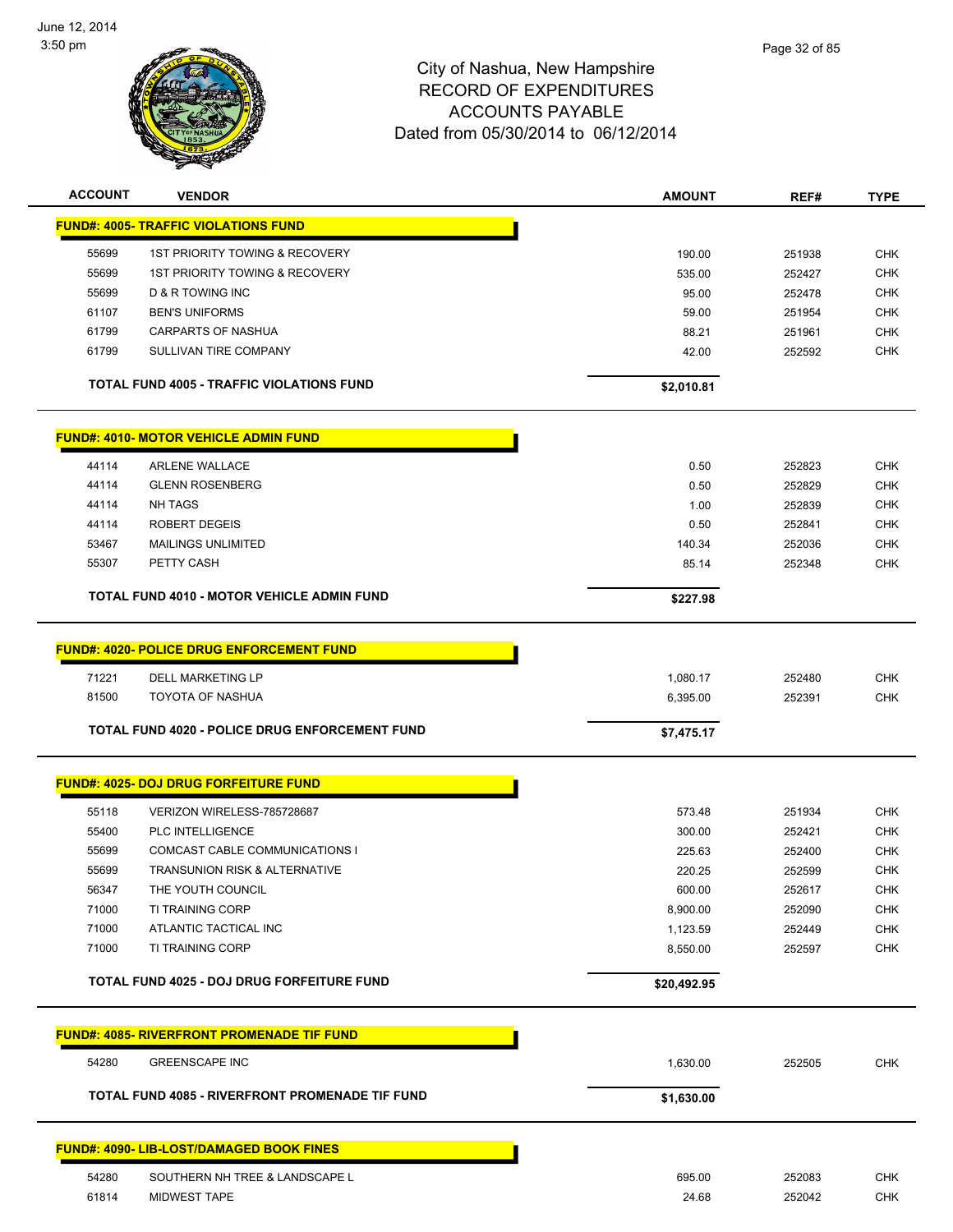

| <b>ACCOUNT</b> | <b>VENDOR</b>                                        | AMOUNT      | REF#   | <b>TYPE</b> |
|----------------|------------------------------------------------------|-------------|--------|-------------|
|                | FUND#: 4090- LIB-LOST/DAMAGED BOOK FINES             |             |        |             |
| 61814          | RANDOM HOUSE LLC                                     | 50.00       | 252066 | <b>CHK</b>  |
| 61875          | <b>CHICAGO PUBLIC LIBRARY</b>                        | 29.95       | 251902 | <b>CHK</b>  |
| 61875          | <b>BAKER &amp; TAYLOR</b>                            | 22.94       | 251951 | CHK         |
| 61875          | <b>INGRAM LIBRARY SERVICES</b>                       | 84.68       | 252017 | CHK         |
| 61875          | <b>KELLEY LIBRARY</b>                                | 25.00       | 252026 | <b>CHK</b>  |
|                | TOTAL FUND 4090 - LIB-LOST/DAMAGED BOOK FINES        | \$932.25    |        |             |
|                | <b>FUND#: 5010- CAP PROJECTS-INFO TECHNOLOGY</b>     |             |        |             |
| 81342          | <b>KRONOS INC</b>                                    | 2,762.50    | 252028 | <b>CHK</b>  |
|                | TOTAL FUND 5010 - CAP PROJECTS-INFO TECHNOLOGY       | \$2,762.50  |        |             |
|                | <b>FUND#: 5050- CAPITAL PROJ-COMMUNICATIONS</b>      |             |        |             |
| 81300          | MOTOROLA SOLUTIONS INC                               | 807.30      | 251912 | <b>CHK</b>  |
|                | <b>TOTAL FUND 5050 - CAPITAL PROJ-COMMUNICATIONS</b> | \$807.30    |        |             |
|                | <b>FUND#: 5200- CAPITAL PROJECTS-STREETS</b>         |             |        |             |
| 81700          | JOHN TURNER CONSULTING INC                           | 4,950.00    | 252529 | <b>CHK</b>  |
|                | TOTAL FUND 5200 - CAPITAL PROJECTS-STREETS           | \$4,950.00  |        |             |
|                |                                                      |             |        |             |
|                | <b>FUND#: 5700- CAP PROJECTS-BROAD ST PKWY</b>       |             |        |             |
| 81700          | NEW ENGLAND PAPER & SUPPLY                           | 104.33      | 252052 | <b>CHK</b>  |
| 81700          | WB MASON CO INC                                      | 332.90      | 252099 | <b>CHK</b>  |
| 81700          | SANBORN HEAD & ASSOC INC                             | 52,801.08   | 252580 | <b>CHK</b>  |
| 81700          | SANBORN HEAD & ASSOC INC                             | 19,979.19   | 252580 | <b>CHK</b>  |
| 81700          | VANASSE HANGEN BRUSTLIN INC                          | 2,300.66    | 252608 | <b>CHK</b>  |
| 81700          | <b>DENNIS MIRES PA</b>                               | 5,000.00    | 251977 | <b>CHK</b>  |
| 81700          | HARTGEN ARCHEOLOGICAL ASSOC                          | 1,731.75    | 252003 | <b>CHK</b>  |
| 81700          | HISTORIC DOCUMENTATION COMPANY                       | 8,197.08    | 252008 | <b>CHK</b>  |
| 81700          | HALEY AND WARD INC                                   | 1,915.11    | 252506 | <b>CHK</b>  |
|                | TOTAL FUND 5700 - CAP PROJECTS-BROAD ST PKWY         | \$92,362.10 |        |             |
|                | <b>FUND#: 5800- SCHOOL CAPITAL PROJECTS FUND</b>     |             |        |             |
| 81200          | <b>AEGIS CONTAINER</b>                               | 2,100.00    | 252115 | <b>CHK</b>  |
| 81200          | <b>HARRIMAN ASSOCIATES</b>                           | 13,362.84   | 252209 | <b>CHK</b>  |
| 81200          | HAYNER SWANSON INC                                   | 2,587.16    | 252719 | <b>CHK</b>  |
|                | TOTAL FUND 5800 - SCHOOL CAPITAL PROJECTS FUND       | \$18,050.00 |        |             |

**FUND#: 6000- SOLID WASTE FUND**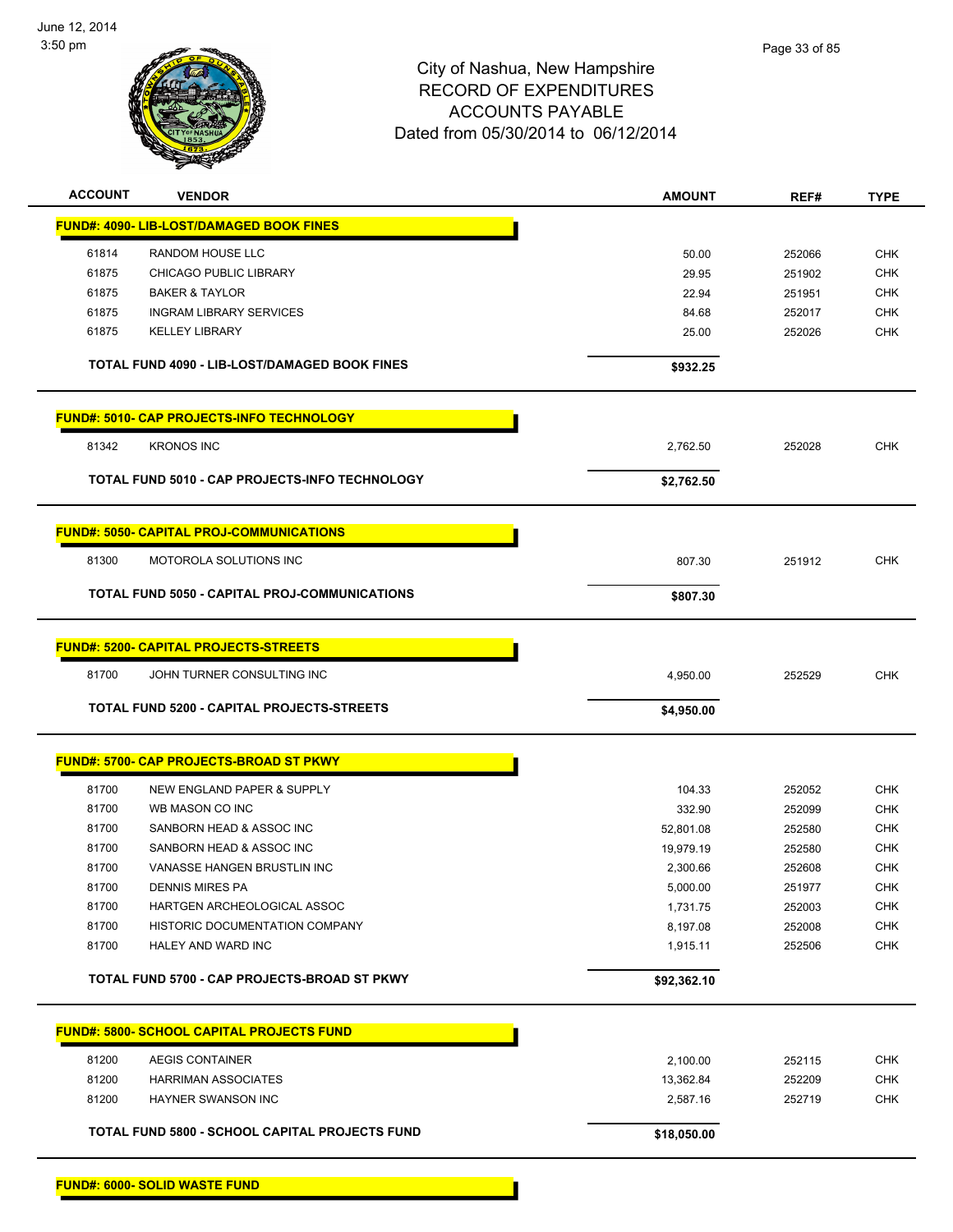

| <b>ACCOUNT</b> | <b>VENDOR</b>                        | <b>AMOUNT</b> | REF#   | <b>TYPE</b> |
|----------------|--------------------------------------|---------------|--------|-------------|
|                | <b>FUND#: 6000- SOLID WASTE FUND</b> |               |        |             |
| 53107          | <b>ECS INC</b>                       | 4,865.50      | 252486 | <b>CHK</b>  |
| 53107          | SANBORN HEAD & ASSOC INC             | 3,566.02      | 252580 | <b>CHK</b>  |
| 53999          | SIGNATURE MARKETING LLC              | 1,275.00      | 252080 | <b>CHK</b>  |
| 54100          | <b>PSNH</b>                          | 233.68        | 251926 | <b>CHK</b>  |
| 54141          | PENNICHUCK WATER WORKS INC           | 225.36        | 251925 | <b>CHK</b>  |
| 54200          | BILLS WORLD CLASS CLEANING SER       | 780.00        | 252457 | <b>CHK</b>  |
| 54280          | <b>BELLETETES INC</b>                | 12.90         | 251953 | <b>CHK</b>  |
| 54280          | HOME DEPOT CREDIT SERVICE 3065       | 28.06         | 252010 | <b>CHK</b>  |
| 54280          | <b>BELLETETES INC</b>                | 2.60          | 252455 | <b>CHK</b>  |
| 54280          | HOME DEPOT CREDIT SERVICE 3065       | 179.40        | 252515 | <b>CHK</b>  |
| 54600          | CARPARTS OF NASHUA                   | 398.52        | 251961 | <b>CHK</b>  |
| 54600          | FREIGHTLINER OF NH INC               | 181.48        | 251992 | <b>CHK</b>  |
| 54600          | <b>G H BERLIN OIL CO</b>             | 269.57        | 251993 | <b>CHK</b>  |
| 54600          | LIBERTY INTNL TRUCKS OF NH LLC       | (146.82)      | 252029 | <b>CHK</b>  |
| 54600          | NAPA AUTO PARTS                      | 48.96         | 252045 | <b>CHK</b>  |
| 54600          | NORTHLAND INDUSTRIAL TRUCK CO        | 168.99        | 252056 | <b>CHK</b>  |
| 54600          | SANEL AUTO PARTS CO                  | 803.19        | 252073 | <b>CHK</b>  |
| 54600          | SOUTHWORTH-MILTON INC                | 3,797.07      | 252084 | <b>CHK</b>  |
| 54600          | PETTY CASH                           | 7.43          | 252348 | <b>CHK</b>  |
| 54600          | <b>CARPARTS OF NASHUA</b>            | 48.70         | 252466 | <b>CHK</b>  |
| 54600          | <b>G H BERLIN OIL CO</b>             | 838.12        | 252496 | <b>CHK</b>  |
| 54600          | MCDEVITT TRUCKS INC                  | 71.68         | 252544 | <b>CHK</b>  |
| 54600          | NAPA AUTO PARTS                      | 19.56         | 252551 | <b>CHK</b>  |
| 54600          | <b>POWERPLAN</b>                     | 37,384.14     | 252570 | <b>CHK</b>  |
| 54828          | US BANK EQUIPMENT FINANCE            | 26.55         | 252424 | <b>CHK</b>  |
| 55109          | PAETEC COMMUNICATIONS INC            | 5.06          | 251923 | <b>CHK</b>  |
| 55400          | <b>KERRY CONVERSE</b>                | 95.00         | 251878 | <b>CHK</b>  |
| 55400          | PETTY CASH                           | 8.00          | 252348 | <b>CHK</b>  |
| 55607          | PETTY CASH                           | 13.95         | 252348 | <b>CHK</b>  |
| 55699          | SQUIRES STAFFING SERVICES INC        | 135.00        | 252085 | CHK         |
| 55699          | AMHERST APPLIANCE REPAIR             | 1,379.00      | 252443 | <b>CHK</b>  |
| 55699          | NEW ENGLAND ENERGY SERVICES          | 2,333.91      | 252557 | <b>CHK</b>  |
| 55699          | UNIVERSAL RECYCLING TECH             | 6,046.14      | 252607 | <b>CHK</b>  |
| 61100          | PETTY CASH                           | 38.08         | 252348 | <b>CHK</b>  |
| 61100          | WB MASON CO INC                      | 57.93         | 252613 | <b>CHK</b>  |
| 61107          | UNIFIRST CORPORATION                 | 163.85        | 252096 | <b>CHK</b>  |
| 61107          | UNIFIRST CORPORATION                 | 353.77        | 252605 | <b>CHK</b>  |
| 61192          | CALLOGIX INC                         | 160.00        | 252465 | <b>CHK</b>  |
| 61307          | SHATTUCK MALONE OIL CO               | 26,070.84     | 251928 | <b>CHK</b>  |
| 61307          | SHATTUCK MALONE OIL CO               | 2,072.69      | 252423 | <b>CHK</b>  |
| 61650          | WB MASON CO INC                      | 87.09         | 252099 | <b>CHK</b>  |
| 61705          | <b>MAYNARD &amp; LESIEUR INC</b>     | 355.00        | 252542 | <b>CHK</b>  |
| 71000          | <b>GRAINGER</b>                      | 74.32         | 251996 | <b>CHK</b>  |
| 71630          | <b>TOTER INC</b>                     | 42,175.84     | 252598 | <b>CHK</b>  |
|                |                                      |               |        |             |

**TOTAL FUND 6000 - SOLID WASTE FUND \$136,711.13**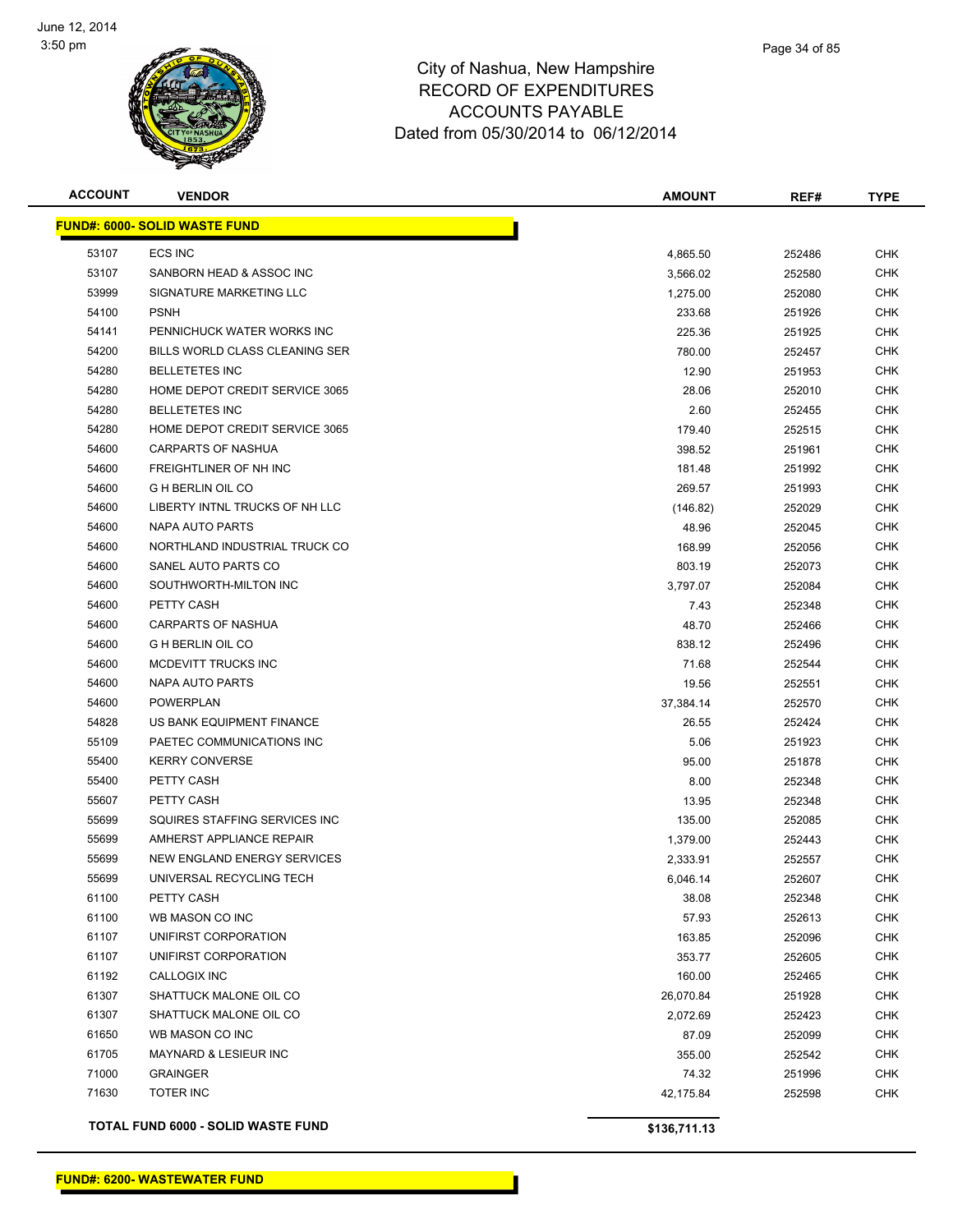

| <b>ACCOUNT</b> | <b>VENDOR</b>                       | <b>AMOUNT</b> | REF#   | <b>TYPE</b> |
|----------------|-------------------------------------|---------------|--------|-------------|
|                | <b>FUND#: 6200- WASTEWATER FUND</b> |               |        |             |
| 12400          | <b>B &amp; D SEPTIC</b>             | 256.75        | 252824 | <b>CHK</b>  |
| 21775          | <b>KAREN EGLE GABER</b>             | 70.82         | 252834 | CHK         |
| 44597          | HILLSBOROUGH COUNTY REGISTRY        | 224.65        | 252514 | CHK         |
| 53107          | CHEMSERVE ENVIRONMENTAL ANALYS      | 574.17        | 251967 | CHK         |
| 53467          | <b>MAILINGS UNLIMITED</b>           | 1,070.15      | 252036 | CHK         |
| 54100          | <b>PSNH</b>                         | 1,788.85      | 252422 | <b>CHK</b>  |
| 54114          | LIBERTY UTILITIES - NH              | 45.58         | 251909 | CHK         |
| 54114          | LIBERTY UTILITIES - NH              | 289.29        | 251911 | CHK         |
| 54114          | <b>HESS CORPORATION</b>             | 8,696.45      | 252005 | <b>CHK</b>  |
| 54114          | <b>HESS CORPORATION</b>             | 5.50          | 252512 | CHK         |
| 54141          | PENNICHUCK WATER WORKS INC          | 55.88         | 251925 | CHK         |
| 54200          | ALL GREEN COMMERCIAL JANITORS       | 693.33        | 252438 | CHK         |
| 54221          | CASELLA ORGANICS                    | 40,235.31     | 251963 | CHK         |
| 54300          | <b>BROX INDUSTRIES INC</b>          | 962.70        | 251959 | CHK         |
| 54487          | ATCO INTERNATIONAL                  | 960.00        | 251948 | CHK         |
| 54487          | CHASE ELECTRIC MOTORS LLC           | 5,295.00      | 251966 | CHK         |
| 54487          | <b>FEDEX</b>                        | 108.74        | 251986 | <b>CHK</b>  |
| 54487          | <b>FLOWROX INC</b>                  | 680.01        | 251991 | <b>CHK</b>  |
| 54487          | <b>G H BERLIN OIL CO</b>            | 912.06        | 251993 | <b>CHK</b>  |
| 54487          | <b>GRAINGER</b>                     | 925.79        | 251996 | <b>CHK</b>  |
| 54487          | HUBER TECHNOLOGY INC                | 1,991.56      | 252013 | CHK         |
| 54487          | KOMLINE-SANDERSON ENGR CORP         | 6,760.00      | 252027 | CHK         |
| 54487          | M & M ELECTRICAL SUPPLY CO INC      | 32.36         | 252033 | CHK         |
| 54487          | NEW ENGLAND INDUSTRIAL TRUCK        | 244.08        | 252051 | CHK         |
| 54487          | PINE MOTOR PARTS                    | 171.76        | 252063 | CHK         |
| 54487          | AERZEN USA CORP                     | 1,076.66      | 252434 | CHK         |
| 54487          | ATCO INTERNATIONAL                  | 994.80        | 252448 | CHK         |
| 54487          | <b>GRAINGER</b>                     | 20.92         | 252502 | <b>CHK</b>  |
| 54487          | HOME DEPOT CREDIT SERVICE 3065      | 260.85        | 252515 | CHK         |
| 54487          | PINE MOTOR PARTS                    | 149.70        | 252566 | CHK         |
| 54487          | PROGRESSIVE ALARM SERVICES INC      | 715.00        | 252571 | CHK         |
| 54600          | <b>CARPARTS OF NASHUA</b>           | 2.69          | 251961 | CHK         |
| 54600          | LIBERTY INTNL TRUCKS OF NH LLC      | 18.34         | 252029 | <b>CHK</b>  |
| 54600          | CARPARTS OF NASHUA                  | 10.82         | 252466 | <b>CHK</b>  |
| 54600          | CN WOOD CO INC                      | 251.53        | 252470 | CHK         |
| 54600          | NAPA AUTO PARTS                     | 15.65         | 252552 | <b>CHK</b>  |
| 54828          | US BANK EQUIPMENT FINANCE           | 26.55         | 252424 | <b>CHK</b>  |
| 55109          | PAETEC COMMUNICATIONS INC           | 4.49          | 251923 | <b>CHK</b>  |
| 55109          | BAYRING COMMUNICATIONS              | 60.21         | 252397 | <b>CHK</b>  |
| 55109          | <b>FAIRPOINT COMMUNICATIONS</b>     | 732.79        | 252402 | <b>CHK</b>  |
| 55109          | <b>FAIRPOINT COMMUNICATIONS</b>     | 76.38         | 252403 | CHK         |
| 55200          | <b>NACWA</b>                        | 8,330.00      | 251913 | <b>CHK</b>  |
| 55200          | SAM'S CLUB DIRECT-0860              | 15.00         | 252071 | CHK         |
| 55314          | STEPHEN DOOKRAN                     | 50.40         | 252373 | CHK         |
| 55400          | <b>NHWPCA</b>                       | 40.00         | 251922 | CHK         |
| 55699          | ANSWERING SERVICES OF NH LLC        | 82.00         | 251946 | CHK         |
| 55699          | SQUIRES STAFFING SERVICES INC       | 135.00        | 252085 | <b>CHK</b>  |
| 61100          | ANCO SIGNS & STAMPS INC             | 44.75         | 252445 | <b>CHK</b>  |
| 61107          | PHOENIX SCREEN PRINTING             | 514.00        | 252062 | <b>CHK</b>  |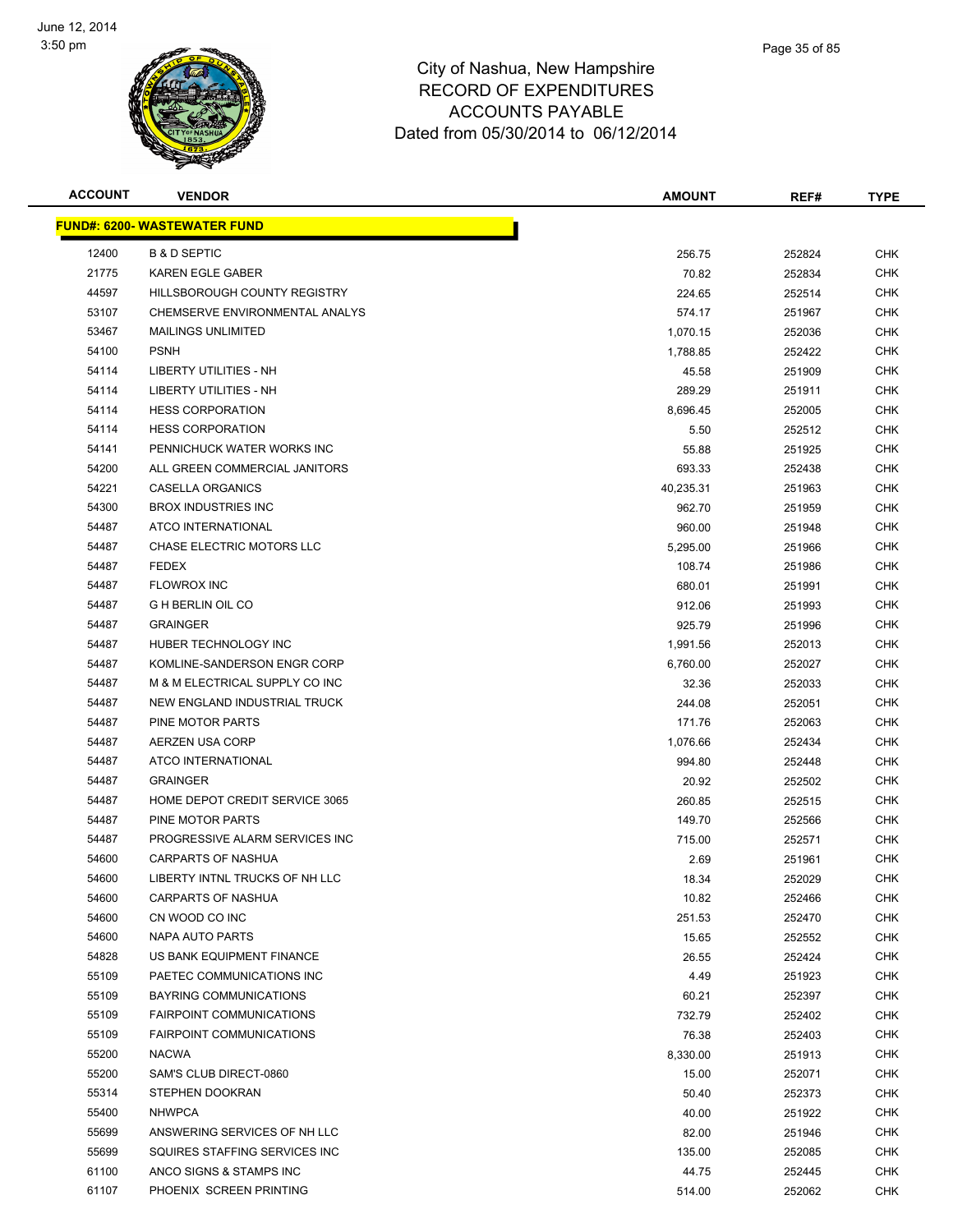

| ACCOUNTS PAYABLE                   |  |
|------------------------------------|--|
| ated from 05/30/2014 to 06/12/2014 |  |
|                                    |  |
|                                    |  |
|                                    |  |

| <b>ACCOUNT</b> | <b>VENDOR</b>                            | <b>AMOUNT</b> | REF#   | <b>TYPE</b> |
|----------------|------------------------------------------|---------------|--------|-------------|
|                | <b>FUND#: 6200-WASTEWATER FUND</b>       |               |        |             |
| 61107          | <b>STELLAR APPAREL</b>                   | 112.00        | 252087 | <b>CHK</b>  |
| 61107          | UNIFIRST CORPORATION                     | 320.89        | 252096 | <b>CHK</b>  |
| 61107          | <b>GRAINGER</b>                          | 345.00        | 252502 | <b>CHK</b>  |
| 61107          | UNIFIRST CORPORATION                     | 309.64        | 252605 | <b>CHK</b>  |
| 61149          | <b>GRAINGER</b>                          | 112.45        | 251996 | <b>CHK</b>  |
| 61149          | <b>HACH COMPANY</b>                      | 1,359.97      | 252001 | <b>CHK</b>  |
| 61149          | <b>VWR INTERNATIONAL</b>                 | 257.90        | 252098 | <b>CHK</b>  |
| 61149          | <b>EMD MILLIPORE CORPORATION</b>         | 973.20        | 252489 | <b>CHK</b>  |
| 61156          | <b>BASF CORP</b>                         | 8,465.75      | 251952 | <b>CHK</b>  |
| 61156          | <b>BASF CORP</b>                         | 4,739.04      | 252454 | <b>CHK</b>  |
| 61156          | <b>JCI JONES CHEMICALS INC</b>           | 2,487.41      | 252524 | <b>CHK</b>  |
| 61428          | <b>VWR INTERNATIONAL</b>                 | 128.55        | 252098 | <b>CHK</b>  |
| 71000          | <b>IMTEK REPROGRAPHICS INC</b>           | 563.10        | 252518 | <b>CHK</b>  |
| 71025          | <b>GRAINGER</b>                          | 27.54         | 251996 | <b>CHK</b>  |
| 81300          | T BUCK CONSTRUCTION INC                  | 90.948.00     | 252594 | <b>CHK</b>  |
| 81700          | <b>HAYNER SWANSON INC</b>                | 2,629.52      | 252509 | <b>CHK</b>  |
| 81700          | <b>HAZEN &amp; SAWYER PC</b>             | 59,224.32     | 252510 | <b>CHK</b>  |
| 81700          | <b>WRIGHT-PIERCE</b>                     | 5,599.22      | 252101 | <b>CHK</b>  |
|                | <b>TOTAL FUND 6200 - WASTEWATER FUND</b> | \$265,282.82  |        |             |

# **FUND#: 6500- PROPERTY & CASUALTY FUND**

| 53142 | HUB INT'L NEW ENGLAND LLC               | 17,500.00 | 15300  | <b>ACH</b> |
|-------|-----------------------------------------|-----------|--------|------------|
| 54267 | TREASURER STATE OF NH                   | 100.00    | 251931 | <b>CHK</b> |
| 54267 | STANLEY ELEVATOR CO INC                 | 4,354.97  | 252086 | <b>CHK</b> |
| 54267 | STANLEY ELEVATOR CO INC                 | 118.66    | 252590 | <b>CHK</b> |
| 55200 | NATIONAL SAFETY COUNCIL                 | 350.00    | 251914 | <b>CHK</b> |
| 55307 | <b>ROSS DUGAS</b>                       | 34.72     | 252374 | <b>CHK</b> |
| 59120 | HUB INT'L NEW ENGLAND LLC               | 7,590.00  | 15330  | <b>ACH</b> |
| 59148 | HUB INT'L NEW ENGLAND LLC               | 77,843.00 | 15300  | <b>ACH</b> |
| 59207 | APPLE NASHUA LLC                        | 1,191.00  | 252329 | <b>CHK</b> |
| 59207 | <b>BOSTON SPORTS &amp; SHOULDER CTR</b> | 567.00    | 252330 | <b>CHK</b> |
| 59207 | <b>CLAIMS BUREAU USA INC</b>            | 1,696.00  | 252331 | <b>CHK</b> |
| 59207 | <b>CULLENCOLLIMORE PLLC</b>             | 122.50    | 252332 | <b>CHK</b> |
| 59207 | DEVINE MILLIMET & BRANCH PA             | 7.50      | 252333 | <b>CHK</b> |
| 59207 | EXCEL ORTHOPAEDIC SPECIALISTS           | 758.00    | 252334 | <b>CHK</b> |
| 59207 | <b>FLEISCHER SPINE PLLC</b>             | 508.03    | 252335 | <b>CHK</b> |
| 59207 | <b>FOUNDATION MEDICAL PARTNERS</b>      | 369.29    | 252336 | <b>CHK</b> |
| 59207 | <b>FOUR SEASONS ORTHOPEDIC CENTER</b>   | 176.00    | 252337 | <b>CHK</b> |
| 59207 | <b>INJURED WORKERS PHARMACY LLC</b>     | 136.79    | 252339 | <b>CHK</b> |
| 59207 | <b>MERRIMACK VALLEY PHYSICAL</b>        | 156.00    | 252340 | <b>CHK</b> |
| 59207 | NH NEUROSPINE INSTITUTE                 | 145.00    | 252341 | <b>CHK</b> |
| 59207 | OCCUPATIONAL HEALTH CTRS SOUTH          | 201.46    | 252342 | <b>CHK</b> |
| 59207 | PERFORMANCE REHAB INC                   | 610.00    | 252343 | <b>CHK</b> |
| 59207 | STONERIVER PHARMACY SOLUTIONS           | 1,456.65  | 252344 | <b>CHK</b> |
| 59207 | US MEDGROUP PA CO                       | 835.95    | 252345 | <b>CHK</b> |
| 59207 | APPLE NASHUA LLC                        | 621.00    | 252877 | <b>CHK</b> |
| 59207 | COVENTRY HEALTH CARE WORKERS C          | 838.20    | 252879 | <b>CHK</b> |

r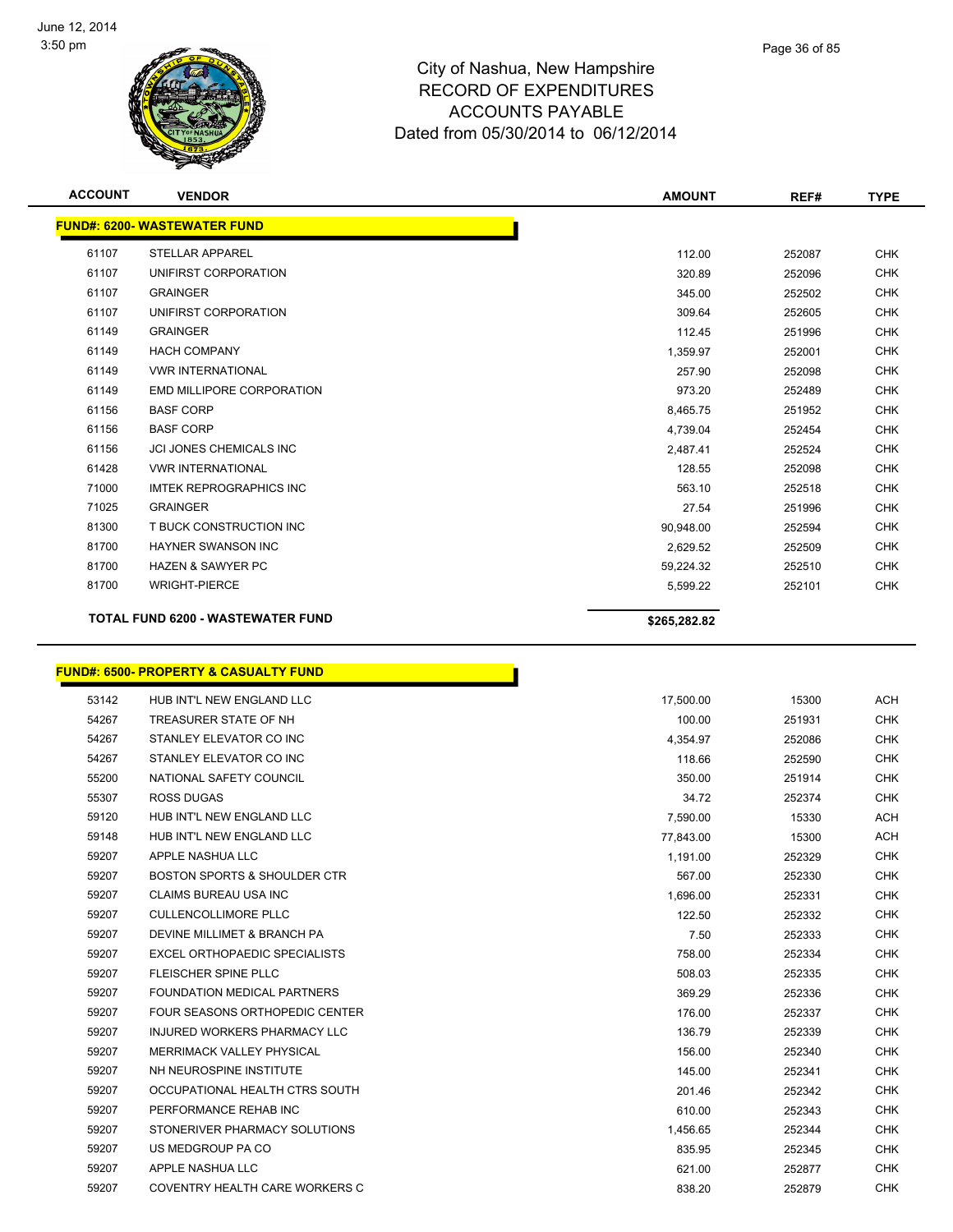

### City of Nashua, New Hampshire RECORD OF EXPENDITURES ACCOUNTS PAYABLE Dated from 05/30/2014 to 06/12/2014

| <b>ACCOUNT</b> | <b>VENDOR</b>                                           | <b>AMOUNT</b> | REF#   | <b>TYPE</b> |
|----------------|---------------------------------------------------------|---------------|--------|-------------|
|                | <b>FUND#: 6500- PROPERTY &amp; CASUALTY FUND</b>        |               |        |             |
| 59207          | DARTMOUTH HITCHCOCK CLINIC                              | 420.80        | 252880 | <b>CHK</b>  |
| 59207          | <b>FOUR SEASONS ORTHOPEDIC CENTER</b>                   | 176.00        | 252881 | <b>CHK</b>  |
| 59207          | GOTMAN, SCHULTHESS & STEERE PA                          | 246.50        | 252882 | <b>CHK</b>  |
| 59207          | <b>MERRIMACK VALLEY PHYSICAL</b>                        | 141.00        | 252886 | <b>CHK</b>  |
| 59207          | NEW ENGLAND BAPTIST MEDICAL                             | 431.00        | 252887 | <b>CHK</b>  |
| 59207          | OCCUPATIONAL HEALTH CTRS SOUTH                          | 1,352.65      | 252888 | <b>CHK</b>  |
| 59207          | PERFORMANCE REHAB INC                                   | 500.00        | 252890 | <b>CHK</b>  |
| 59207          | ST JOSEPHS HOSPITAL                                     | 166.50        | 252891 | <b>CHK</b>  |
| 59207          | STONERIVER PHARMACY SOLUTIONS                           | 1,631.72      | 252892 | <b>CHK</b>  |
| 59207          | THE DOCTOR'S OFFICE                                     | 1,325.00      | 252893 | <b>CHK</b>  |
| 59225          | <b>CULLENCOLLIMORE PLLC</b>                             | 11,092.26     | 252332 | <b>CHK</b>  |
| 59250          | <b>AMAZON</b>                                           | 1,259.16      | 251899 | <b>CHK</b>  |
| 59250          | <b>CULLENCOLLIMORE PLLC</b>                             | 525.00        | 252475 | <b>CHK</b>  |
| 59250          | <b>HAZEN &amp; SAWYER PC</b>                            | 8,110.16      | 252883 | <b>CHK</b>  |
| 59250          | <b>XYLEM DEWATERING SOLUITIONS</b>                      | 9,081.00      | 252894 | <b>CHK</b>  |
| 59275          | <b>ILLG AUTOMOTIVE CORP</b>                             | 1,176.68      | 252338 | <b>CHK</b>  |
| 59275          | <b>ERIC NORMANDIN</b>                                   | 15,000.00     | 252876 | <b>CHK</b>  |
| 59275          | <b>CLARK &amp; DISTEFANO PC</b>                         | 825.67        | 252878 | <b>CHK</b>  |
| 59275          | <b>ILLG AUTOMOTIVE CORP</b>                             | 5,332.21      | 252884 | <b>CHK</b>  |
| 59275          | <b>KENNETH PATEL</b>                                    | 75.00         | 252885 | <b>CHK</b>  |
| 59275          | PENNEY FENCE ERECTION CO INC                            | 450.00        | 252889 | <b>CHK</b>  |
| 61192          | OCCUPATIONAL DRUG TESTING LLC                           | 1.150.00      | 252059 | <b>CHK</b>  |
| 61192          | <b>SETON</b>                                            | 190.67        | 252079 | <b>CHK</b>  |
| 68360          | ASSOCIATED CONCRETE COATINGS                            | 1,900.00      | 252447 | <b>CHK</b>  |
|                | TOTAL FUND CESS.<br><b>DROBERTY &amp; OACUALTY FUND</b> |               |        |             |

**TOTAL FUND 6500 - PROPERTY & CASUALTY FUND \$180,846.70** 

|       | <b>FUND#: 6600- BENEFITS SELF INSURANCE FUND</b> |            |        |            |
|-------|--------------------------------------------------|------------|--------|------------|
| 21500 | <b>ITT HARTFORD</b>                              | 36,563.71  | 15359  | <b>ACH</b> |
| 21505 | PROTECTIVE LIFE INSURANCE CO                     | 53.81      | 15362  | <b>ACH</b> |
| 21516 | <b>BOSTON MUTUAL LIFE INSURANCE</b>              | 10,532.98  | 15356  | <b>ACH</b> |
| 21575 | NORTHEAST DELTA DENTAL                           | 162,556.93 | 15361  | ACH        |
| 21585 | VISION SERVICE PLAN NH                           | 2,776.80   | 252610 | <b>CHK</b> |
| 21990 | <b>JOHN RICHARD</b>                              | 3,674.40   | 252528 | <b>CHK</b> |
| 21990 | PAUL GOUPIL                                      | 236.84     | 252563 | <b>CHK</b> |
| 59165 | HM LIFE INSURANCE CO                             | 106,062.76 | 15358  | ACH        |
| 59500 | ANTHEM BCBS OF NE                                | 86,108.91  | 15354  | <b>ACH</b> |
| 59500 | NORTHEAST DELTA DENTAL                           | 11,764.00  | 15361  | <b>ACH</b> |
| 59507 | ANTHEM BCBS OF NE                                | 518,292.20 | 15324  | <b>ACH</b> |
| 59507 | ANTHEM BCBS OF NE                                | 771,072.09 | 15354  | ACH        |
| 59507 | ANTHEM BCBS OF NE                                | 49,941.81  | 15324  | <b>ACH</b> |
| 59507 | ANTHEM BCBS OF NE                                | 54,434.68  | 15354  | ACH        |
| 59507 | ANTHEM BCBS OF NE                                | 53,452.74  | 15324  | <b>ACH</b> |
| 59507 | HARVARD PILGRIM HEALTH CARE                      | 106,098.05 | 15325  | <b>ACH</b> |
| 59507 | ANTHEM BCBS OF NE                                | 40,482.02  | 15354  | ACH        |
| 59507 | HARVARD PILGRIM HEALTH CARE                      | 62,153.25  | 15357  | ACH        |
| 59525 | NORTHEAST DELTA DENTAL                           | 28,533.03  | 15326  | <b>ACH</b> |
| 59525 | NORTHEAST DELTA DENTAL                           | 17,017.47  | 15361  | <b>ACH</b> |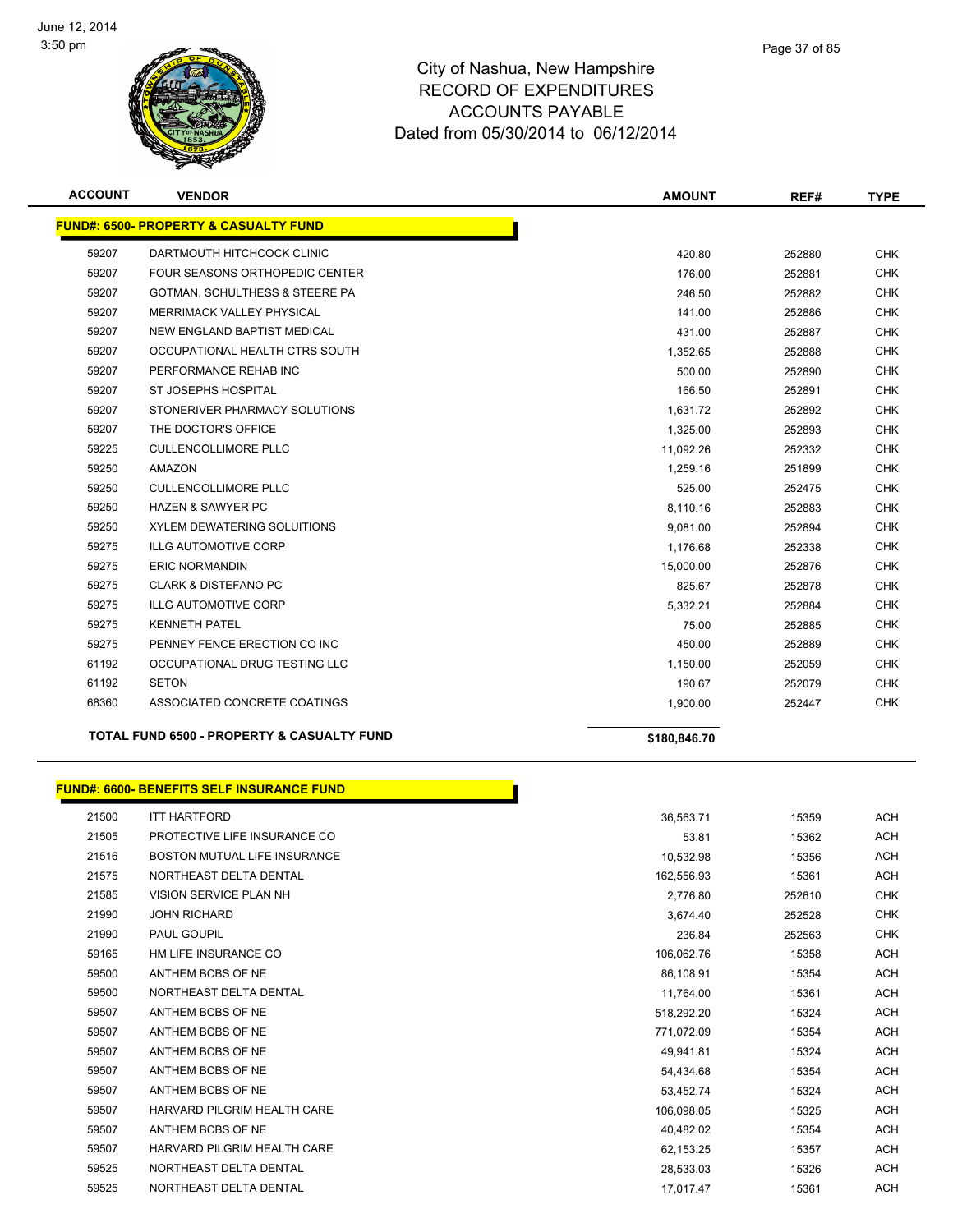# City of Nashua, New Hampshire RECORD OF EXPENDITURES ACCOUNTS PAYABLE Dated from 05/30/2014 to 06/12/2014

| <b>ACCOUNT</b><br><b>VENDOR</b>                         | <b>AMOUNT</b>  | REF#   | <b>TYPE</b> |
|---------------------------------------------------------|----------------|--------|-------------|
| <b>TOTAL FUND 6600 - BENEFITS SELF INSURANCE FUND</b>   | \$2,121,808.48 |        |             |
| <b>FUND#: 7002- SOLID WASTE RECLAMATION TRUST</b>       |                |        |             |
| 44114<br><b>ARLENE WALLACE</b>                          | 2.50           | 252823 | <b>CHK</b>  |
| 44114<br><b>GLENN ROSENBERG</b>                         | 2.50           | 252829 | <b>CHK</b>  |
| 44114<br><b>NH TAGS</b>                                 | 5.00           | 252839 | <b>CHK</b>  |
| <b>ROBERT DEGEIS</b><br>44114                           | 1.50           | 252841 | <b>CHK</b>  |
| <b>TOTAL FUND 7002 - SOLID WASTE RECLAMATION TRUST</b>  | \$11.50        |        |             |
| <b>FUND#: 7050- HOLMAN STADIUM IMPROVEMNTS ETF</b>      |                |        |             |
| UNITED SITE SERVICES NORTHEAST<br>61299                 | 109.94         | 252097 | <b>CHK</b>  |
| <b>TOTAL FUND 7050 - HOLMAN STADIUM IMPROVEMNTS ETF</b> | \$109.94       |        |             |
| <b>FUND#: 7052- MINE FALLS PARK ETF</b>                 |                |        |             |
| 54280<br>HOME DEPOT CREDIT SERVICE 3065                 | 529.96         | 252010 | <b>CHK</b>  |
| 54280<br>UNITED SITE SERVICES NORTHEAST                 | 164.91         | 252097 | <b>CHK</b>  |
| 55699<br><b>GLENN KOHL</b>                              | 21,255.00      | 252533 | <b>CHK</b>  |
| 71000<br>JOHN DEERE COMPANY                             | 13,734.01      | 252526 | <b>CHK</b>  |
| TOTAL FUND 7052 - MINE FALLS PARK ETF                   | \$35,683.88    |        |             |
| <b>FUND#: 7504- ETF CONTRIB EDGEWOOD-DEED FUND</b>      |                |        |             |
| 61299<br><b>HARDY DORIC INC</b>                         | 975.00         | 252507 | <b>CHK</b>  |
| TOTAL FUND 7504 - ETF CONTRIB EDGEWOOD-DEED FUND        | \$975.00       |        |             |
| <b>FUND#: 7506- ETF CONTRIB-WOODLAWN CEMETERY</b>       |                |        |             |
| <b>LIBERTY UTILITIES - NH</b><br>54114                  | 924.66         | 251910 | <b>CHK</b>  |
| AMERICAN CEMETERY SUPPLIES INC<br>71999                 | 4,539.57       | 252440 | <b>CHK</b>  |
| TOTAL FUND 7506 - ETF CONTRIB-WOODLAWN CEMETERY         | \$5,464.23     |        |             |
| <b>FUND#: 7514- PW-AMHERST ST TRAF MITIGATION</b>       |                |        |             |
| 55699<br>VANASSE HANGEN BRUSTLIN INC                    | 348.12         | 252608 | <b>CHK</b>  |
| TOTAL FUND 7514 - PW-AMHERST ST TRAF MITIGATION         | \$348.12       |        |             |
| <b>FUND#: 7551- P&amp;R-SUMMERFUN</b>                   |                |        |             |
| 53400<br>JD DESIGN & PRINT                              | 434.00         | 252024 | <b>CHK</b>  |
| 53400<br><b>QUALITY PRESS INC</b>                       | 1,365.00       | 252572 | CHK         |
| 55654<br>AMHERST TOWN BAND                              | 650.00         | 252444 | <b>CHK</b>  |
| 55654<br><b>MARCUS GALE</b>                             | 400.00         | 252497 | <b>CHK</b>  |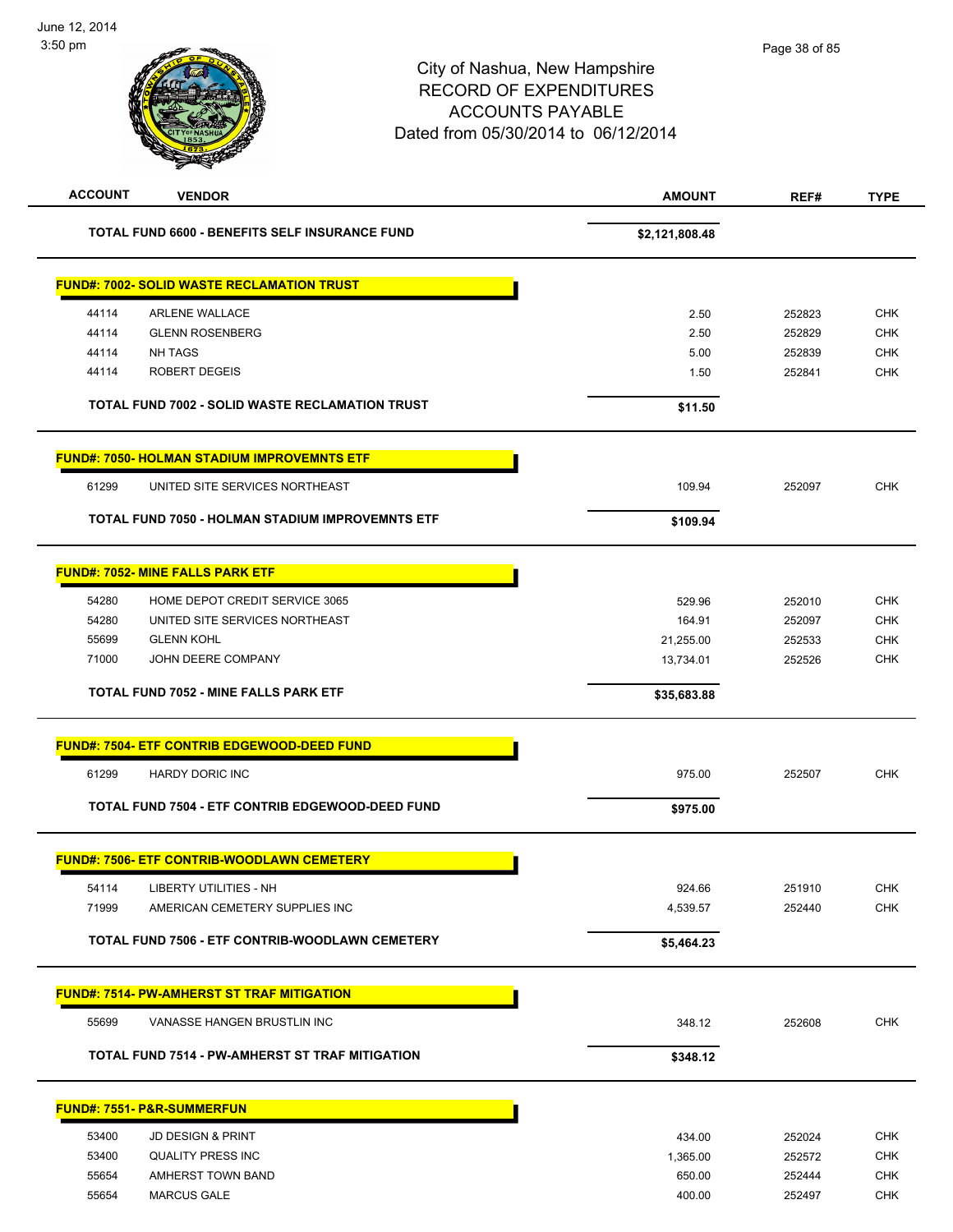

# City of Nashua, New Hampshire RECORD OF EXPENDITURES ACCOUNTS PAYABLE Dated from 05/30/2014 to 06/12/2014

| <b>ACCOUNT</b> | <b>VENDOR</b>                                          | <b>AMOUNT</b>   | REF#             | <b>TYPE</b> |
|----------------|--------------------------------------------------------|-----------------|------------------|-------------|
|                | <b>FUND#: 7551- P&amp;R-SUMMERFUN</b>                  |                 |                  |             |
| 55654          | POSITIVE STREET ART                                    | 500.00          | 252569           | <b>CHK</b>  |
| 55654          | ANNA RIBAUDO                                           | 150.00          | 252577           | <b>CHK</b>  |
| 55654          | <b>BALLOONLAND</b>                                     | 300.00          | 252895           | <b>CHK</b>  |
|                |                                                        |                 |                  |             |
|                | TOTAL FUND 7551 - P&R-SUMMERFUN                        | \$3,799.00      |                  |             |
|                | <b>FUND#: 7565- SCHOOL RELATED PROGRAMS-ETF</b>        |                 |                  |             |
| 55690          | FIRST STUDENT INC                                      | 281.36          | 252190           | <b>CHK</b>  |
| 55690          | FIRST STUDENT INC                                      | 197.77          | 252689           | <b>CHK</b>  |
| 61299          | <b>M &amp; N SPORTS LLC</b>                            | 309.40          | 252237           | <b>CHK</b>  |
|                | TOTAL FUND 7565 - SCHOOL RELATED PROGRAMS-ETF          | \$788.53        |                  |             |
|                |                                                        |                 |                  |             |
|                | <b>FUND#: 7567- GREEN TEAM CONTRIBUTIONS FUND</b>      |                 |                  |             |
| 61499          | HOME DEPOT CREDIT SERVICE 3065                         | 101.19          | 252515           | <b>CHK</b>  |
|                | <b>TOTAL FUND 7567 - GREEN TEAM CONTRIBUTIONS FUND</b> | \$101.19        |                  |             |
|                | <b>FUND#: 8063- LIBRARY-HENRY STEARNS FUND</b>         |                 |                  |             |
| 61807          | <b>BAKER &amp; TAYLOR</b>                              |                 |                  | <b>CHK</b>  |
| 61807          | <b>INGRAM LIBRARY SERVICES</b>                         | 16.48<br>129.28 | 251951<br>252017 | <b>CHK</b>  |
| 61807          | <b>BAKER &amp; TAYLOR</b>                              | 139.81          | 252453           | <b>CHK</b>  |
|                |                                                        |                 |                  |             |
|                | <b>TOTAL FUND 8063 - LIBRARY-HENRY STEARNS FUND</b>    | \$285.57        |                  |             |
|                | <b>FUND#: 8400- AGENCY-DEVELOPER ESCROWS</b>           |                 |                  |             |
| 21730          | SPENCER STICKNEY                                       | 2,880.00        | 252388           | <b>CHK</b>  |
|                | <b>TOTAL FUND 8400 - AGENCY-DEVELOPER ESCROWS</b>      | \$2,880.00      |                  |             |
|                | <b>FUND#: 8618- OLLA HOLT DUNLAP AWARD</b>             |                 |                  |             |
| 68370          | KEVIN GARCIA-JUAREZ                                    | 25.00           | 252896           | <b>CHK</b>  |
|                | TOTAL FUND 8618 - OLLA HOLT DUNLAP AWARD               | \$25.00         |                  |             |
|                |                                                        |                 |                  |             |
|                | <b>FUND#: 8622- MARK THIBAULT WRESTLING MEM</b>        |                 |                  |             |
| 61299          | <b>SCHOOL PRIDE LTD</b>                                | 1,015.00        | 252584           | <b>CHK</b>  |
|                | TOTAL FUND 8622 - MARK THIBAULT WRESTLING MEM          | \$1,015.00      |                  |             |
|                | <b>FUND#: 8638- NTC CULINARY ED SCHOLARSHIP</b>        |                 |                  |             |
| 68370          | RHIANNON SLIWA AND NASHUA                              | 2,000.00        | 252346           | <b>CHK</b>  |
|                |                                                        |                 |                  |             |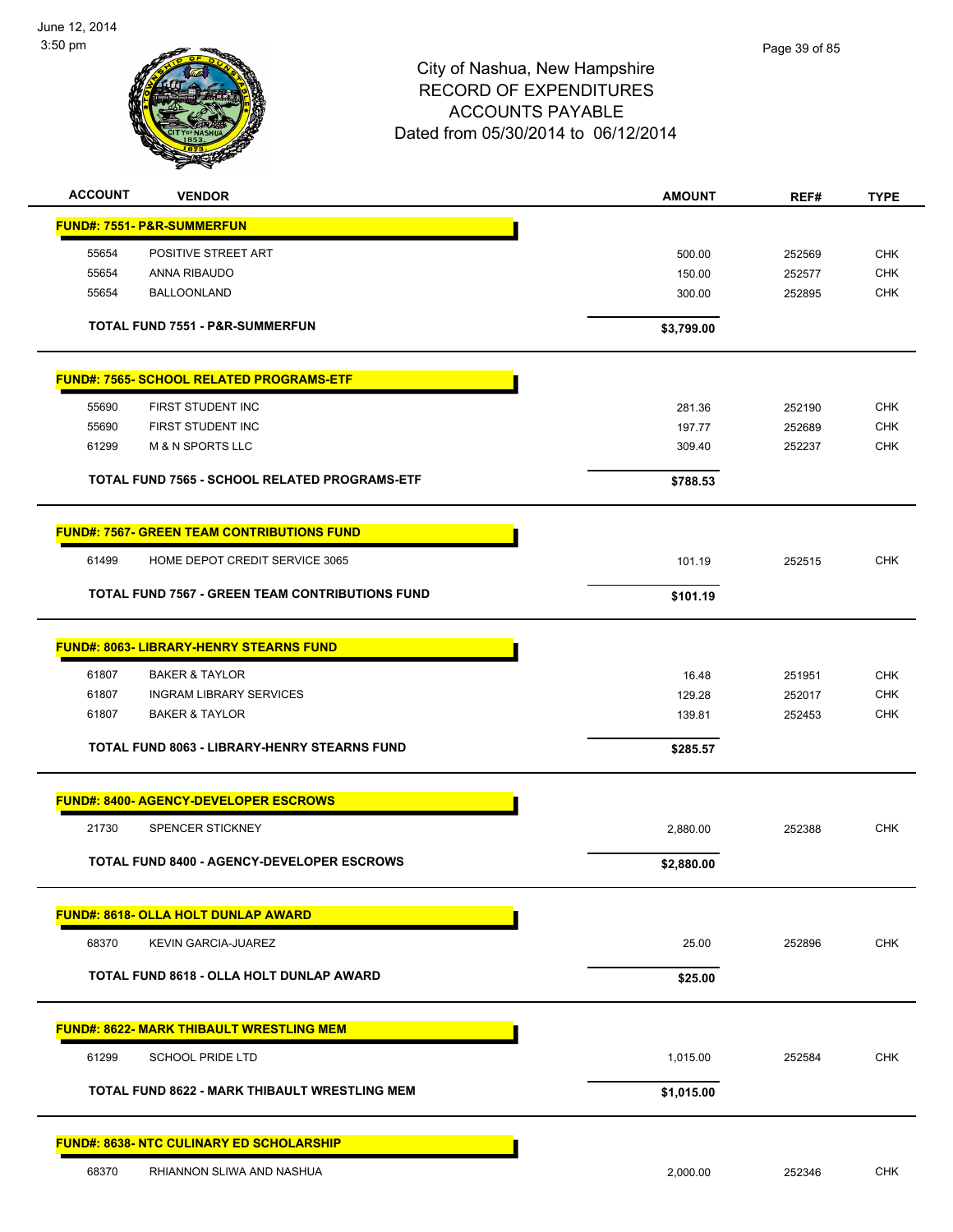| June 12, 2014<br>$3:50$ pm |                                                      | City of Nashua, New Hampshire<br><b>RECORD OF EXPENDITURES</b><br><b>ACCOUNTS PAYABLE</b><br>Dated from 05/30/2014 to 06/12/2014 |               | Page 40 of 85 |             |
|----------------------------|------------------------------------------------------|----------------------------------------------------------------------------------------------------------------------------------|---------------|---------------|-------------|
| <b>ACCOUNT</b>             | <b>VENDOR</b>                                        |                                                                                                                                  | <b>AMOUNT</b> | REF#          | <b>TYPE</b> |
|                            | <b>TOTAL FUND 8638 - NTC CULINARY ED SCHOLARSHIP</b> |                                                                                                                                  | \$2,000.00    |               |             |

**Grand Total:**

 $\overline{\phantom{0}}$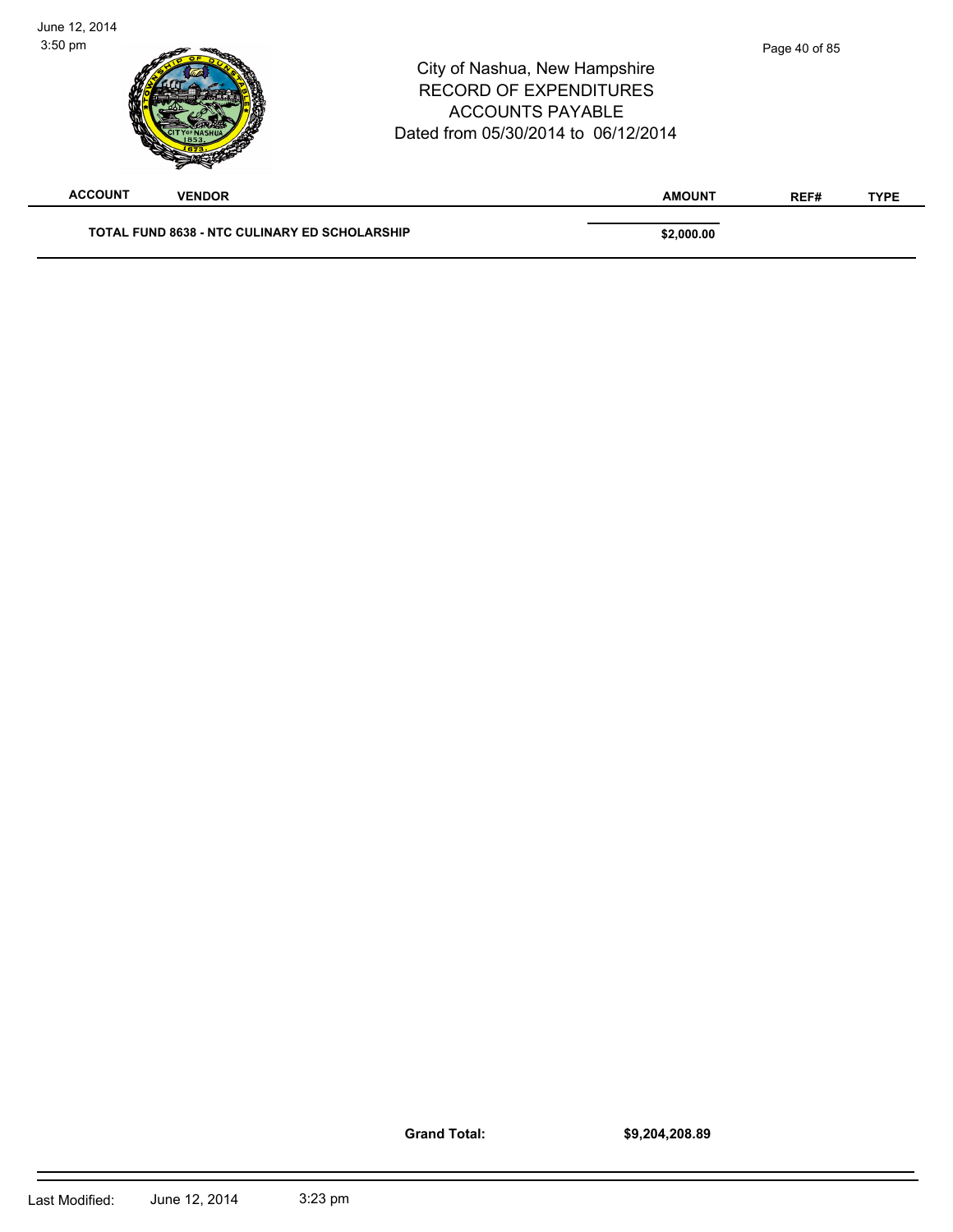Page 41 of 85

| <b>RESERVE</b> |                                      |                |                                |               |
|----------------|--------------------------------------|----------------|--------------------------------|---------------|
|                | <b>PAY DATE</b>                      | <b>ACCOUNT</b> | <b>DESCRIPTION</b>             | <b>AMOUNT</b> |
|                | <b>FUND#: 1000 - GENERAL FUND</b>    |                |                                |               |
|                |                                      |                |                                |               |
| 101            | <b>MAYOR</b>                         |                |                                |               |
|                | 6/5/14                               | 51100          | CITIZEN SERVICES DIRECTOR      | 929.80        |
|                | 6/12/14                              | 51100          | CITIZEN SERVICES DIRECTOR      | 929.80        |
|                | 6/5/14                               | 51100          | <b>COMMUNICATIONS DIRECTOR</b> | 852.15        |
|                | 6/12/14                              | 51100          | <b>COMMUNICATIONS DIRECTOR</b> | 852.15        |
|                | 6/5/14                               | 51100          | EXECUTIVE SECRETARY AA         | 903.16        |
|                | 6/12/14                              | 51100          | EXECUTIVE SECRETARY AA         | 903.16        |
|                | 6/5/14                               | 51100          | SECRETARY RECEPTIONIST         | 565.55        |
|                | 6/12/14                              | 51100          | SECRETARY RECEPTIONIST         | 565.55        |
|                | 6/5/14                               | 51500          | <b>MAYOR</b>                   | 2,115.95      |
|                | 6/12/14                              | 51500          | <b>MAYOR</b>                   | 2,115.95      |
|                | <b>TOTAL 101 - MAYOR</b>             |                |                                | \$10,733.22   |
| 102            | <b>BOARD OF ALDERMEN</b>             |                |                                |               |
|                | 6/5/14                               | 51100          | ALDERMANIC LEGISLATION MANAGER | 1,404.70      |
|                | 6/12/14                              | 51100          | ALDERMANIC LEGISLATION MANAGER | 1,404.70      |
|                | 6/5/14                               | 51200          | LEGISLATIVE TRANSCRIPTION SPEC | 635.50        |
|                | 6/12/14                              | 51200          | LEGISLATIVE TRANSCRIPTION SPEC | 534.49        |
|                | <b>TOTAL 102 - BOARD OF ALDERMEN</b> |                |                                | \$3,979.39    |
|                |                                      |                |                                |               |
| 103            | <b>LEGAL</b>                         |                |                                |               |
|                | 6/5/14                               | 51100          | ASSISTANT CORP COUNSEL         | 1,324.90      |
|                | 6/12/14                              | 51100          | ASSISTANT CORP COUNSEL         | 1,324.90      |
|                | 6/5/14                               | 51100          | <b>CORPORATION COUNSEL</b>     | 2,183.75      |
|                | 6/12/14                              | 51100          | <b>CORPORATION COUNSEL</b>     | 2,183.75      |
|                | 6/5/14                               | 51100          | DEPUTY CORPORATION COUNSEL     | 1,986.70      |
|                | 6/12/14                              | 51100          | DEPUTY CORPORATION COUNSEL     | 1,986.70      |
|                | 6/5/14                               | 51100          | <b>LEGAL ASSISTANT</b>         | 1,846.55      |
|                | 6/12/14                              | 51100          | <b>LEGAL ASSISTANT</b>         | 1,846.55      |
|                | TOTAL 103 - LEGAL                    |                |                                | \$14,683.80   |
| 105            | <b>CITI-STAT</b>                     |                |                                |               |
|                | 6/5/14                               | 51100          | <b>DIRECTOR CITISTAT</b>       | 1,529.80      |
|                | 6/12/14                              | 51100          | DIRECTOR CITISTAT              | 1,529.80      |
|                | 6/5/14                               | 51100          | OPERATIONS ANALYST             | 690.85        |
|                | 6/12/14                              | 51100          | OPERATIONS ANALYST             | 690.84        |
|                | <b>TOTAL 105 - CITI-STAT</b>         |                |                                | \$4,441.29    |
|                |                                      |                |                                |               |
| 107            | <b>CITY CLERK</b>                    |                |                                |               |
|                | 6/5/14                               | 51100          | <b>CITY CLERK</b>              | 1,771.20      |
|                | 6/12/14                              | 51100          | <b>CITY CLERK</b>              | 1,771.20      |
|                | 6/5/14                               | 51100          | <b>CLERK VITAL RECORDS II</b>  | 2,089.95      |
|                | 6/12/14                              | 51100          | <b>CLERK VITAL RECORDS II</b>  | 2,089.95      |
|                | 6/5/14                               | 51100          | DEPARTMENT COORDINATOR, CC     | 791.45        |
|                | 6/12/14                              | 51100          | DEPARTMENT COORDINATOR, CC     | 791.45        |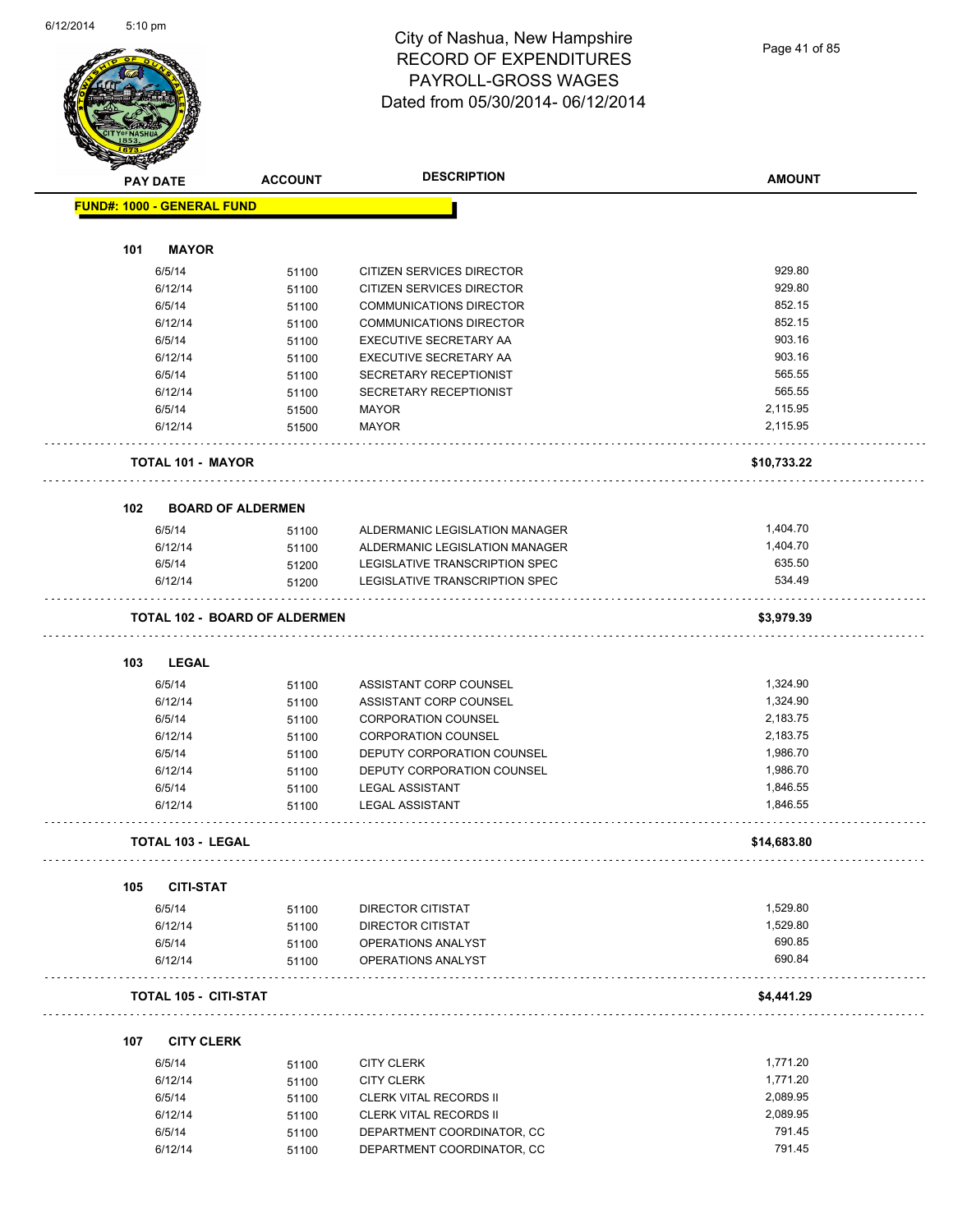

Page 42 of 85

|     | <b>PAY DATE</b>                   | <b>ACCOUNT</b>                            | <b>DESCRIPTION</b>                         | <b>AMOUNT</b>    |
|-----|-----------------------------------|-------------------------------------------|--------------------------------------------|------------------|
|     | <b>FUND#: 1000 - GENERAL FUND</b> |                                           |                                            |                  |
|     |                                   |                                           |                                            |                  |
| 107 | <b>CITY CLERK</b><br>6/5/14       |                                           |                                            | 1,371.00         |
|     | 6/12/14                           | 51100                                     | DEPUTY CITY CLERK<br>DEPUTY CITY CLERK     | 1,371.00         |
|     | 6/5/14                            | 51100                                     | OVERTIME-REGULAR                           | 22.26            |
|     | 6/12/14                           | 51300<br>51300                            | OVERTIME-REGULAR                           | 22.26            |
|     |                                   |                                           |                                            |                  |
|     | <b>TOTAL 107 - CITY CLERK</b>     |                                           |                                            | \$12,091.72      |
| 111 | <b>HUMAN RESOURCES</b>            |                                           |                                            |                  |
|     | 6/5/14                            | 51100                                     | <b>HR ANALYST</b>                          | 1,014.70         |
|     | 6/12/14                           | 51100                                     | <b>HR ANALYST</b>                          | 1,014.70         |
|     | 6/5/14                            | 51100                                     | HR SPEC                                    | 833.86           |
|     | 6/12/14                           | 51100                                     | HR SPEC                                    | 833.85           |
|     | 6/5/14                            | 51100                                     | <b>HUMAN RESOURCES DIRECTOR</b>            | 1,546.45         |
|     | 6/12/14                           | 51100                                     | <b>HUMAN RESOURCES DIRECTOR</b>            | 1,546.45         |
|     | 6/5/14                            | 51200                                     | ADMINISTRATIVE ASSISTANT I                 | 258.79           |
|     | 6/12/14                           | 51200                                     | ADMINISTRATIVE ASSISTANT I                 | 258.79           |
|     |                                   | <b>TOTAL 111 - HUMAN RESOURCES</b>        |                                            | \$7,307.59       |
|     |                                   |                                           |                                            |                  |
| 122 |                                   | <b>INFORMATION TECHNOLOGY</b>             |                                            |                  |
|     | 6/5/14                            | 51100                                     | ADMIN ASSISTANT II                         | 665.60           |
|     | 6/12/14                           | 51100                                     | ADMIN ASSISTANT II                         | 665.60           |
|     | 6/5/14                            | 51100                                     | ERP SYSTEM ADMIN DBA                       | 1,622.10         |
|     | 6/12/14                           | 51100                                     | ERP SYSTEM ADMIN DBA                       | 1,622.10         |
|     | 6/5/14                            | 51100                                     | INTER INTRA APPL DEV PROJ LDR              | 1,579.20         |
|     | 6/12/14                           | 51100                                     | INTER INTRA APPL DEV PROJ LDR              | 1,579.20         |
|     | 6/5/14                            | 51100                                     | IT APPLICATIONS ANALYST                    | 1,143.65         |
|     | 6/12/14                           | 51100                                     | IT APPLICATIONS ANALYST                    | 1,143.65         |
|     | 6/5/14                            | 51100                                     | IT DIVISION DIRECTOR                       | 1,986.70         |
|     | 6/12/14                           | 51100                                     | IT DIVISION DIRECTOR                       | 1,986.70         |
|     | 6/5/14                            | 51100                                     | IT INFRASTRUCTURE ANALYST                  | 1,194.35         |
|     | 6/12/14                           | 51100                                     | IT INFRASTRUCTURE ANALYST                  | 1,194.35         |
|     | 6/5/14                            | 51100                                     | IT INFRASTRUCTURE TEAM LEADER              | 1,771.20         |
|     | 6/12/14                           | 51100                                     | IT INFRASTRUCTURE TEAM LEADER              | 1,771.20         |
|     | 6/5/14                            | 51100                                     | SYSTEMS ADM DATABASE ADM                   | 1,611.15         |
|     | 6/12/14                           | 51100                                     | SYSTEMS ADM DATABASE ADM                   | 1,611.15         |
|     | 6/5/14                            | 51100                                     | TECHNICAL SPEC II NET SUPPORT              | 1,086.15         |
|     | 6/12/14                           | 51100                                     | TECHNICAL SPEC II NET SUPPORT              | 1,086.15         |
|     | 6/5/14                            | 51100                                     | TECHNICAL SPEC III                         | 1,444.15         |
|     | 6/12/14                           | 51100                                     | TECHNICAL SPEC III                         | 1,444.15         |
|     | 6/5/14                            | 51100                                     | <b>WEB DESIGNER</b><br><b>WEB DESIGNER</b> | 633.45<br>633.45 |
|     | 6/12/14                           | 51100                                     |                                            |                  |
|     |                                   | <b>TOTAL 122 - INFORMATION TECHNOLOGY</b> |                                            | \$29,475.40      |
| 126 |                                   | <b>FINANCIAL SERVICES</b>                 |                                            |                  |
|     | 6/5/14                            | 51100                                     | <b>ACCOUNTANT</b>                          | 898.10           |
|     | 6/12/14                           | 51100                                     | <b>ACCOUNTANT</b>                          | 898.10           |
|     | 6/5/14                            | 51100                                     | ACCOUNTING COMPLIANCE MGR                  | 1,073.50         |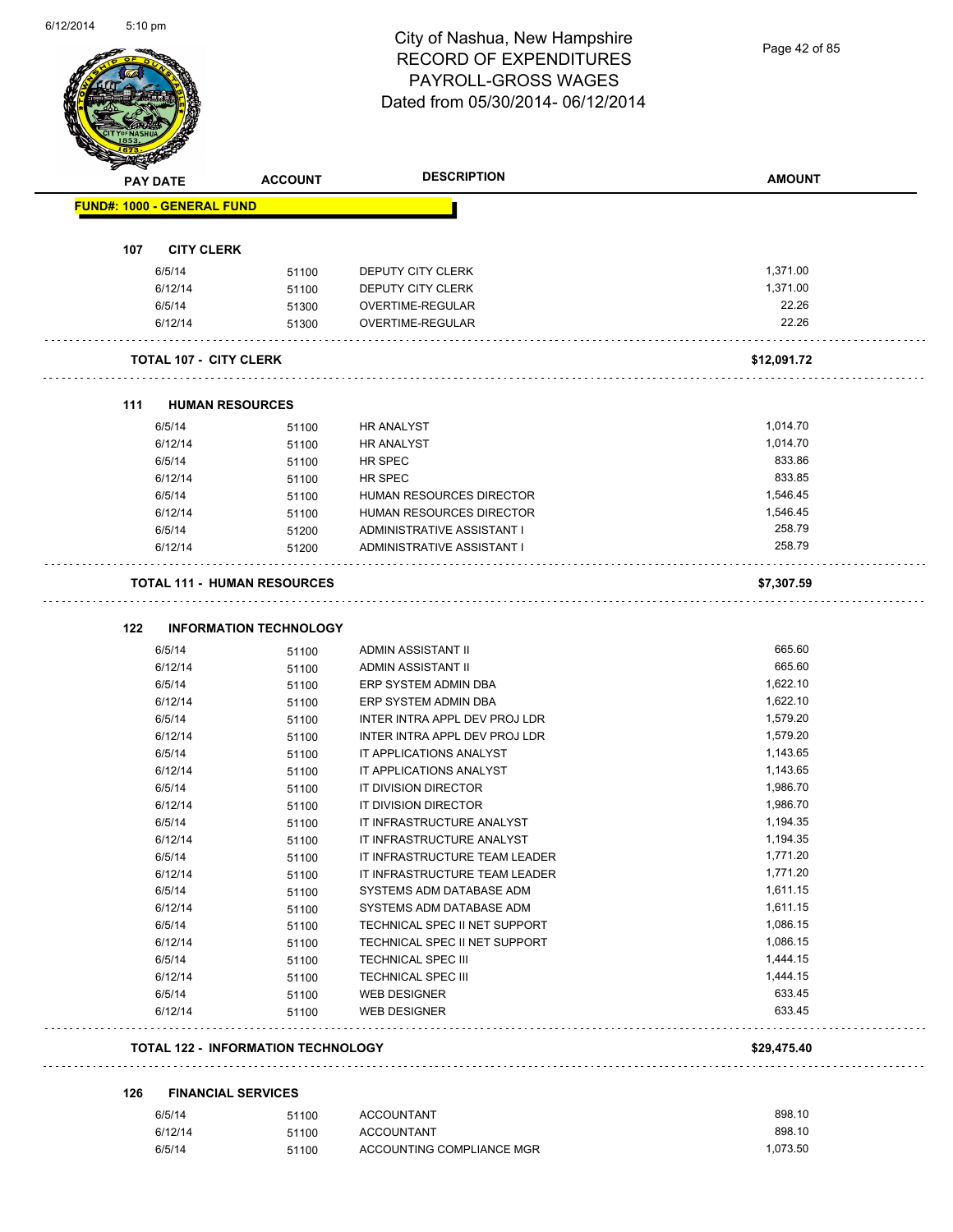

| <b>PAY DATE</b>                   | <b>ACCOUNT</b> | <b>DESCRIPTION</b>                            | <b>AMOUNT</b>      |
|-----------------------------------|----------------|-----------------------------------------------|--------------------|
| <b>FUND#: 1000 - GENERAL FUND</b> |                |                                               |                    |
| 126<br><b>FINANCIAL SERVICES</b>  |                |                                               |                    |
| 6/12/14                           | 51100          | ACCOUNTING COMPLIANCE MGR                     | 1,073.50           |
| 6/5/14                            | 51100          | ACCOUNTS PAYABLE COORDINATOR                  | 2,192.90           |
| 6/12/14                           | 51100          | ACCOUNTS PAYABLE COORDINATOR                  | 2,192.90           |
| 6/5/14                            | 51100          | ACCOUNTS PAYABLE SUPV                         | 929.80             |
| 6/12/14                           | 51100          | ACCOUNTS PAYABLE SUPV                         | 929.80             |
| 6/5/14                            | 51100          | ADMINISTRATIVE ASSISTANT I                    | 760.32             |
| 6/12/14                           | 51100          | ADMINISTRATIVE ASSISTANT I                    | 760.32             |
| 6/5/14                            | 51100          | <b>CFO COMPTROLLER</b>                        | 1,999.70           |
| 6/12/14                           | 51100          | <b>CFO COMPTROLLER</b>                        | 1,999.70           |
| 6/5/14                            | 51100          | <b>COMPENSATION MANAGER</b>                   | 1,533.60           |
| 6/12/14                           | 51100          | <b>COMPENSATION MANAGER</b>                   | 1,533.60           |
| 6/5/14                            | 51100          | DEP TREASURER TAX COLLECTOR                   | 1,076.20           |
| 6/12/14                           | 51100          | DEP TREASURER TAX COLLECTOR                   | 1,076.19           |
| 6/5/14                            | 51100          | FINANCE AND ADMIN MANAGER                     | 744.65             |
| 6/12/14                           | 51100          | FINANCE AND ADMIN MANAGER                     | 744.65             |
| 6/5/14                            | 51100          | FINANCIAL MANAGER GENERAL GOVT                | 1,367.60           |
| 6/12/14                           | 51100          | FINANCIAL MANAGER GENERAL GOVT                | 1,367.60           |
| 6/5/14                            | 51100          | FINANCIAL SERVICES COORDINATOR                | 936.70             |
| 6/12/14                           | 51100          | FINANCIAL SERVICES COORDINATOR                | 936.70             |
| 6/5/14                            | 51100          | MOTOR VEHICLE COORDINATOR                     | 646.80             |
| 6/12/14                           | 51100          | MOTOR VEHICLE COORDINATOR                     | 646.80             |
| 6/5/14                            | 51100          | MV CLERK II REGISTRATION                      | 632.00             |
| 6/12/14                           | 51100          | MV CLERK II REGISTRATION                      | 638.80             |
| 6/5/14                            | 51100          | PAYROLL ANALYST II                            | 1,770.55           |
| 6/12/14                           | 51100          | PAYROLL ANALYST II                            | 1,770.55<br>452.45 |
| 6/5/14                            | 51100          | RESOURCE COORDINATOR                          | 452.45             |
| 6/12/14<br>6/5/14                 | 51100          | RESOURCE COORDINATOR<br>REVENUE ACCOUNTS SPEC | 951.62             |
| 6/12/14                           | 51100<br>51100 | REVENUE ACCOUNTS SPEC                         | 992.21             |
| 6/5/14                            | 51100          | SENIOR FINANCIAL ANALYST                      | 1,100.45           |
| 6/12/14                           | 51100          | SENIOR FINANCIAL ANALYST                      | 1,100.44           |
| 6/5/14                            | 51100          | <b>SUPV VEHICLE REGISTRATION</b>              | 1,044.70           |
| 6/12/14                           | 51100          | <b>SUPV VEHICLE REGISTRATION</b>              | 1,044.70           |
| 6/5/14                            | 51100          | TREASURER TAX COLLECTOR                       | 1,771.20           |
| 6/12/14                           | 51100          | TREASURER TAX COLLECTOR                       | 1,771.20           |
| 6/5/14                            | 51100          | <b>VEHICLE REGISTRATION CLERK</b>             | 1,671.76           |
| 6/12/14                           | 51100          | <b>VEHICLE REGISTRATION CLERK</b>             | 1,629.95           |
| 6/5/14                            | 51200          | TRUST ACCOUNTANT PT                           | 670.88             |
| 6/12/14                           | 51200          | TRUST ACCOUNTANT PT                           | 670.88             |
| 6/5/14                            | 51300          | OVERTIME-REGULAR                              | 538.50             |
| 6/12/14                           | 51300          | OVERTIME-REGULAR                              | 451.88             |

#### **TOTAL 126 - FINANCIAL SERVICES \$49,446.90**

#### **129 CITY BUILDINGS**

 $\omega$  is  $\omega$ 

| 6/5/14  | 51100 | <b>BUILDING MANAGER</b> | 788.60   |
|---------|-------|-------------------------|----------|
| 6/12/14 | 51100 | <b>BUILDING MANAGER</b> | 788.60   |
| 6/5/14  | 51100 | <b>CUSTODIAN I</b>      | 1.166.85 |
| 6/12/14 | 51100 | <b>CUSTODIAN I</b>      | 1.166.85 |
| 6/5/14  | 51100 | MAINTENANCE SPEC        | 663.85   |
| 6/12/14 | 51100 | MAINTENANCE SPEC        | 663.85   |
|         |       |                         |          |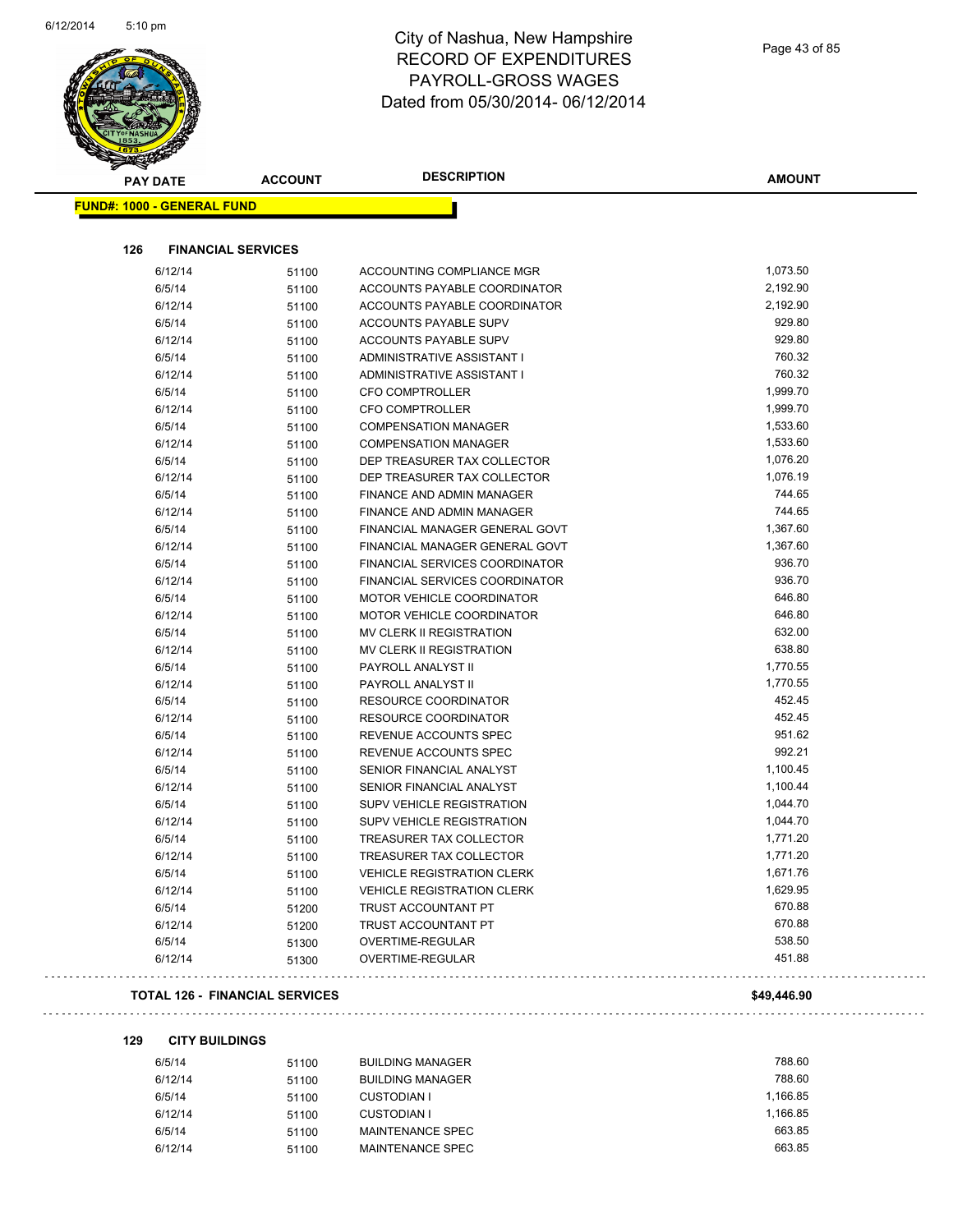Page 44 of 85

| <b>PAY DATE</b>                   | <b>ACCOUNT</b>                    | <b>DESCRIPTION</b>                            | <b>AMOUNT</b> |
|-----------------------------------|-----------------------------------|-----------------------------------------------|---------------|
| <b>FUND#: 1000 - GENERAL FUND</b> |                                   |                                               |               |
| 129                               | <b>CITY BUILDINGS</b>             |                                               |               |
| 6/5/14                            | 51200                             | <b>CUSTODIAN I</b>                            | 306.75        |
| 6/12/14                           | 51200                             | <b>CUSTODIAN I</b>                            | 306.75        |
| 6/5/14                            | 51300                             | OVERTIME-REGULAR                              | 218.78        |
|                                   | <b>TOTAL 129 - CITY BUILDINGS</b> |                                               | \$6,070.88    |
| <b>PURCHASING</b><br>130          |                                   |                                               |               |
|                                   |                                   |                                               | 972.30        |
| 6/5/14                            | 51100                             | PRINTING TECH MAIL DIST                       | 972.30        |
| 6/12/14<br>6/5/14                 | 51100                             | PRINTING TECH MAIL DIST<br>PURCHASING AGENT I | 661.95        |
| 6/12/14                           | 51100<br>51100                    | PURCHASING AGENT I                            | 661.95        |
| 6/5/14                            | 51100                             | <b>PURCHASING AGENT II</b>                    | 1,020.45      |
| 6/12/14                           | 51100                             | PURCHASING AGENT II                           | 1,020.45      |
| 6/5/14                            | 51100                             | PURCHASING MANAGER                            | 1,364.20      |
| 6/12/14                           | 51100                             | PURCHASING MANAGER                            | 545.68        |
| 6/12/14                           | 51300                             | OVERTIME-REGULAR                              | 6.21          |
| 6/12/14                           | 51750                             | <b>RETIREMENT &amp; SEPARATION PAY</b>        | 13,055.39     |
| <b>TOTAL 130 - PURCHASING</b>     |                                   |                                               | \$20,280.88   |
| 131                               | <b>HUNT BUILDING</b>              |                                               |               |
| 6/5/14                            | 51200                             | HUNT BUILDING ADMINISTRATOR                   | 327.03        |
| 6/12/14                           | 51200                             | HUNT BUILDING ADMINISTRATOR                   | 319.06        |
|                                   | <b>TOTAL 131 - HUNT BUILDING</b>  |                                               | \$646.09      |
| <b>ASSESSING</b><br>132           |                                   |                                               |               |
| 6/5/14                            | 51100                             | <b>APPRAISER I</b>                            | 853.70        |
| 6/12/14                           | 51100                             | <b>APPRAISER I</b>                            | 853.70        |
| 6/5/14                            | 51100                             | APPRAISER II                                  | 1,020.45      |
| 6/12/14                           | 51100                             | <b>APPRAISER II</b>                           | 1,020.45      |
| 6/5/14                            | 51100                             | APPRAISER III                                 | 1,162.45      |
| 6/12/14                           | 51100                             | <b>APPRAISER III</b>                          | 1,162.45      |
| 6/5/14                            | 51100                             | ASSESSING ADMIN SPEC I CSR                    | 301.70        |
| 6/12/14                           | 51100                             | ASSESSING ADMIN SPEC I CSR                    | 301.70        |
| 6/5/14                            | 51100                             | ASSESSING ADMIN SPEC II CSR                   | 694.98        |
| 6/12/14                           | 51100                             | ASSESSING ADMIN SPEC II CSR                   | 699.35        |
| 6/5/14                            | 51100                             | ASSESSING ADMIN SPEC III CSR                  | 888.76        |
| 6/12/14                           | 51100                             | ASSESSING ADMIN SPEC III CSR                  | 888.75        |
| 6/5/14                            | 51100                             | CHIEF ASSESSOR GIS MANAGER                    | 2,077.25      |
| 6/12/14                           | 51100                             | CHIEF ASSESSOR GIS MANAGER                    | 2,077.25      |
| 6/5/14                            | 51100                             | DEPARTMENT COORDINATOR                        | 843.31        |
| 6/12/14                           | 51100                             | DEPARTMENT COORDINATOR                        | 844.05        |
| 6/5/14                            | 51100                             | DEPUTY MANAGER APPRAISER IV                   | 1,449.99      |
| 6/12/14                           | 51100                             | DEPUTY MANAGER APPRAISER IV                   | 1,450.00      |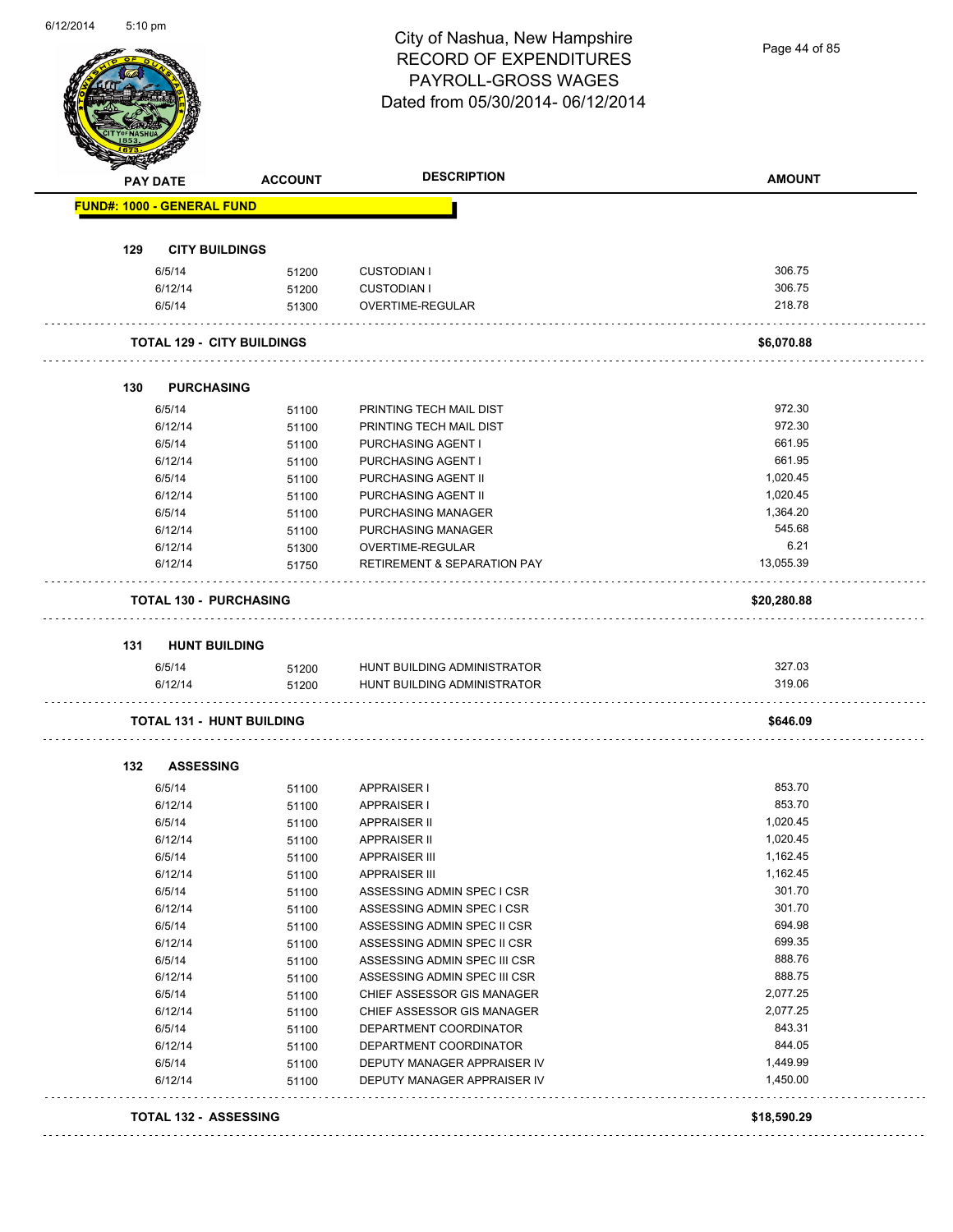Page 45 of 85

|     | <b>PAY DATE</b>        | <b>ACCOUNT</b>                       | <b>DESCRIPTION</b>               | <b>AMOUNT</b> |
|-----|------------------------|--------------------------------------|----------------------------------|---------------|
|     |                        | <b>FUND#: 1000 - GENERAL FUND</b>    |                                  |               |
|     |                        |                                      |                                  |               |
| 134 | <b>GIS</b>             |                                      |                                  |               |
|     | 6/5/14                 | 51100                                | <b>GIS TECHNICIAN II</b>         | 1,042.60      |
|     | 6/12/14                | 51100                                | <b>GIS TECHNICIAN II</b>         | 1,042.60      |
|     | <b>TOTAL 134 - GIS</b> |                                      |                                  | \$2,085.20    |
| 140 |                        | <b>PINEWOOD CEMETERY</b>             |                                  |               |
|     | 6/12/14                | 51400                                | WAGES TEMP-SEASONAL              | 1,520.00      |
|     |                        | <b>TOTAL 140 - PINEWOOD CEMETERY</b> |                                  | \$1,520.00    |
| 142 |                        | <b>WOODLAWN CEMETERY</b>             |                                  |               |
|     | 6/5/14                 | 51100                                | <b>GROUNDSKEEPER CEMETERY</b>    | 1,264.40      |
|     | 6/12/14                | 51100                                | <b>GROUNDSKEEPER CEMETERY</b>    | 1,264.42      |
|     | 6/5/14                 | 51100                                | <b>SUBFOREMAN CEMETERY</b>       | 722.90        |
|     | 6/12/14                | 51100                                | SUBFOREMAN CEMETERY              | 722.90        |
|     | 6/5/14                 | 51100                                | SUPERINTENDENT CEMETERY I        | 1,014.70      |
|     | 6/12/14                | 51100                                | SUPERINTENDENT CEMETERY I        | 1,014.70      |
|     | 6/5/14                 | 51300                                | OVERTIME-REGULAR                 | 17.78         |
|     | 6/12/14                | 51300                                | OVERTIME-REGULAR                 | 17.78         |
|     | 6/5/14                 | 51400                                | WAGES TEMP-SEASONAL              | 1,280.00      |
|     |                        | <b>TOTAL 142 - WOODLAWN CEMETERY</b> |                                  | \$7,319.58    |
| 144 |                        | <b>EDGEWOOD CEMETERY</b>             |                                  |               |
|     | 6/5/14                 | 51100                                | <b>GROUNDSKEEPER CEMETERY</b>    | 1,094.45      |
|     | 6/12/14                | 51100                                | <b>GROUNDSKEEPER CEMETERY</b>    | 1,094.45      |
|     | 6/5/14                 | 51100                                | SUBFOREMAN CEMETERY              | 788.60        |
|     | 6/12/14                | 51100                                | SUBFOREMAN CEMETERY              | 788.60        |
|     | 6/5/14                 | 51100                                | SUPERINTENDENT CEMETERY II       | 1,124.65      |
|     | 6/12/14                | 51100                                | SUPERINTENDENT CEMETERY II       | 1,124.65      |
|     | 6/5/14                 | 51400                                | WAGES TEMP-SEASONAL              | 1,760.00      |
|     | 6/12/14                | 51400                                | WAGES TEMP-SEASONAL              | 1,920.00      |
|     |                        | <b>TOTAL 144 - EDGEWOOD CEMETERY</b> |                                  | \$9,695.40    |
| 150 | <b>POLICE</b>          |                                      |                                  |               |
|     |                        |                                      |                                  | 5,634.60      |
|     | 6/5/14                 | 51100                                | <b>1ST YEAR OFFICERS</b>         |               |
|     | 6/12/14                | 51100                                | <b>1ST YEAR OFFICERS</b>         | 5,634.60      |
|     | 6/5/14                 | 51100                                | <b>ACCOUNT CLERK III</b>         | 2,024.66      |
|     | 6/12/14                | 51100                                | ACCOUNT CLERK III                | 1,809.53      |
|     | 6/5/14                 | 51100                                | ADMINISTRATIVE PROJECT SPEC      | 1,212.05      |
|     | 6/12/14                | 51100                                | ADMINISTRATIVE PROJECT SPEC      | 1,212.05      |
|     | 6/5/14                 | 51100                                | ANIMAL CONTROL OFFICER           | 904.75        |
|     | 6/12/14                | 51100                                | ANIMAL CONTROL OFFICER           | 904.75        |
|     |                        |                                      |                                  | 1,550.58      |
|     | 6/5/14                 | 51100                                | AUTO MECHANIC 1ST CLASS          |               |
|     | 6/12/14                | 51100                                | AUTO MECHANIC 1ST CLASS          | 1,550.60      |
|     | 6/5/14                 | 51100                                | <b>BUILDING MAINTENANCE SUPV</b> | 938.80        |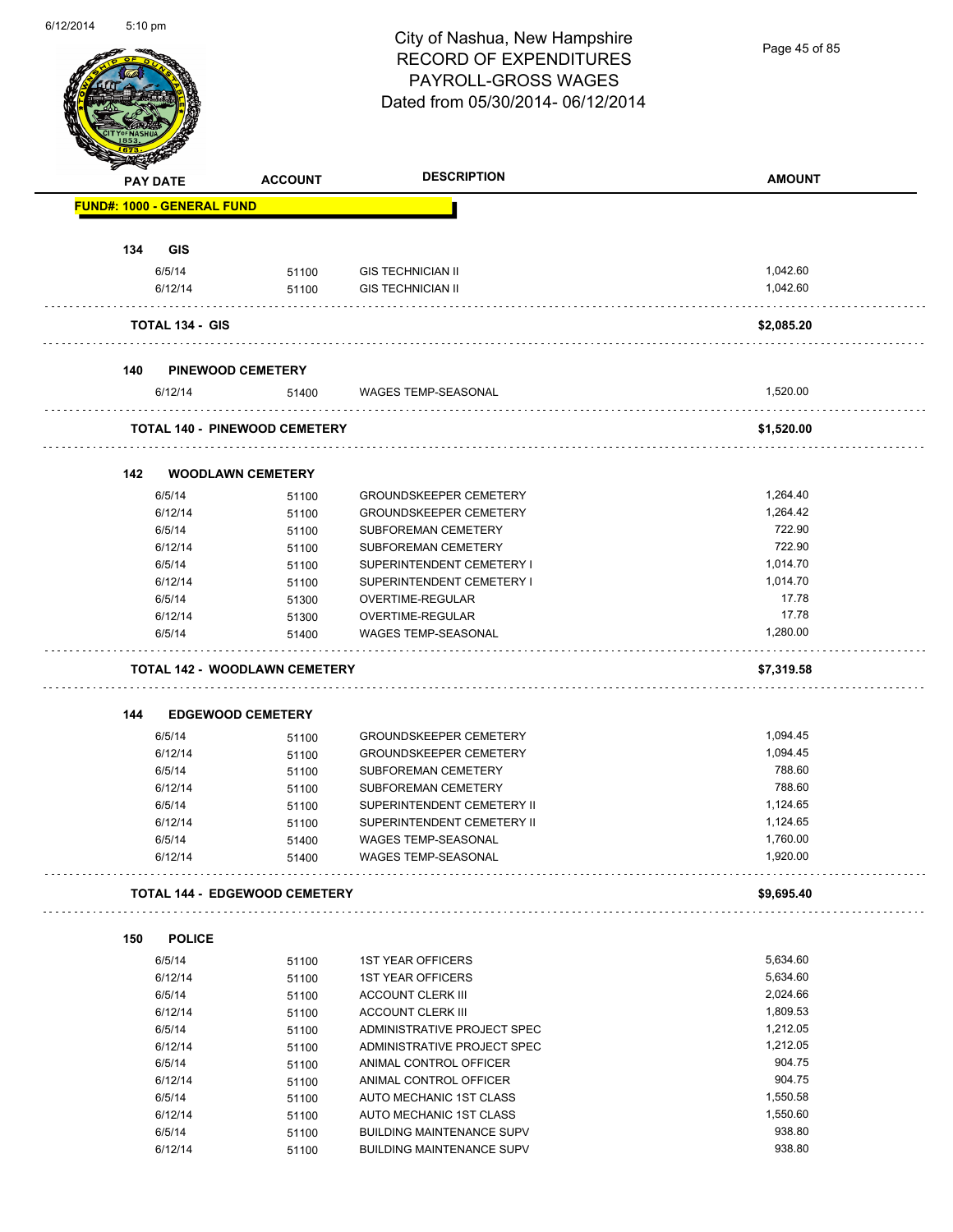

| $\tilde{\phantom{a}}$<br><b>PAY DATE</b> | <b>ACCOUNT</b> | <b>DESCRIPTION</b>               | <b>AMOUNT</b> |
|------------------------------------------|----------------|----------------------------------|---------------|
| <b>FUND#: 1000 - GENERAL FUND</b>        |                |                                  |               |
|                                          |                |                                  |               |
| <b>POLICE</b><br>150                     |                |                                  |               |
|                                          |                |                                  | 13,991.25     |
| 6/5/14<br>6/12/14                        | 51100          | <b>CAPTAIN</b><br><b>CAPTAIN</b> | 13,991.25     |
| 6/5/14                                   | 51100          | CHIEF OF POLICE                  | 2,462.75      |
| 6/12/14                                  | 51100          | CHIEF OF POLICE                  | 2,462.75      |
| 6/5/14                                   | 51100<br>51100 | COMM TECH ALL DESIGNATIONS       | 7,920.84      |
| 6/12/14                                  | 51100          | COMM TECH ALL DESIGNATIONS       | 7,918.89      |
| 6/5/14                                   | 51100          | COMMUNITY POLICE COORD CEMD      | 1,236.00      |
| 6/12/14                                  | 51100          | COMMUNITY POLICE COORD CEMD      | 1,236.00      |
| 6/5/14                                   | 51100          | <b>CRIME ANALYST</b>             | 1,199.75      |
| 6/12/14                                  | 51100          | <b>CRIME ANALYST</b>             | 1,199.75      |
| 6/5/14                                   | 51100          | <b>CUSTODIAN II</b>              | 723.40        |
| 6/12/14                                  | 51100          | <b>CUSTODIAN II</b>              | 723.40        |
| 6/5/14                                   | 51100          | <b>CUSTODIAN III</b>             | 1,413.98      |
| 6/12/14                                  | 51100          | <b>CUSTODIAN III</b>             | 1,414.00      |
| 6/5/14                                   | 51100          | DEPUTY CHIEF OF POLICE           | 4,463.40      |
| 6/12/14                                  | 51100          | DEPUTY CHIEF OF POLICE           | 4,463.40      |
| 6/5/14                                   | 51100          | <b>DETENTION SPEC</b>            | 817.20        |
| 6/12/14                                  | 51100          | <b>DETENTION SPEC</b>            | 817.20        |
| 6/5/14                                   | 51100          | DISPATCHERS ALL DESIGNATIONS     | 7,607.31      |
| 6/12/14                                  | 51100          | DISPATCHERS ALL DESIGNATIONS     | 7,630.48      |
| 6/5/14                                   | 51100          | DOMESTIC VIOLENCE ADVOCATE       | 157.61        |
| 6/5/14                                   | 51100          | FLEET MAINTENANCE ASST SUPV      | 878.80        |
| 6/12/14                                  | 51100          | FLEET MAINTENANCE ASST SUPV      | 878.80        |
| 6/5/14                                   | 51100          | IT MANAGER/SOFTWARE SPECIALIST   | 1,576.80      |
| 6/12/14                                  | 51100          | IT MANAGER/SOFTWARE SPECIALIST   | 1,576.80      |
| 6/5/14                                   | 51100          | <b>LEGAL SECRETARY</b>           | 661.85        |
| 6/12/14                                  | 51100          | <b>LEGAL SECRETARY</b>           | 661.85        |
| 6/5/14                                   | 51100          | LIEUTENANT                       | 15,251.40     |
| 6/12/14                                  | 51100          | LIEUTENANT                       | 15,251.39     |
| 6/5/14                                   | 51100          | NPD BUSINESS COORDINATOR         | 938.80        |
| 6/12/14                                  | 51100          | NPD BUSINESS COORDINATOR         | 938.80        |
| 6/5/14                                   | 51100          | <b>NPD BUSINESS MANAGER</b>      | 1,674.50      |
| 6/12/14                                  | 51100          | <b>NPD BUSINESS MANAGER</b>      | 1,674.50      |
| 6/5/14                                   | 51100          | NPD NETWORK ADMINISTRATOR        | 1,288.45      |
| 6/12/14                                  | 51100          | NPD NETWORK ADMINISTRATOR        | 1,288.45      |
| 6/5/14                                   | 51100          | PARALEGAL                        | 925.55        |
| 6/12/14                                  | 51100          | PARALEGAL                        | 925.55        |
| 6/5/14                                   | 51100          | PATROLMAN ALL RANKS              | 152,747.11    |
| 6/12/14                                  | 51100          | PATROLMAN ALL RANKS              | 153,664.19    |
| 6/5/14                                   | 51100          | POLICE ATTORNEY                  | 1,523.60      |
| 6/12/14                                  | 51100          | POLICE ATTORNEY                  | 1,523.60      |
| 6/5/14                                   | 51100          | <b>RECORDS MANAGER</b>           | 1,200.00      |
| 6/12/14                                  | 51100          | <b>RECORDS MANAGER</b>           | 1,200.00      |
| 6/5/14                                   | 51100          | <b>RECORDS TECHNICIAN I</b>      | 1,853.95      |
| 6/12/14                                  | 51100          | RECORDS TECHNICIAN I             | 1,853.95      |
| 6/5/14                                   | 51100          | RECORDS TECHNICIAN II            | 1,608.00      |
| 6/12/14                                  | 51100          | RECORDS TECHNICIAN II            | 1,608.00      |
| 6/5/14                                   | 51100          | SEC DOMESTIC VIOLENCE UNIT       | 683.95        |
| 6/12/14                                  | 51100          | SEC DOMESTIC VIOLENCE UNIT       | 683.96        |
| 6/5/14                                   | 51100          | SECRETARIAL SUPV DET BUREAU      | 861.20        |
| 6/12/14                                  | 51100          | SECRETARIAL SUPV DET BUREAU      | 861.20        |
| 6/5/14                                   | 51100          | <b>SECRETARY III</b>             | 2,535.25      |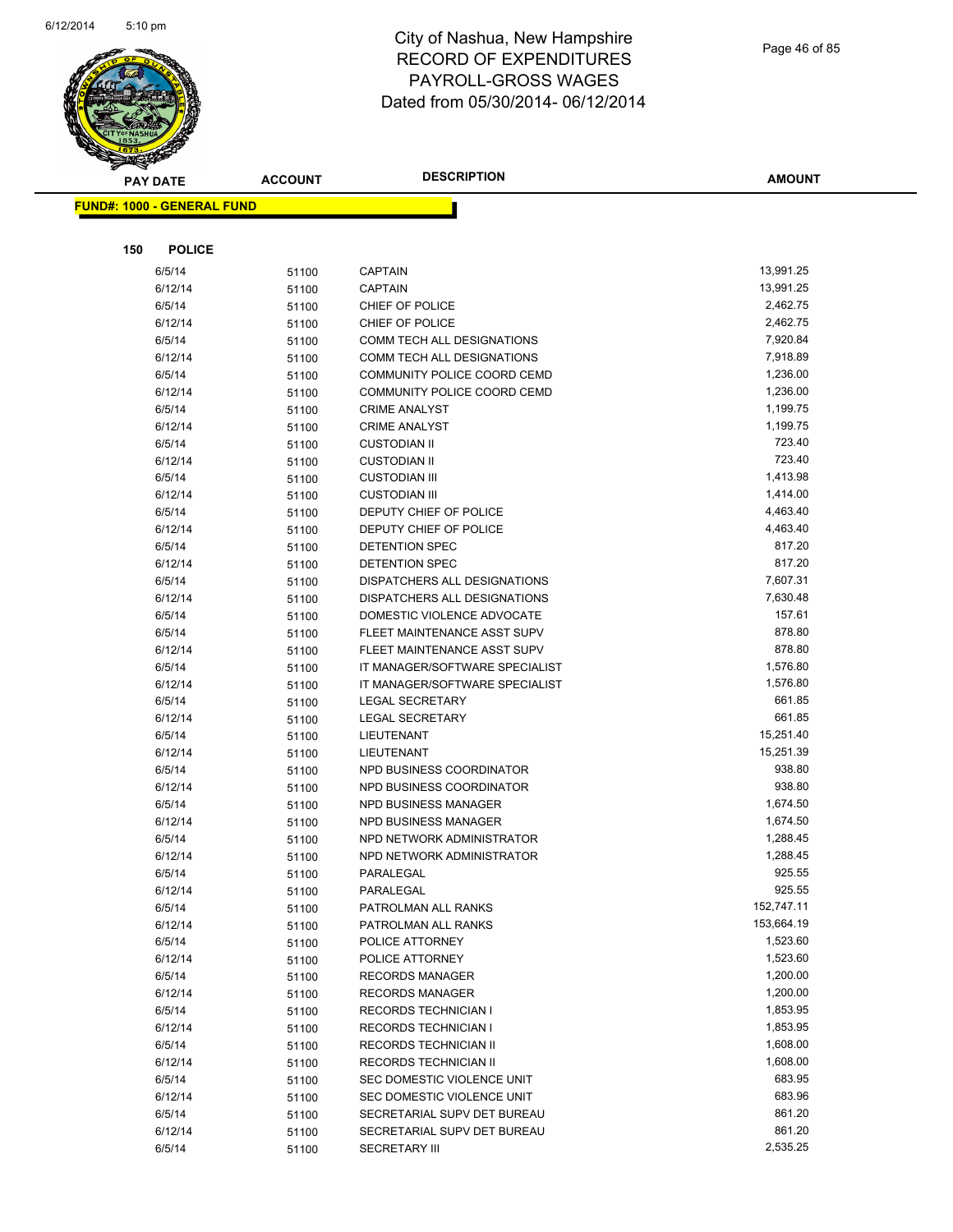

**AMOUNT PAY DATE ACCOUNT DESCRIPTION FUND#: 1000 - GENERAL FUND 150 POLICE** 6/12/14 51100 SECRETARY III 2,423.98 6/5/14 51100 SECRETARY V 3,159.19 6/12/14 51100 SECRETARY V 3,186.04 6/5/14 51100 SERGEANT 35,641.95 6/12/14 51100 SERGEANT 35,641.95 6/5/14 51100 SUPV POLICE FLEET 1,192.40 6/12/14 51100 SUPV POLICE FLEET 1,192.40 6/5/14 51200 ACCREDITATION MANAGER 1,017.76 6/12/14 51200 ACCREDITATION MANAGER 1,017.76 6/5/14 51200 DETENTION SPEC 699.17 6/12/14 51200 DETENTION SPEC 699.16 6/5/14 51200 POLICE ATTORNEY PT 1,179.52 6/12/14 51200 POLICE ATTORNEY PT 1,179.52 6/5/14 51200 PRISONER TRANSPORT OFFICER 726.00 6/12/14 51200 PRISONER TRANSPORT OFFICER 726.00 6/5/14 51300 OVERTIME-REGULAR 8,276.22 6/12/14 51300 OVERTIME-REGULAR 2,392.04 6/12/14 51309 OVERTIME-TRAINING 1,233.99 6/5/14 51315 OVERTIME-WITNESS 2,993.06 6/12/14 51315 OVERTIME-WITNESS 4,013.64

6/5/14 51322 OVERTIME-INVESTIGATIVE 5 16/6/7/14 4,952.08 6/12/14 51322 OVERTIME-INVESTIGATIVE 3,835.62 6/5/14 51330 OVERTIME-COVERAGE 9,825.50 6/12/14 51330 OVERTIME-COVERAGE 11,187.91 6/5/14 51412 WAGES PER DIEM 630.00 6/12/14 51412 WAGES PER DIEM 30 1,280.00 6/5/14 51628 EXTRA HOLIDAY 49,970.39 6/5/14 61107 CLOTHING & UNIFORMS 980.82 6/12/14 61107 CLOTHING & UNIFORMS 4,938.08

#### **TOTAL 150 - POLICE \$675,158.78**

```
152 FIRE
6/5/14 51100 ADMINISTRATIVE ASSISTANT II 2,206.24
6/12/14 51100 ADMINISTRATIVE ASSISTANT II 2,206.25 
6/5/14 51100 ASST FIRE CHIEF 2,032.40
6/12/14 51100 ASST FIRE CHIEF 2,032.40
6/5/14 51100 ASST SUPERINTENDENT FIRE ALARM 1,566.20
6/12/14 51100 ASST SUPERINTENDENT FIRE ALARM 51566.20
6/5/14 51100 ASST SUPERINTENDENT FIRE FLEET 1,461.24
6/12/14 51100 ASST SUPERINTENDENT FIRE FLEET 1,461.24
6/5/14 51100 ASST SUPERINTENDENT PREVENTION 2,922.48 
6/12/14 51100 ASST SUPERINTENDENT PREVENTION 2,922.48 
6/5/14 51100 CAPTAIN 505/14 51100 51100
6/12/14 51100 CAPTAIN 11,852.64 
6/5/14 51100 CAPTAIN FIRE TRAINING SAFETY 1,646.08
6/12/14 51100 CAPTAIN FIRE TRAINING SAFETY 1,646.08
6/5/14 51100 DEPUTY FIRE CHIEF 3 2022 22
6/12/14 51100 DEPUTY FIRE CHIEF 51100 51100 51100 DEPUTY FIRE CHIEF
6/5/14 51100 EXEC ASST BUSINESS COORD 5/5/14 551100
6/12/14 51100 EXEC ASST BUSINESS COORD 51,041.35
```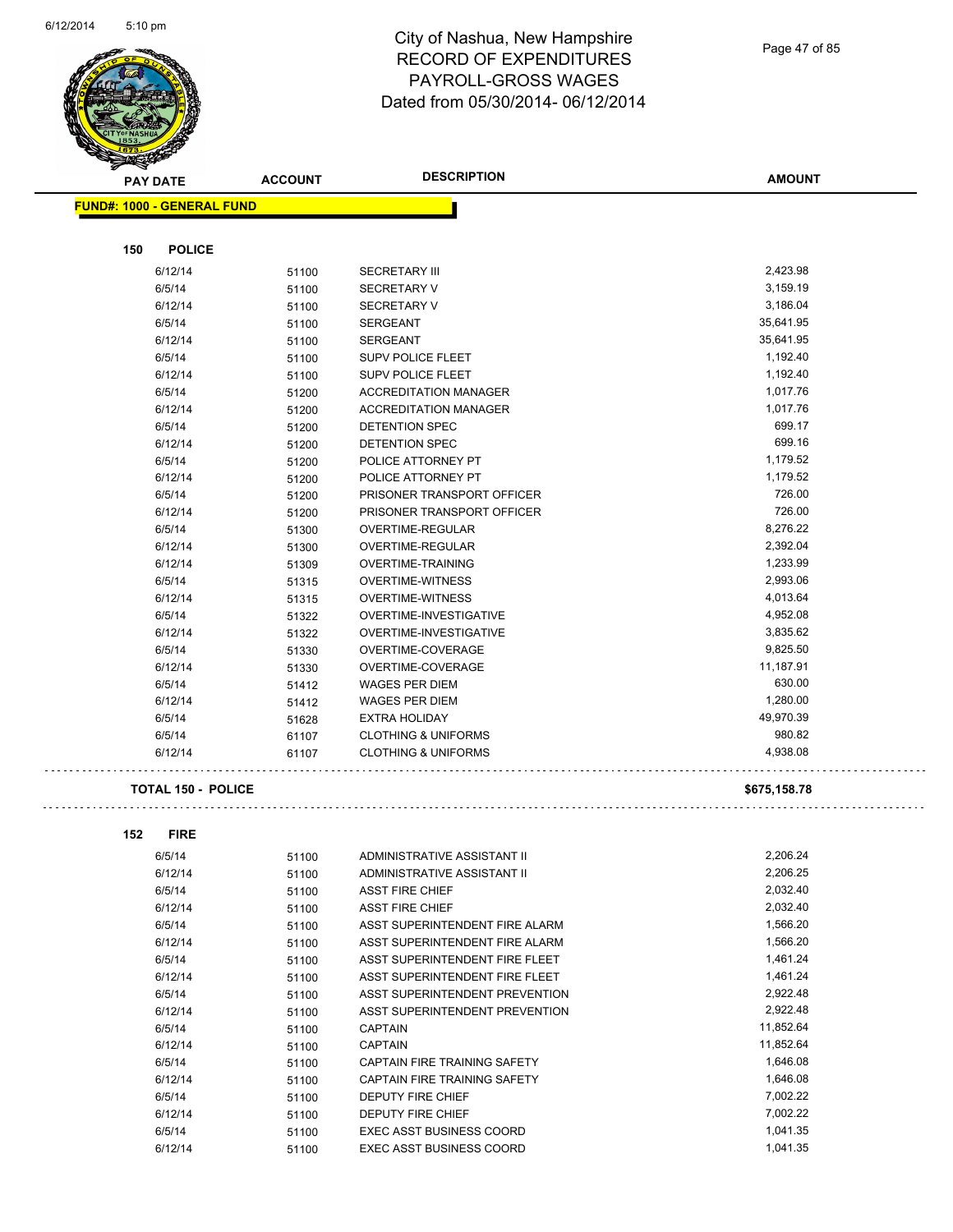

Page 48 of 85

| <b>STARTING</b>                        |                |                                       |               |
|----------------------------------------|----------------|---------------------------------------|---------------|
| <b>PAY DATE</b>                        | <b>ACCOUNT</b> | <b>DESCRIPTION</b>                    | <b>AMOUNT</b> |
| <b>FUND#: 1000 - GENERAL FUND</b>      |                |                                       |               |
|                                        |                |                                       |               |
| <b>FIRE</b><br>152                     |                |                                       |               |
| 6/5/14                                 | 51100          | <b>FIRE ALARM LINEMAN</b>             | 1,116.89      |
| 6/12/14                                | 51100          | FIRE ALARM LINEMAN                    | 1,116.89      |
| 6/5/14                                 | 51100          | <b>FIRE CHIEF</b>                     | 2,331.28      |
| 6/12/14                                | 51100          | <b>FIRE CHIEF</b>                     | 2,331.28      |
| 6/5/14                                 | 51100          | FIRE DISPATCH ALL RANKS               | 7,016.85      |
| 6/12/14                                | 51100          | FIRE DISPATCH ALL RANKS               | 7,048.58      |
| 6/5/14                                 | 51100          | FIRE DISPATCHER CLERK TRAINER         | 1,058.01      |
| 6/12/14                                | 51100          | FIRE DISPATCHER CLERK TRAINER         | 1,182.48      |
| 6/5/14                                 | 51100          | FIRE LIEUTENANT                       | 37,323.54     |
| 6/12/14                                | 51100          | FIRE LIEUTENANT                       | 36,938.45     |
| 6/5/14                                 | 51100          | <b>FIRE MECHANIC</b>                  | 1,308.48      |
| 6/12/14                                | 51100          | <b>FIRE MECHANIC</b>                  | 1,308.48      |
| 6/5/14                                 | 51100          | FIRE TRAINING OFFICER                 | 1,446.76      |
| 6/12/14                                | 51100          | FIRE TRAINING OFFICER                 | 1,446.76      |
| 6/5/14                                 | 51100          | <b>FIREFIGHTERS ALL RANKS</b>         | 112,899.22    |
| 6/12/14                                | 51100          | <b>FIREFIGHTERS ALL RANKS</b>         | 113,643.32    |
| 6/5/14                                 | 51100          | SUPERINTENDENT FIRE ALARM             | 937.13        |
| 6/12/14                                | 51100          | SUPERINTENDENT FIRE ALARM             | 937.13        |
| 6/5/14                                 | 51100          | SUPERINTENDENT FIRE FLEET             | 961.04        |
| 6/12/14                                | 51100          | SUPERINTENDENT FIRE FLEET             | 459.50        |
| 6/5/14                                 | 51100          | SUPERINTENDENT FIRE PREVENTION        | 1,574.32      |
| 6/12/14                                | 51100          | SUPERINTENDENT FIRE PREVENTION        | 1,574.32      |
| 6/5/14                                 | 51300          | OVERTIME-REGULAR                      | 2,442.07      |
| 6/12/14                                | 51300          | OVERTIME-REGULAR                      | 1,601.67      |
| 6/5/14                                 | 51330          | OVERTIME-COVERAGE                     | 10,322.15     |
| 6/12/14                                | 51330          | OVERTIME-COVERAGE                     | 20,177.96     |
| 6/5/14                                 | 51628          | <b>EXTRA HOLIDAY</b>                  | 49,824.84     |
| 6/5/14                                 | 51650          | <b>ADDITIONAL HOURS</b>               | 29,919.71     |
| 6/12/14                                | 51650          | <b>ADDITIONAL HOURS</b>               | 33,644.49     |
| 6/5/14                                 | 51700          | <b>STIPENDS</b>                       | 4,415.36      |
| 6/12/14                                | 51700          | <b>STIPENDS</b>                       | 4,418.46      |
| 6/12/14                                | 61107          | <b>CLOTHING &amp; UNIFORMS</b>        | 222.15        |
| <b>TOTAL 152 - FIRE</b>                |                |                                       | \$556,411.28  |
| 153<br><b>BUILDING INSPECTION</b>      |                |                                       |               |
| 6/5/14                                 | 51100          | <b>BUILDING AND UTILITIES INSPCTR</b> | 3,224.40      |
| 6/12/14                                | 51100          | <b>BUILDING AND UTILITIES INSPCTR</b> | 3,224.42      |
| 6/5/14                                 | 51100          | <b>BUILDING DEPARTMENT MANAGER</b>    | 1,367.60      |
| 6/12/14                                | 51100          | <b>BUILDING DEPARTMENT MANAGER</b>    | 1,367.60      |
| 6/5/14                                 | 51100          | PERMIT TECHNICIAN I                   | 601.55        |
| 6/12/14                                | 51100          | PERMIT TECHNICIAN I                   | 601.55        |
| 6/5/14                                 | 51100          | PERMIT TECHNICIAN III                 | 734.80        |
| 6/12/14                                | 51100          | PERMIT TECHNICIAN III                 | 734.81        |
| 6/5/14                                 | 51100          | <b>PLANS EXAMINER</b>                 | 1,131.50      |
| 6/12/14                                | 51100          | <b>PLANS EXAMINER</b>                 | 1,131.50      |
| 6/5/14                                 | 51200          | <b>BUILDING AND UTILITIES INSPCTR</b> | 787.82        |
| 6/12/14                                | 51200          | <b>BUILDING AND UTILITIES INSPCTR</b> | 768.60        |
| <b>TOTAL 153 - BUILDING INSPECTION</b> |                |                                       | \$15,676.15   |

####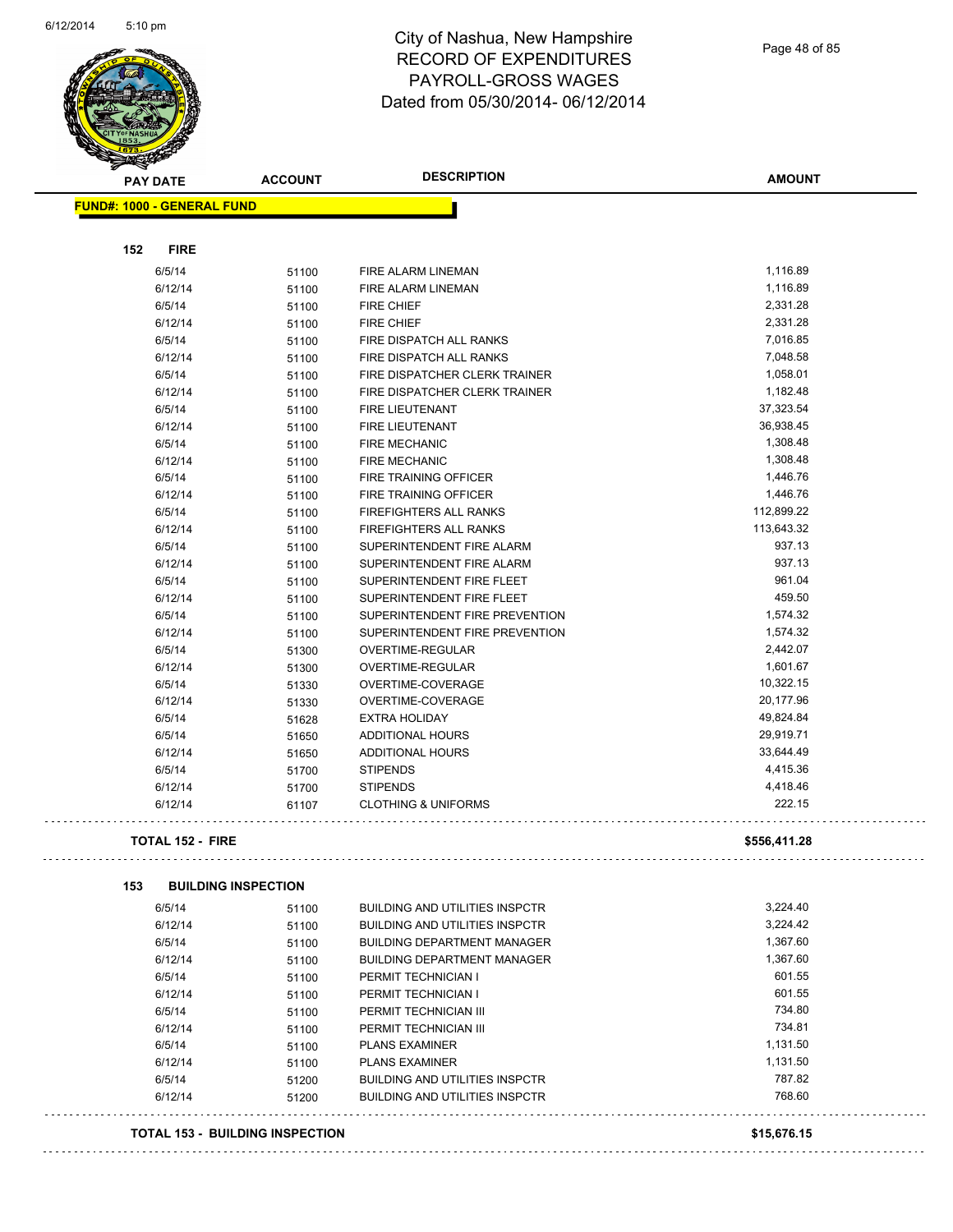Page 49 of 85

|     | <b>PAY DATE</b>                   | <b>ACCOUNT</b>                             | <b>DESCRIPTION</b>                   | <b>AMOUNT</b> |
|-----|-----------------------------------|--------------------------------------------|--------------------------------------|---------------|
|     | <b>FUND#: 1000 - GENERAL FUND</b> |                                            |                                      |               |
|     |                                   |                                            |                                      |               |
| 155 |                                   | <b>CODE ENFORCEMENT</b>                    |                                      |               |
|     | 6/5/14                            | 51100                                      | <b>CODE ENFORCEMENT OFFICER II</b>   | 2,026.65      |
|     | 6/12/14                           | 51100                                      | <b>CODE ENFORCEMENT OFFICER II</b>   | 2,026.65      |
|     | 6/5/14                            | 51100                                      | MGR CODE ENFORCEMENT DEPT            | 1,289.91      |
|     | 6/12/14                           | 51100                                      | MGR CODE ENFORCEMENT DEPT            | 1.289.90      |
|     |                                   | <b>TOTAL 155 - CODE ENFORCEMENT</b>        |                                      | \$6,633.11    |
| 156 |                                   | <b>EMERGENCY MANAGEMENT</b>                |                                      |               |
|     | 6/5/14                            | 51100                                      | <b>EMERGENCY MANAGEMENT DIRECTOR</b> | 1,442.85      |
|     | 6/12/14                           | 51100                                      | <b>EMERGENCY MANAGEMENT DIRECTOR</b> | 1,442.85      |
|     |                                   | <b>TOTAL 156 - EMERGENCY MANAGEMENT</b>    |                                      | \$2,885.70    |
|     |                                   |                                            |                                      |               |
| 157 | 6/5/14                            | <b>CITYWIDE COMMUNICATIONS</b><br>51100    | COMM SYS ENGR TECH                   | 1,475.60      |
|     | 6/12/14                           | 51100                                      | <b>COMM SYS ENGR TECH</b>            | 1,475.60      |
|     | 6/5/14                            | 51200                                      | RADIO SYSTEMS MANAGER                | 1,252.16      |
|     | 6/12/14                           | 51200                                      | RADIO SYSTEMS MANAGER                | 1,252.16      |
|     |                                   |                                            |                                      |               |
|     | 6/5/14                            | 55118                                      | TELEPHONE-CELLULAR                   | 150.00        |
|     |                                   | <b>TOTAL 157 - CITYWIDE COMMUNICATIONS</b> |                                      | \$5,605.52    |
| 160 |                                   | <b>PUBLIC WORKS-ADMIN/ENGINEERING</b>      |                                      |               |
|     | 6/5/14                            | 51100                                      | ADMINISTRATIVE ASSISTANT II          | 665.60        |
|     | 6/12/14                           | 51100                                      | ADMINISTRATIVE ASSISTANT II          | 665.60        |
|     | 6/5/14                            | 51100                                      | CITIZEN SERVICES COORDINATOR         | 721.90        |
|     | 6/12/14                           | 51100                                      | CITIZEN SERVICES COORDINATOR         | 721.90        |
|     | 6/5/14                            | 51100                                      | <b>CITY ENGINEER</b>                 | 993.35        |
|     | 6/12/14                           | 51100                                      | <b>CITY ENGINEER</b>                 | 993.35        |
|     | 6/5/14                            | 51100                                      | DEPUTY MANAGER OF ENGINEERING        | 670.20        |
|     | 6/12/14                           | 51100                                      | DEPUTY MANAGER OF ENGINEERING        | 670.20        |
|     | 6/5/14                            | 51100                                      | <b>DIRECTOR PUBLIC WORKS</b>         | 1,441.50      |
|     | 6/12/14                           | 51100                                      | DIRECTOR PUBLIC WORKS                | 1,441.50      |
|     | 6/5/14                            | 51100                                      | DIVISION OPERATIONS MANAGER          | 1,372.55      |
|     | 6/12/14                           | 51100                                      | DIVISION OPERATIONS MANAGER          | 1,372.55      |
|     | 6/5/14                            | 51100                                      | DPW CONTRACT ADMINISTRATOR           | 324.85        |
|     | 6/12/14                           | 51100                                      | DPW CONTRACT ADMINISTRATOR           | 324.85        |
|     | 6/5/14                            | 51100                                      | <b>ENGINEERING INSPECTORS</b>        | 1,805.20      |
|     | 6/12/14                           | 51100                                      | <b>ENGINEERING INSPECTORS</b>        | 1,805.20      |
|     | 5/1/14                            | 51100                                      | <b>RETIREE DPW</b>                   | (7,302.12)    |
|     | 6/5/14                            | 51100                                      | <b>SENIOR FOREMAN</b>                | 1,248.00      |
|     | 6/12/14                           | 51100                                      | <b>SENIOR FOREMAN</b>                | 1,248.00      |
|     | 6/5/14                            | 51100                                      | SENIOR STAFF ENGINEER                | 2,439.40      |
|     | 6/12/14                           | 51100                                      | SENIOR STAFF ENGINEER                | 2,439.40      |
|     | 6/5/14                            | 51100                                      | SENIOR TRAFFIC ENGINEER              | 1,533.60      |
|     | 6/12/14                           | 51100                                      | SENIOR TRAFFIC ENGINEER              | 1,668.60      |
|     | 6/5/14                            | 51100                                      | STREET CONSTRUCTION ENGINEER         | 1,285.00      |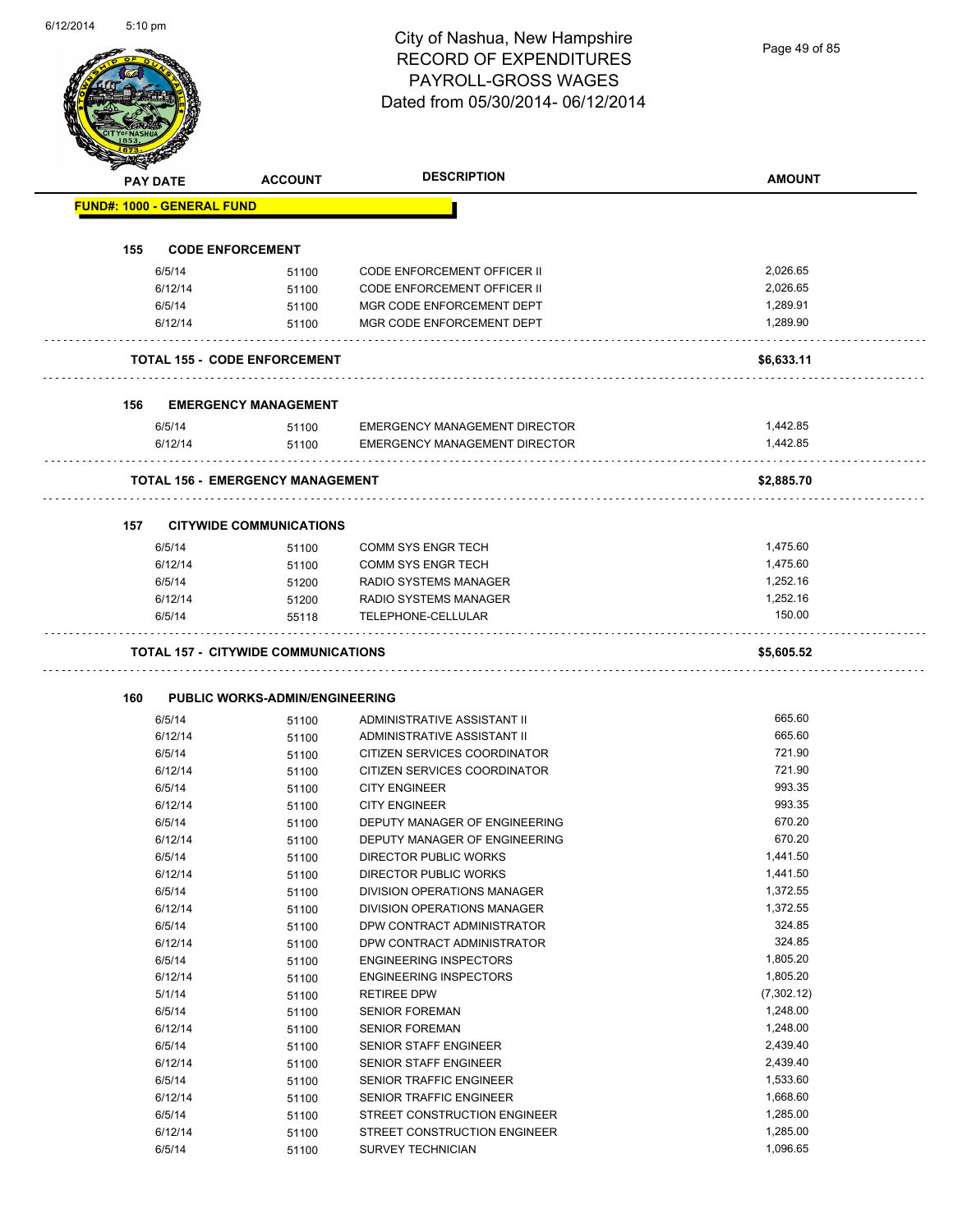|     |                                   |                                            | <b>RECORD OF EXPENDITURES</b><br><b>PAYROLL-GROSS WAGES</b> | Page 50 of 85        |
|-----|-----------------------------------|--------------------------------------------|-------------------------------------------------------------|----------------------|
|     |                                   |                                            | Dated from 05/30/2014-06/12/2014                            |                      |
|     | PAY DATE                          | <b>ACCOUNT</b>                             | <b>DESCRIPTION</b>                                          | <b>AMOUNT</b>        |
|     | <b>FUND#: 1000 - GENERAL FUND</b> |                                            |                                                             |                      |
| 160 |                                   | <b>PUBLIC WORKS-ADMIN/ENGINEERING</b>      |                                                             |                      |
|     | 6/12/14                           | 51100                                      | <b>SURVEY TECHNICIAN</b>                                    | 1,096.65             |
|     | 5/1/14                            | 51750                                      | <b>RETIREMENT &amp; SEPARATION PAY</b>                      | 7,302.12             |
|     |                                   | TOTAL 160 - PUBLIC WORKS-ADMIN/ENGINEERING |                                                             | \$31,330.60          |
| 161 | <b>STREETS</b>                    |                                            |                                                             |                      |
|     | 6/5/14                            | 51100                                      | ADMINISTRATIVE ASSISTANT III                                | 953.25               |
|     | 6/12/14                           | 51100                                      | ADMINISTRATIVE ASSISTANT III                                | 953.25               |
|     | 6/5/14                            | 51100                                      | AUTO MECH 1ST CLASS NIGHTS                                  | 3,021.60             |
|     | 6/12/14                           | 51100                                      | AUTO MECH 1ST CLASS NIGHTS                                  | 3,045.60             |
|     | 6/5/14                            | 51100                                      | AUTO MECH 2ND CLASS                                         | 1,818.40             |
|     | 6/12/14                           | 51100                                      | AUTO MECH 2ND CLASS                                         | 1,818.40             |
|     | 6/5/14                            | 51100                                      | AUTO MECH 2ND CLASS NIGHTS                                  | 921.20               |
|     | 6/12/14                           | 51100                                      | AUTO MECH 2ND CLASS NIGHTS                                  | 921.20               |
|     | 6/5/14                            | 51100                                      | AUTO MECHANIC 1ST CLASS                                     | 2,993.60             |
|     | 6/12/14                           | 51100                                      | AUTO MECHANIC 1ST CLASS                                     | 2,993.61             |
|     | 6/5/14                            | 51100                                      | <b>EQUIP OPR STREET REPAIR</b>                              | 6,538.47             |
|     | 6/12/14                           | 51100                                      | <b>EQUIP OPR STREET REPAIR</b>                              | 6,436.18             |
|     | 6/5/14                            | 51100                                      | FLEET MAINTENANCE FOREMAN                                   | 1,096.65             |
|     | 6/12/14                           | 51100                                      | FLEET MAINTENANCE FOREMAN                                   | 1,096.65             |
|     | 6/5/14                            | 51100                                      | FLEET MANAGER STREET DEPT                                   | 1,056.15             |
|     | 6/12/14                           | 51100                                      | FLEET MANAGER STREET DEPT                                   | 1,056.15<br>2,565.32 |
|     | 6/5/14                            | 51100                                      | <b>MASON PIPELAYER</b><br><b>MASON PIPELAYER</b>            | 2,608.80             |
|     | 6/12/14<br>6/5/14                 | 51100<br>51100                             | OPERATIONS COORDINATOR                                      | 783.12               |
|     | 6/12/14                           | 51100                                      | OPERATIONS COORDINATOR                                      | 788.04               |
|     | 6/5/14                            | 51100                                      | <b>SIGN MAINTENANCE</b>                                     | 865.60               |
|     | 6/12/14                           | 51100                                      | <b>SIGN MAINTENANCE</b>                                     | 865.60               |
|     | 6/5/14                            | 51100                                      | SIGN MAINTENANCE ASSISTANT                                  | 807.20               |
|     | 6/12/14                           | 51100                                      | SIGN MAINTENANCE ASSISTANT                                  | 807.20               |
|     | 6/5/14                            | 51100                                      | STOREKEEPER PWD                                             | 895.66               |
|     | 6/12/14                           | 51100                                      | STOREKEEPER PWD                                             | 895.66               |
|     | 6/5/14                            | 51100                                      | STR CONSTR RPR AND PERMT COORD                              | 1,075.15             |
|     | 6/12/14                           | 51100                                      | STR CONSTR RPR AND PERMT COORD                              | 1,075.15             |
|     | 6/5/14                            | 51100                                      | <b>STREET FOREMAN</b>                                       | 4,488.77             |
|     | 6/12/14                           | 51100                                      | <b>STREET FOREMAN</b>                                       | 4,488.79             |
|     | 6/5/14                            | 51100                                      | SUPERINTENDENT OF STREETS                                   | 1,720.00             |
|     | 6/12/14                           | 51100                                      | SUPERINTENDENT OF STREETS                                   | 1,720.00             |
|     | 6/5/14                            | 51100                                      | TRAFFIC MAINTENANCE ASSISTANT                               | 860.80               |
|     | 6/12/14                           | 51100                                      | TRAFFIC MAINTENANCE ASSISTANT                               | 860.80               |
|     | 6/5/14                            | 51100                                      | <b>TRAFFIC MANAGER</b>                                      | 1,331.45             |
|     | 6/12/14                           | 51100                                      | <b>TRAFFIC MANAGER</b>                                      | 1,331.45             |
|     | 6/5/14                            | 51100                                      | <b>TRAFFIC TECHNICIAN I</b>                                 | 2,071.20             |
|     | 6/12/14                           | 51100                                      | <b>TRAFFIC TECHNICIAN I</b>                                 | 2,071.20             |
|     | 6/5/14                            | 51100                                      | TRUCK DRIVER STREET REPAIR                                  | 15,724.97            |
|     | 6/12/14                           | 51100                                      | TRUCK DRIVER STREET REPAIR                                  | 16,040.48            |
|     | 6/5/14                            | 51100                                      | <b>WELDER FIRST CLASS</b>                                   | 984.40               |
|     | 6/12/14                           | 51100                                      | <b>WELDER FIRST CLASS</b>                                   | 984.40               |
|     | 6/5/14                            | 51300                                      | OVERTIME-REGULAR                                            | 3,300.59             |
|     | 6/12/14                           | 51300                                      | OVERTIME-REGULAR                                            | 1,174.81             |
|     | 6/12/14                           | 51600                                      | LONGEVITY                                                   | 400.00               |

6/12/2014 5:10 pm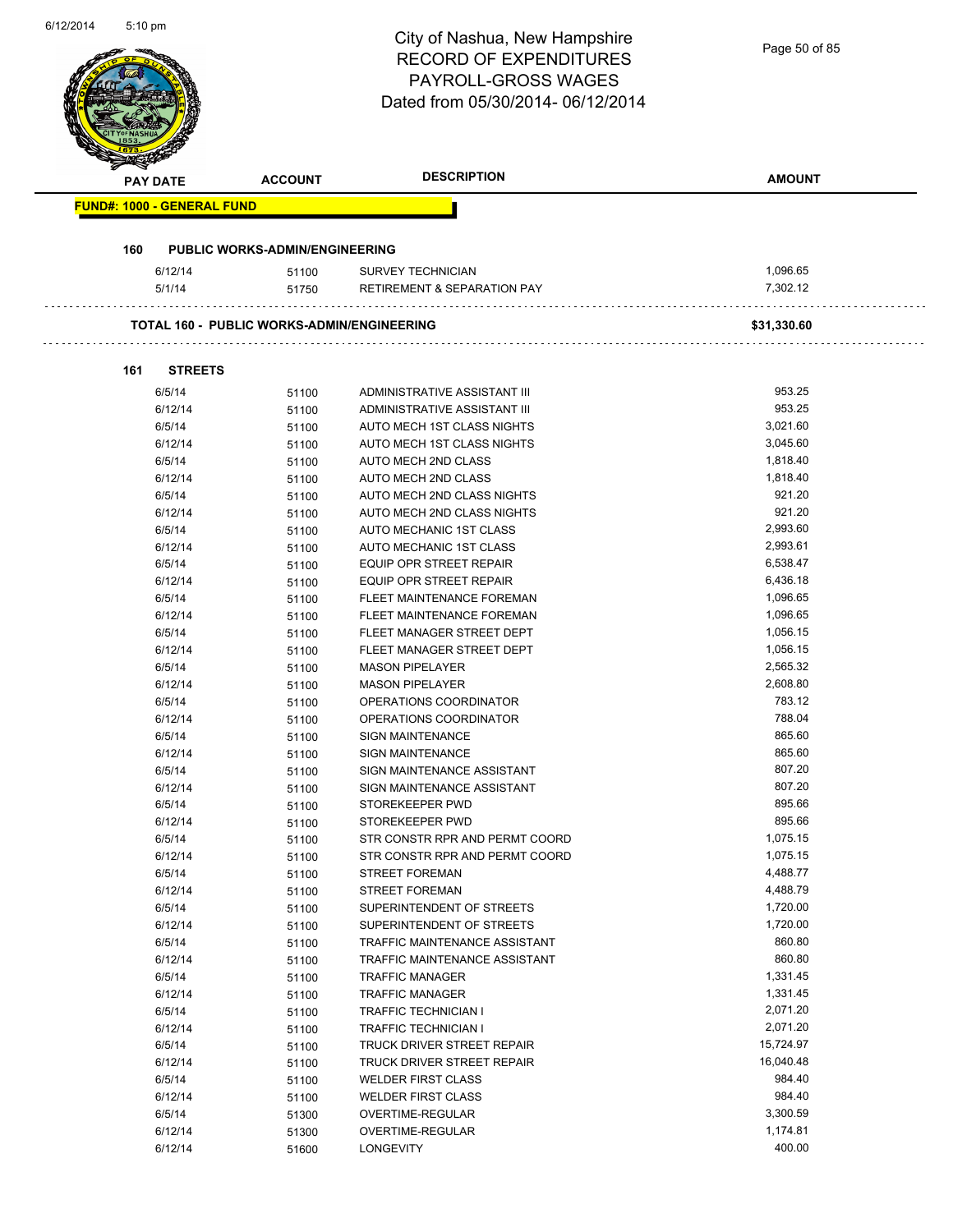

Page 51 of 85

|     | <b>PAY DATE</b>                       | <b>ACCOUNT</b> | <b>DESCRIPTION</b>                                           | <b>AMOUNT</b>        |
|-----|---------------------------------------|----------------|--------------------------------------------------------------|----------------------|
|     | <b>FUND#: 1000 - GENERAL FUND</b>     |                |                                                              |                      |
|     |                                       |                |                                                              |                      |
|     | <b>TOTAL 161 - STREETS</b>            |                |                                                              | \$110,306.97         |
|     |                                       |                |                                                              |                      |
| 166 | <b>PARKING LOTS</b>                   |                |                                                              |                      |
|     | 6/5/14                                | 51100          | ADMINISTRATIVE ASSISTANT II                                  | 665.60               |
|     | 6/12/14                               | 51100          | ADMINISTRATIVE ASSISTANT II                                  | 665.60               |
|     | 6/5/14                                | 51100          | PARKING MAINTENANCE                                          | 1,315.20             |
|     | 6/12/14                               | 51100          | PARKING MAINTENANCE                                          | 1,315.20             |
|     | 6/5/14                                | 51100          | <b>TRANSPORTATION DEPT MANAGER</b>                           | 76.85                |
|     | 6/12/14                               | 51100          | <b>TRANSPORTATION DEPT MANAGER</b>                           | 76.85                |
|     |                                       |                |                                                              |                      |
|     | TOTAL 166 - PARKING LOTS              |                |                                                              | \$4,115.30           |
|     |                                       |                |                                                              |                      |
| 171 | <b>COMMUNITY SERVICES</b>             |                |                                                              |                      |
|     | 6/5/14                                | 51100          | ADMINISTRATIVE ASSISTANT II                                  | 696.75               |
|     | 6/12/14                               | 51100          | ADMINISTRATIVE ASSISTANT II                                  | 696.75               |
|     | 6/5/14                                | 51100          | DIRECTOR HEALTH AND COMM SVS                                 | 1,677.04             |
|     | 6/12/14                               | 51100          | DIRECTOR HEALTH AND COMM SVS                                 | 1,677.04             |
|     | 6/5/14                                | 51100          | PROGRAM ASSISTANT                                            | 419.80               |
|     | 6/12/14                               | 51100          | PROGRAM ASSISTANT                                            | 419.80               |
|     | 6/5/14                                | 51100          | PROGRAM COORDINATOR                                          | 903.15               |
|     | 6/12/14                               | 51100          | PROGRAM COORDINATOR                                          | 903.16               |
|     | <b>TOTAL 171 - COMMUNITY SERVICES</b> |                |                                                              | \$7,393.49           |
| 172 | <b>COMMUNITY HEALTH</b>               |                |                                                              |                      |
|     | 6/5/14                                | 51100          | ADMINISTRATIVE ASSISTANT II                                  | 696.75               |
|     | 6/12/14                               | 51100          | ADMINISTRATIVE ASSISTANT II                                  | 696.75               |
|     | 6/5/14                                | 51100          | <b>BILINGUAL OUTREACH WORKER</b>                             | 737.20               |
|     | 6/12/14                               | 51100          | <b>BILINGUAL OUTREACH WORKER</b>                             | 737.20               |
|     | 6/5/14                                |                | <b>MANAGER COMMUNITY HEALTH</b>                              | 1,364.20             |
|     |                                       | 51100          |                                                              | 1,364.20             |
|     | 6/12/14                               | 51100          | MANAGER COMMUNITY HEALTH                                     |                      |
|     | 6/5/14<br>6/12/14                     | 51100<br>51100 | PUB HEALTH NURSE<br>PUB HEALTH NURSE                         | 3,342.60<br>3,342.60 |
|     |                                       |                |                                                              |                      |
|     | <b>TOTAL 172 - COMMUNITY HEALTH</b>   |                |                                                              | \$12,281.50          |
| 173 | <b>ENVIRONMENTAL HEALTH</b>           |                |                                                              |                      |
|     | 6/5/14                                | 51100          | <b>ENVIRONMENTAL HEALTH SPEC I</b>                           | 1,598.15             |
|     | 6/12/14                               | 51100          | ENVIRONMENTAL HEALTH SPEC I                                  | 1,598.15             |
|     | 6/5/14                                | 51100          | ENVIRONMENTAL HEALTH SPEC II                                 | 1,044.25             |
|     | 6/12/14                               | 51100          | ENVIRONMENTAL HEALTH SPEC II                                 | 1,044.25             |
|     |                                       |                | ENVIRONMENTAL TECH OFFICE MGR                                | 964.35               |
|     |                                       |                |                                                              |                      |
|     | 6/5/14                                | 51100          |                                                              |                      |
|     | 6/12/14                               | 51100          | ENVIRONMENTAL TECH OFFICE MGR                                | 964.35               |
|     | 6/5/14                                | 51100          | LABORATORY DIRECTOR                                          | 988.20               |
|     | 6/12/14                               | 51100          | LABORATORY DIRECTOR                                          | 988.20               |
|     | 6/5/14<br>6/12/14                     | 51100<br>51100 | MANAGER ENVIRONMENTAL HEALTH<br>MANAGER ENVIRONMENTAL HEALTH | 1,404.70<br>1,404.70 |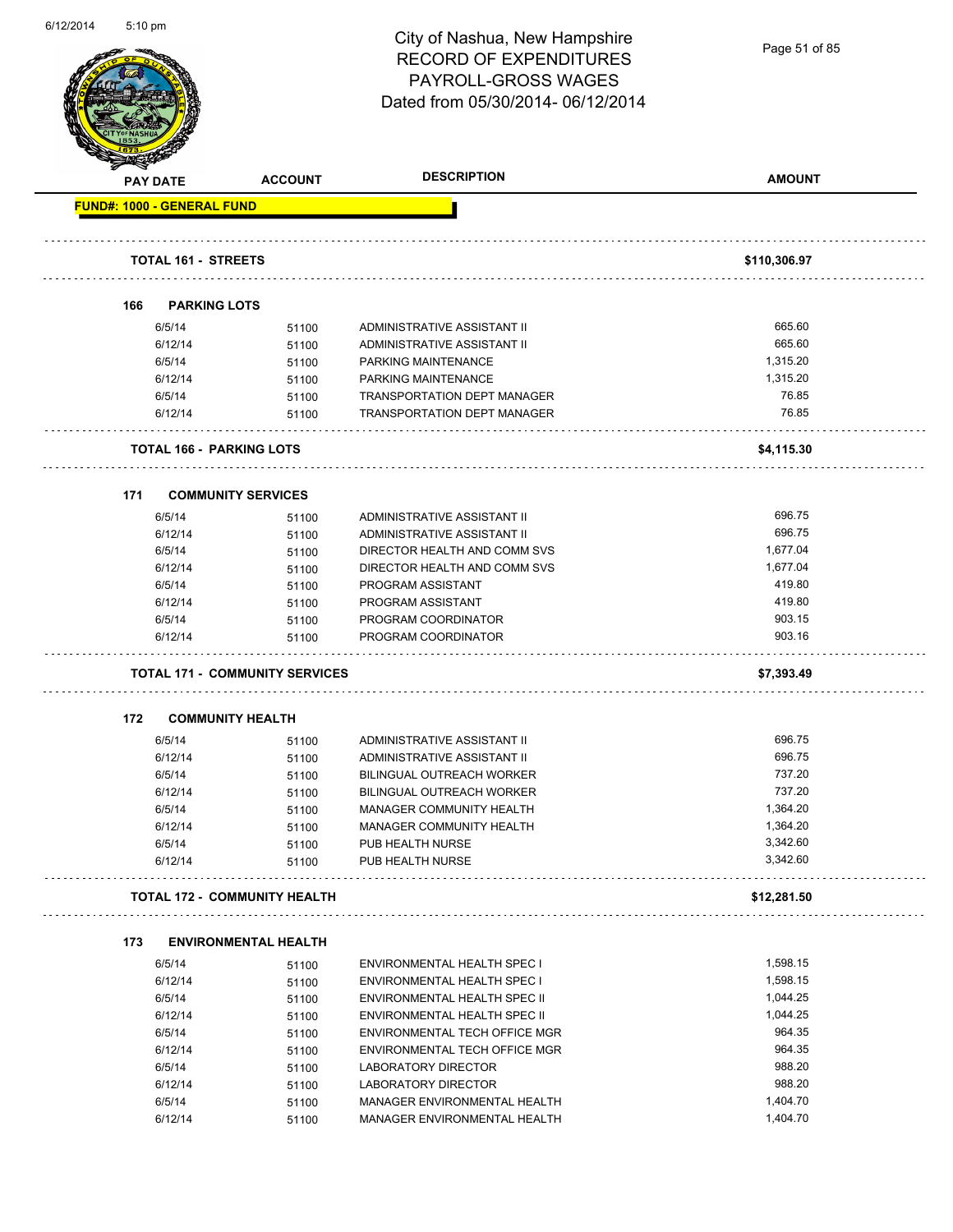|                                   |                                           | City of Nashua, New Hampshire<br><b>RECORD OF EXPENDITURES</b><br>PAYROLL-GROSS WAGES<br>Dated from 05/30/2014-06/12/2014 | Page 52 of 85      |
|-----------------------------------|-------------------------------------------|---------------------------------------------------------------------------------------------------------------------------|--------------------|
| <b>PAY DATE</b>                   | <b>ACCOUNT</b>                            | <b>DESCRIPTION</b>                                                                                                        | <b>AMOUNT</b>      |
| <b>FUND#: 1000 - GENERAL FUND</b> |                                           |                                                                                                                           |                    |
|                                   | <b>TOTAL 173 - ENVIRONMENTAL HEALTH</b>   |                                                                                                                           | \$11,999.30        |
| 174                               | <b>WELFARE ADMINISTRATION</b>             |                                                                                                                           |                    |
| 6/5/14                            | 51100                                     | ADMINISTRATIVE ASSISTANT I                                                                                                | 812.25             |
| 6/12/14                           | 51100                                     | ADMINISTRATIVE ASSISTANT I                                                                                                | 812.25             |
| 6/5/14                            | 51100                                     | CASE TECHNICIAN WELFARE                                                                                                   | 2,311.50           |
| 6/12/14                           | 51100                                     | CASE TECHNICIAN WELFARE                                                                                                   | 2,311.50           |
| 6/5/14                            | 51100                                     | INTAKE WORKER ACCOUNTANT                                                                                                  | 909.85             |
| 6/12/14                           | 51100                                     | INTAKE WORKER ACCOUNTANT                                                                                                  | 909.85             |
| 6/5/14                            | 51100                                     | SENIOR CASE TECHNICIAN                                                                                                    | 929.80             |
| 6/12/14                           | 51100                                     | SENIOR CASE TECHNICIAN                                                                                                    | 929.80             |
| 6/5/14                            | 51100                                     | <b>WELFARE OFFICER</b>                                                                                                    | 1,408.20           |
| 6/12/14                           | 51100                                     | <b>WELFARE OFFICER</b>                                                                                                    | 1,408.20           |
|                                   | <b>TOTAL 174 - WELFARE ADMINISTRATION</b> |                                                                                                                           | \$12,743.20        |
| 177                               | <b>PARKS &amp; RECREATION</b>             |                                                                                                                           |                    |
| 6/5/14                            | 51100                                     | ADMINISTRATIVE ASSISTANT II                                                                                               | 734.80             |
| 6/12/14                           | 51100                                     | ADMINISTRATIVE ASSISTANT II                                                                                               | 734.80             |
| 6/5/14                            | 51100                                     | EQUIPMENT OPERATOR, PARKS                                                                                                 | 909.20             |
| 6/12/14                           | 51100                                     | EQUIPMENT OPERATOR, PARKS                                                                                                 | 911.28             |
| 6/5/14                            | 51100                                     | FOREMAN LABOR PARK                                                                                                        | 3,262.53           |
| 6/12/14                           | 51100                                     | <b>FOREMAN LABOR PARK</b>                                                                                                 | 3,289.93           |
| 6/5/14                            | 51100                                     | <b>GROUNDS KEEPER PARK MAINT</b>                                                                                          | 6,634.24           |
| 6/12/14                           | 51100                                     | <b>GROUNDS KEEPER PARK MAINT</b>                                                                                          | 6,743.61           |
| 6/5/14                            | 51100                                     | <b>GROUNDSMAN I PARKS</b>                                                                                                 | 2,364.72           |
| 6/12/14                           | 51100                                     | <b>GROUNDSMAN I PARKS</b>                                                                                                 | 2,448.72           |
| 6/5/14                            | 51100                                     | <b>GROUNDSMAN II PARKS</b>                                                                                                | 818.80             |
| 6/12/14                           | 51100                                     | <b>GROUNDSMAN II PARKS</b>                                                                                                | 818.80<br>2,758.80 |
| 6/5/14<br>6/12/14                 | 51100                                     | <b>LEAD GROUNDSMAN</b>                                                                                                    | 2,758.80           |
| 6/5/14                            | 51100<br>51100                            | <b>LEAD GROUNDSMAN</b><br><b>NURSERY WORKER PARKS</b>                                                                     | 865.60             |
| 6/12/14                           | 51100                                     | NURSERY WORKER PARKS                                                                                                      | 865.60             |
| 6/5/14                            | 51100                                     | PROGRAM COORDINATOR                                                                                                       | 347.85             |
| 6/12/14                           | 51100                                     | PROGRAM COORDINATOR                                                                                                       | 347.85             |
| 6/5/14                            | 51100                                     | RECREATION PROGRAM MANAGER                                                                                                | 1,075.60           |
| 6/12/14                           | 51100                                     | RECREATION PROGRAM MANAGER                                                                                                | 1,075.60           |
| 6/5/14                            | 51100                                     | STELLOS STADIUM ATTENDANT                                                                                                 | 909.20             |
| 6/12/14                           | 51100                                     | STELLOS STADIUM ATTENDANT                                                                                                 | 909.20             |
| 6/5/14                            | 51100                                     | SUPERINTENDENT OF PARKS RECR                                                                                              | 1,670.35           |
| 6/12/14                           | 51100                                     | SUPERINTENDENT OF PARKS RECR                                                                                              | 1,670.35           |
| 6/5/14                            | 51100                                     | TRUCK DRIVER PARKS RECR                                                                                                   | 844.80             |
| 6/12/14                           | 51100                                     | TRUCK DRIVER PARKS RECR                                                                                                   | 857.04             |
| 6/5/14                            | 51300                                     | OVERTIME-REGULAR                                                                                                          | 5,206.49           |
| 6/12/14                           | 51300                                     | OVERTIME-REGULAR                                                                                                          | 7,074.49           |
| 6/5/14                            | 51400                                     | <b>WAGES TEMP-SEASONAL</b>                                                                                                | 5,654.13           |
| 6/12/14                           | 51400                                     | WAGES TEMP-SEASONAL                                                                                                       | 8,159.50<br>800.00 |
| 6/12/14                           | 51600                                     | LONGEVITY                                                                                                                 |                    |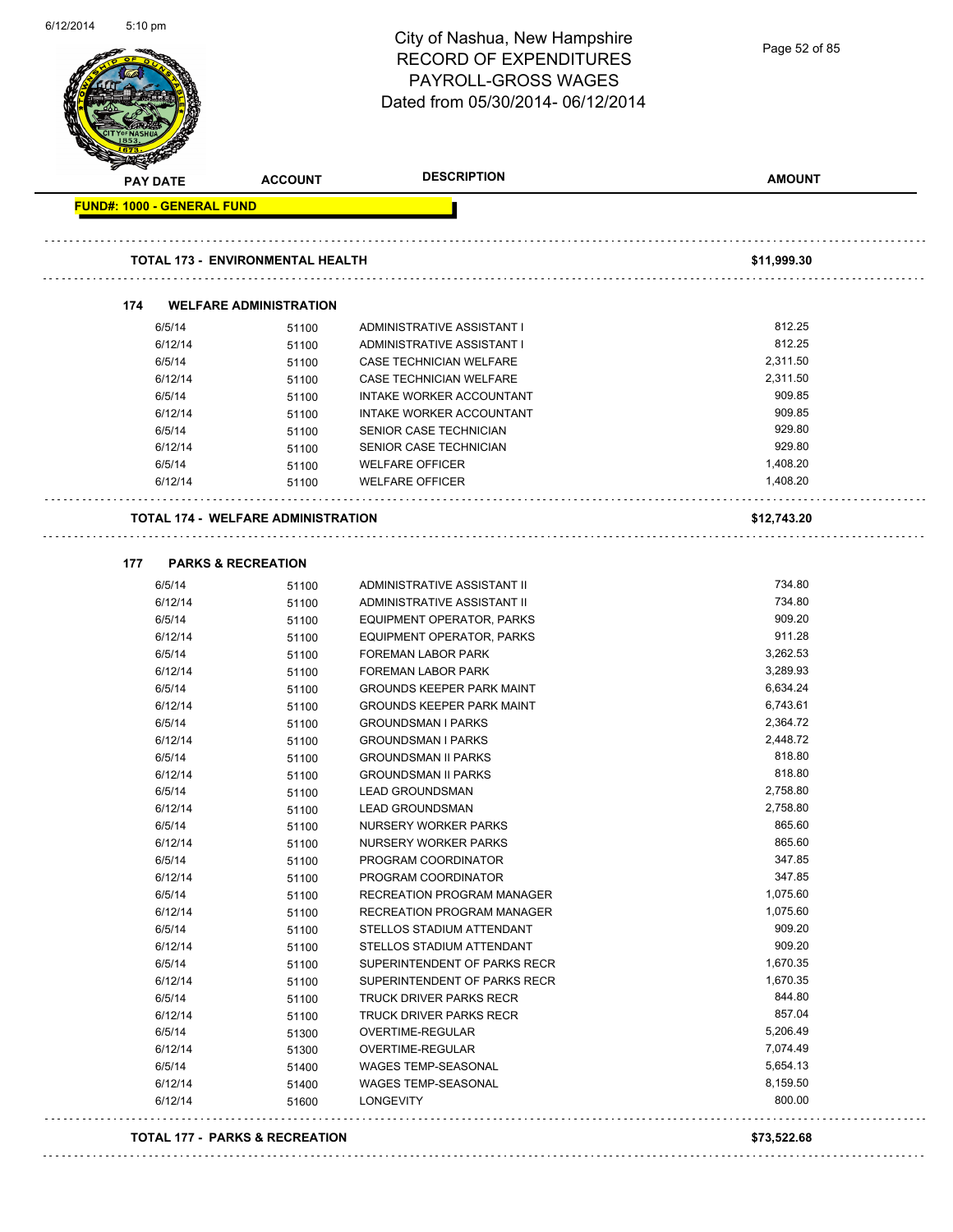

|     | <b>PAY DATE</b>                   | <b>ACCOUNT</b> | <b>DESCRIPTION</b>                                               | <b>AMOUNT</b>      |
|-----|-----------------------------------|----------------|------------------------------------------------------------------|--------------------|
|     | <b>FUND#: 1000 - GENERAL FUND</b> |                |                                                                  |                    |
|     |                                   |                |                                                                  |                    |
|     |                                   |                |                                                                  |                    |
| 179 | <b>LIBRARY</b>                    |                |                                                                  |                    |
|     | 6/5/14                            | 51100          | ADMIN ASST COST ACCOUNTANT                                       | 782.40             |
|     | 6/12/14                           | 51100          | ADMIN ASST COST ACCOUNTANT                                       | 782.40             |
|     | 6/5/14                            | 51100          | ASSISTANT DIRECTOR LIBRARY                                       | 1,255.85           |
|     | 6/12/14                           | 51100          | ASSISTANT DIRECTOR LIBRARY                                       | 1,255.85           |
|     | 6/5/14                            | 51100          | ASSISTANT LIBRARIAN CIRCULATIO                                   | 945.05             |
|     | 6/12/14                           | 51100          | ASSISTANT LIBRARIAN CIRCULATIO                                   | 945.05             |
|     | 6/5/14                            | 51100          | ASSISTANT LIBRARIAN MEDIA SERV                                   | 809.35             |
|     | 6/12/14                           | 51100          | ASSISTANT LIBRARIAN MEDIA SERV                                   | 770.81             |
|     | 6/5/14                            | 51100          | ASSISTANT LIBRARIAN TECH SVS                                     | 975.45             |
|     | 6/12/14                           | 51100          | ASSISTANT LIBRARIAN TECH SVS                                     | 975.45             |
|     | 6/5/14                            | 51100          | ASSISTANT LIBRARIAN YOUTH SERV                                   | 757.40             |
|     | 6/12/14                           | 51100          | ASSISTANT LIBRARIAN YOUTH SERV                                   | 757.40             |
|     | 6/5/14                            | 51100          | <b>DIRECTOR LIBRARY</b>                                          | 1,831.20           |
|     | 6/12/14                           | 51100          | <b>DIRECTOR LIBRARY</b>                                          | 1,831.20           |
|     | 6/5/14                            | 51100          | EXECUTIVE ASST OFFICE MANAGER                                    | 833.85             |
|     | 6/12/14                           | 51100          | EXECUTIVE ASST OFFICE MANAGER                                    | 833.85             |
|     | 6/5/14                            | 51100          | <b>JANITOR</b>                                                   | 476.20             |
|     | 6/12/14                           | 51100          | <b>JANITOR</b>                                                   | 476.20             |
|     | 6/5/14                            | 51100          | <b>LIBRARIAN ADULT SERVICES</b>                                  | 934.56             |
|     | 6/12/14                           | 51100          | LIBRARIAN ADULT SERVICES                                         | 934.56             |
|     | 6/5/14                            | 51100          | LIBRARIAN CIRCULATION                                            | 973.98             |
|     | 6/12/14                           | 51100          | <b>LIBRARIAN CIRCULATION</b>                                     | 973.99             |
|     | 6/5/14                            | 51100          | LIBRARIAN OUTREACH SVS                                           | 970.09             |
|     | 6/12/14                           | 51100          | LIBRARIAN OUTREACH SVS                                           | 970.09             |
|     | 6/5/14                            | 51100          | <b>LIBRARIAN TECH SERVICES</b>                                   | 1,852.94           |
|     | 6/12/14                           | 51100          | <b>LIBRARIAN TECH SERVICES</b>                                   | 1,852.94           |
|     | 6/5/14                            | 51100          | LIBRARIAN YOUTH SERVICES                                         | 2,339.96           |
|     | 6/12/14                           | 51100          | LIBRARIAN YOUTH SERVICES                                         | 2,342.44           |
|     | 6/5/14                            | 51100          | LIBRARY ASSISTANT ADULT SERVIC                                   | 645.45             |
|     | 6/12/14                           | 51100          | LIBRARY ASSISTANT ADULT SERVIC                                   | 645.45             |
|     | 6/5/14                            | 51100          | LIBRARY ASSISTANT CIRCULATION                                    | 3,255.15           |
|     | 6/12/14                           | 51100          | LIBRARY ASSISTANT CIRCULATION                                    | 3,255.14           |
|     | 6/5/14                            | 51100          | LIBRARY ASSISTANT MEDIA SERVIC                                   | 1,994.56           |
|     | 6/12/14                           | 51100          | LIBRARY ASSISTANT MEDIA SERVIC                                   | 1,990.55           |
|     | 6/5/14                            | 51100          | LIBRARY ASSISTANT TECH SVS                                       | 686.30             |
|     | 6/12/14                           | 51100          | LIBRARY ASSISTANT TECH SVS                                       | 686.30<br>1,604.55 |
|     | 6/5/14<br>6/12/14                 | 51100          | LIBRARY ASSISTANT YOUTH SERVIC<br>LIBRARY ASSISTANT YOUTH SERVIC | 1,667.56           |
|     | 6/5/14                            | 51100          | <b>MAINTENANCE SUPV</b>                                          | 827.70             |
|     | 6/12/14                           | 51100          | MAINTENANCE SUPV                                                 | 827.70             |
|     | 6/5/14                            | 51100          | MEDIA SERVICES COORDINATOR                                       | 1,169.95           |
|     | 6/12/14                           | 51100          | <b>MEDIA SERVICES COORDINATOR</b>                                | 1,169.95           |
|     | 6/5/14                            | 51100<br>51100 | REFERENCE LIBRARIAN ADULT SERV                                   | 2,968.29           |
|     | 6/12/14                           | 51100          | REFERENCE LIBRARIAN ADULT SERV                                   | 3,020.71           |
|     | 6/5/14                            | 51100          | REFERENCE LIBRARIAN TECH SVS                                     | 734.40             |
|     | 6/12/14                           | 51100          | REFERENCE LIBRARIAN TECH SVS                                     | 734.40             |
|     | 6/5/14                            | 51100          | <b>SECURITY LIBRARY</b>                                          | 584.96             |
|     | 6/12/14                           | 51100          | <b>SECURITY LIBRARY</b>                                          | 596.16             |
|     | 6/5/14                            | 51200          | LIBRARY ASSISTANT TECH SVS                                       | 403.39             |
|     | 6/12/14                           | 51200          | LIBRARY ASSISTANT TECH SVS                                       | 403.40             |
|     | 6/5/14                            | 51200          | LIBRARY PAGE YOUTH SERVICES                                      | 229.25             |
|     | 6/12/14                           | 51200          | LIBRARY PAGE YOUTH SERVICES                                      | 229.25             |
|     |                                   |                |                                                                  |                    |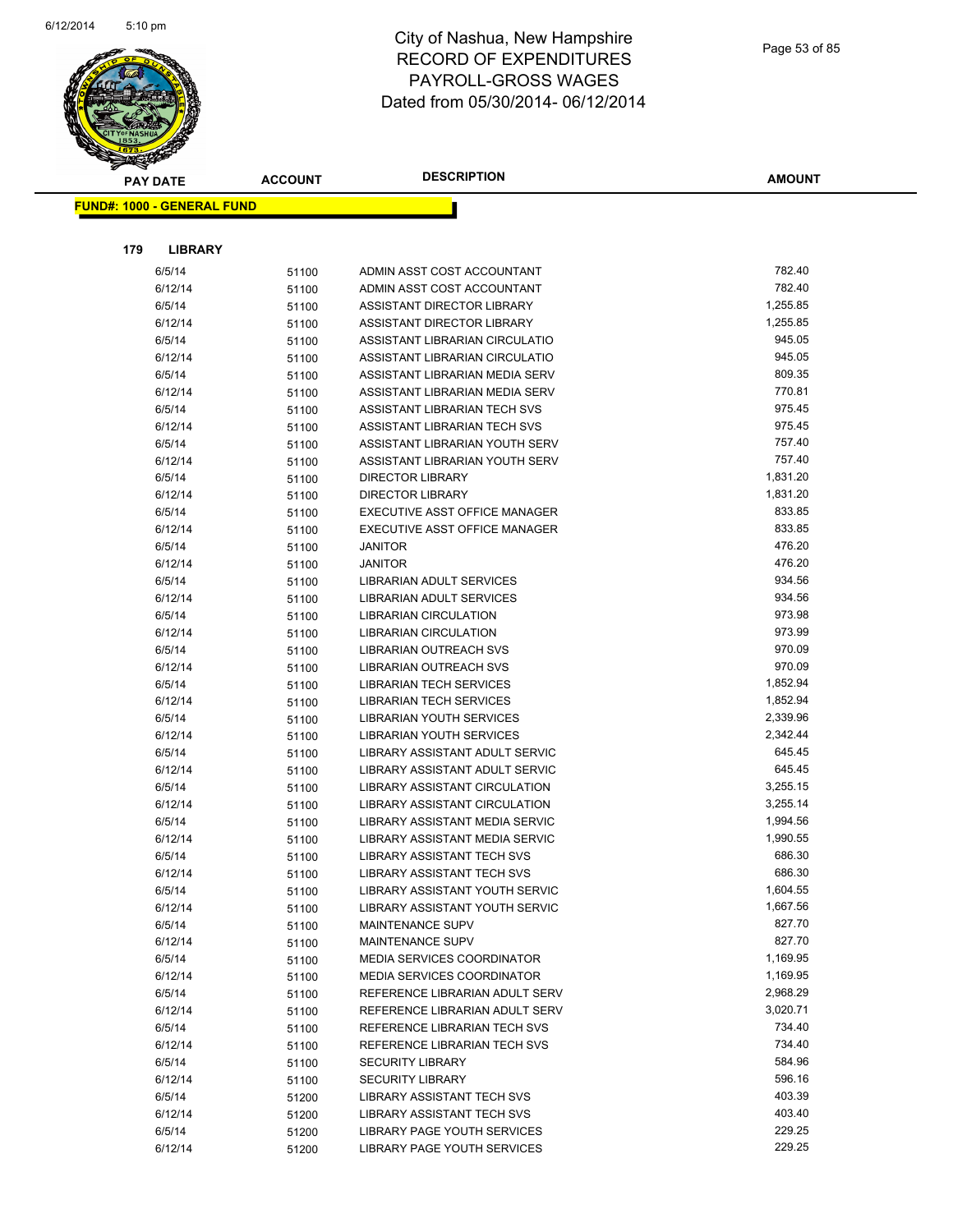Page 54 of 85

|     | <b>PAY DATE</b>                   | <b>ACCOUNT</b>                           | <b>DESCRIPTION</b>                          | <b>AMOUNT</b>    |
|-----|-----------------------------------|------------------------------------------|---------------------------------------------|------------------|
|     | <b>FUND#: 1000 - GENERAL FUND</b> |                                          |                                             |                  |
| 179 | <b>LIBRARY</b>                    |                                          |                                             |                  |
|     |                                   |                                          |                                             | 728.87           |
|     | 6/5/14                            | 51200                                    | LIBRARY PAGES CIRCULATION                   |                  |
|     | 6/12/14                           | 51200                                    | LIBRARY PAGES CIRCULATION                   | 810.19           |
|     | 6/5/14                            | 51200                                    | LIBRARY PAGES MEDIA SERVICES                | 542.91           |
|     | 6/12/14                           | 51200                                    | LIBRARY PAGES MEDIA SERVICES                | 467.25<br>332.50 |
|     | 6/5/14                            | 51200                                    | SECURITY LIBRARY                            |                  |
|     | 6/12/14                           | 51200                                    | <b>SECURITY LIBRARY</b>                     | 322.00<br>167.81 |
|     | 6/5/14                            | 51300                                    | OVERTIME-REGULAR                            |                  |
|     | <b>TOTAL 179 - LIBRARY</b>        |                                          |                                             | \$65,142.56      |
| 181 |                                   | <b>COMMUNITY DEVELOPMENT</b>             |                                             |                  |
|     | 6/5/14                            | 51100                                    | ADMINISTRATIVE ASSISTANT II                 | 665.60           |
|     | 6/12/14                           | 51100                                    | ADMINISTRATIVE ASSISTANT II                 | 665.60           |
|     | 6/5/14                            | 51200                                    | <b>CLERK TYPIST II PT</b>                   | 331.61           |
|     | 6/12/14                           | 51200                                    | <b>CLERK TYPIST II PT</b>                   | 319.17           |
|     | 6/5/14                            | 51400                                    | WAGES TEMP-SEASONAL                         | 100.00           |
|     | 6/12/14                           | 51400                                    | WAGES TEMP-SEASONAL                         | 100.00           |
|     |                                   | <b>TOTAL 181 - COMMUNITY DEVELOPMENT</b> |                                             | \$2,181.98       |
|     |                                   |                                          |                                             |                  |
| 182 | <b>PLANNING &amp; ZONING</b>      |                                          |                                             |                  |
|     | 6/5/14                            | 51100                                    | DEPARTMENT COORDINATOR                      | 913.60           |
|     | 6/12/14                           | 51100                                    | DEPARTMENT COORDINATOR                      | 913.60           |
|     | 6/5/14                            | 51100                                    | DEPUTY PLANNING MANAGER                     | 2,589.60         |
|     | 6/12/14                           | 51100                                    | DEPUTY PLANNING MANAGER                     | 2,589.60         |
|     | 6/5/14                            | 51100                                    | <b>MANAGER PLANNING DEPT</b>                | 1,865.85         |
|     | 6/12/14                           | 51100                                    | <b>MANAGER PLANNING DEPT</b>                | 1,865.85         |
|     | 6/5/14                            | 51100                                    | PLANNER I                                   | 1,675.35         |
|     | 6/12/14                           | 51100                                    | PLANNER I                                   | 1,675.35         |
|     | 6/5/14                            | 51100                                    | PLANNER II                                  | 1,095.40         |
|     | 6/12/14                           | 51100                                    | <b>PLANNER II</b>                           | 1,095.40         |
|     | 6/5/14                            | 51100                                    | ZONING COORDINATOR                          | 682.30<br>682.30 |
|     | 6/12/14<br>6/12/14                | 51100<br>53428                           | ZONING COORDINATOR<br>STENOGRAPHIC SERVICES | 250.00           |
|     |                                   | <b>TOTAL 182 - PLANNING &amp; ZONING</b> |                                             | \$17,894.20      |
|     |                                   |                                          |                                             |                  |
| 183 |                                   | <b>ECONOMIC DEVELOPMENT</b>              |                                             |                  |
|     | 6/5/14                            | 51100                                    | ECONOMIC DEV DIRECTOR                       | 1,819.35         |
|     | 6/12/14                           | 51100                                    | ECONOMIC DEV DIRECTOR                       | 1,819.35         |
|     | 6/5/14                            | 51100                                    | OED PROGRAM COORDINATOR                     | 385.00           |
|     | 6/12/14                           | 51100                                    | OED PROGRAM COORDINATOR                     | 385.00           |
|     |                                   | <b>TOTAL 183 - ECONOMIC DEVELOPMENT</b>  |                                             | \$4,408.70       |
| 191 | <b>SCHOOL</b>                     |                                          |                                             |                  |
|     | 6/5/14                            | 51100                                    | 21 CENTURY ELEM MFAM RES COORD              | 992.46           |
|     | 6/5/14                            |                                          | ASSISTANT PRINCIPAL AMH                     | 1,406.10         |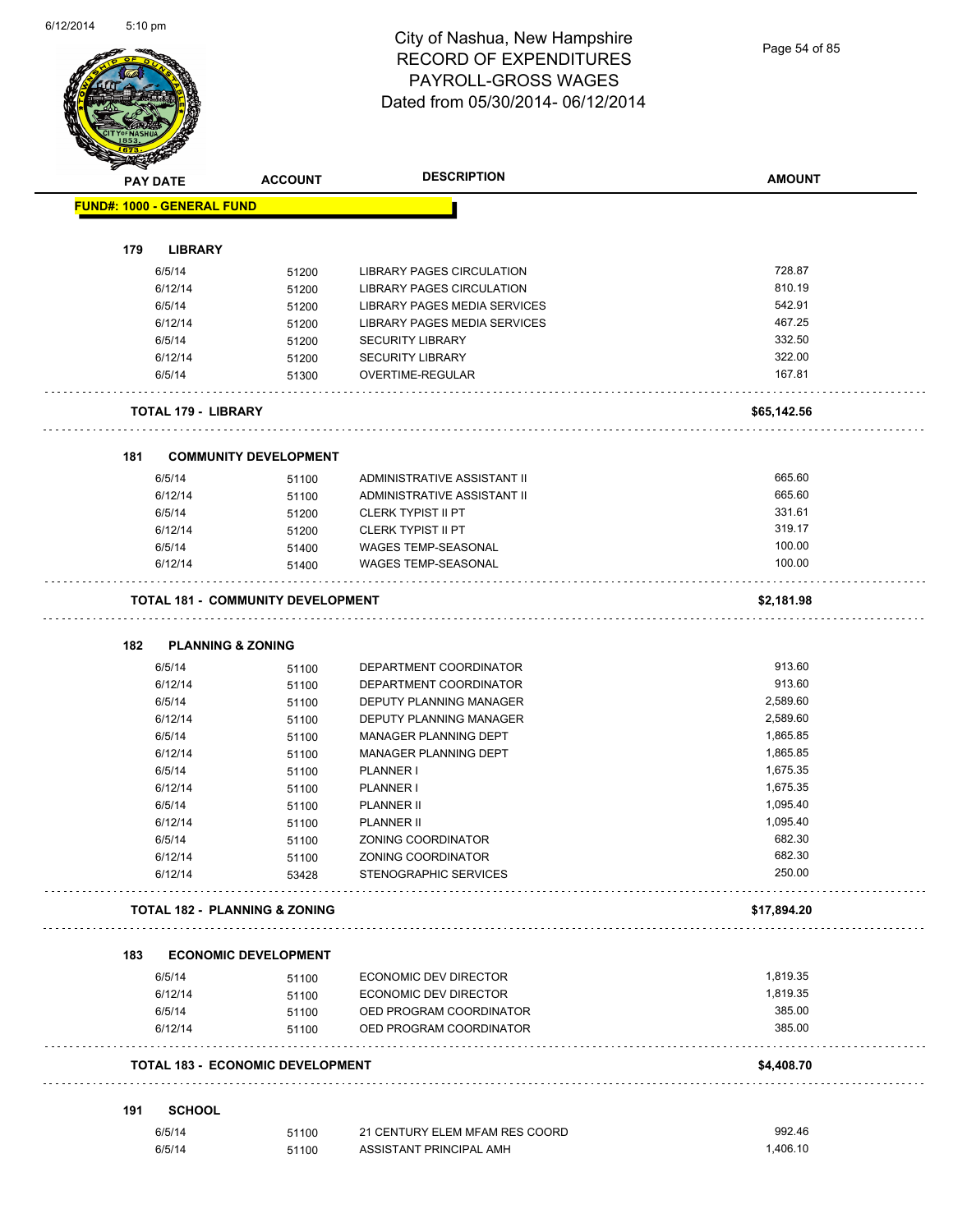

Page 55 of 85

|     | <b>PAY DATE</b>                   | <b>ACCOUNT</b> | <b>DESCRIPTION</b>                           | <b>AMOUNT</b>        |
|-----|-----------------------------------|----------------|----------------------------------------------|----------------------|
|     | <b>FUND#: 1000 - GENERAL FUND</b> |                |                                              |                      |
|     |                                   |                |                                              |                      |
|     |                                   |                |                                              |                      |
| 191 | <b>SCHOOL</b>                     |                |                                              |                      |
|     | 6/5/14                            | 51100          | ASSISTANT PRINCIPAL BIC                      | 2,925.70             |
|     | 6/5/14                            | 51100          | ASSISTANT PRINCIPAL BRO                      | 1,403.80             |
|     | 6/5/14                            | 51100          | ASSISTANT PRINCIPAL CHARL                    | 2,967.50             |
|     | 6/5/14                            | 51100          | ASSISTANT PRINCIPAL DR CRSP                  | 2,925.70             |
|     | 6/5/14                            | 51100          | ASSISTANT PRINCIPAL ELM                      | 6,549.40             |
|     | 6/5/14                            | 51100          | ASSISTANT PRINCIPAL FES                      | 2,967.50             |
|     | 6/5/14                            | 51100          | ASSISTANT PRINCIPAL FMS                      | 3,472.50             |
|     | 6/5/14                            | 51100          | ASSISTANT PRINCIPAL LEDGE                    | 2,812.30             |
|     | 6/5/14                            | 51100          | ASSISTANT PRINCIPAL MDE                      | 1,406.10             |
|     | 6/5/14                            | 51100          | ASSISTANT PRINCIPAL MTP                      | 2,892.50             |
|     | 6/5/14                            | 51100          | ASSISTANT PRINCIPAL NHN                      | 13,012.80            |
|     | 6/5/14                            | 51100          | ASSISTANT PRINCIPAL NHS                      | 12,580.80            |
|     | 6/5/14                            | 51100          | ASSISTANT PRINCIPAL PMS                      | 3,272.60             |
|     | 6/5/14                            | 51100          | ASSISTANT PRINCIPAL SHE                      | 2,807.70             |
|     | 6/5/14                            | 51100          | ASSISTANT SUPERINTENDENT                     | 8,261.41             |
|     | 6/5/14                            | 51100          | ASST DIRECTOR PLANT OPS                      | 4,353.40             |
|     | 6/5/14                            | 51100          | ASST DIRECTOR SPED                           | 6,079.50             |
|     | 6/5/14                            | 51100          | ASST SYSTEMS ADMIN FULL YEAR                 | 13,947.20            |
|     | 6/5/14                            | 51100          | ASST SYSTEMS ADMIN SCH YEAR                  | 586.30               |
|     | 6/12/14                           | 51100          | ASST SYSTEMS ADMIN SCH YEAR                  | 751.53               |
|     | 6/5/14                            | 51100          | ATTENDANCE OFFICER                           | 2,270.20             |
|     | 6/5/14                            | 51100          | CAREER CENTER COORD NHN                      | 1,478.40             |
|     | 6/5/14                            | 51100          | CAREER CENTER COORD NHS                      | 1,478.40             |
|     | 6/5/14                            | 51100          | CHIEF OPERATING OFFICER                      | 3,937.70<br>2,728.59 |
|     | 6/5/14                            | 51100          | CLERICAL ACADEMY NHN                         |                      |
|     | 6/12/14                           | 51100          | CLERICAL ACADEMY NHN                         | 2,681.67<br>2,635.94 |
|     | 6/5/14<br>6/12/14                 | 51100          | CLERICAL ACADEMY NHS<br>CLERICAL ACADEMY NHS | 2,509.23             |
|     | 6/5/14                            | 51100          | CLERICAL ADULT ED NHN                        | 734.65               |
|     | 6/12/14                           | 51100          | CLERICAL ADULT ED NHN                        | 735.15               |
|     | 6/5/14                            | 51100          | CLERICAL ASST SUPER SUP                      | 2,017.54             |
|     | 6/12/14                           | 51100          | CLERICAL ASST SUPER SUP                      | 2,017.55             |
|     | 6/5/14                            | 51100          | CLERICAL ATHLETIC NHN                        | 703.90               |
|     | 6/12/14                           | 51100          | CLERICAL ATHLETIC NHN                        | 703.90               |
|     | 6/5/14                            | 51100<br>51100 | CLERICAL ATHLETIC NHS                        | 727.15               |
|     | 6/12/14                           | 51100          | CLERICAL ATHLETIC NHS                        | 727.15               |
|     | 6/5/14                            | 51100          | CLERICAL BOARD OF ED SUP                     | 774.75               |
|     | 6/12/14                           | 51100          | CLERICAL BOARD OF ED SUP                     | 774.76               |
|     | 6/5/14                            | 51100          | <b>CLERICAL BUSINESS</b>                     | 3,558.81             |
|     | 6/12/14                           | 51100          | <b>CLERICAL BUSINESS</b>                     | 3,558.80             |
|     | 6/5/14                            | 51100          | CLERICAL CHIEF OP OFFICER SUP                | 794.65               |
|     | 6/12/14                           | 51100          | CLERICAL CHIEF OP OFFICER SUP                | 794.64               |
|     | 6/5/14                            | 51100          | CLERICAL CTE NHN                             | 728.53               |
|     | 6/12/14                           | 51100          | CLERICAL CTE NHN                             | 728.54               |
|     | 6/5/14                            | 51100          | CLERICAL CTE NHS                             | 738.40               |
|     | 6/12/14                           | 51100          | <b>CLERICAL CTE NHS</b>                      | 738.40               |
|     | 6/5/14                            | 51100          | <b>CLERICAL GUIDANCE ELM</b>                 | 738.40               |
|     | 6/12/14                           | 51100          | <b>CLERICAL GUIDANCE ELM</b>                 | 738.40               |
|     | 6/5/14                            | 51100          | CLERICAL GUIDANCE NHN                        | 1,998.84             |
|     | 6/12/14                           | 51100          | CLERICAL GUIDANCE NHN                        | 1,951.99             |
|     | 6/5/14                            | 51100          | <b>CLERICAL GUIDANCE NHS</b>                 | 2,756.07             |
|     | 6/12/14                           | 51100          | <b>CLERICAL GUIDANCE NHS</b>                 | 2,751.15             |
|     |                                   |                |                                              |                      |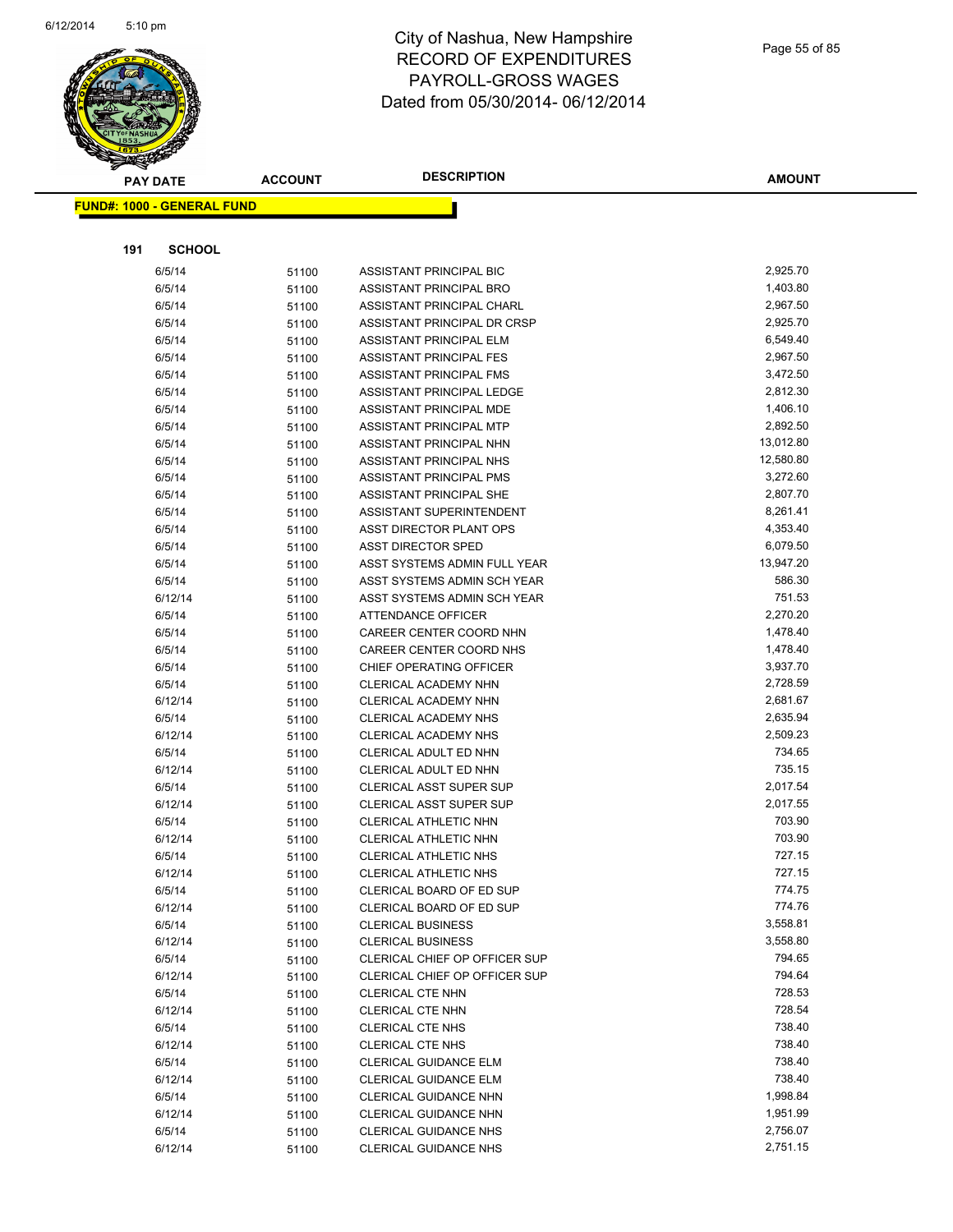

Page 56 of 85

| <b>PAY DATE</b> |                                   | <b>ACCOUNT</b> | <b>DESCRIPTION</b>                               | <b>AMOUNT</b>        |
|-----------------|-----------------------------------|----------------|--------------------------------------------------|----------------------|
|                 | <b>FUND#: 1000 - GENERAL FUND</b> |                |                                                  |                      |
|                 |                                   |                |                                                  |                      |
|                 |                                   |                |                                                  |                      |
| 191             | <b>SCHOOL</b>                     |                |                                                  |                      |
|                 | 6/5/14                            | 51100          | <b>CLERICAL HUMAN RESOURCES</b>                  | 2,104.95             |
|                 | 6/12/14                           | 51100          | <b>CLERICAL HUMAN RESOURCES</b>                  | 2,079.07             |
|                 | 6/5/14                            | 51100          | <b>CLERICAL PAYROLL SUP</b>                      | 660.75               |
|                 | 6/12/14                           | 51100          | <b>CLERICAL PAYROLL SUP</b>                      | 660.75               |
|                 | 6/5/14                            | 51100          | <b>CLERICAL PLANT OPS</b>                        | 733.47               |
|                 | 6/12/14                           | 51100          | <b>CLERICAL PLANT OPS</b>                        | 738.40               |
|                 | 6/5/14                            | 51100          | <b>CLERICAL PRINCIPAL AMH</b>                    | 1,256.30             |
|                 | 6/12/14                           | 51100          | <b>CLERICAL PRINCIPAL AMH</b>                    | 1,247.92             |
|                 | 6/5/14                            | 51100          | <b>CLERICAL PRINCIPAL BIC</b>                    | 1,332.05             |
|                 | 6/12/14                           | 51100          | <b>CLERICAL PRINCIPAL BIC</b>                    | 1,332.05             |
|                 | 6/5/14                            | 51100          | <b>CLERICAL PRINCIPAL BIR</b>                    | 1,407.80             |
|                 | 6/12/14                           | 51100          | <b>CLERICAL PRINCIPAL BIR</b>                    | 1,407.80             |
|                 | 6/5/14                            | 51100          | <b>CLERICAL PRINCIPAL BRO</b>                    | 1,398.04             |
|                 | 6/12/14                           | 51100          | <b>CLERICAL PRINCIPAL BRO</b>                    | 1,476.80             |
|                 | 6/5/14                            | 51100          | CLERICAL PRINCIPAL CHA                           | 1,321.50             |
|                 | 6/12/14                           | 51100          | CLERICAL PRINCIPAL CHA                           | 1,321.50             |
|                 | 6/5/14                            | 51100          | <b>CLERICAL PRINCIPAL DRC</b>                    | 1,353.40             |
|                 | 6/12/14                           | 51100          | <b>CLERICAL PRINCIPAL DRC</b>                    | 1,353.41             |
|                 | 6/5/14                            | 51100          | <b>CLERICAL PRINCIPAL ELM</b>                    | 3,302.22             |
|                 | 6/12/14                           | 51100          | <b>CLERICAL PRINCIPAL ELM</b>                    | 3,006.77             |
|                 | 6/5/14                            | 51100          | <b>CLERICAL PRINCIPAL FES</b>                    | 1,353.40             |
|                 | 6/12/14                           | 51100          | <b>CLERICAL PRINCIPAL FES</b>                    | 1,334.93             |
|                 | 6/5/14                            | 51100          | <b>CLERICAL PRINCIPAL FMS</b>                    | 2,123.70             |
|                 | 6/12/14                           | 51100          | <b>CLERICAL PRINCIPAL FMS</b>                    | 2,123.69             |
|                 | 6/5/14                            | 51100          | CLERICAL PRINCIPAL LDG                           | 1,353.40             |
|                 | 6/12/14                           | 51100          | <b>CLERICAL PRINCIPAL LDG</b>                    | 1,353.40<br>1,431.05 |
|                 | 6/5/14<br>6/12/14                 | 51100          | CLERICAL PRINCIPAL MDE<br>CLERICAL PRINCIPAL MDE | 1,431.05             |
|                 | 6/5/14                            | 51100          | CLERICAL PRINCIPAL MTP                           | 1,364.65             |
|                 | 6/12/14                           | 51100<br>51100 | <b>CLERICAL PRINCIPAL MTP</b>                    | 1,364.65             |
|                 | 6/5/14                            | 51100          | CLERICAL PRINCIPAL NHN                           | 1,899.28             |
|                 | 6/12/14                           | 51100          | CLERICAL PRINCIPAL NHN                           | 1,904.20             |
|                 | 6/5/14                            | 51100          | <b>CLERICAL PRINCIPAL NHS</b>                    | 1,437.80             |
|                 | 6/12/14                           | 51100          | <b>CLERICAL PRINCIPAL NHS</b>                    | 1,437.80             |
|                 | 6/5/14                            | 51100          | <b>CLERICAL PRINCIPAL NSE</b>                    | 1,460.70             |
|                 | 6/12/14                           | 51100          | CLERICAL PRINCIPAL NSE                           | 1,451.08             |
|                 | 6/5/14                            | 51100          | <b>CLERICAL PRINCIPAL PMS</b>                    | 2,055.01             |
|                 | 6/12/14                           | 51100          | <b>CLERICAL PRINCIPAL PMS</b>                    | 2,059.20             |
|                 | 6/5/14                            | 51100          | CLERICAL PRINCIPAL SHE                           | 1,442.30             |
|                 | 6/12/14                           | 51100          | <b>CLERICAL PRINCIPAL SHE</b>                    | 1,442.30             |
|                 | 6/5/14                            | 51100          | CLERICAL RECEPTIONIST NHN                        | 738.40               |
|                 | 6/12/14                           | 51100          | CLERICAL RECEPTIONIST NHN                        | 738.40               |
|                 | 6/5/14                            | 51100          | CLERICAL RECEPTIONIST NHS                        | 628.15               |
|                 | 6/12/14                           | 51100          | <b>CLERICAL RECEPTIONIST NHS</b>                 | 611.40               |
|                 | 6/5/14                            | 51100          | CLERICAL SPECIAL ED NHN                          | 703.90               |
|                 | 6/12/14                           | 51100          | CLERICAL SPECIAL ED NHN                          | 703.90               |
|                 | 6/5/14                            | 51100          | CLERICAL SPECIAL ED NHS                          | 738.40               |
|                 | 6/12/14                           | 51100          | CLERICAL SPECIAL ED NHS                          | 718.71               |
|                 | 6/5/14                            | 51100          | CLERICAL SPECIAL ED SUP                          | 1,476.80             |
|                 | 6/12/14                           | 51100          | CLERICAL SPECIAL ED SUP                          | 1,476.80             |
|                 | 6/5/14                            | 51100          | CLERICAL STUDENT SERV SUP                        | 784.15               |
|                 | 6/12/14                           | 51100          | CLERICAL STUDENT SERV SUP                        | 784.14               |
|                 |                                   |                |                                                  |                      |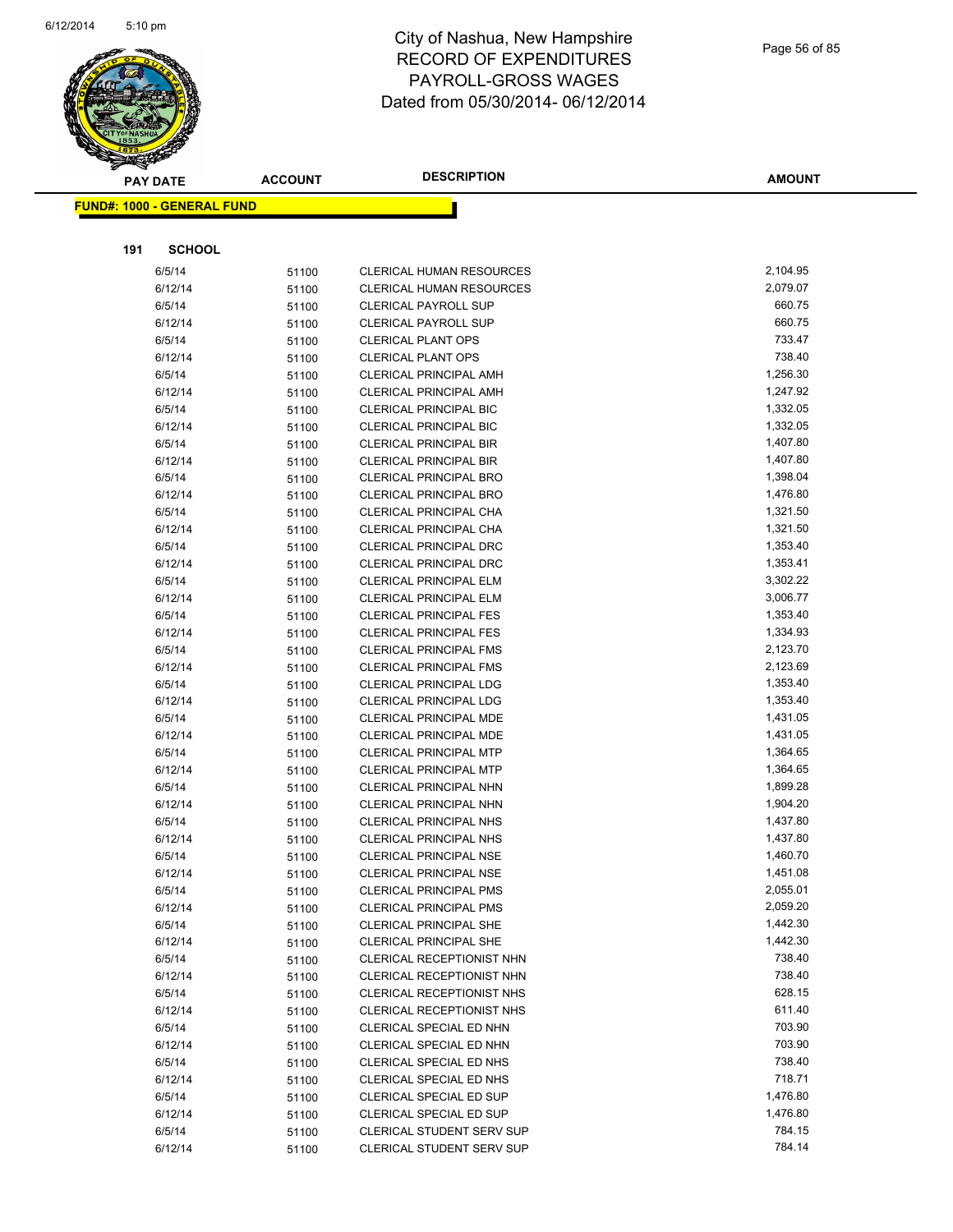

Page 57 of 85

|     | <b>PAY DATE</b>                   | <b>ACCOUNT</b> | <b>DESCRIPTION</b>                                               | <b>AMOUNT</b>      |
|-----|-----------------------------------|----------------|------------------------------------------------------------------|--------------------|
|     | <b>FUND#: 1000 - GENERAL FUND</b> |                |                                                                  |                    |
|     |                                   |                |                                                                  |                    |
|     |                                   |                |                                                                  |                    |
| 191 | <b>SCHOOL</b>                     |                |                                                                  |                    |
|     | 6/5/14                            | 51100          | CLERICAL SUB SERVICE SUP                                         | 682.32             |
|     | 6/12/14                           | 51100          | <b>CLERICAL SUB SERVICE SUP</b>                                  | 737.65             |
|     | 6/5/14                            | 51100          | <b>CLERICAL SUPERINTENDANT SUP</b>                               | 925.90             |
|     | 6/12/14                           | 51100          | <b>CLERICAL SUPERINTENDANT SUP</b>                               | 925.89             |
|     | 6/5/14                            | 51100          | <b>CLERICAL TRANSPORTATION SUP</b>                               | 335.00             |
|     | 6/12/14                           | 51100          | <b>CLERICAL TRANSPORTATION SUP</b>                               | 335.00             |
|     | 6/5/14                            | 51100          | <b>CURRICULUM SUPERVISOR</b>                                     | 5,847.00           |
|     | 6/5/14                            | 51100          | <b>CUSTODIAN AMH</b>                                             | 1,971.60           |
|     | 6/12/14                           | 51100          | <b>CUSTODIAN AMH</b>                                             | 1,941.60           |
|     | 6/5/14                            | 51100          | <b>CUSTODIAN ASST HEAD ELM</b>                                   | 736.80             |
|     | 6/12/14                           | 51100          | <b>CUSTODIAN ASST HEAD ELM</b>                                   | 736.80             |
|     | 6/5/14                            | 51100          | <b>CUSTODIAN ASST HEAD FMS</b>                                   | 736.80             |
|     | 6/12/14                           | 51100          | <b>CUSTODIAN ASST HEAD FMS</b>                                   | 736.80             |
|     | 6/5/14                            | 51100          | <b>CUSTODIAN ASST HEAD NHN</b>                                   | 1,023.20           |
|     | 6/12/14                           | 51100          | <b>CUSTODIAN ASST HEAD NHN</b>                                   | 1,532.98           |
|     | 6/5/14<br>6/12/14                 | 51100          | <b>CUSTODIAN ASST HEAD NHS</b>                                   | 1,612.50           |
|     |                                   | 51100          | <b>CUSTODIAN ASST HEAD NHS</b>                                   | 1,618.01<br>736.80 |
|     | 6/5/14<br>6/12/14                 | 51100          | <b>CUSTODIAN ASST HEAD PMS</b><br><b>CUSTODIAN ASST HEAD PMS</b> | 736.80             |
|     |                                   | 51100          |                                                                  | 1,941.60           |
|     | 6/5/14<br>6/12/14                 | 51100          | <b>CUSTODIAN BIC</b><br><b>CUSTODIAN BIC</b>                     | 1,941.60           |
|     | 6/5/14                            | 51100          | <b>CUSTODIAN BIR</b>                                             | 1,941.60           |
|     | 6/12/14                           | 51100          | <b>CUSTODIAN BIR</b>                                             | 1,941.60           |
|     | 6/5/14                            | 51100<br>51100 | <b>CUSTODIAN BRO</b>                                             | 1,294.40           |
|     | 6/12/14                           | 51100          | <b>CUSTODIAN BRO</b>                                             | 1,294.40           |
|     | 6/5/14                            | 51100          | <b>CUSTODIAN CHA</b>                                             | 1,294.40           |
|     | 6/12/14                           | 51100          | <b>CUSTODIAN CHA</b>                                             | 1,294.40           |
|     | 6/5/14                            | 51100          | <b>CUSTODIAN DRC</b>                                             | 1,294.40           |
|     | 6/12/14                           | 51100          | <b>CUSTODIAN DRC</b>                                             | 1,294.40           |
|     | 6/5/14                            | 51100          | <b>CUSTODIAN ELM</b>                                             | 5,293.17           |
|     | 6/12/14                           | 51100          | <b>CUSTODIAN ELM</b>                                             | 5,256.78           |
|     | 6/5/14                            | 51100          | <b>CUSTODIAN FES</b>                                             | 1,294.40           |
|     | 6/12/14                           | 51100          | <b>CUSTODIAN FES</b>                                             | 1,286.31           |
|     | 6/5/14                            | 51100          | <b>CUSTODIAN FMS</b>                                             | 2,588.81           |
|     | 6/12/14                           | 51100          | <b>CUSTODIAN FMS</b>                                             | 2,588.80           |
|     | 6/5/14                            | 51100          | <b>CUSTODIAN HEAD AMH</b>                                        | 736.80             |
|     | 6/12/14                           | 51100          | <b>CUSTODIAN HEAD AMH</b>                                        | 736.80             |
|     | 6/5/14                            | 51100          | <b>CUSTODIAN HEAD BIC</b>                                        | 736.80             |
|     | 6/12/14                           | 51100          | <b>CUSTODIAN HEAD BIC</b>                                        | 736.80             |
|     | 6/5/14                            | 51100          | <b>CUSTODIAN HEAD BIR</b>                                        | 741.42             |
|     | 6/12/14                           | 51100          | <b>CUSTODIAN HEAD BIR</b>                                        | 736.80             |
|     | 6/5/14                            | 51100          | <b>CUSTODIAN HEAD BRO</b>                                        | 736.80             |
|     | 6/12/14                           | 51100          | <b>CUSTODIAN HEAD BRO</b>                                        | 736.80             |
|     | 6/5/14                            | 51100          | <b>CUSTODIAN HEAD CHA</b>                                        | 736.80             |
|     | 6/12/14                           | 51100          | <b>CUSTODIAN HEAD CHA</b>                                        | 736.80             |
|     | 6/5/14                            | 51100          | <b>CUSTODIAN HEAD DRC</b>                                        | 736.80             |
|     | 6/12/14                           | 51100          | <b>CUSTODIAN HEAD DRC</b>                                        | 736.80             |
|     | 6/5/14                            | 51100          | <b>CUSTODIAN HEAD ELM</b>                                        | 873.20             |
|     | 6/12/14                           | 51100          | <b>CUSTODIAN HEAD ELM</b>                                        | 873.20             |
|     | 6/5/14                            | 51100          | <b>CUSTODIAN HEAD FES</b>                                        | 736.80             |
|     | 6/12/14                           | 51100          | <b>CUSTODIAN HEAD FES</b>                                        | 736.80             |
|     | 6/5/14                            | 51100          | <b>CUSTODIAN HEAD FMS</b>                                        | 873.20             |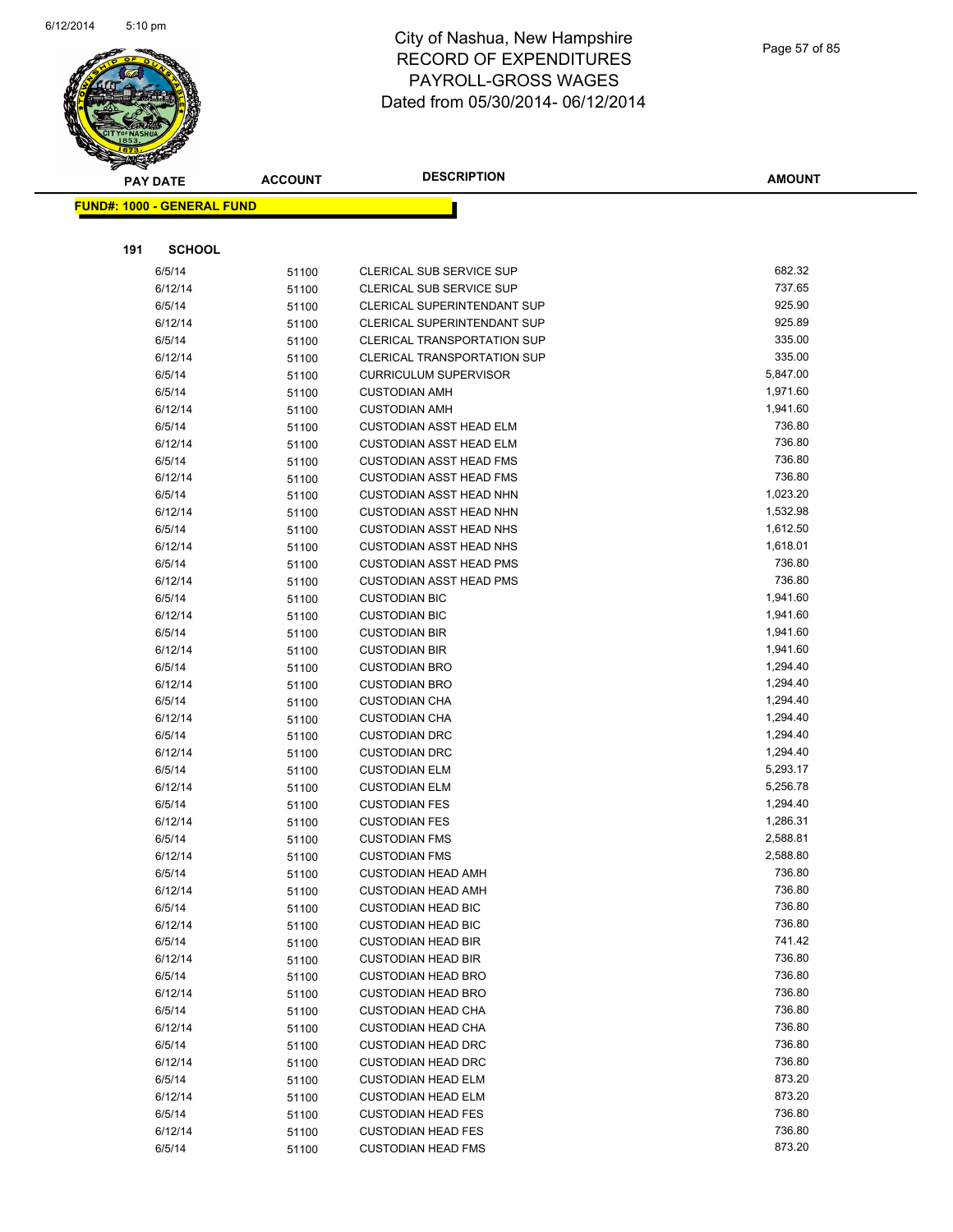

|     | <b>PAY DATE</b>                    | <b>ACCOUNT</b> | <b>DESCRIPTION</b>               | <b>AMOUNT</b> |
|-----|------------------------------------|----------------|----------------------------------|---------------|
|     | <u> FUND#: 1000 - GENERAL FUND</u> |                |                                  |               |
|     |                                    |                |                                  |               |
|     |                                    |                |                                  |               |
| 191 | <b>SCHOOL</b>                      |                |                                  |               |
|     | 6/12/14                            | 51100          | <b>CUSTODIAN HEAD FMS</b>        | 873.20        |
|     | 6/5/14                             | 51100          | <b>CUSTODIAN HEAD LDG</b>        | 736.80        |
|     | 6/12/14                            | 51100          | <b>CUSTODIAN HEAD LDG</b>        | 736.80        |
|     | 6/5/14                             | 51100          | <b>CUSTODIAN HEAD MTP</b>        | 736.80        |
|     | 6/12/14                            | 51100          | <b>CUSTODIAN HEAD MTP</b>        | 736.80        |
|     | 6/5/14                             | 51100          | <b>CUSTODIAN HEAD NHN</b>        | 878.40        |
|     | 6/12/14                            | 51100          | <b>CUSTODIAN HEAD NHN</b>        | 889.38        |
|     | 6/5/14                             | 51100          | <b>CUSTODIAN HEAD NHS</b>        | 878.40        |
|     | 6/12/14                            | 51100          | <b>CUSTODIAN HEAD NHS</b>        | 878.40        |
|     | 6/5/14                             | 51100          | <b>CUSTODIAN HEAD NSE</b>        | 239.48        |
|     | 6/12/14                            | 51100          | <b>CUSTODIAN HEAD NSE</b>        | 299.35        |
|     | 6/5/14                             | 51100          | <b>CUSTODIAN HEAD PMS</b>        | 873.20        |
|     | 6/12/14                            | 51100          | <b>CUSTODIAN HEAD PMS</b>        | 873.20        |
|     | 6/5/14                             | 51100          | <b>CUSTODIAN HEAD SHE</b>        | 736.80        |
|     | 6/12/14                            | 51100          | <b>CUSTODIAN HEAD SHE</b>        | 736.81        |
|     | 6/5/14                             | 51100          | <b>CUSTODIAN LDG</b>             | 1,941.60      |
|     | 6/12/14                            | 51100          | <b>CUSTODIAN LDG</b>             | 1,941.60      |
|     | 6/5/14                             | 51100          | <b>CUSTODIAN MDE</b>             | 1,384.00      |
|     | 6/12/14                            | 51100          | <b>CUSTODIAN MDE</b>             | 1,294.40      |
|     | 6/5/14                             | 51100          | <b>CUSTODIAN MTP</b>             | 1,294.40      |
|     | 6/12/14                            | 51100          | <b>CUSTODIAN MTP</b>             | 1,294.40      |
|     | 6/5/14                             | 51100          | <b>CUSTODIAN NHN</b>             | 11,026.02     |
|     | 6/12/14                            | 51100          | <b>CUSTODIAN NHN</b>             | 10,247.79     |
|     | 6/5/14                             | 51100          | <b>CUSTODIAN NHS</b>             | 9,788.39      |
|     | 6/12/14                            | 51100          | <b>CUSTODIAN NHS</b>             | 9,681.92      |
|     | 6/5/14                             | 51100          | <b>CUSTODIAN NSE</b>             | 1,384.00      |
|     | 6/12/14                            | 51100          | <b>CUSTODIAN NSE</b>             | 1,294.40      |
|     | 6/5/14                             | 51100          | <b>CUSTODIAN PMS</b>             | 1,941.60      |
|     | 6/12/14                            | 51100          | <b>CUSTODIAN PMS</b>             | 1,941.60      |
|     | 6/5/14                             | 51100          | <b>CUSTODIAN SHE</b>             | 1,294.40      |
|     | 6/12/14                            | 51100          | <b>CUSTODIAN SHE</b>             | 1,294.40      |
|     | 6/5/14                             | 51100          | <b>CUSTODIAN SUPERVISOR WPO</b>  | 1,985.70      |
|     | 6/5/14                             | 51100          | <b>CUSTODIAN WID</b>             | 1,294.40      |
|     | 6/12/14                            | 51100          | <b>CUSTODIAN WID</b>             | 1,229.84      |
|     | 6/5/14                             | 51100          | <b>DATA ANALYST</b>              | 1,760.80      |
|     | 6/5/14                             | 51100          | DIRECTOR ADULT ED                | 3,076.90      |
|     | 6/5/14                             | 51100          | <b>DIRECTOR ATHLETICS</b>        | 3,342.30      |
|     | 6/5/14                             | 51100          | <b>DIRECTOR BUSINESS</b>         | 2,893.00      |
|     | 6/5/14                             | 51100          | DIRECTOR COM GRANTS              | 3,008.90      |
|     | 6/5/14                             | 51100          | <b>DIRECTOR GUIDANCE</b>         | 3,272.60      |
|     | 6/5/14                             | 51100          | DIRECTOR HUMAN RESOURCES         | 3,117.00      |
|     | 6/5/14                             | 51100          | <b>DIRECTOR PLANT OPS</b>        | 3,513.30      |
|     | 6/5/14                             | 51100          | DIRECTOR PRE SCHOOL              | 2,593.50      |
|     | 6/5/14                             | 51100          | DIRECTOR SEC CURRICULUM & INST   | 3,369.90      |
|     | 6/5/14                             | 51100          | DIRECTOR SPECIAL ED              | 3,656.40      |
|     | 6/5/14                             | 51100          | <b>DIRECTOR STUDENT SERVICES</b> | 3,137.30      |
|     | 6/5/14                             | 51100          | DIRECTOR TECHNOLOGY              | 3,951.60      |
|     | 6/5/14                             | 51100          | DIRECTOR TRANSPORTATION          | 2,986.50      |
|     | 6/5/14                             | 51100          | DIRECTOR VOCATIONAL              | 6,898.10      |
|     | 6/5/14                             | 51100          | DW TECHNOLOGY PEER COACH         | 2,501.80      |
|     | 6/5/14                             | 51100          | ELL OUTREACH WORKER              | 1,538.40      |
|     | 6/5/14                             | 51100          | GUIDANCE COUNSELOR AMH           | 1,694.50      |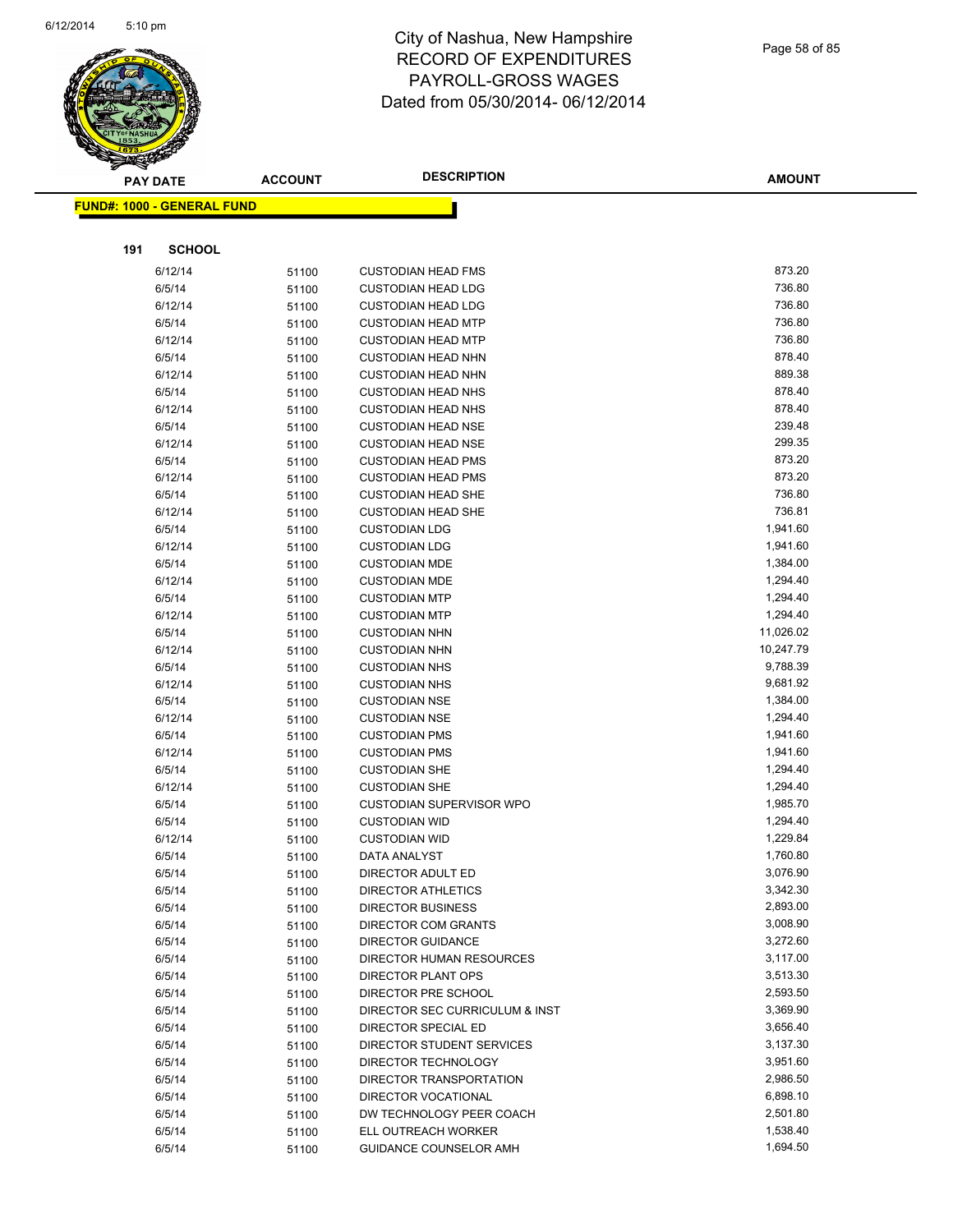

|     | <b>PAY DATE</b>                   | <b>ACCOUNT</b> | <b>DESCRIPTION</b>                                             | <b>AMOUNT</b>        |  |  |
|-----|-----------------------------------|----------------|----------------------------------------------------------------|----------------------|--|--|
|     | <b>FUND#: 1000 - GENERAL FUND</b> |                |                                                                |                      |  |  |
|     |                                   |                |                                                                |                      |  |  |
| 191 | <b>SCHOOL</b>                     |                |                                                                |                      |  |  |
|     |                                   |                |                                                                |                      |  |  |
|     | 6/5/14                            | 51100          | <b>GUIDANCE COUNSELOR BIC</b>                                  | 1,497.70             |  |  |
|     | 6/5/14                            | 51100          | <b>GUIDANCE COUNSELOR BIR</b>                                  | 2,761.40             |  |  |
|     | 6/5/14                            | 51100          | <b>GUIDANCE COUNSELOR BRO</b>                                  | 1,650.70             |  |  |
|     | 6/5/14                            | 51100          | GUIDANCE COUNSELOR CHA                                         | 2,761.40             |  |  |
|     | 6/5/14                            | 51100          | GUIDANCE COUNSELOR DRC                                         | 2,674.80             |  |  |
|     | 6/5/14                            | 51100          | <b>GUIDANCE COUNSELOR ELM</b>                                  | 10,748.18            |  |  |
|     | 6/5/14                            | 51100          | <b>GUIDANCE COUNSELOR FES</b>                                  | 2,674.80<br>5,611.00 |  |  |
|     | 6/5/14<br>6/5/14                  | 51100          | <b>GUIDANCE COUNSELOR FMS</b><br><b>GUIDANCE COUNSELOR LDG</b> | 2,540.20             |  |  |
|     | 6/5/14                            | 51100          | <b>GUIDANCE COUNSELOR MDE</b>                                  | 2,119.30             |  |  |
|     | 6/5/14                            | 51100<br>51100 | <b>GUIDANCE COUNSELOR MTP</b>                                  | 2,674.80             |  |  |
|     | 6/5/14                            |                | GUIDANCE COUNSELOR NHN                                         | 16,643.81            |  |  |
|     | 6/12/14                           | 51100<br>51100 | GUIDANCE COUNSELOR NHN                                         | 377.96               |  |  |
|     | 6/5/14                            | 51100          | <b>GUIDANCE COUNSELOR NHS</b>                                  | 19,968.80            |  |  |
|     | 6/5/14                            | 51100          | GUIDANCE COUNSELOR NSE                                         | 2,674.80             |  |  |
|     | 6/5/14                            | 51100          | <b>GUIDANCE COUNSELOR PMS</b>                                  | 7,848.40             |  |  |
|     | 6/5/14                            | 51100          | <b>GUIDANCE COUNSELOR SHE</b>                                  | 2,458.60             |  |  |
|     | 6/5/14                            | 51100          | JOB DEVELOPER SPED NHN                                         | 2,761.40             |  |  |
|     | 6/5/14                            | 51100          | <b>LIBRARIAN AMH</b>                                           | 2,458.60             |  |  |
|     | 6/5/14                            | 51100          | <b>LIBRARIAN BIC</b>                                           | 1,168.40             |  |  |
|     | 6/5/14                            | 51100          | <b>LIBRARIAN BIR</b>                                           | 1,823.10             |  |  |
|     | 6/5/14                            | 51100          | <b>LIBRARIAN BRO</b>                                           | 1,683.50             |  |  |
|     | 6/5/14                            | 51100          | LIBRARIAN CHA                                                  | 2,761.40             |  |  |
|     | 6/5/14                            | 51100          | <b>LIBRARIAN DRC</b>                                           | 1,683.49             |  |  |
|     | 6/5/14                            | 51100          | <b>LIBRARIAN ELM</b>                                           | 1,554.80             |  |  |
|     | 6/5/14                            | 51100          | <b>LIBRARIAN FES</b>                                           | 2,154.50             |  |  |
|     | 6/5/14                            | 51100          | <b>LIBRARIAN FMS</b>                                           | 3,161.20             |  |  |
|     | 6/5/14                            | 51100          | <b>LIBRARIAN LDG</b>                                           | 1,823.10             |  |  |
|     | 6/5/14                            | 51100          | <b>LIBRARIAN MDE</b>                                           | 2,119.30             |  |  |
|     | 6/5/14                            | 51100          | <b>LIBRARIAN MTP</b>                                           | 2,295.91             |  |  |
|     | 6/5/14                            | 51100          | <b>LIBRARIAN NHN</b>                                           | 4,324.90             |  |  |
|     | 6/5/14                            | 51100          | <b>LIBRARIAN NHS</b>                                           | 4,590.10             |  |  |
|     | 6/5/14                            | 51100          | <b>LIBRARIAN NSE</b>                                           | 2,119.30             |  |  |
|     | 6/5/14                            | 51100          | <b>LIBRARIAN PMS</b>                                           | 2,761.40             |  |  |
|     | 6/5/14                            | 51100          | <b>LIBRARIAN SHE</b>                                           | 2,674.80             |  |  |
|     | 6/5/14                            | 51100          | LICENSED PRACTICAL NURSE AMH                                   | 1,126.30             |  |  |
|     | 6/5/14                            | 51100          | LICENSED PRACTICAL NURSE ELM                                   | 1,437.20             |  |  |
|     | 6/5/14                            | 51100          | MAINTENANCE ALARM WPO                                          | 930.40               |  |  |
|     | 6/12/14                           | 51100          | MAINTENANCE ALARM WPO                                          | 930.40               |  |  |
|     | 6/5/14                            | 51100          | MAINTENANCE ASST GRDS WPO                                      | 886.40               |  |  |
|     | 6/12/14                           | 51100          | MAINTENANCE ASST GRDS WPO                                      | 886.40               |  |  |
|     | 6/5/14                            | 51100          | MAINTENANCE CARPENTER WPO                                      | 909.20               |  |  |
|     | 6/12/14                           | 51100          | MAINTENANCE CARPENTER WPO                                      | 909.20               |  |  |
|     | 6/5/14                            | 51100          | MAINTENANCE ELECTRICIAN WPO                                    | 1,860.80             |  |  |
|     | 6/12/14                           | 51100          | MAINTENANCE ELECTRICIAN WPO                                    | 1,860.80             |  |  |
|     | 6/5/14                            | 51100          | MAINTENANCE GRDS FORMEN WPO                                    | 909.20               |  |  |
|     | 6/12/14                           | 51100          | MAINTENANCE GRDS FORMEN WPO                                    | 909.20               |  |  |
|     | 6/5/14                            | 51100          | MAINTENANCE GROUNDS WPO                                        | 3,120.80             |  |  |
|     | 6/12/14                           | 51100          | MAINTENANCE GROUNDS WPO                                        | 3,120.80             |  |  |
|     | 6/5/14                            | 51100          | MAINTENANCE HVAC WPO                                           | 4,492.80             |  |  |
|     | 6/12/14                           | 51100          | MAINTENANCE HVAC WPO                                           | 4,492.80             |  |  |
|     | 6/5/14                            | 51100          | MAINTENANCE MESSENGER WPO                                      | 873.20               |  |  |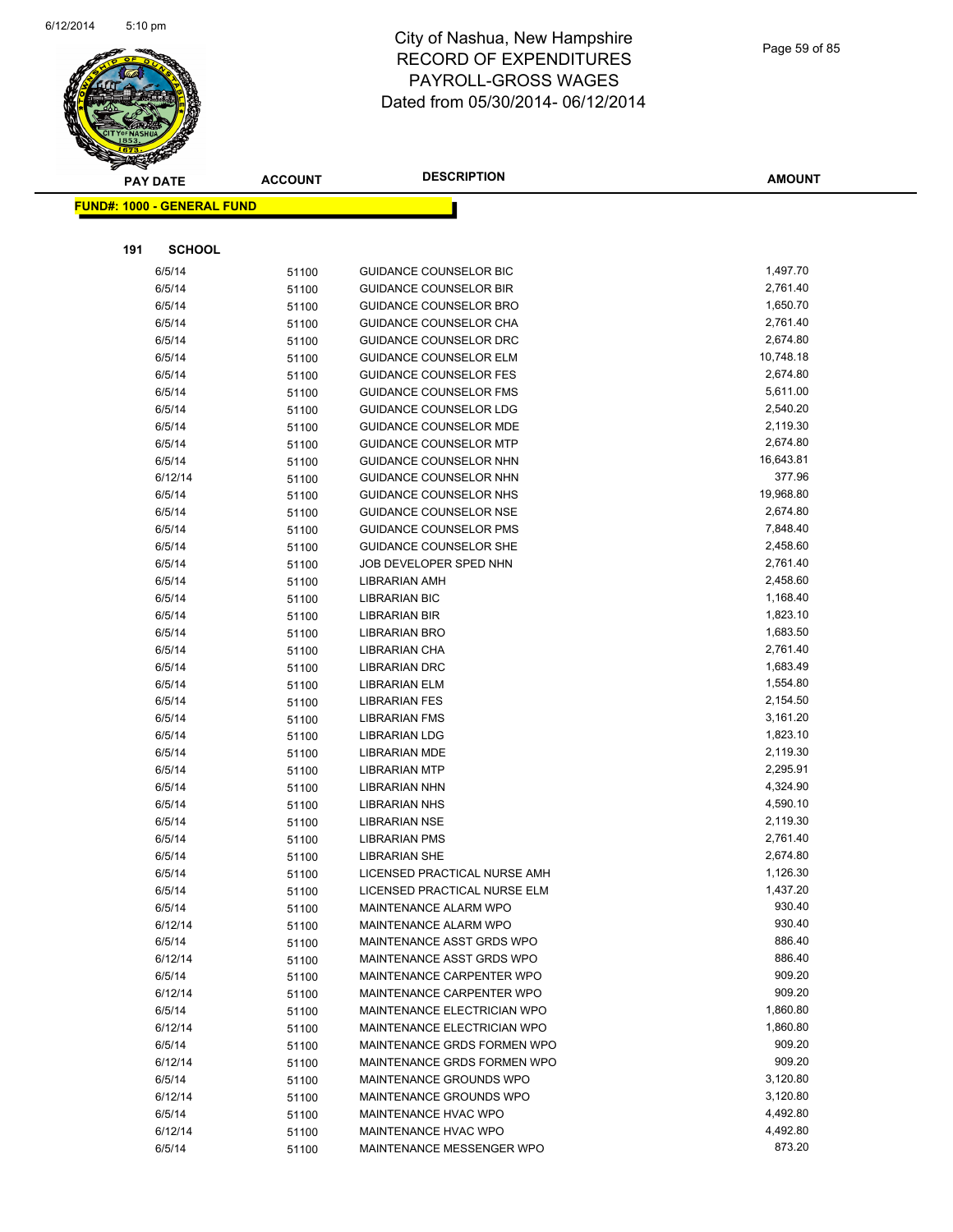

|     | <b>PAY DATE</b>                   | <b>ACCOUNT</b> | <b>DESCRIPTION</b>             | <b>AMOUNT</b> |
|-----|-----------------------------------|----------------|--------------------------------|---------------|
|     | <b>FUND#: 1000 - GENERAL FUND</b> |                |                                |               |
|     |                                   |                |                                |               |
|     |                                   |                |                                |               |
| 191 | <b>SCHOOL</b>                     |                |                                |               |
|     | 6/12/14                           | 51100          | MAINTENANCE MESSENGER WPO      | 873.20        |
|     | 6/5/14                            | 51100          | MAINTENANCE PLUMBER WPO        | 1,860.80      |
|     | 6/12/14                           | 51100          | MAINTENANCE PLUMBER WPO        | 1,860.80      |
|     | 6/5/14                            | 51100          | MAINTENANCE TRADES WPO         | 2,711.60      |
|     | 6/12/14                           | 51100          | MAINTENANCE TRADES WPO         | 2,711.60      |
|     | 6/5/14                            | 51100          | <b>MARKETING TEACHER NHS</b>   | 2,119.30      |
|     | 6/5/14                            | 51100          | <b>NURSE AMH</b>               | 2,376.80      |
|     | 6/5/14                            | 51100          | <b>NURSE BIC</b>               | 2,106.76      |
|     | 6/5/14                            | 51100          | <b>NURSE BIR</b>               | 1,565.00      |
|     | 6/5/14                            | 51100          | <b>NURSE BRO</b>               | 2,027.30      |
|     | 6/5/14                            | 51100          | <b>NURSE CHA</b>               | 2,376.80      |
|     | 6/5/14                            | 51100          | <b>NURSE DRC</b>               | 2,376.80      |
|     | 6/5/14                            | 51100          | <b>NURSE ELM</b>               | 2,808.90      |
|     | 6/5/14                            | 51100          | <b>NURSE FES</b>               | 1,477.00      |
|     | 6/5/14                            | 51100          | <b>NURSE FMS</b>               | 2,376.80      |
|     | 6/5/14                            | 51100          | <b>NURSE LDG</b>               | 1,873.50      |
|     | 6/5/14                            | 51100          | NURSE MDE                      | 2,376.80      |
|     | 6/5/14                            | 51100          | <b>NURSE MTP</b>               | 1,477.00      |
|     | 6/5/14                            | 51100          | <b>NURSE NHN</b>               | 4,557.90      |
|     | 6/5/14                            | 51100          | <b>NURSE NHS</b>               | 4,753.60      |
|     | 6/5/14                            | 51100          | <b>NURSE NSE</b>               | 2,181.10      |
|     | 6/5/14                            | 51100          | <b>NURSE PMS</b>               | 4,753.60      |
|     | 6/5/14                            | 51100          | <b>NURSE SHE</b>               | 2,808.90      |
|     | 6/5/14                            | 51100          | OFFICE MANAGER BUSINESS        | 2,389.10      |
|     | 6/5/14                            | 51100          | OFFICE MANAGER HUMAN RESOURCES | 2,076.90      |
|     | 6/5/14                            | 51100          | OFFICE MANAGER PLANT OPS       | 1,865.90      |
|     | 6/5/14                            | 51100          | OFFICE MANAGER SPED            | 1,831.40      |
|     | 6/5/14                            | 51100          | OUT DISTRICT COORDINATOR       | 2,977.70      |
|     | 6/5/14                            | 51100          | PARA ALT AMH                   | 516.70        |
|     | 6/12/14                           | 51100          | PARA ALT AMH                   | 453.24        |
|     | 6/5/14                            | 51100          | PARA ALT DRC                   | 390.44        |
|     | 6/12/14                           | 51100          | PARA ALT DRC                   | 424.40        |
|     | 6/5/14                            | 51100          | PARA ALT FMS                   | 607.36        |
|     | 6/12/14                           | 51100          | PARA ALT FMS                   | 607.37        |
|     | 6/5/14                            | 51100          | PARA ALT MTP                   | 434.57        |
|     | 6/12/14                           | 51100          | PARA ALT MTP                   | 437.97        |
|     | 6/5/14                            | 51100          | PARA ALT PMS                   | 570.70        |
|     | 6/12/14                           | 51100          | PARA ALT PMS                   | 575.09        |
|     | 6/5/14                            | 51100          | PARA DW SPEC ED AMH            | 8,672.06      |
|     | 6/12/14                           | 51100          | PARA DW SPEC ED AMH            | 8,828.41      |
|     | 6/5/14                            | 51100          | PARA DW SPEC ED BIC            | 997.56        |
|     | 6/12/14                           | 51100          | PARA DW SPEC ED BIC            | 1,042.68      |
|     | 6/5/14                            | 51100          | PARA DW SPEC ED BIR            | 1,453.89      |
|     | 6/12/14                           | 51100          | PARA DW SPEC ED BIR            | 1,440.66      |
|     | 6/5/14                            | 51100          | PARA DW SPEC ED BRO            | 3,838.95      |
|     | 6/12/14                           | 51100          | PARA DW SPEC ED BRO            | 3,961.69      |
|     | 6/5/14                            | 51100          | PARA DW SPEC ED CHA            | 5,382.49      |
|     | 6/12/14                           | 51100          | PARA DW SPEC ED CHA            | 5,111.04      |
|     | 6/5/14                            | 51100          | PARA DW SPEC ED DRC            | 467.36        |
|     | 6/12/14                           | 51100          | PARA DW SPEC ED DRC            | 486.68        |
|     | 6/5/14                            | 51100          | PARA DW SPEC ED FMS            | 977.36        |
|     | 6/12/14                           | 51100          | PARA DW SPEC ED FMS            | 1,001.25      |
|     |                                   |                |                                |               |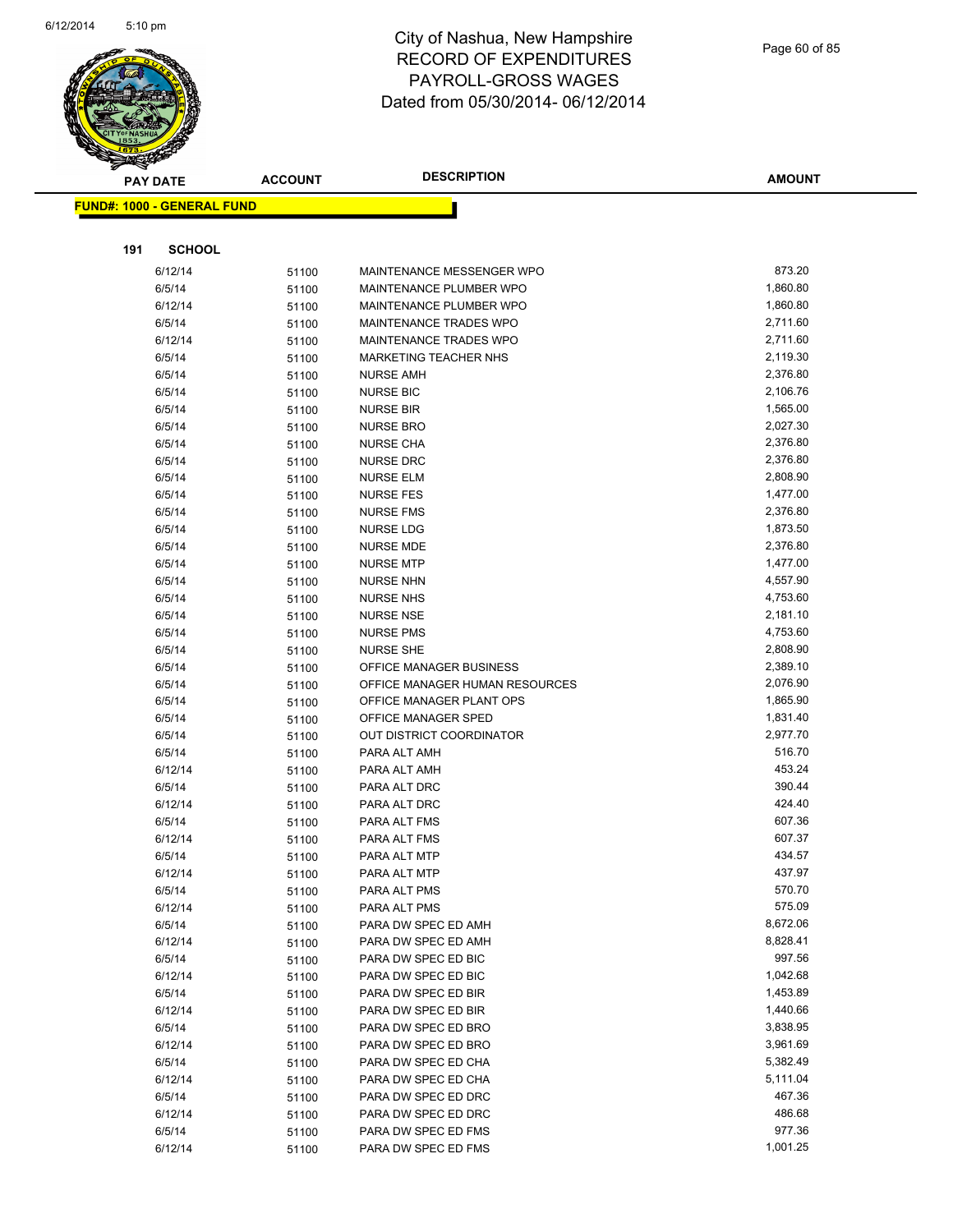

| <b>PAY DATE</b> |                                   | <b>ACCOUNT</b> | <b>DESCRIPTION</b>             | <b>AMOUNT</b>        |
|-----------------|-----------------------------------|----------------|--------------------------------|----------------------|
|                 | <b>FUND#: 1000 - GENERAL FUND</b> |                |                                |                      |
|                 |                                   |                |                                |                      |
| 191             | <b>SCHOOL</b>                     |                |                                |                      |
|                 | 6/5/14                            | 51100          | PARA DW SPEC ED MDE            | 8,429.66             |
|                 | 6/12/14                           | 51100          | PARA DW SPEC ED MDE            | 8,472.84             |
|                 | 6/5/14                            | 51100          | PARA DW SPEC ED NHN            | 4,227.49             |
|                 | 6/12/14                           | 51100          | PARA DW SPEC ED NHN            | 4,103.26             |
|                 | 6/5/14                            | 51100          | PARA DW SPEC ED NHS            | 7,792.20             |
|                 | 6/12/14                           | 51100          | PARA DW SPEC ED NHS            | 7,715.68             |
|                 | 6/5/14                            | 51100          | PARA DW SPEC ED NSE            | 5,069.93             |
|                 | 6/12/14                           | 51100          | PARA DW SPEC ED NSE            | 5,506.97             |
|                 | 6/5/14                            | 51100          | PARA DW SPEC ED PMS            | 5,223.61             |
|                 | 6/12/14                           | 51100          | PARA DW SPEC ED PMS            | 5,862.40             |
|                 | 6/5/14                            | 51100          | PARA DW SPEC ED SHE            | 7,404.31             |
|                 | 6/12/14                           | 51100          | PARA DW SPEC ED SHE            | 7,515.13             |
|                 | 6/5/14                            | 51100          | PARA DW SPEC ED WID            | 2,131.74             |
|                 | 6/12/14                           | 51100          | PARA DW SPEC ED WID            | 2,088.63             |
|                 | 6/5/14                            | 51100          | PARA DW SPEC ELM               | 4,920.67             |
|                 | 6/12/14                           | 51100          | PARA DW SPEC ELM               | 4,909.93             |
|                 | 6/5/14                            | 51100          | PARA ELL BIR                   | 532.60               |
|                 | 6/12/14                           | 51100          | PARA ELL BIR                   | 532.60               |
|                 | 6/5/14                            | 51100          | PARA ELL DRC                   | 532.60               |
|                 | 6/12/14                           | 51100          | PARA ELL DRC                   | 549.78               |
|                 | 6/5/14                            | 51100          | PARA ELL ELM                   | 107.38               |
|                 | 6/5/14                            | 51100          | PARA ELL FES                   | 456.02               |
|                 | 6/12/14                           | 51100          | PARA ELL FES                   | 459.70               |
|                 | 6/5/14                            | 51100          | PARA ELL FMS                   | 426.04               |
|                 | 6/12/14                           | 51100          | PARA ELL FMS                   | 422.73               |
|                 | 6/5/14                            | 51100          | PARA ELL LDG                   | 917.00               |
|                 | 6/12/14                           | 51100          | PARA ELL LDG                   | 935.60               |
|                 | 6/5/14                            | 51100          | PARA ELL MTP                   | 384.40               |
|                 | 6/12/14                           | 51100          | PARA ELL MTP                   | 387.50               |
|                 | 6/5/14                            | 51100          | PARA ELL NHS                   | 566.95               |
|                 | 6/12/14                           | 51100          | PARA ELL NHS                   | 579.85               |
|                 | 6/5/14                            | 51100          | PARA ELL PMS                   | 572.12               |
|                 | 6/12/14                           | 51100          | PARA ELL PMS                   | 576.55               |
|                 | 6/5/14                            | 51100          | PARA ELL SHE                   | 532.60               |
|                 | 6/12/14                           | 51100          | PARA ELL SHE                   | 532.60               |
|                 | 6/5/14                            | 51100          | PARA GRAPH NHN                 | 593.77               |
|                 | 6/12/14                           | 51100          | PARA GRAPH NHN                 | 602.84               |
|                 | 6/5/14                            | 51100          | PARA INST AMH                  | 2,495.60             |
|                 | 6/12/14                           | 51100          | PARA INST AMH                  | 2,508.60             |
|                 | 6/5/14                            | 51100          | PARA INST BIC                  | 5,503.55             |
|                 | 6/12/14                           | 51100          | PARA INST BIC                  | 5,843.83<br>4,115.99 |
|                 | 6/5/14<br>6/12/14                 | 51100          | PARA INST BIR                  | 4,160.30             |
|                 |                                   | 51100          | PARA INST BIR                  | 3,201.70             |
|                 | 6/5/14<br>6/12/14                 | 51100          | PARA INST BRO<br>PARA INST BRO | 3,330.69             |
|                 | 6/5/14                            | 51100          |                                | 5,872.29             |
|                 | 6/12/14                           | 51100          | PARA INST CHA<br>PARA INST CHA | 6,016.17             |
|                 | 6/5/14                            | 51100          | PARA INST DRC                  | 3,869.99             |
|                 | 6/12/14                           | 51100          | PARA INST DRC                  | 4,014.14             |
|                 | 6/5/14                            | 51100          | PARA INST ELM                  | 5,949.08             |
|                 | 6/12/14                           | 51100          | PARA INST ELM                  | 5,870.07             |
|                 |                                   | 51100          |                                | 5,553.82             |
|                 | 6/5/14                            | 51100          | PARA INST FES                  |                      |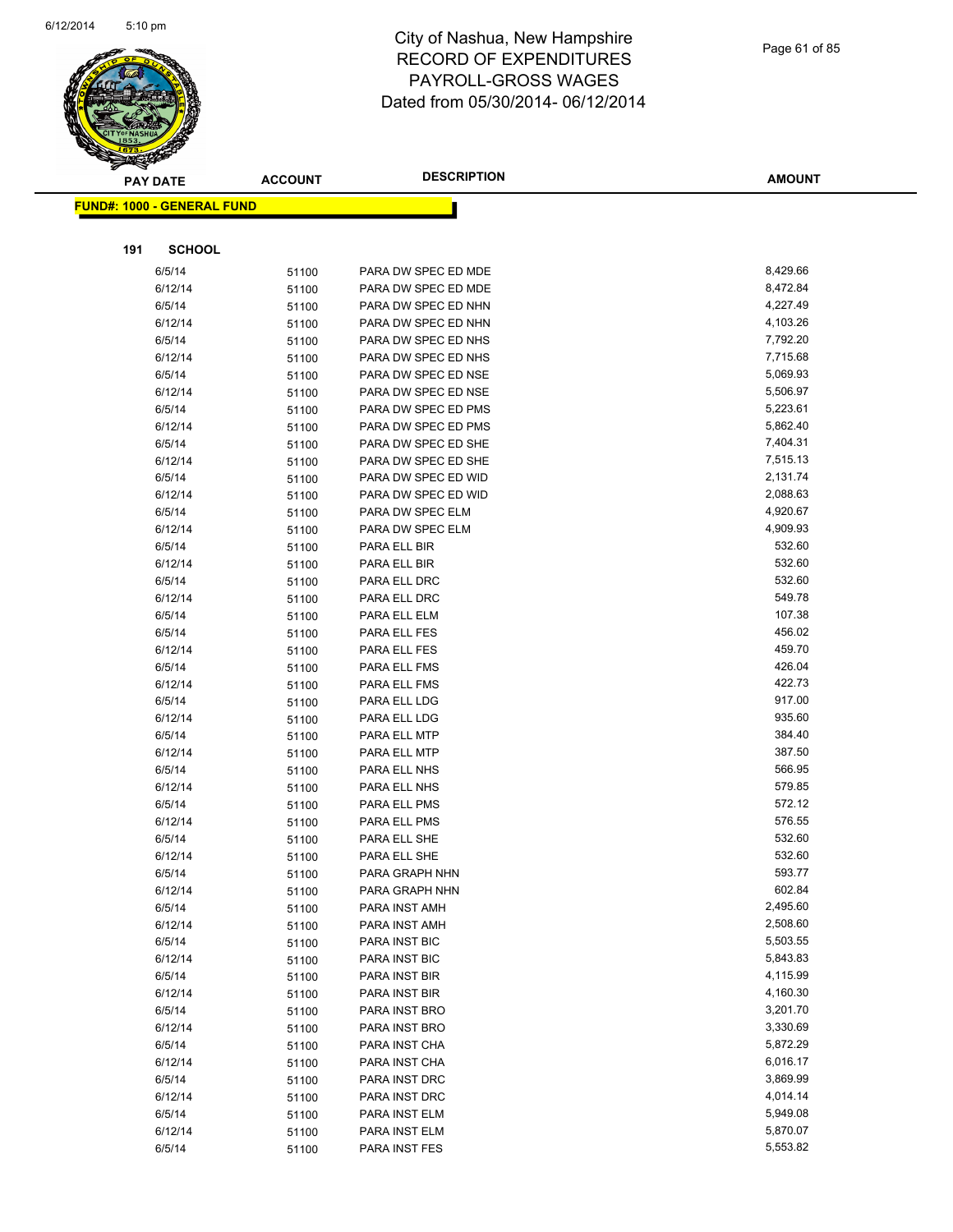

|     | <b>PAY DATE</b>                         | <b>ACCOUNT</b> | <b>DESCRIPTION</b>             | <b>AMOUNT</b>    |
|-----|-----------------------------------------|----------------|--------------------------------|------------------|
|     | <mark>FUND#: 1000 - GENERAL FUND</mark> |                |                                |                  |
|     |                                         |                |                                |                  |
|     |                                         |                |                                |                  |
| 191 | <b>SCHOOL</b>                           |                |                                |                  |
|     | 6/12/14                                 | 51100          | PARA INST FES                  | 5,698.92         |
|     | 6/5/14                                  | 51100          | PARA INST FMS                  | 5,096.72         |
|     | 6/12/14                                 | 51100          | PARA INST FMS                  | 5,331.72         |
|     | 6/5/14                                  | 51100          | PARA INST LDG                  | 7,927.45         |
|     | 6/12/14                                 | 51100          | PARA INST LDG                  | 8,020.51         |
|     | 6/5/14                                  | 51100          | PARA INST MDE                  | 4,297.36         |
|     | 6/12/14                                 | 51100          | PARA INST MDE                  | 4,390.79         |
|     | 6/5/14                                  | 51100          | PARA INST MTP                  | 2,643.19         |
|     | 6/12/14                                 | 51100          | PARA INST MTP                  | 2,762.96         |
|     | 6/5/14                                  | 51100          | PARA INST NHN                  | 2,557.39         |
|     | 6/12/14                                 | 51100          | PARA INST NHN                  | 2,712.35         |
|     | 6/5/14                                  | 51100          | PARA INST NHS                  | 2,170.92         |
|     | 6/12/14                                 | 51100          | PARA INST NHS                  | 2,135.54         |
|     | 6/5/14                                  | 51100          | PARA INST NSE                  | 978.97           |
|     | 6/12/14                                 | 51100          | PARA INST NSE                  | 978.96           |
|     | 6/5/14                                  | 51100          | PARA INST PMS                  | 4,412.51         |
|     | 6/12/14                                 | 51100          | PARA INST PMS                  | 4,477.72         |
|     | 6/5/14                                  | 51100          | PARA INST SHE                  | 3,821.29         |
|     | 6/12/14                                 | 51100          | PARA INST SHE                  | 3,812.08         |
|     | 6/5/14                                  | 51100          | PARA JOB COACH                 | 501.41           |
|     | 6/12/14                                 | 51100          | PARA JOB COACH                 | 497.64           |
|     | 6/5/14                                  | 51100          | PARA KIND AMH                  | 968.34           |
|     | 6/12/14                                 | 51100          | PARA KIND AMH                  | 980.49           |
|     | 6/5/14                                  | 51100          | PARA KIND BIC                  | 558.83           |
|     | 6/12/14                                 | 51100          | PARA KIND BIC                  | 563.27           |
|     | 6/5/14                                  | 51100          | PARA KIND BIR                  | 528.30<br>541.19 |
|     | 6/12/14<br>6/5/14                       | 51100          | PARA KIND BIR                  | 558.82           |
|     | 6/12/14                                 | 51100          | PARA KIND BRO<br>PARA KIND BRO | 558.82           |
|     | 6/5/14                                  | 51100          | PARA KIND CHA                  | 456.02           |
|     | 6/12/14                                 | 51100          | PARA KIND CHA                  | 456.02           |
|     | 6/5/14                                  | 51100<br>51100 | PARA KIND DRC                  | 532.60           |
|     | 6/12/14                                 | 51100          | PARA KIND DRC                  | 532.60           |
|     | 6/5/14                                  | 51100          | PARA KIND FES                  | 832.22           |
|     | 6/12/14                                 | 51100          | PARA KIND FES                  | 835.53           |
|     | 6/5/14                                  | 51100          | PARA KIND LDG                  | 959.46           |
|     | 6/12/14                                 | 51100          | PARA KIND LDG                  | 980.50           |
|     | 6/5/14                                  | 51100          | PARA KIND MDE                  | 541.08           |
|     | 6/12/14                                 | 51100          | PARA KIND MDE                  | 545.52           |
|     | 6/5/14                                  | 51100          | PARA KIND MTP                  | 1,179.74         |
|     | 6/12/14                                 | 51100          | PARA KIND MTP                  | 1,135.39         |
|     | 6/5/14                                  | 51100          | PARA KIND NSE                  | 558.83           |
|     | 6/12/14                                 | 51100          | PARA KIND NSE                  | 576.56           |
|     | 6/5/14                                  | 51100          | PARA KIND SHE                  | 612.04           |
|     | 6/12/14                                 | 51100          | PARA KIND SHE                  | 589.87           |
|     | 6/5/14                                  | 51100          | PARA MEDIA NHN                 | 630.02           |
|     | 6/12/14                                 | 51100          | PARA MEDIA NHN                 | 634.55           |
|     | 6/5/14                                  | 51100          | PARA MEDIA NHS                 | 1,156.30         |
|     | 6/12/14                                 | 51100          | PARA MEDIA NHS                 | 1,153.29         |
|     | 6/5/14                                  | 51100          | PARA PRE SCH BIC               | 842.82           |
|     | 6/12/14                                 | 51100          | PARA PRE SCH BIC               | 912.09           |
|     | 6/5/14                                  | 51100          | PARA PRE SCH BRO               | 4,022.05         |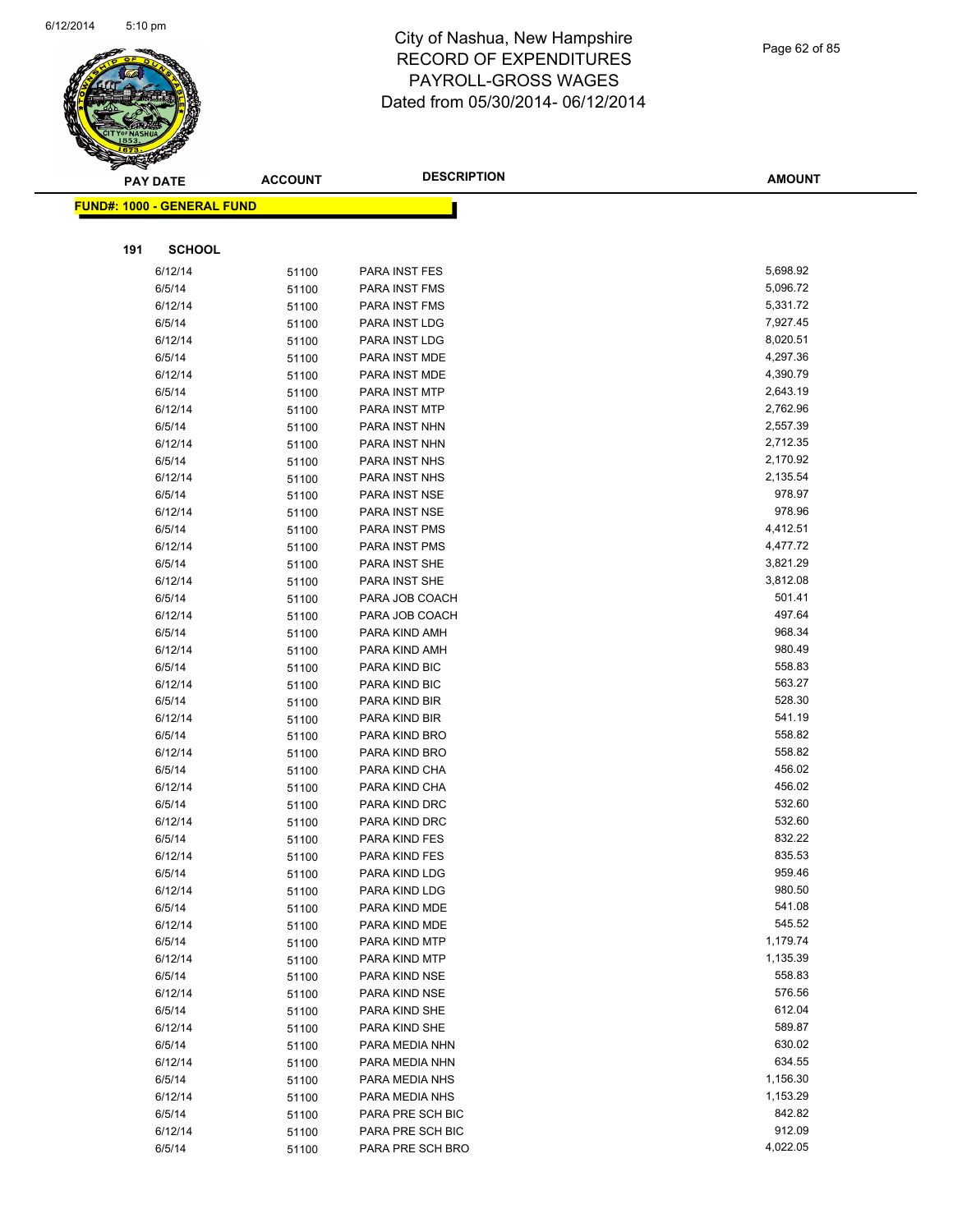

Page 63 of 85

|     | PAY DATE                          | <b>ACCOUNT</b> | <b>DESCRIPTION</b>             | <b>AMOUNT</b>        |
|-----|-----------------------------------|----------------|--------------------------------|----------------------|
|     | <b>FUND#: 1000 - GENERAL FUND</b> |                |                                |                      |
|     |                                   |                |                                |                      |
|     |                                   |                |                                |                      |
| 191 | <b>SCHOOL</b>                     |                |                                |                      |
|     | 6/12/14                           | 51100          | PARA PRE SCH BRO               | 4,058.60             |
|     | 6/5/14                            | 51100          | PARA READ ELM                  | 580.99               |
|     | 6/12/14                           | 51100          | PARA READ ELM                  | 585.42               |
|     | 6/5/14                            | 51100          | PARA SCI NHN                   | 566.55               |
|     | 6/12/14                           | 51100          | PARA SCI NHN                   | 580.15               |
|     | 6/5/14                            | 51100          | PARA SCI NHS                   | 548.75               |
|     | 6/12/14                           | 51100          | PARA SCI NHS                   | 531.19               |
|     | 6/5/14                            | 51100          | PARA TECH LDG                  | 566.56               |
|     | 6/12/14                           | 51100          | PARA TECH LDG                  | 562.02               |
|     | 6/5/14                            | 51100          | PARA TTI LDG                   | 403.00               |
|     | 6/12/14                           | 51100          | PARA TTI LDG                   | 406.10               |
|     | 6/5/14                            | 51100          | PARA VOC NHS                   | 570.70               |
|     | 6/12/14                           | 51100          | PARA VOC NHS                   | 575.09               |
|     | 6/5/14                            | 51100          | PEER COACH SCIENCE             | 5,436.20             |
|     | 6/5/14                            | 51100          | PRINCIPAL AMH                  | 3,426.00             |
|     | 6/5/14                            | 51100          | PRINCIPAL BIC                  | 3,791.50             |
|     | 6/5/14                            | 51100          | PRINCIPAL BIR                  | 3,531.70             |
|     | 6/5/14                            | 51100          | PRINCIPAL BRO                  | 3,572.60             |
|     | 6/5/14                            | 51100          | PRINCIPAL CHA                  | 3,474.90             |
|     | 6/5/14                            | 51100          | PRINCIPAL DRC                  | 3,636.40             |
|     | 6/5/14                            | 51100          | PRINCIPAL ELM                  | 3,630.60<br>3,426.00 |
|     | 6/5/14                            | 51100          | PRINCIPAL FES                  | 3,980.20             |
|     | 6/5/14                            | 51100          | PRINCIPAL FMS                  | 3,795.10             |
|     | 6/5/14                            | 51100          | PRINCIPAL LDG                  | 3,474.90             |
|     | 6/5/14<br>6/5/14                  | 51100          | PRINCIPAL MDE<br>PRINCIPAL MTP | 3,572.60             |
|     | 6/5/14                            | 51100          | PRINCIPAL NHN                  | 4,021.50             |
|     | 6/5/14                            | 51100          | PRINCIPAL NHS                  | 4,032.80             |
|     | 6/5/14                            | 51100          | PRINCIPAL NSE                  | 3,531.70             |
|     | 6/5/14                            | 51100          | PRINCIPAL PMS                  | 3,680.50             |
|     | 6/5/14                            | 51100<br>51100 | PRINCIPAL SHE                  | 3,841.80             |
|     | 6/5/14                            | 51100          | SCHOOL PSYCHOLOGIST WID        | 36,785.61            |
|     | 6/5/14                            | 51100          | SCHOOL PSYCHOLOGY INTERN       | 318.10               |
|     | 6/5/14                            | 51100          | SECURITY GUARD NHS             | 736.80               |
|     | 6/12/14                           | 51100          | SECURITY GUARD NHS             | 736.80               |
|     | 6/5/14                            | 51100          | <b>SECURITY MONITOR NHN</b>    | 1,941.60             |
|     | 6/12/14                           | 51100          | SECURITY MONITOR NHN           | 1,937.56             |
|     | 6/5/14                            | 51100          | <b>SECURITY MONITOR NHS</b>    | 1,941.60             |
|     | 6/12/14                           | 51100          | SECURITY MONITOR NHS           | 1,941.60             |
|     | 6/5/14                            | 51100          | SIGN LANGUAGE INTERPRETER      | 1,677.84             |
|     | 6/12/14                           | 51100          | SIGN LANGUAGE INTERPRETER      | 2,082.84             |
|     | 6/5/14                            | 51100          | SOCIAL WORKER ELM              | 2,289.00             |
|     | 6/5/14                            | 51100          | SOCIAL WORKER FMS              | 2,540.20             |
|     | 6/5/14                            | 51100          | SPEECH LANG PATHOLOGIST WID    | 52,208.25            |
|     | 6/5/14                            | 51100          | SPEECH LANGUAGE ASST           | 551.87               |
|     | 6/12/14                           | 51100          | SPEECH LANGUAGE ASST           | 687.33               |
|     | 6/5/14                            | 51100          | STUDENT ACTIVITY COORD NHN     | 1,165.89             |
|     | 6/5/14                            | 51100          | STUDENT ACTIVITY COORD NHS     | 1,095.89             |
|     | 6/5/14                            | 51100          | STUDENT INFO COORDINATOR       | 1,817.30             |
|     | 6/5/14                            | 51100          | SUPERINTENDENT                 | 5,407.80             |
|     | 6/5/14                            | 51100          | SYSTEMS ADMIN FULL YEAR        | 14,662.10            |
|     | 6/5/14                            | 51100          | <b>TEACHER ART AMH</b>         | 2,501.80             |
|     |                                   |                |                                |                      |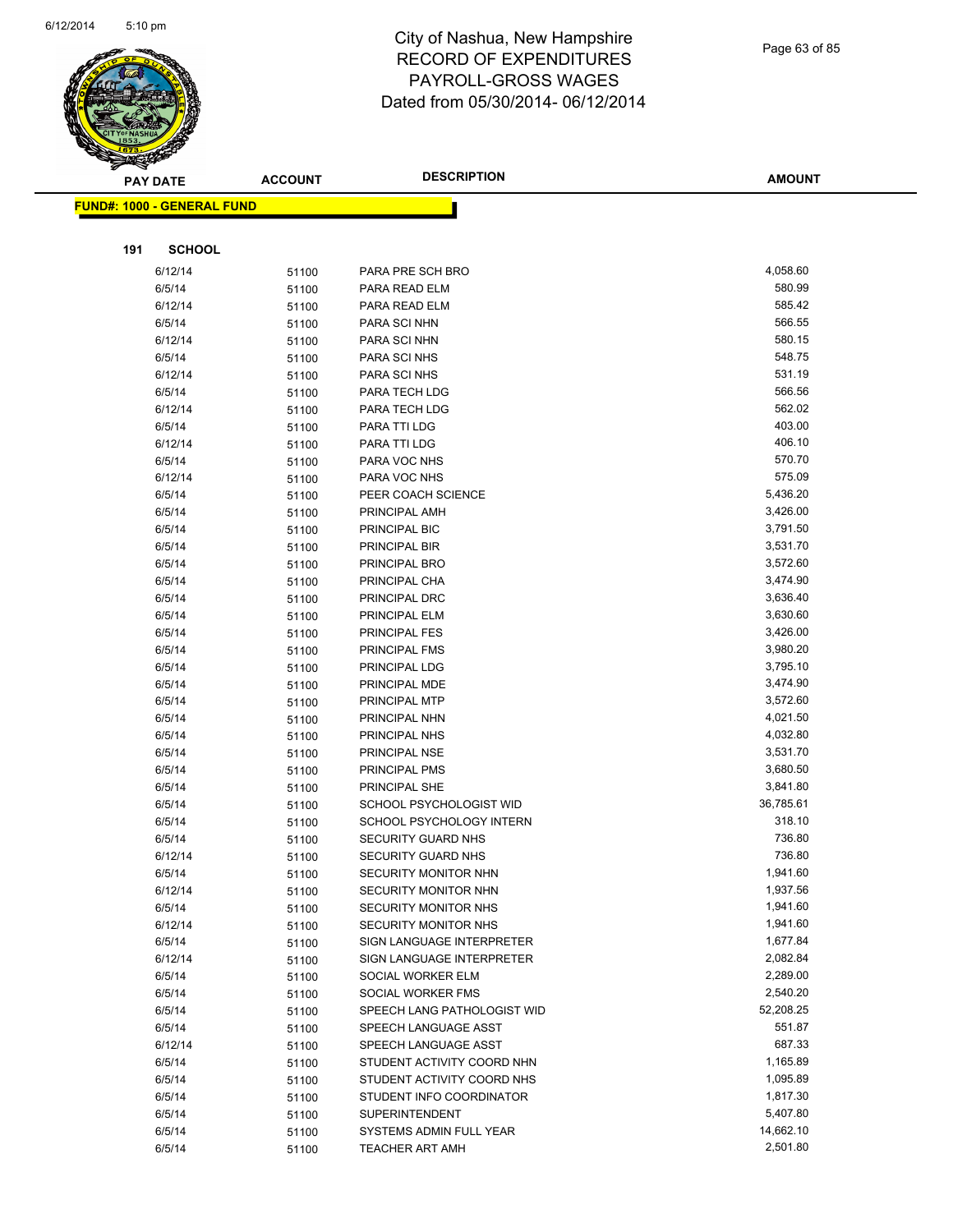

Page 64 of 85

| $\tilde{\phantom{a}}$ | <b>PAY DATE</b>                   | <b>ACCOUNT</b> | <b>DESCRIPTION</b>                                 | <b>AMOUNT</b>        |  |
|-----------------------|-----------------------------------|----------------|----------------------------------------------------|----------------------|--|
|                       | <b>FUND#: 1000 - GENERAL FUND</b> |                |                                                    |                      |  |
|                       |                                   |                |                                                    |                      |  |
| 191                   | <b>SCHOOL</b>                     |                |                                                    |                      |  |
|                       | 6/5/14                            | 51100          | <b>TEACHER ART BIC</b>                             | 1,823.10             |  |
|                       | 6/5/14                            | 51100          | <b>TEACHER ART BIR</b>                             | 2,501.80             |  |
|                       | 6/5/14                            | 51100          | <b>TEACHER ART BRO</b>                             | 2,705.10             |  |
|                       | 6/5/14                            | 51100          | <b>TEACHER ART CHA</b>                             | 2,674.80             |  |
|                       | 6/5/14                            | 51100          | <b>TEACHER ART DRC</b>                             | 1,762.10             |  |
|                       | 6/5/14                            | 51100          | <b>TEACHER ART ELM</b>                             | 4,902.60             |  |
|                       | 6/5/14                            | 51100          | <b>TEACHER ART FES</b>                             | 2,674.80             |  |
|                       | 6/5/14                            | 51100          | TEACHER ART FMS                                    | 4,635.80             |  |
|                       | 6/5/14                            | 51100          | <b>TEACHER ART LDG</b>                             | 1,972.10             |  |
|                       | 6/5/14                            | 51100          | <b>TEACHER ART MDE</b>                             | 1,762.10             |  |
|                       | 6/5/14                            | 51100          | <b>TEACHER ART NHN</b>                             | 9,957.20             |  |
|                       | 6/5/14                            | 51100          | <b>TEACHER ART NHS</b>                             | 11,458.40            |  |
|                       | 6/5/14                            | 51100          | <b>TEACHER ART NSE</b>                             | 2,761.40             |  |
|                       | 6/5/14                            | 51100          | <b>TEACHER ART PMS</b>                             | 3,385.90             |  |
|                       | 6/5/14                            | 51100          | <b>TEACHER ART SHE</b>                             | 1,760.91             |  |
|                       | 6/5/14                            | 51100          | <b>TEACHER AUTO NHN</b>                            | 5,003.60             |  |
|                       | 6/5/14                            | 51100          | <b>TEACHER BEHAVIOR SPEC WID</b>                   | 4,971.64             |  |
|                       | 6/5/14                            | 51100          | TEACHER BIO TEC NHN                                | 2,091.20             |  |
|                       | 6/5/14                            | 51100          | TEACHER BUILD CONST NHS                            | 2,325.05             |  |
|                       | 6/5/14                            | 51100          | TEACHER BUSINESS NHN                               | 10,745.90            |  |
|                       | 6/5/14                            | 51100          | <b>TEACHER BUSINESS NHS</b>                        | 5,050.40             |  |
|                       | 6/5/14                            | 51100          | TEACHER COMPUTER ELM                               | 4,220.70             |  |
|                       | 6/5/14                            | 51100          | <b>TEACHER COMPUTER FMS</b>                        | 4,427.10             |  |
|                       | 6/5/14                            | 51100          | <b>TEACHER COMPUTER NHN</b>                        | 2,154.50             |  |
|                       | 6/5/14                            | 51100          | TEACHER COMPUTER NHS                               | 4,780.43             |  |
|                       | 6/5/14                            | 51100          | <b>TEACHER COMPUTER PMS</b>                        | 5,996.70             |  |
|                       | 6/5/14                            | 51100          | TEACHER COSMETOLOGY NHN                            | 5,407.40             |  |
|                       | 6/5/14                            | 51100          | <b>TEACHER CULINARY NHN</b>                        | 5,003.60             |  |
|                       | 6/5/14                            | 51100          | <b>TEACHER DEAF NSE</b>                            | 4,229.60             |  |
|                       | 6/5/14                            | 51100          | <b>TEACHER DEAF WID</b>                            | 1,765.31<br>6,827.91 |  |
|                       | 6/5/14<br>6/5/14                  | 51100          | <b>TEACHER DWSE AMH</b><br><b>TEACHER DWSE BIR</b> | 2,295.90             |  |
|                       | 6/5/14                            | 51100          | <b>TEACHER DWSE BRO</b>                            | 5,350.00             |  |
|                       | 6/5/14                            | 51100          | <b>TEACHER DWSE ELM</b>                            | 10,060.70            |  |
|                       | 6/5/14                            | 51100<br>51100 | <b>TEACHER DWSE MDE</b>                            | 1,972.09             |  |
|                       | 6/5/14                            |                | <b>TEACHER DWSE NSE</b>                            | 3,585.20             |  |
|                       | 6/5/14                            | 51100<br>51100 | <b>TEACHER DWSE PMS</b>                            | 6,975.49             |  |
|                       | 6/5/14                            | 51100          | <b>TEACHER DWSE SHE</b>                            | 4,109.30             |  |
|                       | 6/5/14                            | 51100          | <b>TEACHER ECE NHS</b>                             | 5,349.60             |  |
|                       | 6/5/14                            | 51100          | TEACHER ELECTRICAL NHS                             | 2,501.80             |  |
|                       | 6/5/14                            | 51100          | <b>TEACHER ELL AMH</b>                             | 1,683.49             |  |
|                       | 6/5/14                            | 51100          | TEACHER ELL BIR                                    | 2,674.80             |  |
|                       | 6/5/14                            | 51100          | TEACHER ELL DRC                                    | 5,538.20             |  |
|                       | 6/5/14                            | 51100          | TEACHER ELL ELM                                    | 4,297.20             |  |
|                       | 6/5/14                            | 51100          | <b>TEACHER ELL FES</b>                             | 7,194.31             |  |
|                       | 6/5/14                            | 51100          | TEACHER ELL FMS                                    | 1,949.70             |  |
|                       | 6/5/14                            | 51100          | TEACHER ELL LDG                                    | 5,787.30             |  |
|                       | 6/5/14                            | 51100          | <b>TEACHER ELL MTP</b>                             | 2,674.80             |  |
|                       | 6/5/14                            | 51100          | TEACHER ELL NHN                                    | 3,475.80             |  |
|                       | 6/5/14                            | 51100          | TEACHER ELL NHS                                    | 6,702.60             |  |
|                       | 6/5/14                            | 51100          | <b>TEACHER ELL PMS</b>                             | 1,823.10             |  |
|                       | 6/5/14                            | 51100          | TEACHER ELL SHE                                    | 1,955.80             |  |
|                       |                                   |                |                                                    |                      |  |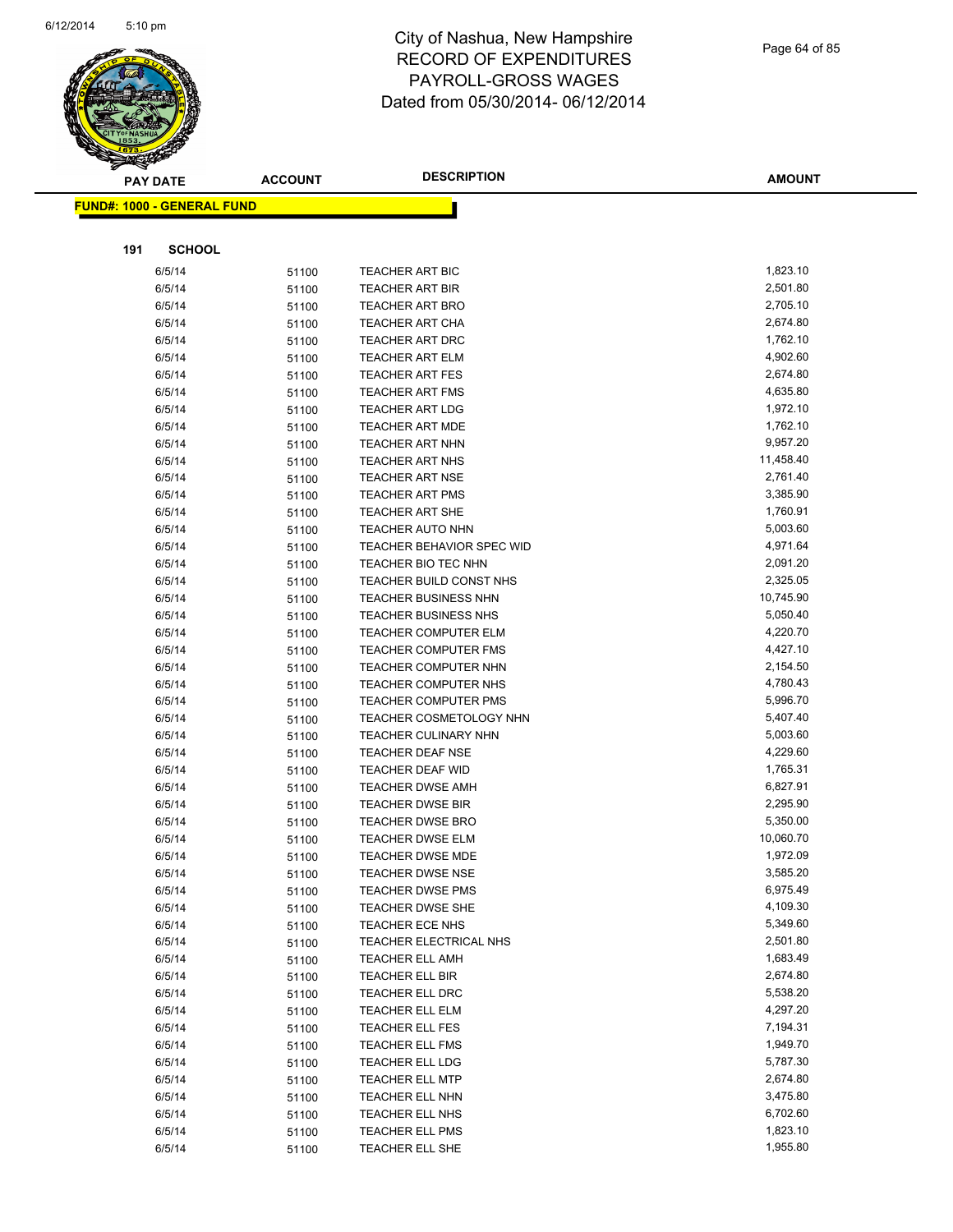

Page 65 of 85

| <b>FUND#: 1000 - GENERAL FUND</b><br><b>SCHOOL</b><br>191<br>2,193.70<br>6/5/14<br>TEACHER ENGINEER NHS<br>51100<br>22,514.11<br>6/5/14<br><b>TEACHER ENGLISH ELM</b><br>51100<br>16,933.70<br>6/5/14<br><b>TEACHER ENGLISH FMS</b><br>51100<br>6/5/14<br>34,728.40<br><b>TEACHER ENGLISH NHN</b><br>51100<br>37,965.70<br>6/5/14<br><b>TEACHER ENGLISH NHS</b><br>51100<br>6/5/14<br>TEACHER ENGLISH PMS<br>14,431.70<br>51100<br>1,745.50<br>6/5/14<br><b>TEACHER FACS ELM</b><br>51100<br>3,838.81<br>6/5/14<br><b>TEACHER FACS FMS</b><br>51100<br>5,643.90<br>6/5/14<br><b>TEACHER FACS NHN</b><br>51100<br>9,129.60<br>6/5/14<br><b>TEACHER FACS NHS</b><br>51100<br>5,176.60<br>6/5/14<br><b>TEACHER FACS PMS</b><br>51100<br>5,436.20<br>6/5/14<br>TEACHER FOREIGN LANG ELM<br>51100<br>2,674.80<br>6/5/14<br>TEACHER FOREIGN LANG FMS<br>51100<br>15,419.00<br>6/5/14<br>TEACHER FOREIGN LANG NHN<br>51100<br>6/5/14<br>TEACHER FOREIGN LANG NHS<br>17,931.38<br>51100<br>6/5/14<br>TEACHER FOREIGN LANG PMS<br>5,263.20<br>51100<br>6/5/14<br>7,377.70<br><b>TEACHER GR1 AMH</b><br>51100<br>6,903.79<br>6/5/14<br><b>TEACHER GR1 BIC</b><br>51100<br>9,764.00<br>6/5/14<br><b>TEACHER GR1 BIR</b><br>51100<br>6,379.70<br>6/5/14<br><b>TEACHER GR1 BRO</b><br>51100<br>9,060.20<br>6/5/14<br><b>TEACHER GR1 CHA</b><br>51100<br>8,169.21<br>6/5/14<br><b>TEACHER GR1 DRC</b><br>51100<br>9,905.60<br>6/5/14<br><b>TEACHER GR1 FES</b><br>51100<br>8,770.80<br>6/5/14<br><b>TEACHER GR1 LDG</b><br>51100<br>9,575.58<br>6/5/14<br><b>TEACHER GR1 MDE</b><br>51100<br>6/5/14<br>7,851.40<br><b>TEACHER GR1 MTP</b><br>51100<br>7,468.90<br>6/5/14<br>TEACHER GR1 NSE<br>51100<br>9,584.89<br>6/5/14<br><b>TEACHER GR1 SHE</b><br>51100<br>5,740.10<br>6/5/14<br><b>TEACHER GR2 AMH</b><br>51100<br>11,602.60<br>6/5/14<br><b>TEACHER GR2 BIC</b><br>51100<br>9,502.70<br>6/5/14<br><b>TEACHER GR2 BIR</b><br>51100<br>6,015.60<br>6/5/14<br><b>TEACHER GR2 BRO</b><br>51100<br>8,022.09<br>6/5/14<br><b>TEACHER GR2 CHA</b><br>51100<br><b>TEACHER GR2 DRC</b><br>5,963.10<br>6/5/14<br>51100<br>7,285.90<br>6/5/14<br>51100<br><b>TEACHER GR2 FES</b><br>9,502.70<br><b>TEACHER GR2 LDG</b><br>6/5/14<br>51100<br>8,123.70<br>6/5/14<br><b>TEACHER GR2 MDE</b><br>51100<br>6,260.00<br>6/5/14<br><b>TEACHER GR2 MTP</b><br>51100<br>6,458.90<br>6/5/14<br><b>TEACHER GR2 NSE</b><br>51100<br>5,775.51<br>6/5/14<br><b>TEACHER GR2 SHE</b><br>51100<br>4,455.90<br>6/5/14<br><b>TEACHER GR3 AMH</b><br>51100<br>6,662.69<br>6/5/14<br><b>TEACHER GR3 BIC</b><br>51100<br>8,382.70<br>6/5/14<br><b>TEACHER GR3 BIR</b><br>51100<br>7,635.10<br>6/5/14<br><b>TEACHER GR3 BRO</b><br>51100<br>5,329.70<br>6/5/14<br><b>TEACHER GR3 CHA</b><br>51100<br>5,340.70<br><b>TEACHER GR3 DRC</b><br>6/5/14<br>51100<br>8,455.30<br>6/5/14<br><b>TEACHER GR3 FES</b><br>51100<br>6,482.81<br>6/5/14<br><b>TEACHER GR3 LDG</b><br>51100<br>11,772.90<br>6/5/14<br><b>TEACHER GR3 MDE</b><br>51100<br>6,771.40<br>6/5/14<br><b>TEACHER GR3 MTP</b><br>51100<br>6,002.00<br>6/5/14<br><b>TEACHER GR3 NSE</b><br>51100<br>11,279.41<br>6/5/14<br><b>TEACHER GR3 SHE</b><br>51100 | <b>PAY DATE</b> | <b>ACCOUNT</b> | <b>DESCRIPTION</b> | <b>AMOUNT</b> |
|----------------------------------------------------------------------------------------------------------------------------------------------------------------------------------------------------------------------------------------------------------------------------------------------------------------------------------------------------------------------------------------------------------------------------------------------------------------------------------------------------------------------------------------------------------------------------------------------------------------------------------------------------------------------------------------------------------------------------------------------------------------------------------------------------------------------------------------------------------------------------------------------------------------------------------------------------------------------------------------------------------------------------------------------------------------------------------------------------------------------------------------------------------------------------------------------------------------------------------------------------------------------------------------------------------------------------------------------------------------------------------------------------------------------------------------------------------------------------------------------------------------------------------------------------------------------------------------------------------------------------------------------------------------------------------------------------------------------------------------------------------------------------------------------------------------------------------------------------------------------------------------------------------------------------------------------------------------------------------------------------------------------------------------------------------------------------------------------------------------------------------------------------------------------------------------------------------------------------------------------------------------------------------------------------------------------------------------------------------------------------------------------------------------------------------------------------------------------------------------------------------------------------------------------------------------------------------------------------------------------------------------------------------------------------------------------------------------------------------------------------------------------------------------------------------------------------------------------------------------------------------------------------------------------------------------------------------------------------------------------------------------------------------------------------------------------------------------------------------------------------------------------------------------------------|-----------------|----------------|--------------------|---------------|
|                                                                                                                                                                                                                                                                                                                                                                                                                                                                                                                                                                                                                                                                                                                                                                                                                                                                                                                                                                                                                                                                                                                                                                                                                                                                                                                                                                                                                                                                                                                                                                                                                                                                                                                                                                                                                                                                                                                                                                                                                                                                                                                                                                                                                                                                                                                                                                                                                                                                                                                                                                                                                                                                                                                                                                                                                                                                                                                                                                                                                                                                                                                                                                            |                 |                |                    |               |
|                                                                                                                                                                                                                                                                                                                                                                                                                                                                                                                                                                                                                                                                                                                                                                                                                                                                                                                                                                                                                                                                                                                                                                                                                                                                                                                                                                                                                                                                                                                                                                                                                                                                                                                                                                                                                                                                                                                                                                                                                                                                                                                                                                                                                                                                                                                                                                                                                                                                                                                                                                                                                                                                                                                                                                                                                                                                                                                                                                                                                                                                                                                                                                            |                 |                |                    |               |
|                                                                                                                                                                                                                                                                                                                                                                                                                                                                                                                                                                                                                                                                                                                                                                                                                                                                                                                                                                                                                                                                                                                                                                                                                                                                                                                                                                                                                                                                                                                                                                                                                                                                                                                                                                                                                                                                                                                                                                                                                                                                                                                                                                                                                                                                                                                                                                                                                                                                                                                                                                                                                                                                                                                                                                                                                                                                                                                                                                                                                                                                                                                                                                            |                 |                |                    |               |
|                                                                                                                                                                                                                                                                                                                                                                                                                                                                                                                                                                                                                                                                                                                                                                                                                                                                                                                                                                                                                                                                                                                                                                                                                                                                                                                                                                                                                                                                                                                                                                                                                                                                                                                                                                                                                                                                                                                                                                                                                                                                                                                                                                                                                                                                                                                                                                                                                                                                                                                                                                                                                                                                                                                                                                                                                                                                                                                                                                                                                                                                                                                                                                            |                 |                |                    |               |
|                                                                                                                                                                                                                                                                                                                                                                                                                                                                                                                                                                                                                                                                                                                                                                                                                                                                                                                                                                                                                                                                                                                                                                                                                                                                                                                                                                                                                                                                                                                                                                                                                                                                                                                                                                                                                                                                                                                                                                                                                                                                                                                                                                                                                                                                                                                                                                                                                                                                                                                                                                                                                                                                                                                                                                                                                                                                                                                                                                                                                                                                                                                                                                            |                 |                |                    |               |
|                                                                                                                                                                                                                                                                                                                                                                                                                                                                                                                                                                                                                                                                                                                                                                                                                                                                                                                                                                                                                                                                                                                                                                                                                                                                                                                                                                                                                                                                                                                                                                                                                                                                                                                                                                                                                                                                                                                                                                                                                                                                                                                                                                                                                                                                                                                                                                                                                                                                                                                                                                                                                                                                                                                                                                                                                                                                                                                                                                                                                                                                                                                                                                            |                 |                |                    |               |
|                                                                                                                                                                                                                                                                                                                                                                                                                                                                                                                                                                                                                                                                                                                                                                                                                                                                                                                                                                                                                                                                                                                                                                                                                                                                                                                                                                                                                                                                                                                                                                                                                                                                                                                                                                                                                                                                                                                                                                                                                                                                                                                                                                                                                                                                                                                                                                                                                                                                                                                                                                                                                                                                                                                                                                                                                                                                                                                                                                                                                                                                                                                                                                            |                 |                |                    |               |
|                                                                                                                                                                                                                                                                                                                                                                                                                                                                                                                                                                                                                                                                                                                                                                                                                                                                                                                                                                                                                                                                                                                                                                                                                                                                                                                                                                                                                                                                                                                                                                                                                                                                                                                                                                                                                                                                                                                                                                                                                                                                                                                                                                                                                                                                                                                                                                                                                                                                                                                                                                                                                                                                                                                                                                                                                                                                                                                                                                                                                                                                                                                                                                            |                 |                |                    |               |
|                                                                                                                                                                                                                                                                                                                                                                                                                                                                                                                                                                                                                                                                                                                                                                                                                                                                                                                                                                                                                                                                                                                                                                                                                                                                                                                                                                                                                                                                                                                                                                                                                                                                                                                                                                                                                                                                                                                                                                                                                                                                                                                                                                                                                                                                                                                                                                                                                                                                                                                                                                                                                                                                                                                                                                                                                                                                                                                                                                                                                                                                                                                                                                            |                 |                |                    |               |
|                                                                                                                                                                                                                                                                                                                                                                                                                                                                                                                                                                                                                                                                                                                                                                                                                                                                                                                                                                                                                                                                                                                                                                                                                                                                                                                                                                                                                                                                                                                                                                                                                                                                                                                                                                                                                                                                                                                                                                                                                                                                                                                                                                                                                                                                                                                                                                                                                                                                                                                                                                                                                                                                                                                                                                                                                                                                                                                                                                                                                                                                                                                                                                            |                 |                |                    |               |
|                                                                                                                                                                                                                                                                                                                                                                                                                                                                                                                                                                                                                                                                                                                                                                                                                                                                                                                                                                                                                                                                                                                                                                                                                                                                                                                                                                                                                                                                                                                                                                                                                                                                                                                                                                                                                                                                                                                                                                                                                                                                                                                                                                                                                                                                                                                                                                                                                                                                                                                                                                                                                                                                                                                                                                                                                                                                                                                                                                                                                                                                                                                                                                            |                 |                |                    |               |
|                                                                                                                                                                                                                                                                                                                                                                                                                                                                                                                                                                                                                                                                                                                                                                                                                                                                                                                                                                                                                                                                                                                                                                                                                                                                                                                                                                                                                                                                                                                                                                                                                                                                                                                                                                                                                                                                                                                                                                                                                                                                                                                                                                                                                                                                                                                                                                                                                                                                                                                                                                                                                                                                                                                                                                                                                                                                                                                                                                                                                                                                                                                                                                            |                 |                |                    |               |
|                                                                                                                                                                                                                                                                                                                                                                                                                                                                                                                                                                                                                                                                                                                                                                                                                                                                                                                                                                                                                                                                                                                                                                                                                                                                                                                                                                                                                                                                                                                                                                                                                                                                                                                                                                                                                                                                                                                                                                                                                                                                                                                                                                                                                                                                                                                                                                                                                                                                                                                                                                                                                                                                                                                                                                                                                                                                                                                                                                                                                                                                                                                                                                            |                 |                |                    |               |
|                                                                                                                                                                                                                                                                                                                                                                                                                                                                                                                                                                                                                                                                                                                                                                                                                                                                                                                                                                                                                                                                                                                                                                                                                                                                                                                                                                                                                                                                                                                                                                                                                                                                                                                                                                                                                                                                                                                                                                                                                                                                                                                                                                                                                                                                                                                                                                                                                                                                                                                                                                                                                                                                                                                                                                                                                                                                                                                                                                                                                                                                                                                                                                            |                 |                |                    |               |
|                                                                                                                                                                                                                                                                                                                                                                                                                                                                                                                                                                                                                                                                                                                                                                                                                                                                                                                                                                                                                                                                                                                                                                                                                                                                                                                                                                                                                                                                                                                                                                                                                                                                                                                                                                                                                                                                                                                                                                                                                                                                                                                                                                                                                                                                                                                                                                                                                                                                                                                                                                                                                                                                                                                                                                                                                                                                                                                                                                                                                                                                                                                                                                            |                 |                |                    |               |
|                                                                                                                                                                                                                                                                                                                                                                                                                                                                                                                                                                                                                                                                                                                                                                                                                                                                                                                                                                                                                                                                                                                                                                                                                                                                                                                                                                                                                                                                                                                                                                                                                                                                                                                                                                                                                                                                                                                                                                                                                                                                                                                                                                                                                                                                                                                                                                                                                                                                                                                                                                                                                                                                                                                                                                                                                                                                                                                                                                                                                                                                                                                                                                            |                 |                |                    |               |
|                                                                                                                                                                                                                                                                                                                                                                                                                                                                                                                                                                                                                                                                                                                                                                                                                                                                                                                                                                                                                                                                                                                                                                                                                                                                                                                                                                                                                                                                                                                                                                                                                                                                                                                                                                                                                                                                                                                                                                                                                                                                                                                                                                                                                                                                                                                                                                                                                                                                                                                                                                                                                                                                                                                                                                                                                                                                                                                                                                                                                                                                                                                                                                            |                 |                |                    |               |
|                                                                                                                                                                                                                                                                                                                                                                                                                                                                                                                                                                                                                                                                                                                                                                                                                                                                                                                                                                                                                                                                                                                                                                                                                                                                                                                                                                                                                                                                                                                                                                                                                                                                                                                                                                                                                                                                                                                                                                                                                                                                                                                                                                                                                                                                                                                                                                                                                                                                                                                                                                                                                                                                                                                                                                                                                                                                                                                                                                                                                                                                                                                                                                            |                 |                |                    |               |
|                                                                                                                                                                                                                                                                                                                                                                                                                                                                                                                                                                                                                                                                                                                                                                                                                                                                                                                                                                                                                                                                                                                                                                                                                                                                                                                                                                                                                                                                                                                                                                                                                                                                                                                                                                                                                                                                                                                                                                                                                                                                                                                                                                                                                                                                                                                                                                                                                                                                                                                                                                                                                                                                                                                                                                                                                                                                                                                                                                                                                                                                                                                                                                            |                 |                |                    |               |
|                                                                                                                                                                                                                                                                                                                                                                                                                                                                                                                                                                                                                                                                                                                                                                                                                                                                                                                                                                                                                                                                                                                                                                                                                                                                                                                                                                                                                                                                                                                                                                                                                                                                                                                                                                                                                                                                                                                                                                                                                                                                                                                                                                                                                                                                                                                                                                                                                                                                                                                                                                                                                                                                                                                                                                                                                                                                                                                                                                                                                                                                                                                                                                            |                 |                |                    |               |
|                                                                                                                                                                                                                                                                                                                                                                                                                                                                                                                                                                                                                                                                                                                                                                                                                                                                                                                                                                                                                                                                                                                                                                                                                                                                                                                                                                                                                                                                                                                                                                                                                                                                                                                                                                                                                                                                                                                                                                                                                                                                                                                                                                                                                                                                                                                                                                                                                                                                                                                                                                                                                                                                                                                                                                                                                                                                                                                                                                                                                                                                                                                                                                            |                 |                |                    |               |
|                                                                                                                                                                                                                                                                                                                                                                                                                                                                                                                                                                                                                                                                                                                                                                                                                                                                                                                                                                                                                                                                                                                                                                                                                                                                                                                                                                                                                                                                                                                                                                                                                                                                                                                                                                                                                                                                                                                                                                                                                                                                                                                                                                                                                                                                                                                                                                                                                                                                                                                                                                                                                                                                                                                                                                                                                                                                                                                                                                                                                                                                                                                                                                            |                 |                |                    |               |
|                                                                                                                                                                                                                                                                                                                                                                                                                                                                                                                                                                                                                                                                                                                                                                                                                                                                                                                                                                                                                                                                                                                                                                                                                                                                                                                                                                                                                                                                                                                                                                                                                                                                                                                                                                                                                                                                                                                                                                                                                                                                                                                                                                                                                                                                                                                                                                                                                                                                                                                                                                                                                                                                                                                                                                                                                                                                                                                                                                                                                                                                                                                                                                            |                 |                |                    |               |
|                                                                                                                                                                                                                                                                                                                                                                                                                                                                                                                                                                                                                                                                                                                                                                                                                                                                                                                                                                                                                                                                                                                                                                                                                                                                                                                                                                                                                                                                                                                                                                                                                                                                                                                                                                                                                                                                                                                                                                                                                                                                                                                                                                                                                                                                                                                                                                                                                                                                                                                                                                                                                                                                                                                                                                                                                                                                                                                                                                                                                                                                                                                                                                            |                 |                |                    |               |
|                                                                                                                                                                                                                                                                                                                                                                                                                                                                                                                                                                                                                                                                                                                                                                                                                                                                                                                                                                                                                                                                                                                                                                                                                                                                                                                                                                                                                                                                                                                                                                                                                                                                                                                                                                                                                                                                                                                                                                                                                                                                                                                                                                                                                                                                                                                                                                                                                                                                                                                                                                                                                                                                                                                                                                                                                                                                                                                                                                                                                                                                                                                                                                            |                 |                |                    |               |
|                                                                                                                                                                                                                                                                                                                                                                                                                                                                                                                                                                                                                                                                                                                                                                                                                                                                                                                                                                                                                                                                                                                                                                                                                                                                                                                                                                                                                                                                                                                                                                                                                                                                                                                                                                                                                                                                                                                                                                                                                                                                                                                                                                                                                                                                                                                                                                                                                                                                                                                                                                                                                                                                                                                                                                                                                                                                                                                                                                                                                                                                                                                                                                            |                 |                |                    |               |
|                                                                                                                                                                                                                                                                                                                                                                                                                                                                                                                                                                                                                                                                                                                                                                                                                                                                                                                                                                                                                                                                                                                                                                                                                                                                                                                                                                                                                                                                                                                                                                                                                                                                                                                                                                                                                                                                                                                                                                                                                                                                                                                                                                                                                                                                                                                                                                                                                                                                                                                                                                                                                                                                                                                                                                                                                                                                                                                                                                                                                                                                                                                                                                            |                 |                |                    |               |
|                                                                                                                                                                                                                                                                                                                                                                                                                                                                                                                                                                                                                                                                                                                                                                                                                                                                                                                                                                                                                                                                                                                                                                                                                                                                                                                                                                                                                                                                                                                                                                                                                                                                                                                                                                                                                                                                                                                                                                                                                                                                                                                                                                                                                                                                                                                                                                                                                                                                                                                                                                                                                                                                                                                                                                                                                                                                                                                                                                                                                                                                                                                                                                            |                 |                |                    |               |
|                                                                                                                                                                                                                                                                                                                                                                                                                                                                                                                                                                                                                                                                                                                                                                                                                                                                                                                                                                                                                                                                                                                                                                                                                                                                                                                                                                                                                                                                                                                                                                                                                                                                                                                                                                                                                                                                                                                                                                                                                                                                                                                                                                                                                                                                                                                                                                                                                                                                                                                                                                                                                                                                                                                                                                                                                                                                                                                                                                                                                                                                                                                                                                            |                 |                |                    |               |
|                                                                                                                                                                                                                                                                                                                                                                                                                                                                                                                                                                                                                                                                                                                                                                                                                                                                                                                                                                                                                                                                                                                                                                                                                                                                                                                                                                                                                                                                                                                                                                                                                                                                                                                                                                                                                                                                                                                                                                                                                                                                                                                                                                                                                                                                                                                                                                                                                                                                                                                                                                                                                                                                                                                                                                                                                                                                                                                                                                                                                                                                                                                                                                            |                 |                |                    |               |
|                                                                                                                                                                                                                                                                                                                                                                                                                                                                                                                                                                                                                                                                                                                                                                                                                                                                                                                                                                                                                                                                                                                                                                                                                                                                                                                                                                                                                                                                                                                                                                                                                                                                                                                                                                                                                                                                                                                                                                                                                                                                                                                                                                                                                                                                                                                                                                                                                                                                                                                                                                                                                                                                                                                                                                                                                                                                                                                                                                                                                                                                                                                                                                            |                 |                |                    |               |
|                                                                                                                                                                                                                                                                                                                                                                                                                                                                                                                                                                                                                                                                                                                                                                                                                                                                                                                                                                                                                                                                                                                                                                                                                                                                                                                                                                                                                                                                                                                                                                                                                                                                                                                                                                                                                                                                                                                                                                                                                                                                                                                                                                                                                                                                                                                                                                                                                                                                                                                                                                                                                                                                                                                                                                                                                                                                                                                                                                                                                                                                                                                                                                            |                 |                |                    |               |
|                                                                                                                                                                                                                                                                                                                                                                                                                                                                                                                                                                                                                                                                                                                                                                                                                                                                                                                                                                                                                                                                                                                                                                                                                                                                                                                                                                                                                                                                                                                                                                                                                                                                                                                                                                                                                                                                                                                                                                                                                                                                                                                                                                                                                                                                                                                                                                                                                                                                                                                                                                                                                                                                                                                                                                                                                                                                                                                                                                                                                                                                                                                                                                            |                 |                |                    |               |
|                                                                                                                                                                                                                                                                                                                                                                                                                                                                                                                                                                                                                                                                                                                                                                                                                                                                                                                                                                                                                                                                                                                                                                                                                                                                                                                                                                                                                                                                                                                                                                                                                                                                                                                                                                                                                                                                                                                                                                                                                                                                                                                                                                                                                                                                                                                                                                                                                                                                                                                                                                                                                                                                                                                                                                                                                                                                                                                                                                                                                                                                                                                                                                            |                 |                |                    |               |
|                                                                                                                                                                                                                                                                                                                                                                                                                                                                                                                                                                                                                                                                                                                                                                                                                                                                                                                                                                                                                                                                                                                                                                                                                                                                                                                                                                                                                                                                                                                                                                                                                                                                                                                                                                                                                                                                                                                                                                                                                                                                                                                                                                                                                                                                                                                                                                                                                                                                                                                                                                                                                                                                                                                                                                                                                                                                                                                                                                                                                                                                                                                                                                            |                 |                |                    |               |
|                                                                                                                                                                                                                                                                                                                                                                                                                                                                                                                                                                                                                                                                                                                                                                                                                                                                                                                                                                                                                                                                                                                                                                                                                                                                                                                                                                                                                                                                                                                                                                                                                                                                                                                                                                                                                                                                                                                                                                                                                                                                                                                                                                                                                                                                                                                                                                                                                                                                                                                                                                                                                                                                                                                                                                                                                                                                                                                                                                                                                                                                                                                                                                            |                 |                |                    |               |
|                                                                                                                                                                                                                                                                                                                                                                                                                                                                                                                                                                                                                                                                                                                                                                                                                                                                                                                                                                                                                                                                                                                                                                                                                                                                                                                                                                                                                                                                                                                                                                                                                                                                                                                                                                                                                                                                                                                                                                                                                                                                                                                                                                                                                                                                                                                                                                                                                                                                                                                                                                                                                                                                                                                                                                                                                                                                                                                                                                                                                                                                                                                                                                            |                 |                |                    |               |
|                                                                                                                                                                                                                                                                                                                                                                                                                                                                                                                                                                                                                                                                                                                                                                                                                                                                                                                                                                                                                                                                                                                                                                                                                                                                                                                                                                                                                                                                                                                                                                                                                                                                                                                                                                                                                                                                                                                                                                                                                                                                                                                                                                                                                                                                                                                                                                                                                                                                                                                                                                                                                                                                                                                                                                                                                                                                                                                                                                                                                                                                                                                                                                            |                 |                |                    |               |
|                                                                                                                                                                                                                                                                                                                                                                                                                                                                                                                                                                                                                                                                                                                                                                                                                                                                                                                                                                                                                                                                                                                                                                                                                                                                                                                                                                                                                                                                                                                                                                                                                                                                                                                                                                                                                                                                                                                                                                                                                                                                                                                                                                                                                                                                                                                                                                                                                                                                                                                                                                                                                                                                                                                                                                                                                                                                                                                                                                                                                                                                                                                                                                            |                 |                |                    |               |
|                                                                                                                                                                                                                                                                                                                                                                                                                                                                                                                                                                                                                                                                                                                                                                                                                                                                                                                                                                                                                                                                                                                                                                                                                                                                                                                                                                                                                                                                                                                                                                                                                                                                                                                                                                                                                                                                                                                                                                                                                                                                                                                                                                                                                                                                                                                                                                                                                                                                                                                                                                                                                                                                                                                                                                                                                                                                                                                                                                                                                                                                                                                                                                            |                 |                |                    |               |
|                                                                                                                                                                                                                                                                                                                                                                                                                                                                                                                                                                                                                                                                                                                                                                                                                                                                                                                                                                                                                                                                                                                                                                                                                                                                                                                                                                                                                                                                                                                                                                                                                                                                                                                                                                                                                                                                                                                                                                                                                                                                                                                                                                                                                                                                                                                                                                                                                                                                                                                                                                                                                                                                                                                                                                                                                                                                                                                                                                                                                                                                                                                                                                            |                 |                |                    |               |
|                                                                                                                                                                                                                                                                                                                                                                                                                                                                                                                                                                                                                                                                                                                                                                                                                                                                                                                                                                                                                                                                                                                                                                                                                                                                                                                                                                                                                                                                                                                                                                                                                                                                                                                                                                                                                                                                                                                                                                                                                                                                                                                                                                                                                                                                                                                                                                                                                                                                                                                                                                                                                                                                                                                                                                                                                                                                                                                                                                                                                                                                                                                                                                            |                 |                |                    |               |
|                                                                                                                                                                                                                                                                                                                                                                                                                                                                                                                                                                                                                                                                                                                                                                                                                                                                                                                                                                                                                                                                                                                                                                                                                                                                                                                                                                                                                                                                                                                                                                                                                                                                                                                                                                                                                                                                                                                                                                                                                                                                                                                                                                                                                                                                                                                                                                                                                                                                                                                                                                                                                                                                                                                                                                                                                                                                                                                                                                                                                                                                                                                                                                            |                 |                |                    |               |
|                                                                                                                                                                                                                                                                                                                                                                                                                                                                                                                                                                                                                                                                                                                                                                                                                                                                                                                                                                                                                                                                                                                                                                                                                                                                                                                                                                                                                                                                                                                                                                                                                                                                                                                                                                                                                                                                                                                                                                                                                                                                                                                                                                                                                                                                                                                                                                                                                                                                                                                                                                                                                                                                                                                                                                                                                                                                                                                                                                                                                                                                                                                                                                            |                 |                |                    |               |
|                                                                                                                                                                                                                                                                                                                                                                                                                                                                                                                                                                                                                                                                                                                                                                                                                                                                                                                                                                                                                                                                                                                                                                                                                                                                                                                                                                                                                                                                                                                                                                                                                                                                                                                                                                                                                                                                                                                                                                                                                                                                                                                                                                                                                                                                                                                                                                                                                                                                                                                                                                                                                                                                                                                                                                                                                                                                                                                                                                                                                                                                                                                                                                            |                 |                |                    |               |
|                                                                                                                                                                                                                                                                                                                                                                                                                                                                                                                                                                                                                                                                                                                                                                                                                                                                                                                                                                                                                                                                                                                                                                                                                                                                                                                                                                                                                                                                                                                                                                                                                                                                                                                                                                                                                                                                                                                                                                                                                                                                                                                                                                                                                                                                                                                                                                                                                                                                                                                                                                                                                                                                                                                                                                                                                                                                                                                                                                                                                                                                                                                                                                            |                 |                |                    |               |
|                                                                                                                                                                                                                                                                                                                                                                                                                                                                                                                                                                                                                                                                                                                                                                                                                                                                                                                                                                                                                                                                                                                                                                                                                                                                                                                                                                                                                                                                                                                                                                                                                                                                                                                                                                                                                                                                                                                                                                                                                                                                                                                                                                                                                                                                                                                                                                                                                                                                                                                                                                                                                                                                                                                                                                                                                                                                                                                                                                                                                                                                                                                                                                            |                 |                |                    |               |
|                                                                                                                                                                                                                                                                                                                                                                                                                                                                                                                                                                                                                                                                                                                                                                                                                                                                                                                                                                                                                                                                                                                                                                                                                                                                                                                                                                                                                                                                                                                                                                                                                                                                                                                                                                                                                                                                                                                                                                                                                                                                                                                                                                                                                                                                                                                                                                                                                                                                                                                                                                                                                                                                                                                                                                                                                                                                                                                                                                                                                                                                                                                                                                            |                 |                |                    |               |
|                                                                                                                                                                                                                                                                                                                                                                                                                                                                                                                                                                                                                                                                                                                                                                                                                                                                                                                                                                                                                                                                                                                                                                                                                                                                                                                                                                                                                                                                                                                                                                                                                                                                                                                                                                                                                                                                                                                                                                                                                                                                                                                                                                                                                                                                                                                                                                                                                                                                                                                                                                                                                                                                                                                                                                                                                                                                                                                                                                                                                                                                                                                                                                            |                 |                |                    |               |
|                                                                                                                                                                                                                                                                                                                                                                                                                                                                                                                                                                                                                                                                                                                                                                                                                                                                                                                                                                                                                                                                                                                                                                                                                                                                                                                                                                                                                                                                                                                                                                                                                                                                                                                                                                                                                                                                                                                                                                                                                                                                                                                                                                                                                                                                                                                                                                                                                                                                                                                                                                                                                                                                                                                                                                                                                                                                                                                                                                                                                                                                                                                                                                            |                 |                |                    |               |
|                                                                                                                                                                                                                                                                                                                                                                                                                                                                                                                                                                                                                                                                                                                                                                                                                                                                                                                                                                                                                                                                                                                                                                                                                                                                                                                                                                                                                                                                                                                                                                                                                                                                                                                                                                                                                                                                                                                                                                                                                                                                                                                                                                                                                                                                                                                                                                                                                                                                                                                                                                                                                                                                                                                                                                                                                                                                                                                                                                                                                                                                                                                                                                            |                 |                |                    |               |
|                                                                                                                                                                                                                                                                                                                                                                                                                                                                                                                                                                                                                                                                                                                                                                                                                                                                                                                                                                                                                                                                                                                                                                                                                                                                                                                                                                                                                                                                                                                                                                                                                                                                                                                                                                                                                                                                                                                                                                                                                                                                                                                                                                                                                                                                                                                                                                                                                                                                                                                                                                                                                                                                                                                                                                                                                                                                                                                                                                                                                                                                                                                                                                            |                 |                |                    |               |
|                                                                                                                                                                                                                                                                                                                                                                                                                                                                                                                                                                                                                                                                                                                                                                                                                                                                                                                                                                                                                                                                                                                                                                                                                                                                                                                                                                                                                                                                                                                                                                                                                                                                                                                                                                                                                                                                                                                                                                                                                                                                                                                                                                                                                                                                                                                                                                                                                                                                                                                                                                                                                                                                                                                                                                                                                                                                                                                                                                                                                                                                                                                                                                            |                 |                |                    |               |
|                                                                                                                                                                                                                                                                                                                                                                                                                                                                                                                                                                                                                                                                                                                                                                                                                                                                                                                                                                                                                                                                                                                                                                                                                                                                                                                                                                                                                                                                                                                                                                                                                                                                                                                                                                                                                                                                                                                                                                                                                                                                                                                                                                                                                                                                                                                                                                                                                                                                                                                                                                                                                                                                                                                                                                                                                                                                                                                                                                                                                                                                                                                                                                            |                 |                |                    |               |
|                                                                                                                                                                                                                                                                                                                                                                                                                                                                                                                                                                                                                                                                                                                                                                                                                                                                                                                                                                                                                                                                                                                                                                                                                                                                                                                                                                                                                                                                                                                                                                                                                                                                                                                                                                                                                                                                                                                                                                                                                                                                                                                                                                                                                                                                                                                                                                                                                                                                                                                                                                                                                                                                                                                                                                                                                                                                                                                                                                                                                                                                                                                                                                            |                 |                |                    |               |
|                                                                                                                                                                                                                                                                                                                                                                                                                                                                                                                                                                                                                                                                                                                                                                                                                                                                                                                                                                                                                                                                                                                                                                                                                                                                                                                                                                                                                                                                                                                                                                                                                                                                                                                                                                                                                                                                                                                                                                                                                                                                                                                                                                                                                                                                                                                                                                                                                                                                                                                                                                                                                                                                                                                                                                                                                                                                                                                                                                                                                                                                                                                                                                            |                 |                |                    |               |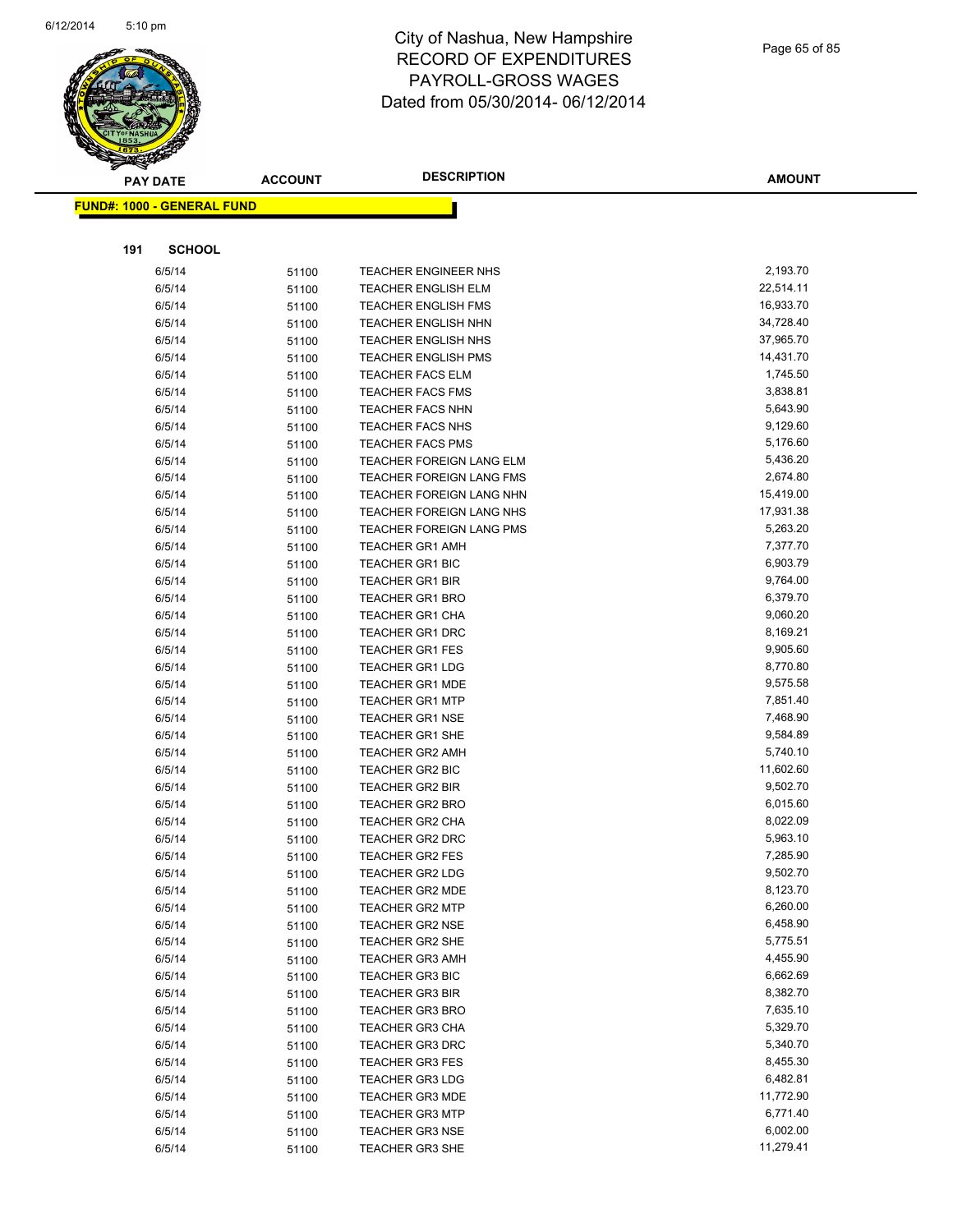

Page 66 of 85

|     | <b>PAY DATE</b>                    | <b>ACCOUNT</b> | <b>DESCRIPTION</b>                               | <b>AMOUNT</b>        |
|-----|------------------------------------|----------------|--------------------------------------------------|----------------------|
|     | <u> FUND#: 1000 - GENERAL FUND</u> |                |                                                  |                      |
|     |                                    |                |                                                  |                      |
|     |                                    |                |                                                  |                      |
| 191 | <b>SCHOOL</b>                      |                |                                                  |                      |
|     | 6/5/14                             | 51100          | <b>TEACHER GR4 AMH</b>                           | 3,825.70             |
|     | 6/5/14                             | 51100          | <b>TEACHER GR4 BIC</b>                           | 7,105.50             |
|     | 6/5/14                             | 51100          | <b>TEACHER GR4 BIR</b>                           | 6,795.60             |
|     | 6/5/14                             | 51100          | <b>TEACHER GR4 BRO</b>                           | 6,855.70             |
|     | 6/5/14                             | 51100          | TEACHER GR4 CHA                                  | 11,997.00            |
|     | 6/5/14                             | 51100          | <b>TEACHER GR4 DRC</b>                           | 4,896.81             |
|     | 6/5/14                             | 51100          | <b>TEACHER GR4 FES</b>                           | 9,013.80             |
|     | 6/5/14                             | 51100          | <b>TEACHER GR4 LDG</b>                           | 8,820.80             |
|     | 6/5/14                             | 51100          | <b>TEACHER GR4 MDE</b>                           | 7,608.00             |
|     | 6/5/14                             | 51100          | <b>TEACHER GR4 MTP</b>                           | 5,805.40             |
|     | 6/5/14                             | 51100          | <b>TEACHER GR4 NSE</b>                           | 6,586.20             |
|     | 6/5/14                             | 51100          | <b>TEACHER GR4 SHE</b>                           | 5,735.90             |
|     | 6/5/14                             | 51100          | <b>TEACHER GR5 AMH</b>                           | 5,176.60             |
|     | 6/5/14                             | 51100          | <b>TEACHER GR5 BIC</b>                           | 13,566.40            |
|     | 6/5/14                             | 51100          | <b>TEACHER GR5 BIR</b>                           | 9,863.30             |
|     | 6/5/14                             | 51100          | <b>TEACHER GR5 BRO</b>                           | 7,330.80             |
|     | 6/5/14                             | 51100          | <b>TEACHER GR5 CHA</b>                           | 6,420.10             |
|     | 6/5/14                             | 51100          | <b>TEACHER GR5 DRC</b>                           | 4,756.91             |
|     | 6/5/14                             | 51100          | <b>TEACHER GR5 FES</b><br><b>TEACHER GR5 LDG</b> | 7,743.20<br>9,757.90 |
|     | 6/5/14<br>6/5/14                   | 51100          | <b>TEACHER GR5 MDE</b>                           | 9,272.40             |
|     | 6/5/14                             | 51100          | <b>TEACHER GR5 MTP</b>                           | 5,263.20             |
|     | 6/5/14                             | 51100          | <b>TEACHER GR5 NSE</b>                           | 7,721.71             |
|     | 6/5/14                             | 51100          | <b>TEACHER GR5 SHE</b>                           | 7,295.90             |
|     | 6/5/14                             | 51100          | TEACHER GR6 ELM                                  | 32,247.79            |
|     | 6/5/14                             | 51100          | <b>TEACHER GR6 FMS</b>                           | 26,096.79            |
|     | 6/5/14                             | 51100          | <b>TEACHER GR6 PMS</b>                           | 24,360.12            |
|     | 6/5/14                             | 51100<br>51100 | <b>TEACHER GRAPH NHS</b>                         | 1,972.10             |
|     | 6/5/14                             | 51100          | <b>TEACHER GRAPHICS NHN</b>                      | 2,501.80             |
|     | 6/5/14                             | 51100          | <b>TEACHER HEALTH ELM</b>                        | 2,377.00             |
|     | 6/5/14                             | 51100          | TEACHER HEALTH NHN                               | 3,002.10             |
|     | 6/5/14                             | 51100          | TEACHER HEALTH NHS                               | 2,501.80             |
|     | 6/5/14                             | 51100          | <b>TEACHER HEALTHOC NHS</b>                      | 7,851.40             |
|     | 6/5/14                             | 51100          | TEACHER IN SCH SUSPENSION ELM                    | 1,510.90             |
|     | 6/5/14                             | 51100          | TEACHER IN SCH SUSPENSION NHN                    | 2,458.60             |
|     | 6/5/14                             | 51100          | TEACHER IN SCH SUSPENSION NHS                    | 2,458.60             |
|     | 6/5/14                             | 51100          | <b>TEACHER INST SPED WID</b>                     | 5,537.26             |
|     | 6/5/14                             | 51100          | <b>TEACHER KIND AMH</b>                          | 4,747.60             |
|     | 6/5/14                             | 51100          | <b>TEACHER KIND BIC</b>                          | 5,263.10             |
|     | 6/5/14                             | 51100          | <b>TEACHER KIND BIR</b>                          | 2,289.00             |
|     | 6/5/14                             | 51100          | <b>TEACHER KIND BRO</b>                          | 2,501.80             |
|     | 6/5/14                             | 51100          | <b>TEACHER KIND CHA</b>                          | 4,325.50             |
|     | 6/5/14                             | 51100          | <b>TEACHER KIND DRC</b>                          | 7,843.10             |
|     | 6/5/14                             | 51100          | <b>TEACHER KIND FES</b>                          | 7,393.70             |
|     | 6/5/14                             | 51100          | <b>TEACHER KIND LDG</b>                          | 11,003.20            |
|     | 6/5/14                             | 51100          | <b>TEACHER KIND MDE</b>                          | 4,486.30             |
|     | 6/5/14                             | 51100          | <b>TEACHER KIND MTP</b>                          | 5,158.00             |
|     | 6/5/14                             | 51100          | <b>TEACHER KIND NSE</b>                          | 1,554.79             |
|     | 6/5/14                             | 51100          | <b>TEACHER KIND SHE</b>                          | 2,061.80             |
|     | 6/5/14                             | 51100          | <b>TEACHER MATH ELM</b>                          | 19,513.10            |
|     | 6/5/14                             | 51100          | <b>TEACHER MATH FMS</b>                          | 13,966.99            |
|     | 6/5/14                             | 51100          | <b>TEACHER MATH NHN</b>                          | 36,667.50            |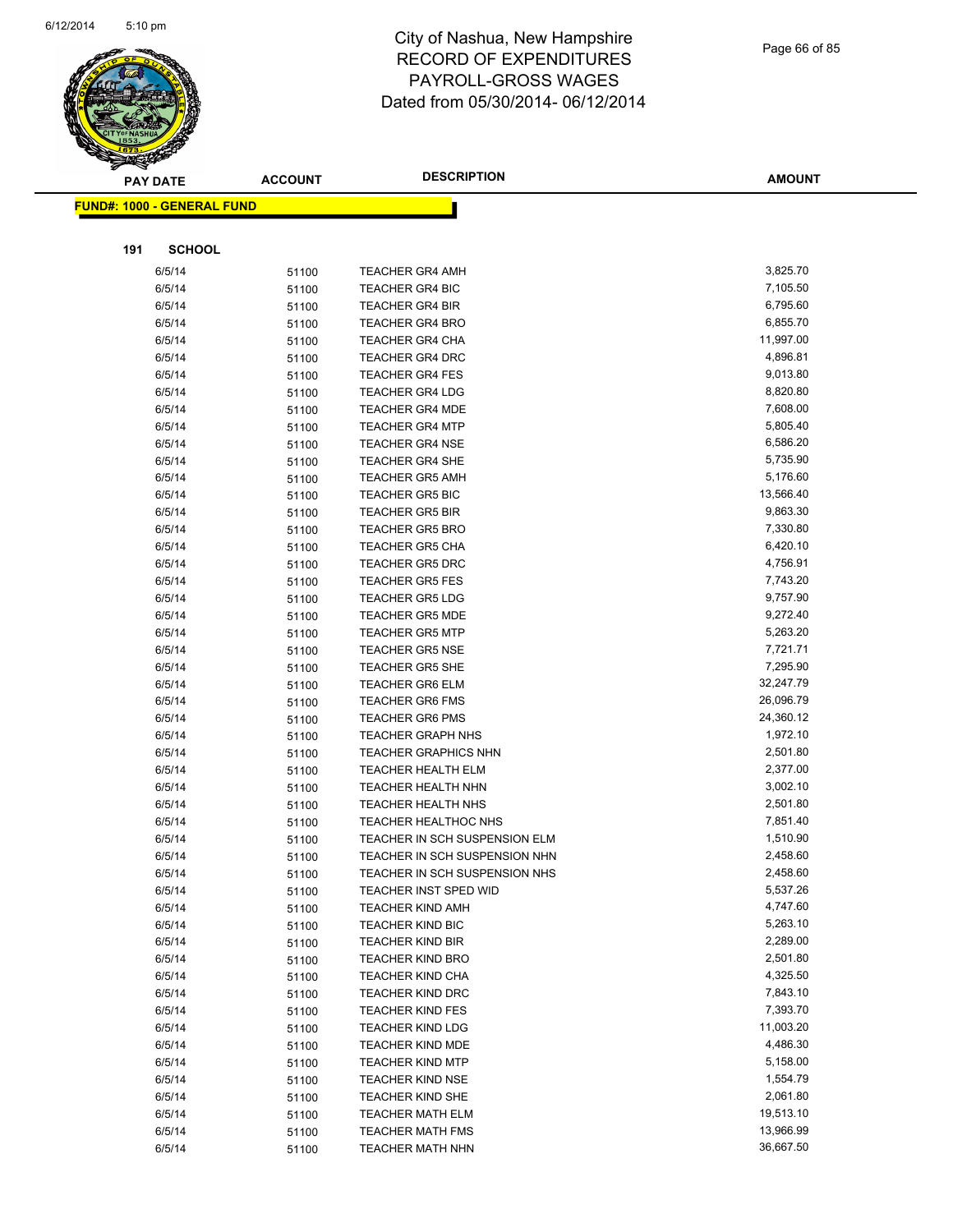

Page 67 of 85

| <b>PAY DATE</b>                   | <b>ACCOUNT</b> | <b>DESCRIPTION</b>                      | <b>AMOUNT</b>        |
|-----------------------------------|----------------|-----------------------------------------|----------------------|
| <b>FUND#: 1000 - GENERAL FUND</b> |                |                                         |                      |
|                                   |                |                                         |                      |
|                                   |                |                                         |                      |
| 191<br><b>SCHOOL</b>              |                |                                         |                      |
| 6/5/14                            | 51100          | <b>TEACHER MATH NHS</b>                 | 35,189.61            |
| 6/5/14                            | 51100          | <b>TEACHER MATH PMS</b>                 | 8,679.80             |
| 6/5/14                            | 51100          | <b>TEACHER MUSIC AMH</b>                | 1,554.80             |
| 6/5/14                            | 51100          | TEACHER MUSIC BIC                       | 2,501.80             |
| 6/5/14                            | 51100          | <b>TEACHER MUSIC BIR</b>                | 2,501.80             |
| 6/5/14                            | 51100          | <b>TEACHER MUSIC BRO</b>                | 2,674.80             |
| 6/5/14                            | 51100          | <b>TEACHER MUSIC CHA</b>                | 2,674.80             |
| 6/5/14                            | 51100          | <b>TEACHER MUSIC DRC</b>                | 2,501.80             |
| 6/5/14                            | 51100          | <b>TEACHER MUSIC ELM</b>                | 3,568.50             |
| 6/5/14                            | 51100          | <b>TEACHER MUSIC FES</b>                | 2,501.80             |
| 6/5/14                            | 51100          | <b>TEACHER MUSIC FMS</b>                | 4,747.60             |
| 6/5/14                            | 51100          | <b>TEACHER MUSIC LDG</b>                | 2,540.20             |
| 6/5/14                            | 51100          | <b>TEACHER MUSIC MDE</b>                | 1,823.09             |
| 6/5/14                            | 51100          | TEACHER MUSIC NHN                       | 5,349.60             |
| 6/5/14                            | 51100          | <b>TEACHER MUSIC NHS</b>                | 4,797.70             |
| 6/5/14                            | 51100          | <b>TEACHER MUSIC NSE</b>                | 1,878.90             |
| 6/5/14                            | 51100          | <b>TEACHER MUSIC PMS</b>                | 4,125.60             |
| 6/5/14                            | 51100          | TEACHER MUSIC SHE                       | 2,295.90             |
| 6/5/14                            | 51100          | TEACHER PE BIC                          | 1,885.00             |
| 6/5/14                            | 51100          | <b>TEACHER PE BIR</b>                   | 2,540.20             |
| 6/5/14                            | 51100          | TEACHER PE BRO                          | 2,588.30             |
| 6/5/14                            | 51100          | TEACHER PE CHA                          | 2,501.80             |
| 6/5/14                            | 51100          | TEACHER PE DRC                          | 2,674.80             |
| 6/5/14                            | 51100          | TEACHER PE ELM                          | 7,417.29             |
| 6/5/14                            | 51100          | TEACHER PE FMS                          | 5,003.60<br>1,683.50 |
| 6/5/14                            | 51100          | <b>TEACHER PE LDG</b>                   | 2,458.60             |
| 6/5/14<br>6/5/14                  | 51100          | TEACHER PE MDE<br><b>TEACHER PE MTP</b> | 1,857.20             |
| 6/5/14                            | 51100          | TEACHER PE NHN                          | 7,472.50             |
| 6/5/14                            | 51100<br>51100 | TEACHER PE NHS                          | 7,033.10             |
| 6/5/14                            | 51100          | <b>TEACHER PE NSE</b>                   | 2,304.10             |
| 6/5/14                            | 51100          | TEACHER PE PMS                          | 5,176.60             |
| 6/5/14                            | 51100          | TEACHER PE SHE                          | 1,972.10             |
| 6/5/14                            | 51100          | <b>TEACHER PRESCHOOL BIC</b>            | 7,387.00             |
| 6/5/14                            | 51100          | <b>TEACHER PRESCHOOL BRO</b>            | 7,050.42             |
| 6/5/14                            | 51100          | TEACHER PRESCHOOL DRC                   | 2,501.80             |
| 6/5/14                            | 51100          | <b>TEACHER PRESCHOOL MTP</b>            | 3,602.37             |
| 6/5/14                            | 51100          | TEACHER PRESCHOOL NHS                   | 883.60               |
| 6/5/14                            | 51100          | <b>TEACHER PRESCHOOL NSE</b>            | 5,410.60             |
| 6/5/14                            | 51100          | <b>TEACHER READ AMH</b>                 | 2,761.40             |
| 6/5/14                            | 51100          | TEACHER READ BIC                        | 5,050.40             |
| 6/5/14                            | 51100          | <b>TEACHER READ BIR</b>                 | 2,674.80             |
| 6/5/14                            | 51100          | <b>TEACHER READ BRO</b>                 | 1,823.09             |
| 6/5/14                            | 51100          | TEACHER READ DRC                        | 2,761.40             |
| 6/5/14                            | 51100          | <b>TEACHER READ ELM</b>                 | 5,922.60             |
| 6/5/14                            | 51100          | <b>TEACHER READ FES</b>                 | 2,674.80             |
| 6/5/14                            | 51100          | <b>TEACHER READ FMS</b>                 | 6,714.00             |
| 6/5/14                            | 51100          | <b>TEACHER READ LDG</b>                 | 2,289.00             |
| 6/5/14                            | 51100          | TEACHER READ MDE                        | 2,674.80             |
| 6/5/14                            | 51100          | <b>TEACHER READ MTP</b>                 | 1,893.80             |
| 6/5/14                            | 51100          | <b>TEACHER READ NHN</b>                 | 1,618.80             |
| 6/5/14                            | 51100          | TEACHER READ NHS                        | 3,161.20             |
|                                   |                |                                         |                      |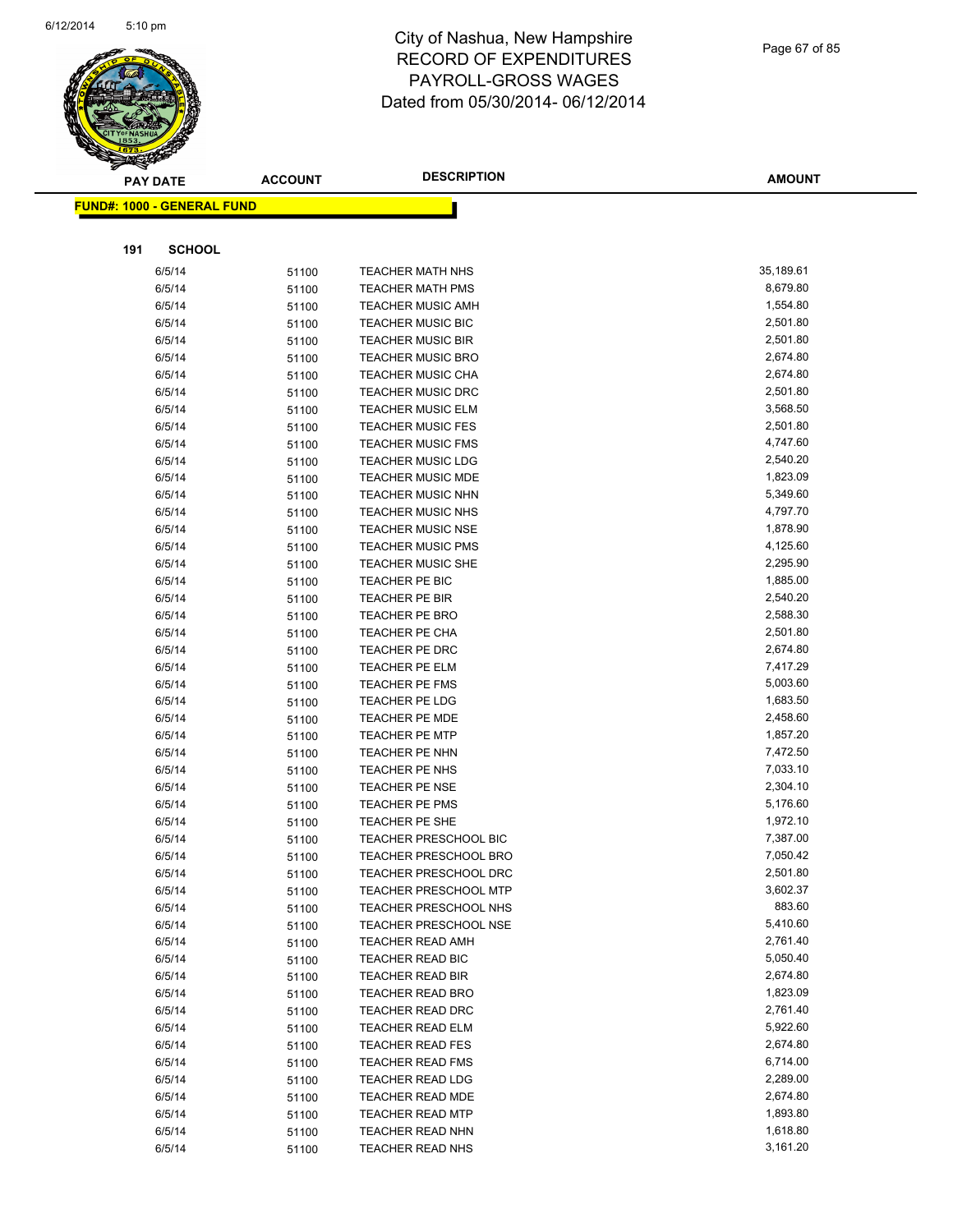

Page 68 of 85

| <b>PAY DATE</b>                   | <b>ACCOUNT</b> | <b>DESCRIPTION</b>                          | <b>AMOUNT</b>         |
|-----------------------------------|----------------|---------------------------------------------|-----------------------|
| <b>FUND#: 1000 - GENERAL FUND</b> |                |                                             |                       |
|                                   |                |                                             |                       |
|                                   |                |                                             |                       |
| 191                               | <b>SCHOOL</b>  |                                             |                       |
| 6/5/14                            | 51100          | <b>TEACHER READ NSE</b>                     | 3,161.20              |
| 6/5/14                            | 51100          | <b>TEACHER READ PMS</b>                     | 4,220.71              |
| 6/5/14                            | 51100          | <b>TEACHER READ SHE</b>                     | 2,458.60              |
| 6/5/14                            | 51100          | <b>TEACHER SCIENCE ELM</b>                  | 18,946.49             |
| 6/5/14                            | 51100          | <b>TEACHER SCIENCE FMS</b>                  | 10,253.70             |
| 6/5/14                            | 51100          | <b>TEACHER SCIENCE NHN</b>                  | 27,098.60             |
| 6/5/14                            | 51100          | <b>TEACHER SCIENCE NHS</b>                  | 39,193.60             |
| 6/5/14                            | 51100          | <b>TEACHER SCIENCE PMS</b>                  | 10,569.60             |
| 6/5/14                            | 51100          | TEACHER SOCIAL STUDIES ELM                  | 14,592.20             |
| 6/5/14                            | 51100          | <b>TEACHER SOCIAL STUDIES FMS</b>           | 12,971.80             |
| 6/5/14                            | 51100          | TEACHER SOCIAL STUDIES NHN                  | 32,098.30             |
| 6/12/14                           | 51100          | TEACHER SOCIAL STUDIES NHN                  | 755.24                |
| 6/5/14                            | 51100          | TEACHER SOCIAL STUDIES NHS                  | 37,558.91             |
| 6/5/14                            | 51100          | TEACHER SOCIAL STUDIES PMS                  | 9,102.80              |
| 6/5/14                            | 51100          | TEACHER SPED BIC                            | 5,851.40              |
| 6/5/14                            | 51100          | TEACHER SPED BIR                            | 4,119.00              |
| 6/12/14                           | 51100          | <b>TEACHER SPED BIR</b>                     | 6,281.71              |
| 6/5/14                            | 51100          | <b>TEACHER SPED BRO</b>                     | 5,436.20              |
| 6/5/14                            | 51100          | <b>TEACHER SPED CHA</b>                     | 7,765.01              |
| 6/5/14                            | 51100          | <b>TEACHER SPED DRC</b>                     | 2,458.60              |
| 6/5/14                            | 51100          | TEACHER SPED ELM                            | 18,913.20             |
| 6/5/14                            | 51100          | <b>TEACHER SPED FES</b>                     | 5,947.81              |
| 6/5/14                            | 51100          | <b>TEACHER SPED FMS</b>                     | 5,892.70              |
| 6/5/14                            | 51100          | <b>TEACHER SPED LDG</b>                     | 3,528.41              |
| 6/5/14                            | 51100          | <b>TEACHER SPED MDE</b>                     | 6,036.30              |
| 6/5/14<br>6/5/14                  | 51100          | <b>TEACHER SPED MTP</b><br>TEACHER SPED NHN | 5,176.60<br>21,416.90 |
| 6/5/14                            | 51100          | <b>TEACHER SPED NHS</b>                     | 30,627.90             |
| 6/5/14                            | 51100          | <b>TEACHER SPED NSE</b>                     | 1,878.91              |
| 6/5/14                            | 51100          | <b>TEACHER SPED PMS</b>                     | 11,609.80             |
| 6/5/14                            | 51100<br>51100 | <b>TEACHER SPED SHE</b>                     | 5,176.60              |
| 6/5/14                            | 51100          | <b>TEACHER TECHED ELM</b>                   | 8,152.70              |
| 6/5/14                            | 51100          | TEACHER TECHED FMS                          | 5,220.00              |
| 6/5/14                            | 51100          | TEACHER TECHED NHN                          | 8,023.63              |
| 6/5/14                            | 51100          | <b>TEACHER TECHED NHS</b>                   | 7,678.40              |
| 6/5/14                            | 51100          | <b>TEACHER TECHED PMS</b>                   | 5,349.60              |
| 6/5/14                            | 51100          | TEACHER TV PROD NHS                         | 2,458.60              |
| 6/5/14                            | 51100          | <b>TEACHER VISION WID</b>                   | 3,263.50              |
| 6/5/14                            | 51100          | TECH INTERGRATION ASST BIC                  | 494.08                |
| 6/12/14                           | 51100          | TECH INTERGRATION ASST BIC                  | 622.54                |
| 6/5/14                            | 51100          | TECH INTERGRATION ASST CHA                  | 459.38                |
| 6/12/14                           | 51100          | TECH INTERGRATION ASST CHA                  | 576.57                |
| 6/5/14                            | 51100          | TECH INTERGRATION ASST FES                  | 503.96                |
| 6/12/14                           | 51100          | <b>TECH INTERGRATION ASST FES</b>           | 624.91                |
| 6/5/14                            | 51100          | TECH INTERGRATION ASST LDG                  | 456.52                |
| 6/12/14                           | 51100          | TECH INTERGRATION ASST LDG                  | 570.65                |
| 6/5/14                            | 51100          | TECH INTERGRATION ASST MDE                  | 498.92                |
| 6/12/14                           | 51100          | TECH INTERGRATION ASST MDE                  | 629.94                |
| 6/5/14                            | 51100          | TECH INTERGRATION ASST NSE                  | 475.16                |
| 6/12/14                           | 51100          | TECH INTERGRATION ASST NSE                  | 593.96                |
| 6/5/14                            | 51100          | TECH INTERGRATION ASST SHE                  | 392.60                |
| 6/12/14                           | 51100          | TECH INTERGRATION ASST SHE                  | 625.42                |
|                                   |                |                                             |                       |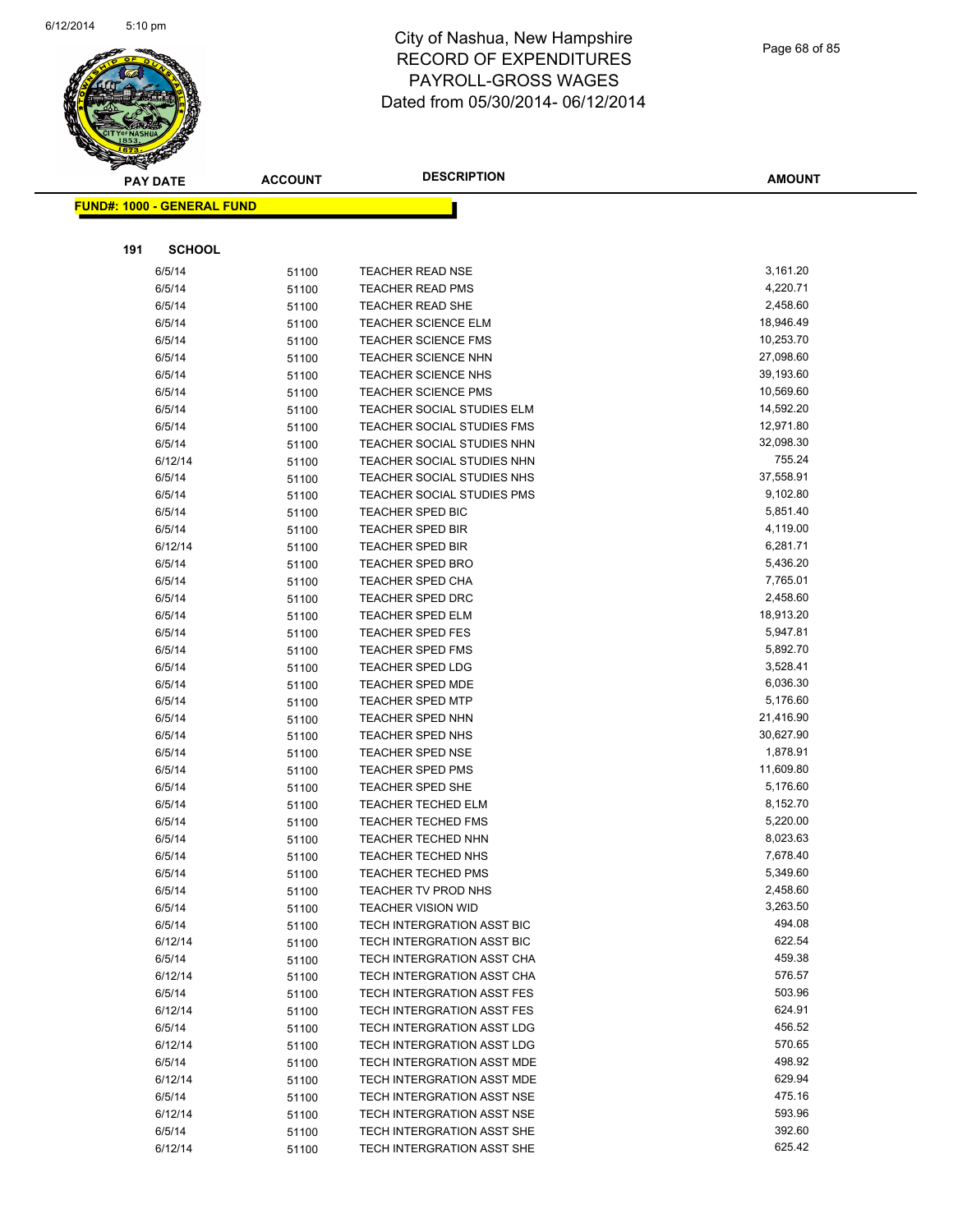

Page 69 of 85

| <b>PAY DATE</b>                   | <b>ACCOUNT</b> | <b>DESCRIPTION</b>              | <b>AMOUNT</b> |
|-----------------------------------|----------------|---------------------------------|---------------|
| <b>FUND#: 1000 - GENERAL FUND</b> |                |                                 |               |
|                                   |                |                                 |               |
|                                   |                |                                 |               |
| <b>SCHOOL</b><br>191              |                |                                 |               |
| 6/5/14                            | 51200          | ADULT ED INSTRUCTOR             | 350.00        |
| 6/5/14                            | 51200          | ASSISTANT PRINCIPAL BIR         | 1,543.70      |
| 6/5/14                            | 51200          | CLERICAL VOLUNTEER SUP          | 350.94        |
| 6/12/14                           | 51200          | <b>CLERICAL VOLUNTEER SUP</b>   | 360.18        |
| 6/5/14                            | 51200          | <b>CROSSING GUARD WPO</b>       | 1,117.80      |
| 6/12/14                           | 51200          | <b>CROSSING GUARD WPO</b>       | 1,741.15      |
| 6/5/14                            | 51200          | <b>CUSTODIAN CHA</b>            | 258.88        |
| 6/12/14                           | 51200          | <b>CUSTODIAN CHA</b>            | 323.60        |
| 6/5/14                            | 51200          | <b>CUSTODIAN HEAD MTP</b>       | 60.00         |
| 6/5/14                            | 51200          | <b>CUSTODIAN MTP</b>            | 30.00         |
| 6/5/14                            | 51200          | ELL TUTOR                       | 312.50        |
| 6/12/14                           | 51200          | <b>FOOD SERVICE ASST PT PMS</b> | 86.25         |
| 6/5/14                            | 51200          | FOOD SERVICE COOK LDG           | 60.00         |
| 6/12/14                           | 51200          | FOOD SERVICE COOK LDG           | 75.00         |
| 6/5/14                            | 51200          | LUNCH MONITOR AMH               | 303.93        |
| 6/12/14                           | 51200          | LUNCH MONITOR AMH               | 270.05        |
| 6/5/14                            | 51200          | LUNCH MONITOR BIC               | 478.50        |
| 6/12/14                           | 51200          | <b>LUNCH MONITOR BIC</b>        | 753.50        |
| 6/5/14                            | 51200          | <b>LUNCH MONITOR BIR</b>        | 525.39        |
| 6/12/14                           | 51200          | LUNCH MONITOR BIR               | 740.15        |
| 6/5/14                            | 51200          | LUNCH MONITOR BRO               | 352.00        |
| 6/12/14                           | 51200          | LUNCH MONITOR BRO               | 418.00        |
| 6/5/14                            | 51200          | LUNCH MONITOR CHA               | 385.00        |
| 6/12/14                           | 51200          | LUNCH MONITOR CHA               | 495.00        |
| 6/5/14                            | 51200          | LUNCH MONITOR DRC               | 423.52        |
| 6/12/14                           | 51200          | LUNCH MONITOR DRC               | 532.15        |
| 6/5/14                            | 51200          | LUNCH MONITOR ELM               | 90.75         |
| 6/12/14                           | 51200          | LUNCH MONITOR ELM               | 79.75         |
| 6/5/14                            | 51200          | LUNCH MONITOR FES               | 657.50        |
| 6/12/14                           | 51200          | LUNCH MONITOR FES               | 793.00        |
| 6/5/14                            | 51200          | <b>LUNCH MONITOR FMS</b>        | 223.96        |
| 6/12/14                           | 51200          | LUNCH MONITOR FMS               | 178.09        |
| 6/5/14                            | 51200          | <b>LUNCH MONITOR LDG</b>        | 717.75        |
| 6/12/14                           | 51200          | LUNCH MONITOR LDG               | 775.50        |
| 6/5/14                            | 51200          | <b>LUNCH MONITOR MDE</b>        | 425.70        |
| 6/12/14                           | 51200          | LUNCH MONITOR MDE               | 539.22        |
| 6/5/14                            | 51200          | LUNCH MONITOR MTP               | 510.30        |
| 6/12/14                           | 51200          | LUNCH MONITOR MTP               | 580.75        |
| 6/5/14                            | 51200          | LUNCH MONITOR NHN               | 275.00        |
| 6/12/14                           | 51200          | LUNCH MONITOR NHN               | 385.00        |
| 6/5/14                            | 51200          | LUNCH MONITOR NHS               | 294.25        |
| 6/12/14                           | 51200          | LUNCH MONITOR NHS               | 412.50        |
| 6/5/14                            | 51200          | LUNCH MONITOR NSE               | 330.00        |
| 6/12/14                           | 51200          | LUNCH MONITOR NSE               | 407.00        |
| 6/5/14                            | 51200          | LUNCH MONITOR PMS               | 203.50        |
| 6/12/14                           | 51200          | LUNCH MONITOR PMS               | 272.25        |
| 6/5/14                            | 51200          | LUNCH MONITOR SHE               | 495.36        |
| 6/12/14                           | 51200          | LUNCH MONITOR SHE               | 572.07        |
| 6/5/14                            | 51200          | PARA DW SPEC ED AMH             | 250.00        |
| 6/12/14                           | 51200          | PARA DW SPEC ED AMH             | 370.75        |
| 6/5/14                            | 51200          | PARA DW SPEC ED BIR             | 347.68        |
| 6/12/14                           | 51200          | PARA DW SPEC ED BIR             | 328.00        |
|                                   |                |                                 |               |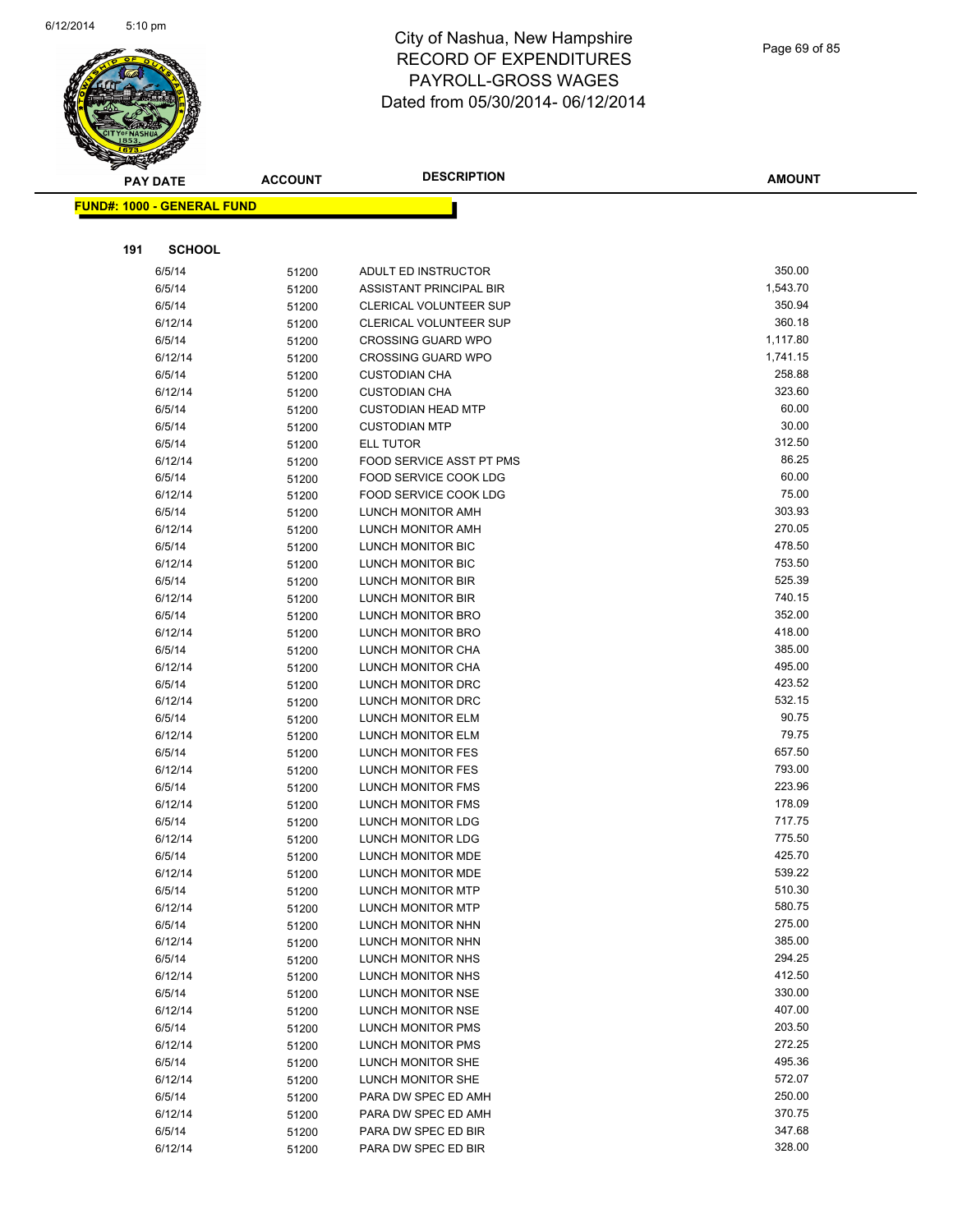

|     | <b>PAY DATE</b>                   | <b>ACCOUNT</b> | <b>DESCRIPTION</b>                        | <b>AMOUNT</b>    |
|-----|-----------------------------------|----------------|-------------------------------------------|------------------|
|     | <b>FUND#: 1000 - GENERAL FUND</b> |                |                                           |                  |
|     |                                   |                |                                           |                  |
|     |                                   |                |                                           |                  |
| 191 | <b>SCHOOL</b>                     |                |                                           |                  |
|     | 6/12/14                           | 51200          | PARA DW SPEC ED NHN                       | 850.00           |
|     | 6/5/14                            | 51200          | PARA DW SPEC ED NHS                       | 187.50           |
|     | 6/12/14                           | 51200          | PARA DW SPEC ED NHS                       | 500.00           |
|     | 6/5/14                            | 51200          | PARA DW SPEC ED PMS                       | 64.68            |
|     | 6/12/14                           | 51200          | PARA DW SPEC ED PMS                       | 80.85            |
|     | 6/5/14                            | 51200          | PARA INST AMH                             | 607.60           |
|     | 6/12/14                           | 51200          | PARA INST AMH                             | 714.04           |
|     | 6/5/14                            | 51200          | <b>PARA INST BIC</b>                      | 432.51           |
|     | 6/12/14                           | 51200          | <b>PARA INST BIC</b>                      | 612.10           |
|     | 6/5/14                            | 51200          | PARA INST CHA                             | 468.75           |
|     | 6/5/14                            | 51200          | PARA INST MTP                             | 287.04           |
|     | 6/12/14                           | 51200          | PARA INST MTP                             | 338.85           |
|     | 6/5/14                            | 51200          | PARA INST NHN                             | 292.07           |
|     | 6/12/14                           | 51200          | PARA INST NHN                             | 287.77           |
|     | 6/12/14                           | 51200          | PARA INST PMS                             | 125.00           |
|     | 6/5/14                            | 51200          | PARA INST SHE                             | 183.88           |
|     | 6/12/14                           | 51200          | PARA INST SHE                             | 220.65           |
|     | 6/5/14                            | 51200          | PARA LIB NHN                              | 266.10           |
|     | 6/12/14                           | 51200          | PARA LIB NHN                              | 261.67           |
|     | 6/5/14                            | 51200          | PARA LIB PMS                              | 214.67           |
|     | 6/12/14                           | 51200          | PARA LIB PMS                              | 204.76           |
|     | 6/5/14                            | 51200          | PARA MEDIA NHS                            | 191.40<br>143.55 |
|     | 6/12/14                           | 51200          | PARA MEDIA NHS                            | 372.00           |
|     | 6/5/14                            | 51200          | <b>PARA MUSIC FMS</b>                     | 297.60           |
|     | 6/12/14<br>6/5/14                 | 51200          | <b>PARA MUSIC FMS</b><br>PARA PRE SCH BIC | 2,103.42         |
|     | 6/12/14                           | 51200          | PARA PRE SCH BIC                          | 2,831.46         |
|     | 6/5/14                            | 51200          | PARA PRE SCH BRO                          | 1,313.63         |
|     | 6/12/14                           | 51200          | PARA PRE SCH BRO                          | 1,679.09         |
|     | 6/5/14                            | 51200          | PARA PRE SCH DRC                          | 665.85           |
|     | 6/12/14                           | 51200<br>51200 | PARA PRE SCH DRC                          | 1,051.32         |
|     | 6/5/14                            | 51200          | PARA PRE SCH MTP                          | 1,654.32         |
|     | 6/12/14                           | 51200          | PARA PRE SCH MTP                          | 2,209.85         |
|     | 6/5/14                            | 51200          | PARA PRE SCH NSE                          | 2,933.26         |
|     | 6/12/14                           | 51200          | PARA PRE SCH NSE                          | 3,802.23         |
|     | 6/5/14                            | 51200          | PARA TTI DRC                              | 214.66           |
|     | 6/12/14                           | 51200          | PARA TTI DRC                              | 211.35           |
|     | 6/5/14                            | 51200          | PARA TTI LDG                              | 60.00            |
|     | 6/12/14                           | 51200          | PARA TTI LDG                              | 75.00            |
|     | 6/5/14                            | 51200          | SCHOOL PSYCHOLOGIST WID                   | 3,910.16         |
|     | 6/10/14                           | 51200          | SCHOOL PSYCHOLOGIST WID                   | (1,631.77)       |
|     | 6/5/14                            | 51200          | SPECIAL EDUCATION TUTOR                   | 400.00           |
|     | 6/12/14                           | 51200          | SPECIAL EDUCATION TUTOR                   | 662.50           |
|     | 6/5/14                            | 51200          | SPEECH LANG PATHOLOGIST WID               | 8,792.56         |
|     | 6/5/14                            | 51200          | <b>SUB CLERICAL</b>                       | 383.36           |
|     | 6/12/14                           | 51200          | <b>SUB CLERICAL</b>                       | 383.36           |
|     | 6/5/14                            | 51200          | <b>SUB CROSSING GUARD</b>                 | 60.00            |
|     | 6/12/14                           | 51200          | <b>SUB TEACHER</b>                        | 768.75           |
|     | 6/5/14                            | 51200          | <b>TEACHER ART NHS</b>                    | 1,250.90         |
|     | 6/5/14                            | 51200          | <b>TEACHER ENGLISH NHS</b>                | 342.88           |
|     | 6/5/14                            | 51200          | TEACHER FOREIGN LANG FMS                  | 918.40           |
|     | 6/5/14                            | 51200          | TEACHER FOREIGN LANG NHN                  | 1,460.40         |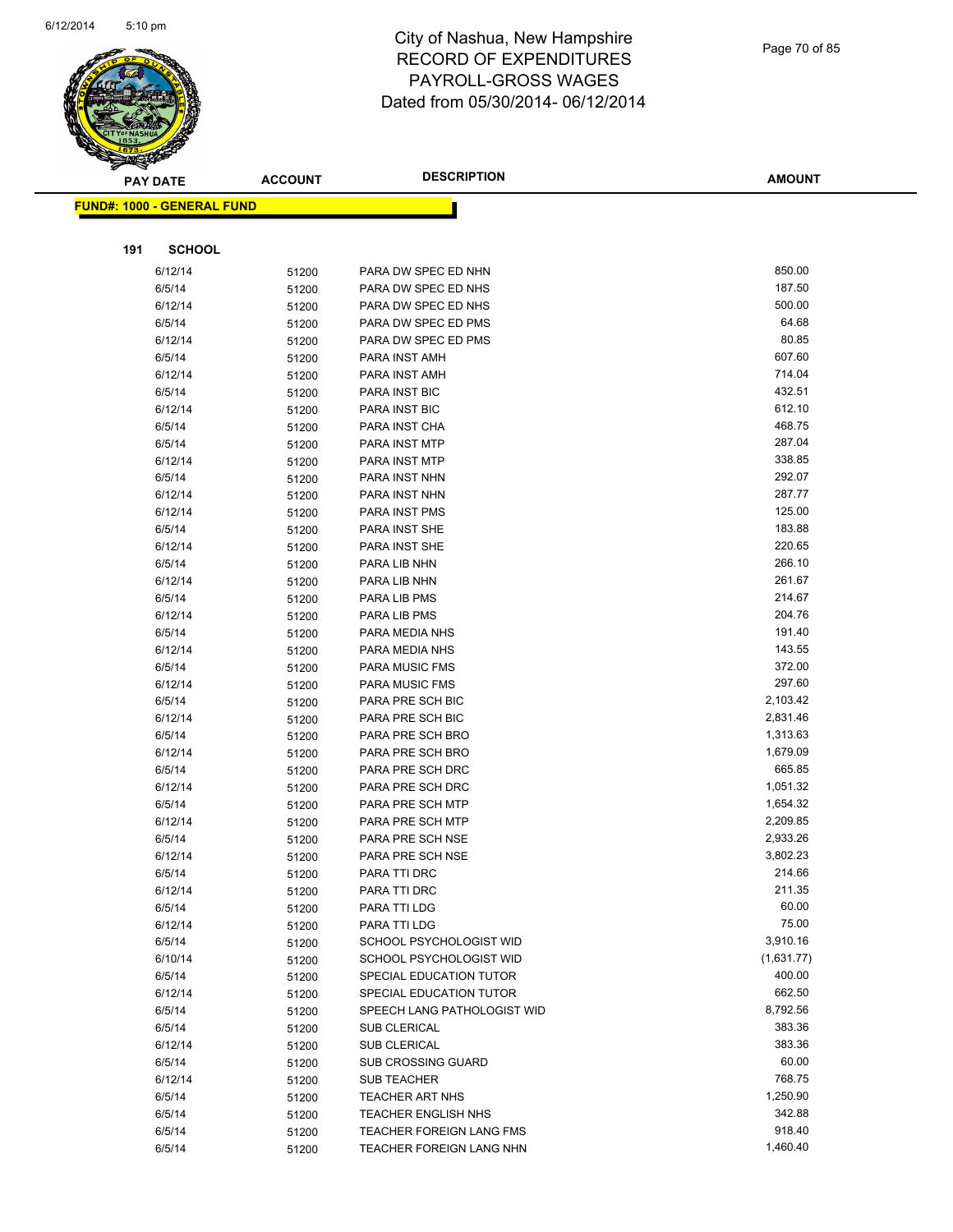

**FUND#: 1000** 

**191** 

#### City of Nashua, New Hampshire RECORD OF EXPENDITURES PAYROLL-GROSS WAGES Dated from 05/30/2014- 06/12/2014

| - GENERAL FUND |       |                                   |           |  |  |  |
|----------------|-------|-----------------------------------|-----------|--|--|--|
|                |       |                                   |           |  |  |  |
| <b>SCHOOL</b>  |       |                                   |           |  |  |  |
| 6/5/14         | 51200 | <b>TEACHER GR5 CHA</b>            | 124.00    |  |  |  |
| 6/5/14         | 51200 | <b>TEACHER HVAC NHS</b>           | 1,188.50  |  |  |  |
| 6/5/14         | 51200 | <b>TEACHER KIND BIR</b>           | 847.30    |  |  |  |
| 6/5/14         | 51200 | <b>TEACHER MUSIC ELM</b>          | 932.90    |  |  |  |
| 6/5/14         | 51200 | <b>TEACHER MUSIC FMS</b>          | 500.00    |  |  |  |
| 6/5/14         | 51200 | <b>TEACHER PE NHS</b>             | 708.00    |  |  |  |
| 6/5/14         | 51200 | <b>TEACHER SCIENCE NHS</b>        | 425.00    |  |  |  |
| 6/5/14         | 51200 | <b>TEACHER SOCIAL STUDIES NHN</b> | 125.00    |  |  |  |
| 6/5/14         | 51200 | <b>TEACHER SOCIAL STUDIES NHS</b> | 75.00     |  |  |  |
| 6/5/14         | 51200 | <b>TEACHER SPED NHN</b>           | 1,956.90  |  |  |  |
| 6/5/14         | 51200 | <b>TEACHER SPED NHS</b>           | 312.50    |  |  |  |
| 6/5/14         | 51200 | <b>TEACHER TECHED NHS</b>         | 497.20    |  |  |  |
| 6/5/14         | 51200 | <b>TEACHER TTIDRC</b>             | 1,262.79  |  |  |  |
| 6/5/14         | 51200 | <b>TEACHER VISION WIDE</b>        | 1,337.42  |  |  |  |
| 6/5/14         | 51200 | TECH INTERGRATION ASST NHS        | 74.00     |  |  |  |
| 6/12/14        | 51200 | TECH INTERGRATION ASST NHS        | 152.63    |  |  |  |
| 6/5/14         | 51300 | <b>OVERTIME-REGULAR</b>           | 7,092.93  |  |  |  |
| 6/12/14        | 51300 | <b>OVERTIME-REGULAR</b>           | 9,024.31  |  |  |  |
| 6/5/14         | 51400 | <b>WAGES TEMP-SEASONAL</b>        | 2,032.67  |  |  |  |
| 6/12/14        | 51400 | <b>WAGES TEMP-SEASONAL</b>        | 3,163.68  |  |  |  |
| 5/29/14        | 51412 | <b>WAGES PER DIEM</b>             | (130.00)  |  |  |  |
| 6/5/14         | 51412 | <b>WAGES PER DIEM</b>             | 44,383.41 |  |  |  |
| 6/12/14        | 51412 | <b>WAGES PER DIEM</b>             | 38,862.75 |  |  |  |

6/5/14 51600 LONGEVITY 2,992.99 6/5/14 51650 ADDITIONAL HOURS 2,337.50 6/12/14 51650 ADDITIONAL HOURS 379.81 6/5/14 51700 STIPENDS 89,181.17 6/12/14 51700 STIPENDS 364.00 6/5/14 55642 GAME OFFICIALS 82.00

**TOTAL 191 - SCHOOL \$3,223,813.80**

**TOTAL FUND 1000 - GENERAL FUND \$5,037,872.45** 

. . . . . . . . . . . . . . . .

#### **FUND#: 1001 - GF-CAPITAL IMPROVEMENTS**

| <b>TOTAL 161 - STREETS-CAP IMP</b> |       |                             | \$355.87    |
|------------------------------------|-------|-----------------------------|-------------|
| 5/29/14                            | 81100 | <b>CAPITAL IMPROVEMENTS</b> | 4,142.02    |
| 5/22/14                            | 81100 | <b>CAPITAL IMPROVEMENTS</b> | 335.82      |
| 6/12/14                            | 51300 | <b>OVERTIME-REGULAR</b>     | 355.96      |
| 5/29/14                            | 51300 | OVERTIME-REGULAR            | (4, 142.11) |
| 5/22/14                            | 51300 | <b>OVERTIME-REGULAR</b>     | (335.82)    |
| 161<br><b>STREETS-CAP IMP</b>      |       |                             |             |

**AMOUNT**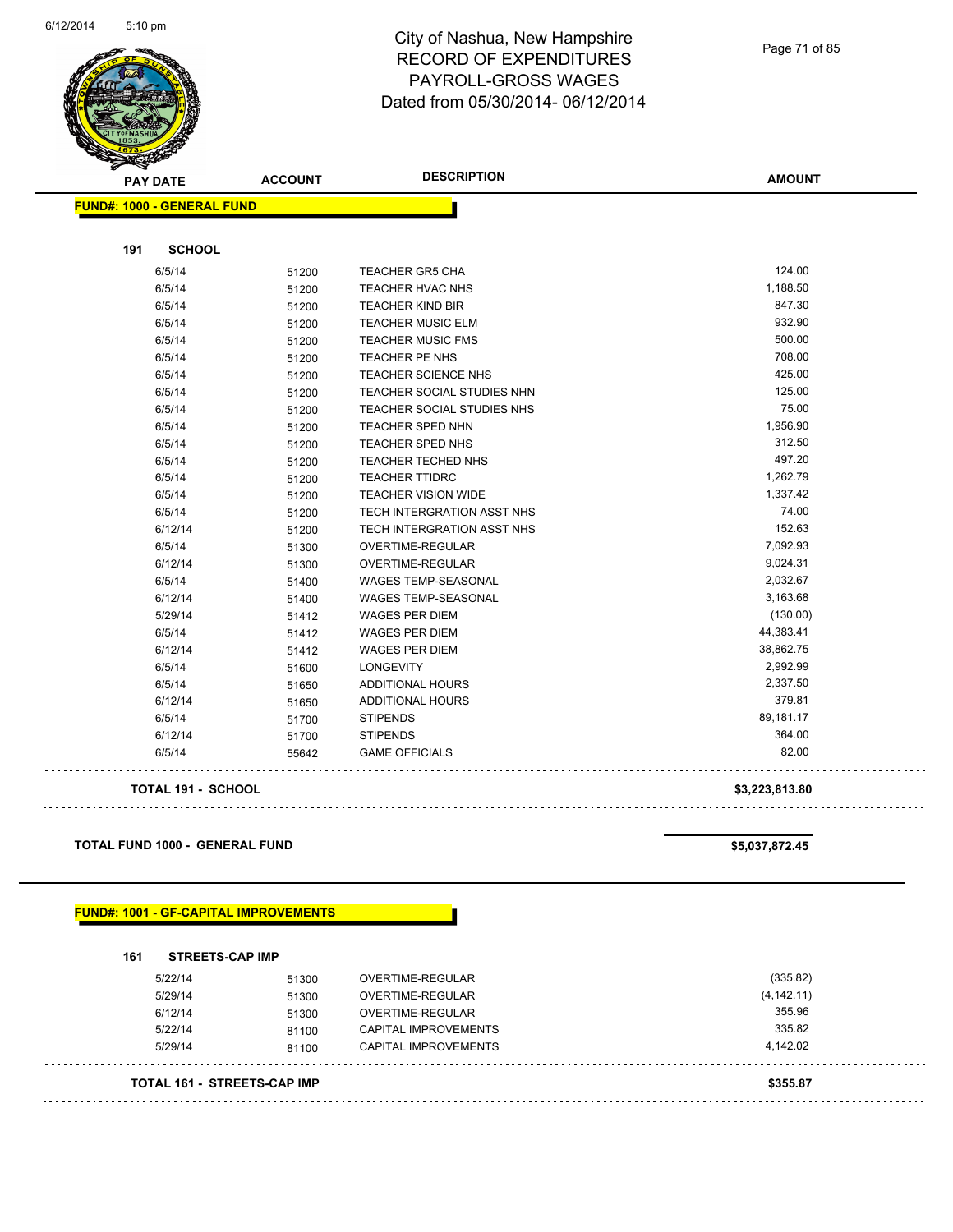

| <b>PAY DATE</b>                                  | <b>ACCOUNT</b> | <b>DESCRIPTION</b>                   | <b>AMOUNT</b> |
|--------------------------------------------------|----------------|--------------------------------------|---------------|
|                                                  |                |                                      |               |
| <b>TOTAL FUND 1001 - GF-CAPITAL IMPROVEMENTS</b> |                |                                      | \$355.87      |
|                                                  |                |                                      |               |
| <b>FUND#: 2100 - FOOD SERVICES FUND</b>          |                |                                      |               |
| 6/5/14                                           | 51100          | CLERICAL FOOD SERVICE NHS            | 692.65        |
| 6/12/14                                          | 51100          | <b>CLERICAL FOOD SERVICE NHS</b>     | 692.65        |
| 6/5/14                                           | 51100          | DELIVERY DRIVER FOOD SERVICE         | 603.22        |
| 6/12/14                                          | 51100          | DELIVERY DRIVER FOOD SERVICE         | 765.99        |
| 6/5/14                                           | 51100          | DIRECTOR FOOD SERVICE                | 2,972.70      |
| 6/5/14                                           | 51100          | <b>FOOD SERVICE BUSINESS MANAGER</b> | 2,030.50      |
| 6/5/14                                           | 51100          | FOOD SERVICE COOK AMH                | 482.30        |
| 6/12/14                                          | 51100          | FOOD SERVICE COOK AMH                | 482.30        |
| 6/5/14                                           | 51100          | <b>FOOD SERVICE COOK BIC</b>         | 482.30        |
| 6/12/14                                          | 51100          | <b>FOOD SERVICE COOK BIC</b>         | 482.30        |
| 6/5/14                                           | 51100          | FOOD SERVICE COOK BIR                | 482.30        |
| 6/12/14                                          | 51100          | FOOD SERVICE COOK BIR                | 482.30        |
| 6/5/14                                           | 51100          | <b>FOOD SERVICE COOK BRO</b>         | 444.15        |
| 6/12/14                                          | 51100          | FOOD SERVICE COOK BRO                | 266.49        |
| 6/5/14                                           | 51100          | <b>FOOD SERVICE COOK CHA</b>         | 482.30        |
| 6/12/14                                          | 51100          | <b>FOOD SERVICE COOK CHA</b>         | 482.30        |
| 6/5/14                                           | 51100          | FOOD SERVICE COOK DRC                | 464.80        |
| 6/12/14                                          | 51100          | FOOD SERVICE COOK DRC                | 461.48        |
| 6/5/14                                           | 51100          | FOOD SERVICE COOK ELM                | 984.90        |
| 6/12/14                                          | 51100          | FOOD SERVICE COOK ELM                | 949.72        |
| 6/5/14                                           | 51100          | FOOD SERVICE COOK FES                | 254.31        |
| 6/12/14                                          | 51100          | <b>FOOD SERVICE COOK FES</b>         | 423.85        |
| 6/5/14                                           | 51100          | FOOD SERVICE COOK FMS                | 492.46        |
| 6/12/14                                          | 51100          | FOOD SERVICE COOK FMS                | 467.83        |
| 6/5/14                                           | 51100          | FOOD SERVICE COOK LDG                | 464.80        |
| 6/12/14                                          | 51100          | FOOD SERVICE COOK LDG                | 464.80        |
| 6/5/14                                           | 51100          | <b>FOOD SERVICE COOK MDE</b>         | 482.30        |
| 6/12/14                                          | 51100          | FOOD SERVICE COOK MDE                | 482.30        |
| 6/5/14                                           | 51100          | FOOD SERVICE COOK NHN                | 1,016.05      |
| 6/12/14                                          | 51100          | FOOD SERVICE COOK NHN                | 1,016.05      |
| 6/5/14                                           | 51100          | FOOD SERVICE COOK NHS                | 503.30        |
| 6/12/14                                          | 51100          | FOOD SERVICE COOK NHS                | 499.71        |
| 6/5/14                                           | 51100          | FOOD SERVICE COOK NSE                | 461.65        |
| 6/12/14                                          | 51100          | FOOD SERVICE COOK NSE                | 455.06        |
| 6/5/14                                           | 51100          | FOOD SERVICE COOK PMS                | 492.45        |
| 6/12/14                                          | 51100          | FOOD SERVICE COOK PMS                | 492.45        |
| 6/5/14                                           | 51100          | FOOD SERVICE COOK SHE                | 464.80        |
| 6/12/14                                          | 51100          | FOOD SERVICE COOK SHE                | 448.20        |
| 6/5/14                                           | 51100          | <b>FOOD SERVICE SITE CORD</b>        | 11,366.20     |
| 6/5/14                                           | 51100          | <b>FOOD SERVICECOOK MTP</b>          | 423.85        |
| 6/12/14                                          | 51100          | <b>FOOD SERVICECOOK MTP</b>          | 423.85        |
| 6/5/14                                           | 51200          | FOOD SERVICE ASST PT AMH             | 465.50        |
| 6/12/14                                          | 51200          | FOOD SERVICE ASST PT AMH             | 465.50        |
| 6/5/14                                           | 51200          | FOOD SERVICE ASST PT BIC             | 536.87        |
| 6/12/14                                          | 51200          | FOOD SERVICE ASST PT BIC             | 531.20        |
| 6/5/14                                           | 51200          | FOOD SERVICE ASST PT BIR             | 608.09        |

 $6/12/14$  51200 FOOD SERVICE ASST PT BIR<br> $6/5/14$  51200 FOOD SERVICE ASST PT BRO  $6/5/14$  51200 FOOD SERVICE ASST PT BRO<br> $6/12/14$  51200 FOOD SERVICE ASST PT BRO 356.70

6/12/14 51200 FOOD SERVICE ASST PT BRO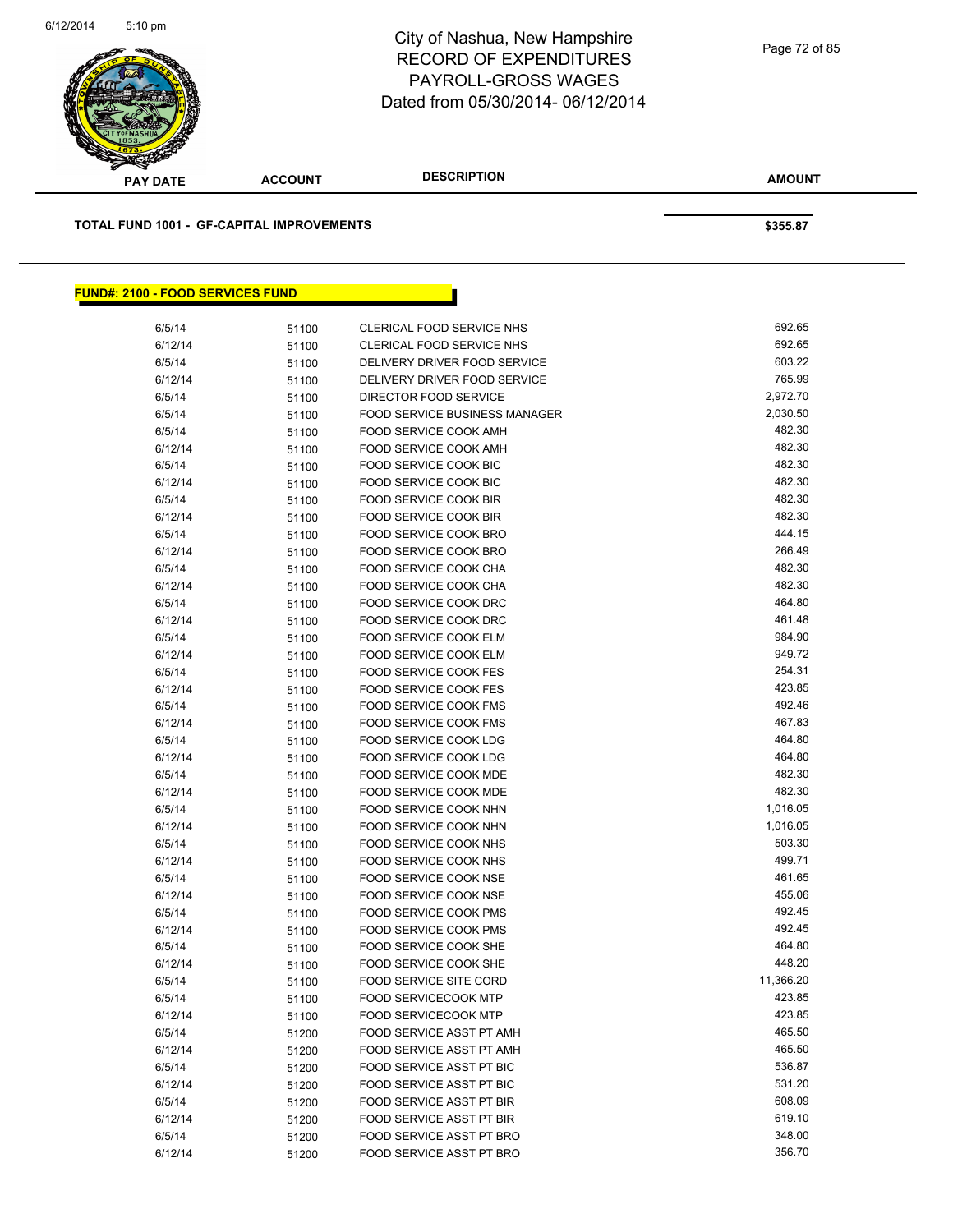

| <b>PAY DATE</b>                         | <b>ACCOUNT</b> | <b>DESCRIPTION</b>              | <b>AMOUNT</b> |
|-----------------------------------------|----------------|---------------------------------|---------------|
| <b>FUND#: 2100 - FOOD SERVICES FUND</b> |                |                                 |               |
|                                         |                |                                 |               |
| 6/5/14                                  | 51200          | FOOD SERVICE ASST PT CHA        | 631.40        |
| 6/12/14                                 | 51200          | FOOD SERVICE ASST PT CHA        | 574.90        |
| 6/5/14                                  | 51200          | FOOD SERVICE ASST PT DRC        | 668.60        |
| 6/12/14                                 | 51200          | FOOD SERVICE ASST PT DRC        | 668.48        |
| 6/5/14                                  | 51200          | FOOD SERVICE ASST PT ELM        | 2,712.10      |
| 6/12/14                                 | 51200          | FOOD SERVICE ASST PT ELM        | 2,574.72      |
| 6/5/14                                  | 51200          | <b>FOOD SERVICE ASST PT FES</b> | 884.50        |
| 6/12/14                                 | 51200          | <b>FOOD SERVICE ASST PT FES</b> | 884.50        |
| 6/5/14                                  | 51200          | FOOD SERVICE ASST PT FMS        | 2,478.90      |
| 6/12/14                                 | 51200          | FOOD SERVICE ASST PT FMS        | 2,390.61      |
| 6/5/14                                  | 51200          | FOOD SERVICE ASST PT LDG        | 888.85        |
| 6/12/14                                 | 51200          | FOOD SERVICE ASST PT LDG        | 883.28        |
| 6/5/14                                  | 51200          | <b>FOOD SERVICE ASST PT MDE</b> | 677.63        |
| 6/12/14                                 | 51200          | <b>FOOD SERVICE ASST PT MDE</b> | 663.45        |
| 6/5/14                                  | 51200          | FOOD SERVICE ASST PT MTP        | 467.80        |
| 6/12/14                                 | 51200          | FOOD SERVICE ASST PT MTP        | 467.80        |
| 6/5/14                                  | 51200          | FOOD SERVICE ASST PT NHN        | 4,039.74      |
| 6/12/14                                 | 51200          | FOOD SERVICE ASST PT NHN        | 3,898.66      |
| 6/5/14                                  | 51200          | <b>FOOD SERVICE ASST PT NHS</b> | 4,844.12      |
| 6/12/14                                 | 51200          | FOOD SERVICE ASST PT NHS        | 5,150.72      |
| 6/5/14                                  | 51200          | FOOD SERVICE ASST PT NSE        | 250.45        |
| 6/12/14                                 | 51200          | FOOD SERVICE ASST PT NSE        | 244.88        |
| 6/5/14                                  | 51200          | FOOD SERVICE ASST PT PMS        | 2,403.44      |
| 6/12/14                                 | 51200          | FOOD SERVICE ASST PT PMS        | 2,467.03      |
| 6/5/14                                  | 51200          | FOOD SERVICE ASST PT SHE        | 516.81        |
| 6/12/14                                 | 51200          | FOOD SERVICE ASST PT SHE        | 516.80        |
| 6/5/14                                  | 51300          | OVERTIME-REGULAR                | 53.19         |
| 6/12/14                                 | 51300          | OVERTIME-REGULAR                | 157.86        |
| 6/5/14                                  | 51412          | <b>WAGES PER DIEM</b>           | 1,572.12      |
| 6/12/14                                 | 51412          | <b>WAGES PER DIEM</b>           | 2,187.06      |

#### **TOTAL FUND 2100 - FOOD SERVICES FUND \$87,535.28 \$87,535.28**

| <b>FUND#: 2201 - DRIVERS EDUCATION FUND</b> |       |                            |        |
|---------------------------------------------|-------|----------------------------|--------|
| 6/5/14                                      | 51200 | DRIVER INSTRUCTOR          | 600.00 |
| 6/12/14                                     | 51200 | DRIVER INSTRUCTOR          | 850.00 |
| 6/5/14                                      | 51200 | ELL OUTREACH WORKER HOURLY | 100.00 |
| 6/12/14                                     | 51200 | ELL OUTREACH WORKER HOURLY | 100.00 |
| 6/5/14                                      | 51200 | TEACHER TECHED FMS         | 825.00 |
| 6/12/14                                     | 51300 | OVERTIME-REGULAR           | 58.18  |

#### **TOTAL FUND 2201 - DRIVERS EDUCATION FUND \$2,533.18**

#### **FUND#: 2207 - ADULT ED/CONTINUING ED**

| 6/5/14  | 51200 | 21ST CENTURY INSTRUCTOR  | 200.00 |
|---------|-------|--------------------------|--------|
| 6/12/14 | 51200 | 21ST CENTURY INSTRUCTOR  | 75.00  |
| 6/5/14  | 51200 | ADULT ED DIPOLMA TEACHER | 400.00 |
| 6/12/14 | 51200 | ADULT ED DIPOLMA TEACHER | 237.50 |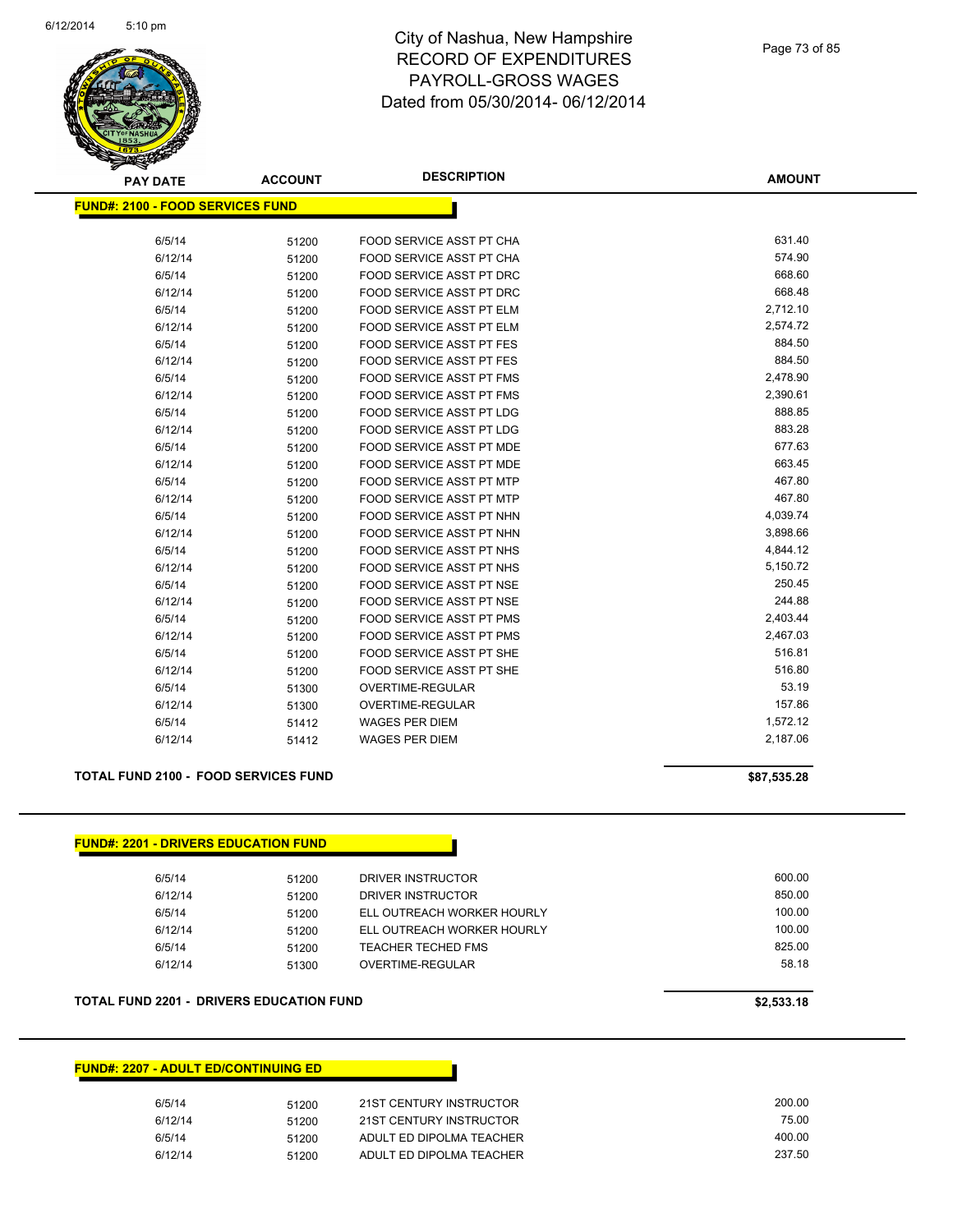

Page 74 of 85

**AMOUNT**

| 275.00<br>6/5/14<br>ADULT ED ENRICHMENT INST<br>51200<br>400.00<br>6/12/14<br>51200<br>ADULT ED ENRICHMENT INST<br>50.00<br>6/5/14<br>ADULT ED ENRICHMENT TEACHER<br>51200<br>600.00<br>6/5/14<br>51200<br>ADULT ED INSTRUCTOR<br>6/12/14<br>225.00<br>ADULT ED INSTRUCTOR<br>51200<br>400.00<br>6/5/14<br>GUIDANCE COUNSELOR NHN<br>51200<br>200.00<br>6/5/14<br><b>GUIDANCE COUNSELOR NHS</b><br>51200<br>200.00<br>6/5/14<br>PARA DW SPEC ED NHN<br>51200<br>75.00<br>6/12/14<br>PARA DW SPEC ED NHN<br>51200<br>550.00<br>6/5/14<br><b>SUB TEACHER</b><br>51200<br>225.00<br>6/12/14<br><b>SUB TEACHER</b><br>51200<br>600.00<br>6/5/14<br><b>TEACHER ENGLISH NHN</b><br>51200<br>600.00<br>6/5/14<br>TEACHER ENGLISH NHS<br>51200<br>6/5/14<br>1,000.00<br><b>TEACHER MATH NHN</b><br>51200<br>800.00<br>6/5/14<br>51200<br><b>TEACHER MATH NHS</b> |
|----------------------------------------------------------------------------------------------------------------------------------------------------------------------------------------------------------------------------------------------------------------------------------------------------------------------------------------------------------------------------------------------------------------------------------------------------------------------------------------------------------------------------------------------------------------------------------------------------------------------------------------------------------------------------------------------------------------------------------------------------------------------------------------------------------------------------------------------------------|
|                                                                                                                                                                                                                                                                                                                                                                                                                                                                                                                                                                                                                                                                                                                                                                                                                                                          |
|                                                                                                                                                                                                                                                                                                                                                                                                                                                                                                                                                                                                                                                                                                                                                                                                                                                          |
|                                                                                                                                                                                                                                                                                                                                                                                                                                                                                                                                                                                                                                                                                                                                                                                                                                                          |
|                                                                                                                                                                                                                                                                                                                                                                                                                                                                                                                                                                                                                                                                                                                                                                                                                                                          |
|                                                                                                                                                                                                                                                                                                                                                                                                                                                                                                                                                                                                                                                                                                                                                                                                                                                          |
|                                                                                                                                                                                                                                                                                                                                                                                                                                                                                                                                                                                                                                                                                                                                                                                                                                                          |
|                                                                                                                                                                                                                                                                                                                                                                                                                                                                                                                                                                                                                                                                                                                                                                                                                                                          |
|                                                                                                                                                                                                                                                                                                                                                                                                                                                                                                                                                                                                                                                                                                                                                                                                                                                          |
|                                                                                                                                                                                                                                                                                                                                                                                                                                                                                                                                                                                                                                                                                                                                                                                                                                                          |
|                                                                                                                                                                                                                                                                                                                                                                                                                                                                                                                                                                                                                                                                                                                                                                                                                                                          |
|                                                                                                                                                                                                                                                                                                                                                                                                                                                                                                                                                                                                                                                                                                                                                                                                                                                          |
|                                                                                                                                                                                                                                                                                                                                                                                                                                                                                                                                                                                                                                                                                                                                                                                                                                                          |
|                                                                                                                                                                                                                                                                                                                                                                                                                                                                                                                                                                                                                                                                                                                                                                                                                                                          |
|                                                                                                                                                                                                                                                                                                                                                                                                                                                                                                                                                                                                                                                                                                                                                                                                                                                          |
| 200.00                                                                                                                                                                                                                                                                                                                                                                                                                                                                                                                                                                                                                                                                                                                                                                                                                                                   |
| 6/5/14<br>TEACHER SCIENCE NHN<br>51200<br>200.00                                                                                                                                                                                                                                                                                                                                                                                                                                                                                                                                                                                                                                                                                                                                                                                                         |
| 6/5/14<br>51200<br><b>TEACHER SCIENCE NHS</b>                                                                                                                                                                                                                                                                                                                                                                                                                                                                                                                                                                                                                                                                                                                                                                                                            |
| 1,000.00<br>6/5/14<br>TEACHER SOCIAL STUDIES NHN<br>51200<br>200.00                                                                                                                                                                                                                                                                                                                                                                                                                                                                                                                                                                                                                                                                                                                                                                                      |
| 6/5/14<br>TEACHER SOCIAL STUDIES NHS<br>51200                                                                                                                                                                                                                                                                                                                                                                                                                                                                                                                                                                                                                                                                                                                                                                                                            |
| <b>TOTAL FUND 2207 - ADULT ED/CONTINUING ED</b><br>\$8,712.50                                                                                                                                                                                                                                                                                                                                                                                                                                                                                                                                                                                                                                                                                                                                                                                            |
| <b>FUND#: 2222 - AFTER SCHOOL PROGRAM</b>                                                                                                                                                                                                                                                                                                                                                                                                                                                                                                                                                                                                                                                                                                                                                                                                                |
|                                                                                                                                                                                                                                                                                                                                                                                                                                                                                                                                                                                                                                                                                                                                                                                                                                                          |
| 2,196.70<br>6/5/14<br>DIRECTOR 21 CENTURY<br>51100                                                                                                                                                                                                                                                                                                                                                                                                                                                                                                                                                                                                                                                                                                                                                                                                       |
| <b>TOTAL FUND 2222 - AFTER SCHOOL PROGRAM</b><br>\$2,196.70                                                                                                                                                                                                                                                                                                                                                                                                                                                                                                                                                                                                                                                                                                                                                                                              |
|                                                                                                                                                                                                                                                                                                                                                                                                                                                                                                                                                                                                                                                                                                                                                                                                                                                          |
| <u> FUND#: 2252 - DAY CARE</u>                                                                                                                                                                                                                                                                                                                                                                                                                                                                                                                                                                                                                                                                                                                                                                                                                           |
| 1,000.00<br>6/5/14<br>PANTHER PRESCHOOL DIRECTOR<br>51100                                                                                                                                                                                                                                                                                                                                                                                                                                                                                                                                                                                                                                                                                                                                                                                                |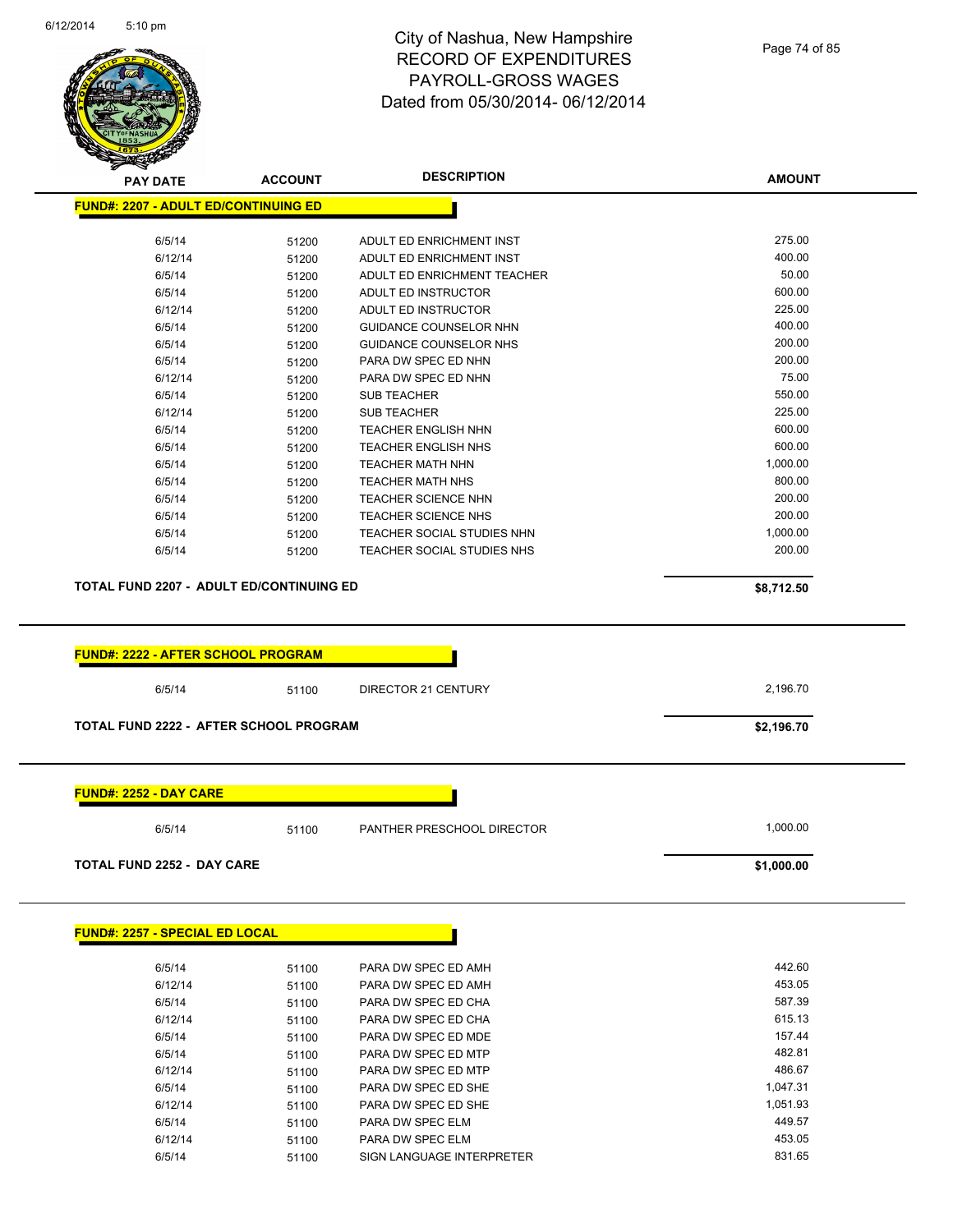

Page 75 of 85

| <b>FUND#: 2257 - SPECIAL ED LOCAL</b>                       | <b>ACCOUNT</b> | <b>DESCRIPTION</b>            | <b>AMOUNT</b> |
|-------------------------------------------------------------|----------------|-------------------------------|---------------|
|                                                             |                |                               |               |
| 6/12/14                                                     | 51100          | SIGN LANGUAGE INTERPRETER     | 1,034.15      |
| 6/5/14                                                      | 51412          | <b>WAGES PER DIEM</b>         | 262.00        |
| 6/12/14                                                     | 51412          | <b>WAGES PER DIEM</b>         | 215.76        |
|                                                             |                |                               |               |
| <b>TOTAL FUND 2257 - SPECIAL ED LOCAL</b>                   |                |                               | \$8,570.51    |
| <b>FUND#: 2503 - PARKS &amp; REC PROGRAMS FUND</b>          |                |                               |               |
| 6/5/14                                                      | 51100          | PROGRAM COORDINATOR           | 347.90        |
| 6/12/14                                                     | 51100          | PROGRAM COORDINATOR           | 347.90        |
| <b>TOTAL FUND 2503 - PARKS &amp; REC PROGRAMS FUND</b>      |                |                               | \$695.80      |
|                                                             |                |                               |               |
| <b>FUND#: 2505 - GOVT &amp; EDUCATION CHANNELS FUND</b>     |                |                               |               |
|                                                             |                |                               |               |
| 6/5/14                                                      | 51100          | ECHANNEL ACCESS ADMINISTRATOR | 1,014.70      |
| 6/12/14                                                     | 51100          | ECHANNEL ACCESS ADMINISTRATOR | 1,014.70      |
| 6/5/14                                                      | 51100          | PEG PROGRAM MANAGER           | 1,139.75      |
| 6/12/14                                                     | 51100          | PEG PROGRAM MANAGER           | 1,139.75      |
| <b>TOTAL FUND 2505 - GOVT &amp; EDUCATION CHANNELS FUND</b> |                |                               | \$4,308.90    |
|                                                             |                |                               |               |
|                                                             |                |                               |               |
| <b>FUND#: 3050 - POLICE GRANTS FUND</b>                     |                |                               |               |
| 6/5/14                                                      | 51100          | DOMESTIC VIOLENCE ADVOCATE    | 630.44        |
| 6/12/14                                                     | 51100          | DOMESTIC VIOLENCE ADVOCATE    | 788.05        |
| 6/5/14                                                      | 51100          | PATROLMAN ALL RANKS           | 1,173.90      |
| 6/12/14                                                     | 51100          | PATROLMAN ALL RANKS           | 1,173.90      |
| 6/5/14                                                      | 51300          | OVERTIME-REGULAR              | 648.37        |
| 6/12/14                                                     | 51300          | OVERTIME-REGULAR              | 2,093.60      |
| 6/5/14                                                      | 51628          | EXTRA HOLIDAY                 | 234.78        |

6/12/14 51100 PROGRAM ASSISTANT 419.85 6/5/14 51100 PUB HEALTH NURSE 132.25

6/5/14 51100 PUB HEALTH PREPAREDNESS COORD 1,117.45 6/12/14 51100 PUB HEALTH PREPAREDNESS COORD 1,117.45

6/12/14 51100 PUB HEALTH NURSE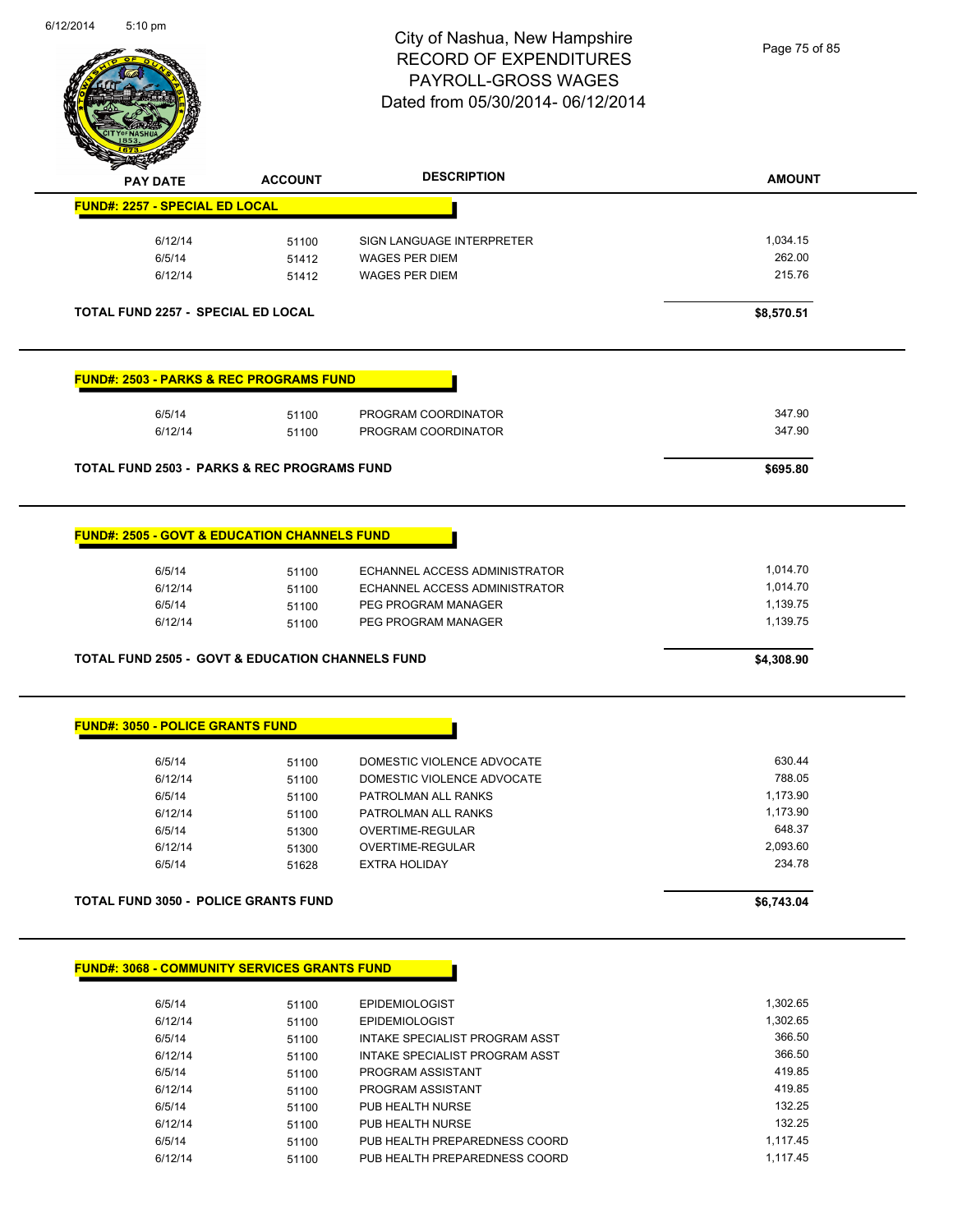

Page 76 of 85

| <b>FUND#: 3068 - COMMUNITY SERVICES GRANTS FUND</b><br>6/5/14<br>6/12/14 |       |                                | <b>AMOUNT</b> |
|--------------------------------------------------------------------------|-------|--------------------------------|---------------|
|                                                                          |       |                                |               |
|                                                                          | 51100 | SMP PROGRAM COORDINATOR        | 827.74        |
|                                                                          | 51100 | SMP PROGRAM COORDINATOR        | 827.75        |
| 6/12/14                                                                  | 51300 | OVERTIME-REGULAR               | 3.43          |
| <b>TOTAL FUND 3068 - COMMUNITY SERVICES GRANTS FUND</b>                  |       |                                | \$8,336.32    |
|                                                                          |       |                                |               |
| <b>FUND#: 3070 - COMMUNITY HEALTH GRANTS FUND</b>                        |       |                                |               |
| 6/5/14                                                                   | 51100 | PUB HEALTH NURSE               | 885.15        |
| 6/12/14                                                                  | 51100 | PUB HEALTH NURSE               | 885.15        |
| 6/5/14                                                                   | 51412 | <b>WAGES PER DIEM</b>          | 104.50        |
| 6/12/14                                                                  | 51412 | <b>WAGES PER DIEM</b>          | 104.50        |
| <b>TOTAL FUND 3070 - COMMUNITY HEALTH GRANTS FUND</b>                    |       |                                | \$1,979.30    |
| <b>FUND#: 3080 - COMMUNITY DEVELOPMENT GRANTS</b>                        |       |                                |               |
| 6/5/14                                                                   | 51100 | OED PROGRAM COORDINATOR        | 153.99        |
| 6/12/14                                                                  | 51100 | OED PROGRAM COORDINATOR        | 154.00        |
| <b>TOTAL FUND 3080 - COMMUNITY DEVELOPMENT GRANTS</b>                    |       |                                | \$307.99      |
|                                                                          |       |                                |               |
| <b>FUND#: 3090 - URBAN PROGRAM GRANTS FUND</b>                           |       |                                |               |
| 6/5/14                                                                   | 51100 | <b>GRANT MGMT SPECIALIST</b>   | 961.60        |
| 6/12/14                                                                  | 51100 | <b>GRANT MGMT SPECIALIST</b>   | 961.60        |
| 6/5/14                                                                   | 51100 | INTAKE SPECIALIST PROGRAM ASST | 549.70        |
| 6/12/14                                                                  | 51100 | INTAKE SPECIALIST PROGRAM ASST | 549.70        |
| 6/5/14                                                                   | 51100 | <b>MANAGER URBAN PROGRAMS</b>  | 1,408.20      |
| 6/12/14                                                                  | 51100 | <b>MANAGER URBAN PROGRAMS</b>  | 1,408.20      |
| 6/5/14                                                                   | 51100 | PROGRAM COORDINATOR LP&HH      | 1,073.90      |
| 6/12/14                                                                  | 51100 | PROGRAM COORDINATOR LP&HH      | 1,073.90      |
| 6/5/14                                                                   | 51100 | PROJECT ADMINISTRATOR          | 1,162.45      |
| 6/12/14                                                                  | 51100 | PROJECT ADMINISTRATOR          | 1,162.45      |
| 6/5/14                                                                   | 51100 | PROJECT ADMINISTRATOR LP&HH    | 1,000.42      |
| 6/12/14                                                                  | 51100 | PROJECT ADMINISTRATOR LP&HH    | 1,000.40      |
| 6/12/14                                                                  | 51300 | OVERTIME-REGULAR               | 5.16          |

#### **FUND#: 3120 - TRANSIT GRANTS FUND**

| 6/5/14  | 51100 | OED PROGRAM COORDINATOR            | 153.99   |
|---------|-------|------------------------------------|----------|
| 6/12/14 | 51100 | OED PROGRAM COORDINATOR            | 154.00   |
| 6/5/14  | 51100 | <b>TRANSIT FINANCE COORDINATOR</b> | 1.139.66 |
| 6/12/14 | 51100 | <b>TRANSIT FINANCE COORDINATOR</b> | 1.139.65 |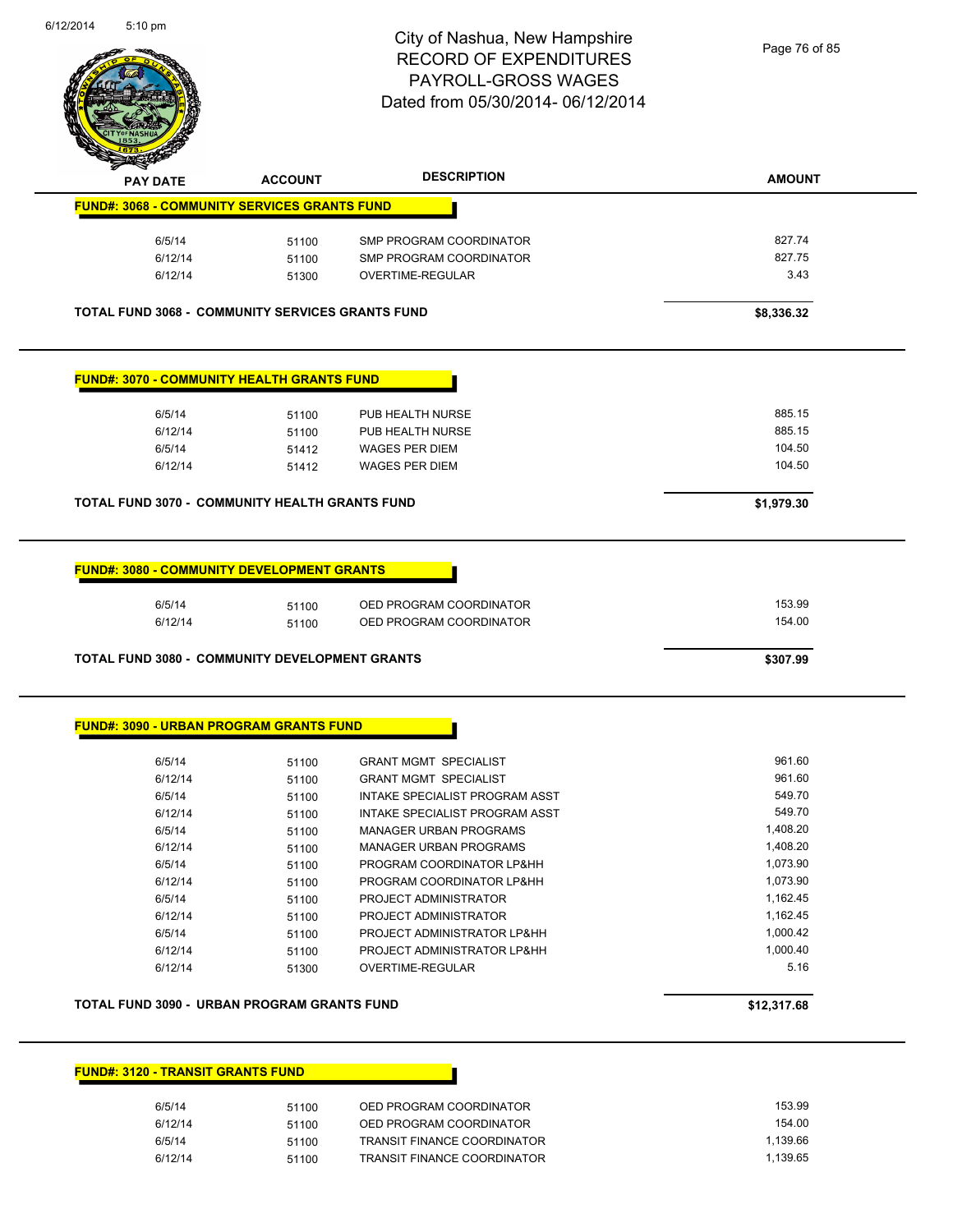

| <b>PAY DATE</b>                          | <b>ACCOUNT</b> | <b>DESCRIPTION</b>                    | <b>AMOUNT</b> |
|------------------------------------------|----------------|---------------------------------------|---------------|
| <b>FUND#: 3120 - TRANSIT GRANTS FUND</b> |                |                                       |               |
|                                          |                |                                       |               |
| 6/5/14                                   | 51100          | <b>TRANSIT FLEET FACILITIES SUPV</b>  | 961.60        |
| 6/12/14                                  | 51100          | <b>TRANSIT FLEET FACILITIES SUPV</b>  | 961.60        |
| 6/5/14                                   | 51100          | <b>TRANSIT MECHANICS</b>              | 1,744.00      |
| 6/12/14                                  | 51100          | <b>TRANSIT MECHANICS</b>              | 1,744.00      |
| 6/5/14                                   | 51100          | <b>TRANSIT OPER MKTG SUPV</b>         | 985.15        |
| 6/12/14                                  | 51100          | <b>TRANSIT OPER MKTG SUPV</b>         | 985.15        |
| 6/5/14                                   | 51100          | TRANSIT OPERATIONS COORDINATOR        | 863.35        |
| 6/12/14                                  | 51100          | <b>TRANSIT OPERATIONS COORDINATOR</b> | 863.35        |
| 6/5/14                                   | 51100          | <b>TRANSIT UTILITY SERVICE WORKER</b> | 794.50        |
| 6/12/14                                  | 51100          | <b>TRANSIT UTILITY SERVICE WORKER</b> | 794.50        |
| 6/5/14                                   | 51100          | <b>TRANSPORTATION DEPT MANAGER</b>    | 1,460.55      |
| 6/12/14                                  | 51100          | <b>TRANSPORTATION DEPT MANAGER</b>    | 1,460.55      |
| 6/12/14                                  | 51300          | OVERTIME-REGULAR                      | 97.13         |
|                                          |                |                                       |               |

**TOTAL FUND 3120 - TRANSIT GRANTS FUND \$16,302.73** 

#### **FUND#: 3800 - SCHOOL GRANTS FUND**

6/5/14 51100 21 CENTURY ELEM MFAM RES COORD 5,757.92 6/5/14 51100 21 CENTURY MIDL FAM RES COORD 2,088.30 6/5/14 51100 ASSISTANT PRINCIPAL AMH 6/5/14 51100 ASSISTANT PRINCIPAL BRO 1,403.90 6/5/14 51100 ASSISTANT PRINCIPAL MDE 6/5/14 51100 AYP FACILITATOR DRC 2,193.69 6/5/14 51100 AYP FACILITATOR FES 1,955.80 6/5/14 51100 AYP FACILITATOR LDG 3,365.80 6/5/14 51100 CLERICAL 21 CENTURY 717.46 6/12/14 51100 CLERICAL 21 CENTURY 727.15 6/5/14 51100 DIRECTOR TITLE 1 3,153.80 6/5/14 51100 DW TECHNOLOGY PEER COACH 379.35 6/5/14 51100 JOB DEVELOPER SPED NHS 1,955.80 6/5/14 51100 OFFICE MANAGER TITLE 1 1,494.60 6/5/14 51100 PARA KIND FES 416.11 6/12/14 51100 PARA KIND FES 419.41 6/5/14 51100 PARA TTI AMH 1,490.62 6/12/14 51100 PARA TTI AMH 1,500.54 6/5/14 51100 PARA TTI DRC 793.74 6/12/14 51100 PARA TTI DRC 66/12/14 555.18 6/5/14 51100 PARA TTI LDG 1,632.23 6/12/14 51100 PARA TTI LDG 1,632.38 6/5/14 51100 PARA TTI NURSERY 841.52 6/12/14 51100 PARA TTI NURSERY 799.73 6/5/14 51100 PARA VOC NHS 429.37 6/12/14 51100 PARA VOC NHS 6/12/14 51100 PARA VOC NHS 6/5/14 51100 SYSTEMS ADMIN SCH YEAR 5/143.50 6/5/14 51100 TEACHER DWSE BIR 1,694.50 6/5/14 51100 TEACHER DWSE BRO 1,832.90 6/5/14 51100 TEACHER DWSE CHA 1,858.10 6/5/14 51100 TEACHER DWSE ELM 1,554.80 6/5/14 51100 TEACHER DWSE MDE 1,762.10 6/5/14 51100 TEACHER DWSE SHE 1,554.80 6/5/14 51100 TEACHER GR3 BIC 3,249.30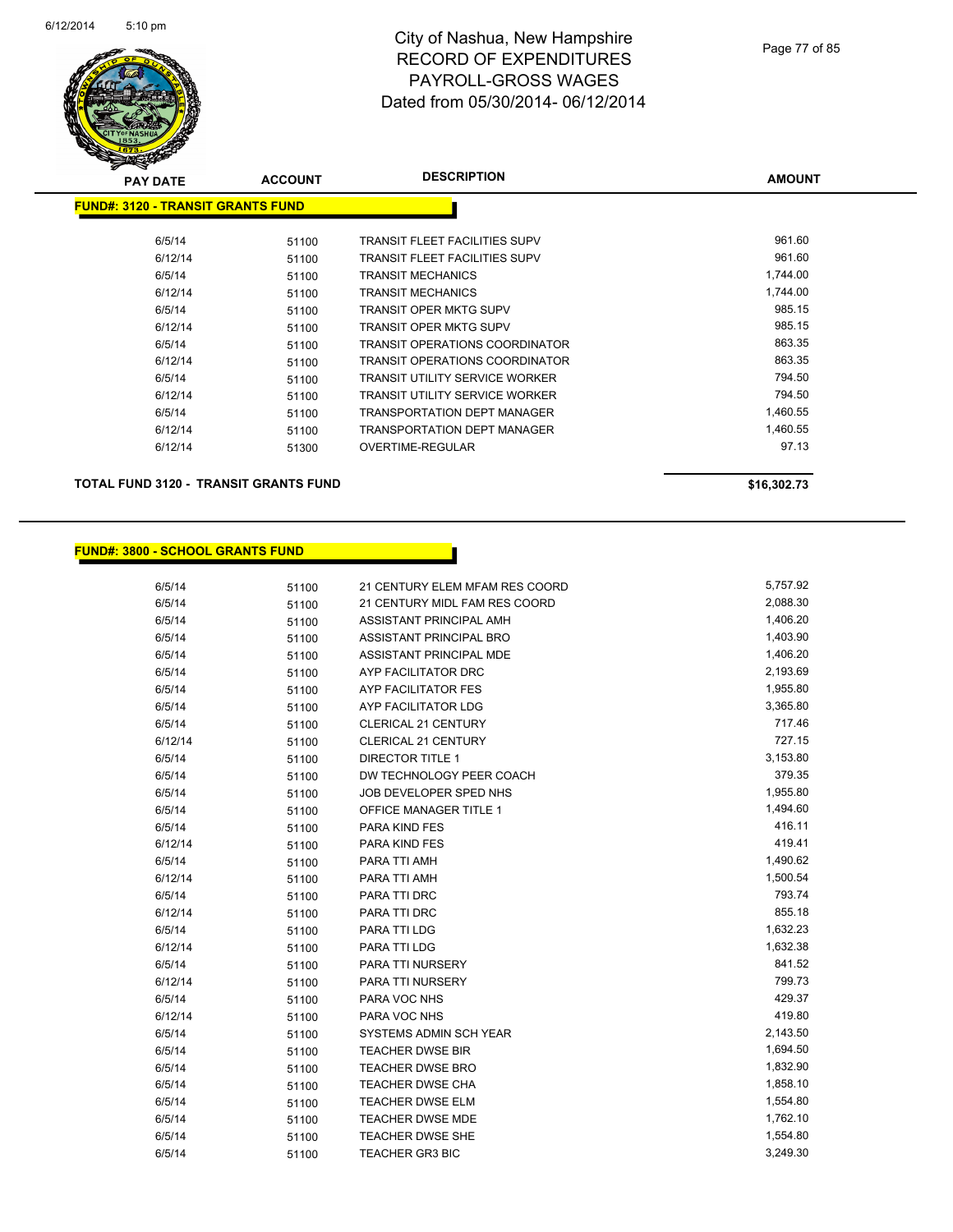

| <b>PAY DATE</b>                          | <b>ACCOUNT</b> | <b>DESCRIPTION</b>                  | <b>AMOUNT</b>   |
|------------------------------------------|----------------|-------------------------------------|-----------------|
| <u> FUND#: 3800 - SCHOOL GRANTS FUND</u> |                |                                     |                 |
|                                          |                |                                     |                 |
| 6/5/14                                   | 51100          | <b>TEACHER KIND FES</b>             | 1,686.40        |
| 6/5/14                                   | 51100          | TEACHER PRESCHOOL NHS               | 1,877.80        |
| 6/5/14                                   | 51100          | <b>TEACHER SPED AMH</b>             | 3,377.90        |
| 6/5/14                                   | 51100          | <b>TEACHER SPED DRC</b>             | 3,378.00        |
| 6/5/14                                   | 51100          | <b>TEACHER SPED ELM</b>             | 3,377.90        |
| 6/5/14                                   | 51100          | <b>TEACHER SPED FES</b>             | 2,295.90        |
| 6/5/14                                   | 51100          | <b>TEACHER SPED FMS</b>             | 3,575.40        |
| 6/5/14                                   | 51100          | <b>TEACHER SPED LDG</b>             | 3,506.60        |
| 6/5/14                                   | 51100          | <b>TEACHER SPED MDE</b>             | 1,554.80        |
| 6/5/14                                   | 51100          | TEACHER SPED NHN                    | 6,940.60        |
| 6/5/14                                   | 51100          | <b>TEACHER SPED NHS</b>             | 5,072.50        |
| 6/5/14                                   | 51100          | <b>TEACHER SPED NSE</b>             | 1,622.40        |
| 6/5/14                                   | 51100          | <b>TEACHER SPED PMS</b>             | 1,554.80        |
| 6/5/14                                   | 51100          | <b>TEACHER SPED SHE</b>             | 1,823.09        |
| 6/5/14                                   | 51100          | <b>TEACHER TEAM FACILITATOR AMH</b> | 2,501.80        |
| 6/5/14                                   | 51100          | <b>TEACHER TEAM FACILITATOR MTP</b> | 1,459.89        |
| 6/5/14                                   | 51200          | 21 CENTURY ELEM MFAM RES COORD      | 135.04          |
| 6/5/14                                   | 51200          | <b>21ST CENTURY INSTRUCTOR</b>      | 1,479.56        |
| 6/12/14                                  | 51200          | 21ST CENTURY INSTRUCTOR             | 1,530.24        |
| 6/5/14                                   | 51200          | ADULT ED DIPOLMA TEACHER            | 225.00          |
| 6/5/14                                   | 51200          | ADULT ED ENRICHMENT INST            | 250.00          |
| 6/5/14                                   | 51200          | ADULT ED INSTRUCTOR                 | 375.00          |
| 6/12/14                                  | 51200          | ADULT ED INSTRUCTOR                 | 150.00          |
| 6/5/14                                   | 51200          | AYP FACILITATOR DRC                 | 62.50           |
| 6/12/14                                  | 51200          | CLERICAL GUIDANCE NHN               | 98.55           |
| 6/5/14                                   | 51200          | DW TECHNOLOGY PEER COACH            | 885.13          |
| 6/5/14                                   | 51200          | ELL OUTREACH WORKER HOURLY          | 600.00          |
| 6/12/14                                  | 51200          | ELL OUTREACH WORKER HOURLY          | 600.00          |
| 6/5/14                                   | 51200          | ELL TUTOR                           | 75.00           |
| 6/12/14                                  | 51200          | ELL TUTOR                           | 300.00          |
| 6/5/14                                   | 51200          | <b>FAMILY LIAISON</b>               | 250.00          |
| 6/12/14                                  | 51200          | <b>FAMILY LIAISON</b>               | 250.00          |
| 6/5/14                                   | 51200          | FOCUS MONITORING DATA ANALYST       | 1,721.30        |
| 6/5/14                                   | 51200          | FOOD SERVICE COOK LDG               | 35.00           |
| 6/12/14                                  | 51200          | FOOD SERVICE COOK LDG               | 35.00           |
| 6/5/14                                   | 51200          | <b>GUIDANCE COUNSELOR FES</b>       | 251.76          |
| 6/5/14                                   | 51200          | HOME SCHOOL CORD TTI                | 3,007.66        |
| 6/12/14                                  | 51200          | HOME SCHOOL CORD TTI                | 3,471.67        |
| 6/5/14                                   | 51200          | <b>INTERPRETER</b>                  | 487.50          |
| 6/12/14                                  | 51200          | <b>INTERPRETER</b>                  | 343.75          |
| 6/5/14                                   | 51200          | <b>LIBRARIAN NHN</b>                | 75.00           |
| 6/5/14                                   | 51200          | <b>LIBRARIAN NHS</b>                | 75.00           |
| 6/5/14                                   | 51200          | LUNCH MONITOR DRC                   | 171.75          |
| 6/12/14                                  | 51200          | LUNCH MONITOR DRC                   | 210.09          |
| 6/5/14                                   | 51200          | LUNCH MONITOR SHE                   | 97.51           |
| 6/12/14                                  | 51200          | LUNCH MONITOR SHE                   | 180.05          |
| 6/5/14                                   | 51200          | PARA DW SPEC ED AMH                 | 220.10          |
| 6/12/14                                  | 51200          | PARA DW SPEC ED AMH                 | 239.91          |
| 6/12/14                                  | 51200          | PARA DW SPEC ED BIR                 | 21.88           |
| 6/5/14                                   | 51200          | PARA DW SPEC ED NHN                 | 75.00<br>118.35 |
| 6/5/14                                   | 51200          | PARA DW SPEC ED PMS                 | 105.00          |
| 6/12/14                                  | 51200          | PARA DW SPEC ED PMS                 | 41.68           |
| 6/5/14                                   | 51200          | PARA DW SPEC ED WID                 |                 |
| 6/12/14                                  | 51200          | PARA DW SPEC ED WID                 | 41.68           |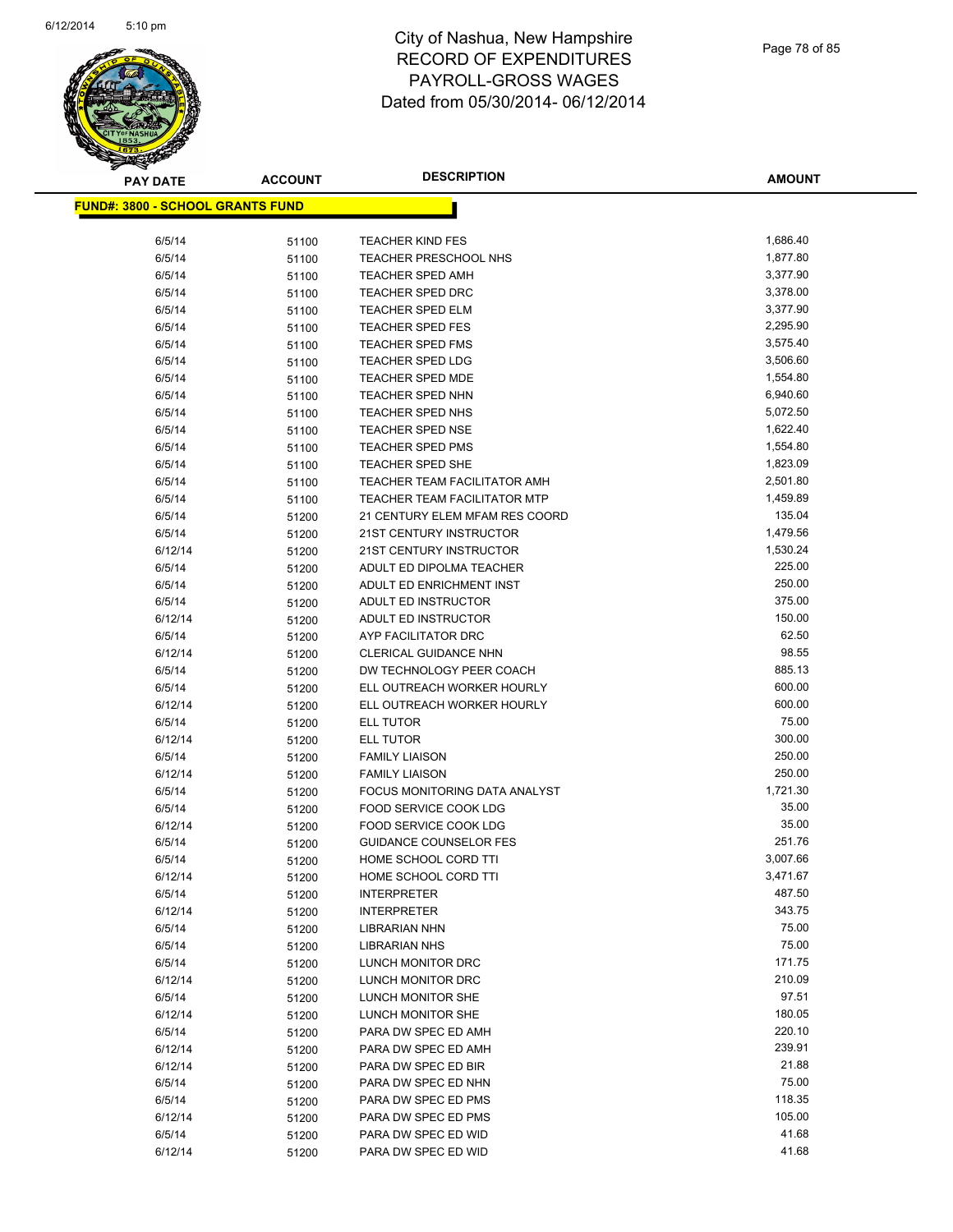

| <b>PAY DATE</b>                          | <b>ACCOUNT</b> | <b>DESCRIPTION</b>                               | <b>AMOUNT</b>    |
|------------------------------------------|----------------|--------------------------------------------------|------------------|
| <u> FUND#: 3800 - SCHOOL GRANTS FUND</u> |                |                                                  |                  |
|                                          |                |                                                  |                  |
| 6/5/14                                   | 51200          | PARA DW SPEC ELM                                 | 118.35           |
| 6/12/14                                  | 51200          | PARA DW SPEC ELM                                 | 175.00           |
| 6/12/14                                  | 51200          | PARA ELL FES                                     | 35.00            |
| 6/5/14                                   | 51200          | PARA ELL MTP                                     | 136.75           |
| 6/12/14                                  | 51200          | PARA ELL MTP                                     | 96.70            |
| 6/5/14                                   | 51200          | PARA INST AMH                                    | 39.41            |
| 6/12/14                                  | 51200          | PARA INST AMH                                    | 39.41            |
| 6/12/14                                  | 51200          | PARA INST BIR                                    | 126.88           |
| 6/5/14                                   | 51200          | PARA INST DRC                                    | 165.08           |
| 6/12/14                                  | 51200          | PARA INST DRC                                    | 169.23           |
| 6/5/14                                   | 51200          | PARA INST ELM                                    | 35.00            |
| 6/12/14                                  | 51200          | PARA INST ELM                                    | 70.00            |
| 6/5/14                                   | 51200          | PARA INST FES                                    | 205.04           |
| 6/12/14                                  | 51200          | PARA INST FES                                    | 406.74           |
| 6/5/14                                   | 51200          | PARA INST FMS                                    | 70.00            |
| 6/12/14                                  | 51200          | PARA INST FMS                                    | 70.00            |
| 6/5/14                                   | 51200          | PARA INST LDG                                    | 353.43           |
| 6/12/14                                  | 51200          | PARA INST LDG                                    | 395.10           |
| 6/5/14                                   | 51200          | PARA INST NHN                                    | 90.03            |
| 6/12/14                                  | 51200          | PARA INST NHN                                    | 90.03            |
| 6/5/14                                   | 51200          | <b>PARA INST PMS</b>                             | 223.35           |
| 6/12/14                                  | 51200          | PARA INST PMS                                    | 247.53           |
| 6/5/14                                   | 51200          | PARA KIND AMH                                    | 70.00            |
| 6/12/14                                  | 51200          | PARA KIND AMH                                    | 105.00           |
| 6/5/14                                   | 51200          | PARA KIND LDG                                    | 83.35            |
| 6/12/14                                  | 51200          | PARA KIND LDG                                    | 76.68            |
| 6/5/14                                   | 51200          | PARA MEDIA NHN                                   | 125.03           |
| 6/12/14                                  | 51200          | PARA MEDIA NHN                                   | 125.03           |
| 6/5/14                                   | 51200          | PARA PRE SCH MTP                                 | 96.70            |
| 6/12/14                                  | 51200          | PARA PRE SCH MTP                                 | 166.70           |
| 6/5/14                                   | 51200          | PARA TTI DRC                                     | 140.00           |
| 6/12/14                                  | 51200          | PARA TTI DRC                                     | 105.00           |
| 6/5/14                                   | 51200          | PARA TTI LDG                                     | 41.68            |
| 6/12/14                                  | 51200          | PARA TTI LDG                                     | 83.35            |
| 6/5/14                                   | 51200          | SOCIAL WORKER FMS                                | 192.50           |
| 6/5/14                                   | 51200          | SPEECH LANG PATHOLOGIST WID                      | 35.00            |
| 6/5/14                                   | 51200          | <b>SUB TEACHER</b>                               | 227.50           |
| 6/12/14                                  | 51200          | <b>SUB TEACHER</b>                               | 77.50            |
| 6/5/14                                   | 51200          | SUB TEACHER LONG TERM                            | 70.01            |
| 6/12/14                                  | 51200          | SUB TEACHER LONG TERM                            | 51.25            |
| 6/5/14                                   | 51200          | TEACHER BUSINESS NHN                             | 100.00           |
| 6/5/14                                   | 51200          | <b>TEACHER DWSE ELM</b>                          | 35.00            |
| 6/5/14                                   | 51200          | <b>TEACHER ELL AMH</b>                           | 100.00           |
| 6/5/14                                   | 51200          | TEACHER ELL BIR                                  | 50.00            |
| 6/5/14                                   | 51200          | TEACHER ELL ELM                                  | 420.00           |
| 6/5/14                                   | 51200          | TEACHER ELL FMS                                  | 175.00<br>700.00 |
| 6/5/14                                   | 51200          | TEACHER ELL LDG                                  |                  |
| 6/5/14                                   | 51200          | <b>TEACHER ENGLISH FMS</b>                       | 302.50<br>150.00 |
| 6/5/14<br>6/5/14                         | 51200          | <b>TEACHER ENGLISH NHN</b>                       | 75.00            |
|                                          | 51200          | <b>TEACHER ENGLISH NHS</b>                       | 70.00            |
| 6/5/14<br>6/5/14                         | 51200          | <b>TEACHER ENGLISH PMS</b>                       | 75.00            |
| 6/5/14                                   | 51200          | <b>TEACHER GR1 FES</b><br><b>TEACHER GR1 LDG</b> | 175.00           |
| 6/5/14                                   | 51200          | <b>TEACHER GR2 AMH</b>                           | 100.00           |
|                                          | 51200          |                                                  |                  |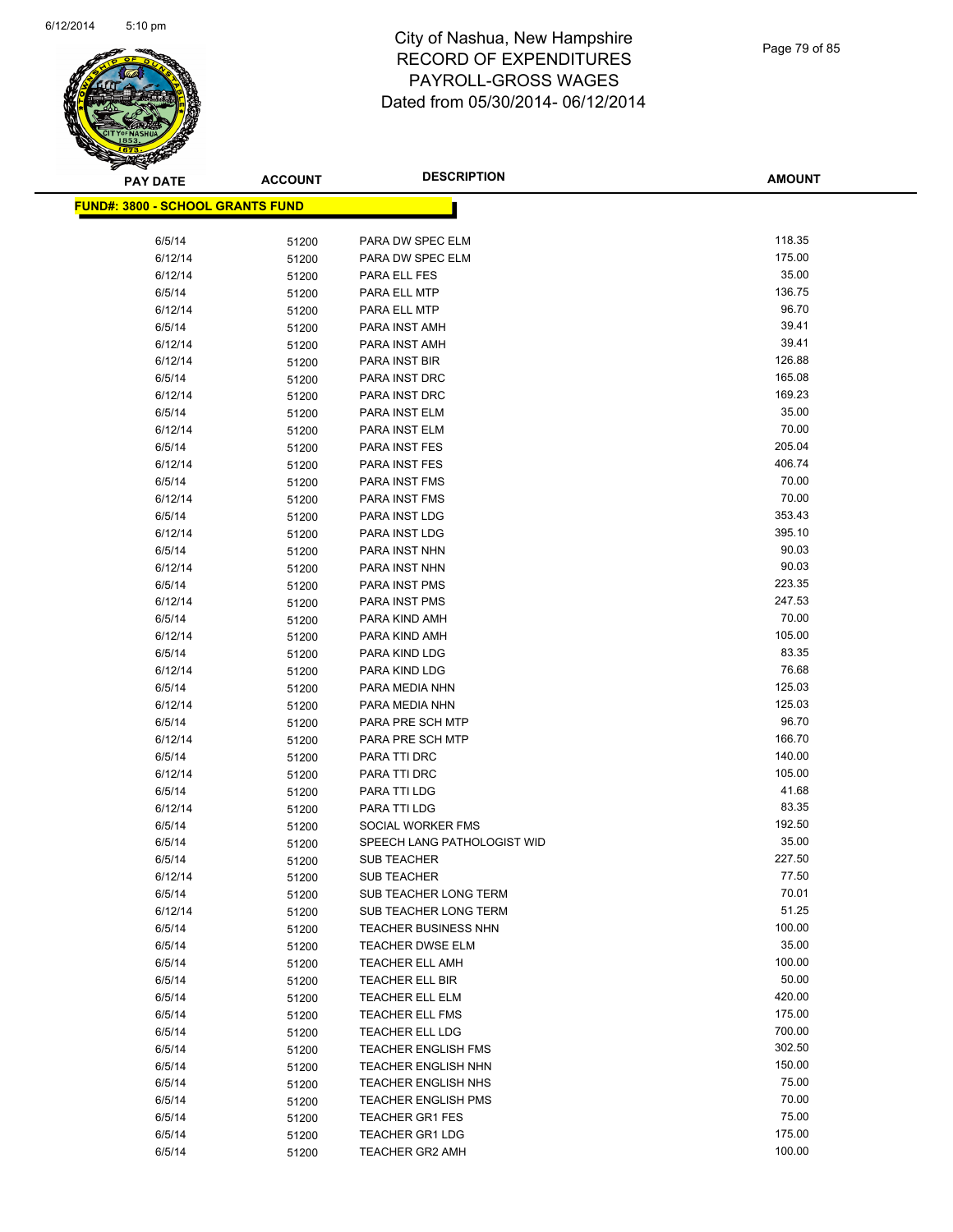

Page 80 of 85

| <b>PAY DATE</b>                                   | <b>ACCOUNT</b> | <b>DESCRIPTION</b>           | <b>AMOUNT</b> |
|---------------------------------------------------|----------------|------------------------------|---------------|
| <b>FUND#: 3800 - SCHOOL GRANTS FUND</b>           |                |                              |               |
|                                                   |                |                              |               |
| 6/5/14                                            | 51200          | <b>TEACHER GR2 DRC</b>       | 100.00        |
| 6/5/14                                            | 51200          | <b>TEACHER GR2 FES</b>       | 50.00         |
| 6/5/14                                            | 51200          | <b>TEACHER GR3 DRC</b>       | 50.00         |
| 6/5/14                                            | 51200          | <b>TEACHER GR3 FES</b>       | 25.00         |
| 6/5/14                                            | 51200          | <b>TEACHER GR3 MTP</b>       | 85.00         |
| 6/5/14                                            | 51200          | <b>TEACHER GR3 SHE</b>       | 35.00         |
| 6/5/14                                            | 51200          | <b>TEACHER GR4 BIR</b>       | 50.00         |
| 6/5/14                                            | 51200          | <b>TEACHER GR4 FES</b>       | 70.00         |
| 6/5/14                                            | 51200          | <b>TEACHER GR4 LDG</b>       | 112.50        |
| 6/5/14                                            | 51200          | <b>TEACHER GR5 DRC</b>       | 250.00        |
| 6/5/14                                            | 51200          | <b>TEACHER GR6 ELM</b>       | 265.00        |
| 6/5/14                                            | 51200          | <b>TEACHER GR6 FMS</b>       | 577.50        |
| 6/5/14                                            | 51200          | <b>TEACHER GR6 PMS</b>       | 137.51        |
| 6/5/14                                            | 51200          | TEACHER KIND DRC             | 52.50         |
| 6/5/14                                            | 51200          | <b>TEACHER KIND FES</b>      | 50.00         |
| 6/5/14                                            | 51200          | <b>TEACHER KIND LDG</b>      | 175.00        |
| 6/5/14                                            | 51200          | <b>TEACHER MATH ELM</b>      | 112.50        |
| 6/5/14                                            | 51200          | <b>TEACHER MATH NHN</b>      | 150.00        |
| 6/5/14                                            | 51200          | <b>TEACHER MATH NHS</b>      | 375.00        |
| 6/5/14                                            | 51200          | <b>TEACHER SCIENCE ELM</b>   | 52.50         |
| 6/5/14                                            | 51200          | TEACHER SCIENCE NHN          | 75.00         |
| 6/5/14                                            | 51200          | TEACHER SCIENCE NHS          | 150.00        |
| 6/5/14                                            | 51200          | TEACHER SOCIAL STUDIES NHN   | 712.50        |
| 6/5/14                                            | 51200          | TEACHER SOCIAL STUDIES NHS   | 225.00        |
| 6/5/14                                            | 51200          | TEACHER SPED FMS             | 125.00        |
| 6/5/14                                            | 51200          | <b>TEACHER SPED LDG</b>      | 320.00        |
| 6/5/14                                            | 51200          | <b>TEACHER SPED PMS</b>      | 75.00         |
| 6/5/14                                            | 51200          | TEACHER TEAM FACILITATOR AMH | 100.00        |
| 6/5/14                                            | 51200          | <b>TEACHER TTI AMH</b>       | 7,217.00      |
| 6/5/14                                            | 51200          | <b>TEACHER TTI FES</b>       | 14,528.40     |
| 6/5/14                                            | 51200          | <b>TEACHER TTI LDG</b>       | 10,630.40     |
| 6/5/14                                            | 51200          | <b>TEACHER TTI MTP</b>       | 7,691.50      |
| 6/5/14                                            | 51200          | TEACHER TTI NURSERY          | 4,498.00      |
| 6/5/14                                            | 51200          | <b>TEACHER TTIDRC</b>        | 8,229.60      |
| 6/5/14                                            | 51412          | <b>WAGES PER DIEM</b>        | 41.76         |
| 6/12/14                                           | 51412          | <b>WAGES PER DIEM</b>        | 217.04        |
| 6/5/14                                            | 51650          | <b>ADDITIONAL HOURS</b>      | 9,492.50      |
| <b>TOTAL FUND 3800 - SCHOOL GRANTS FUND</b>       |                |                              | \$193,646.59  |
|                                                   |                |                              |               |
|                                                   |                |                              |               |
| <b>FUND#: 3810 - FOOD SERVICE GRANTS FUND</b>     |                |                              |               |
| 6/5/14                                            | 51300          | OVERTIME-REGULAR             | 964.16        |
| 6/12/14                                           | 51300          | OVERTIME-REGULAR             | 781.67        |
|                                                   |                |                              |               |
| <b>TOTAL FUND 3810 - FOOD SERVICE GRANTS FUND</b> |                |                              | \$1,745.83    |
|                                                   |                |                              |               |

**FUND#: 4005 - TRAFFIC VIOLATIONS FUND**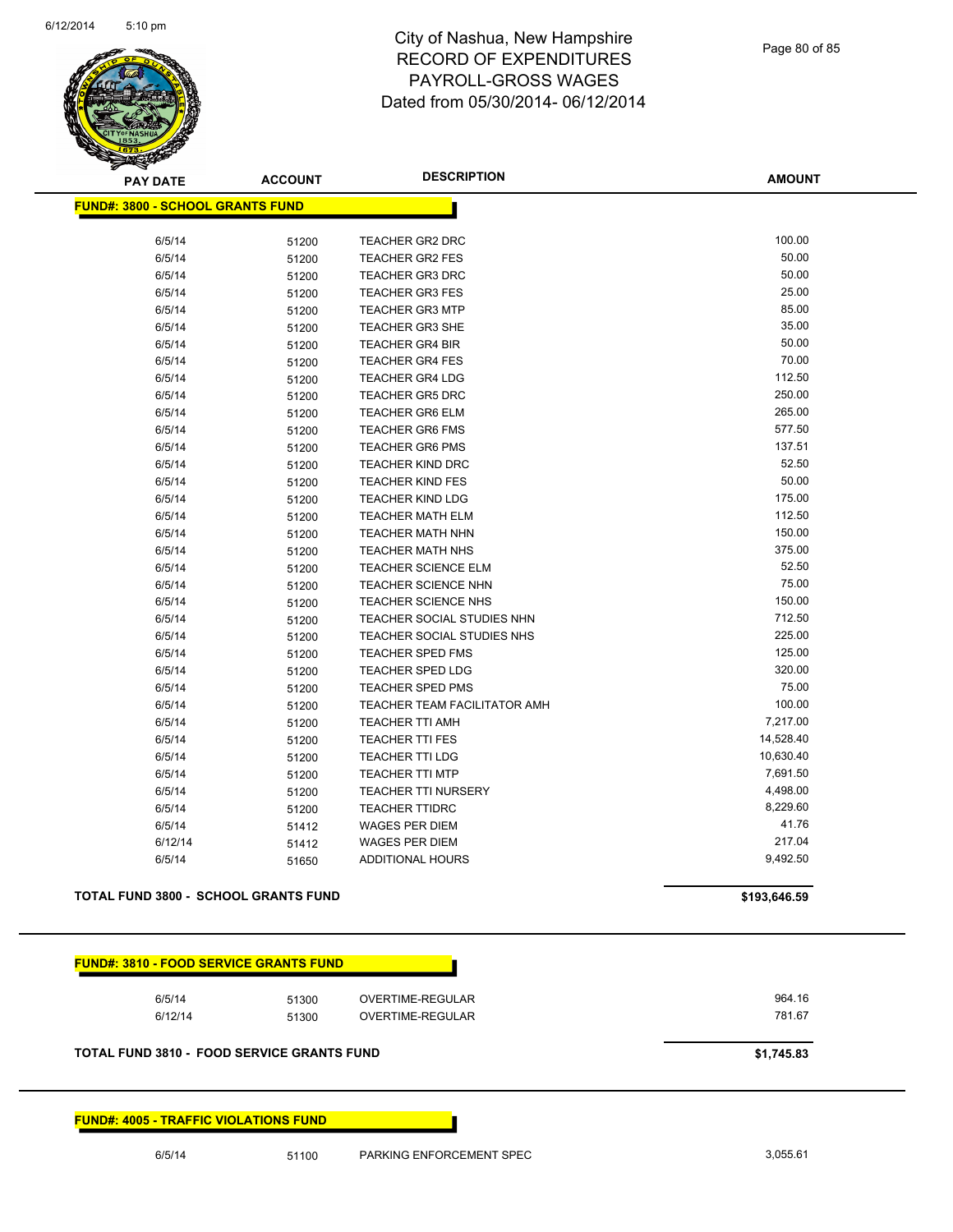

| <b>FUND#: 4005 - TRAFFIC VIOLATIONS FUND</b>                                                                                                                                                                     |                         |                                                                                         | <b>AMOUNT</b>                |
|------------------------------------------------------------------------------------------------------------------------------------------------------------------------------------------------------------------|-------------------------|-----------------------------------------------------------------------------------------|------------------------------|
|                                                                                                                                                                                                                  |                         |                                                                                         |                              |
|                                                                                                                                                                                                                  |                         |                                                                                         |                              |
| 6/12/14                                                                                                                                                                                                          | 51100                   | PARKING ENFORCEMENT SPEC                                                                | 3,055.61                     |
| 6/5/14                                                                                                                                                                                                           | 51100                   | <b>RESOURCE COORDINATOR</b>                                                             | 113.10                       |
| 6/12/14                                                                                                                                                                                                          | 51100                   | <b>RESOURCE COORDINATOR</b>                                                             | 113.10                       |
| 6/5/14                                                                                                                                                                                                           | 51100                   | <b>VEHICLE REGISTRATION CLERK</b>                                                       | 787.40                       |
| 6/12/14                                                                                                                                                                                                          | 51100                   | <b>VEHICLE REGISTRATION CLERK</b>                                                       | 787.39                       |
| 6/5/14                                                                                                                                                                                                           | 51300                   | OVERTIME-REGULAR                                                                        | 48.59                        |
| 6/12/14                                                                                                                                                                                                          | 51300                   | OVERTIME-REGULAR                                                                        | 37.83                        |
| 6/5/14                                                                                                                                                                                                           | 51390                   | OVERTIME-OTHER                                                                          | 415.71                       |
| 6/12/14                                                                                                                                                                                                          | 51390                   | OVERTIME-OTHER                                                                          | 380.10                       |
| <b>TOTAL FUND 4005 - TRAFFIC VIOLATIONS FUND</b>                                                                                                                                                                 |                         |                                                                                         | \$8,794.44                   |
| <b>FUND#: 4010 - MOTOR VEHICLE ADMIN FUND</b>                                                                                                                                                                    |                         |                                                                                         |                              |
| 6/5/14                                                                                                                                                                                                           | 51100                   | <b>VEHICLE REGISTRATION CLERK</b>                                                       | 787.39                       |
| 6/12/14                                                                                                                                                                                                          | 51100                   | <b>VEHICLE REGISTRATION CLERK</b>                                                       | 787.38                       |
| 6/5/14                                                                                                                                                                                                           | 51300                   | OVERTIME-REGULAR                                                                        | 12.46                        |
| 6/12/14                                                                                                                                                                                                          | 51300                   | OVERTIME-REGULAR                                                                        | 49.26                        |
|                                                                                                                                                                                                                  |                         |                                                                                         |                              |
| TOTAL FUND 4010 - MOTOR VEHICLE ADMIN FUND                                                                                                                                                                       |                         |                                                                                         | \$1,636.49                   |
| <b>FUND#: 4030 - POLICE SPECIAL DETAILS FUND</b>                                                                                                                                                                 |                         |                                                                                         |                              |
| 6/5/14<br>6/12/14<br>6/5/14                                                                                                                                                                                      | 51200<br>51200<br>51712 | <b>OUTSIDE DETAIL SPEC PT</b><br><b>OUTSIDE DETAIL SPEC PT</b><br><b>SPECIAL DETAIL</b> | 588.28<br>588.28<br>9,716.61 |
| 6/12/14                                                                                                                                                                                                          | 51712                   | <b>SPECIAL DETAIL</b>                                                                   | 11,353.80                    |
|                                                                                                                                                                                                                  |                         |                                                                                         | \$22,246.97                  |
|                                                                                                                                                                                                                  |                         |                                                                                         |                              |
| 6/5/14                                                                                                                                                                                                           | 51300                   | OVERTIME-REGULAR                                                                        | 723.39                       |
| 6/12/14                                                                                                                                                                                                          | 51300                   | OVERTIME-REGULAR                                                                        | 2,059.24                     |
|                                                                                                                                                                                                                  |                         |                                                                                         | \$2,782.63                   |
|                                                                                                                                                                                                                  |                         |                                                                                         |                              |
| <b>TOTAL FUND 4030 - POLICE SPECIAL DETAILS FUND</b><br><b>FUND#: 4035 - POLICE OVERTIME BILLING FUND</b><br><b>TOTAL FUND 4035 - POLICE OVERTIME BILLING FUND</b><br><b>FUND#: 4065 - FIRE WATCHGUARDS FUND</b> |                         |                                                                                         |                              |
| 6/12/14                                                                                                                                                                                                          | 51712                   | SPECIAL DETAIL                                                                          | 197.87                       |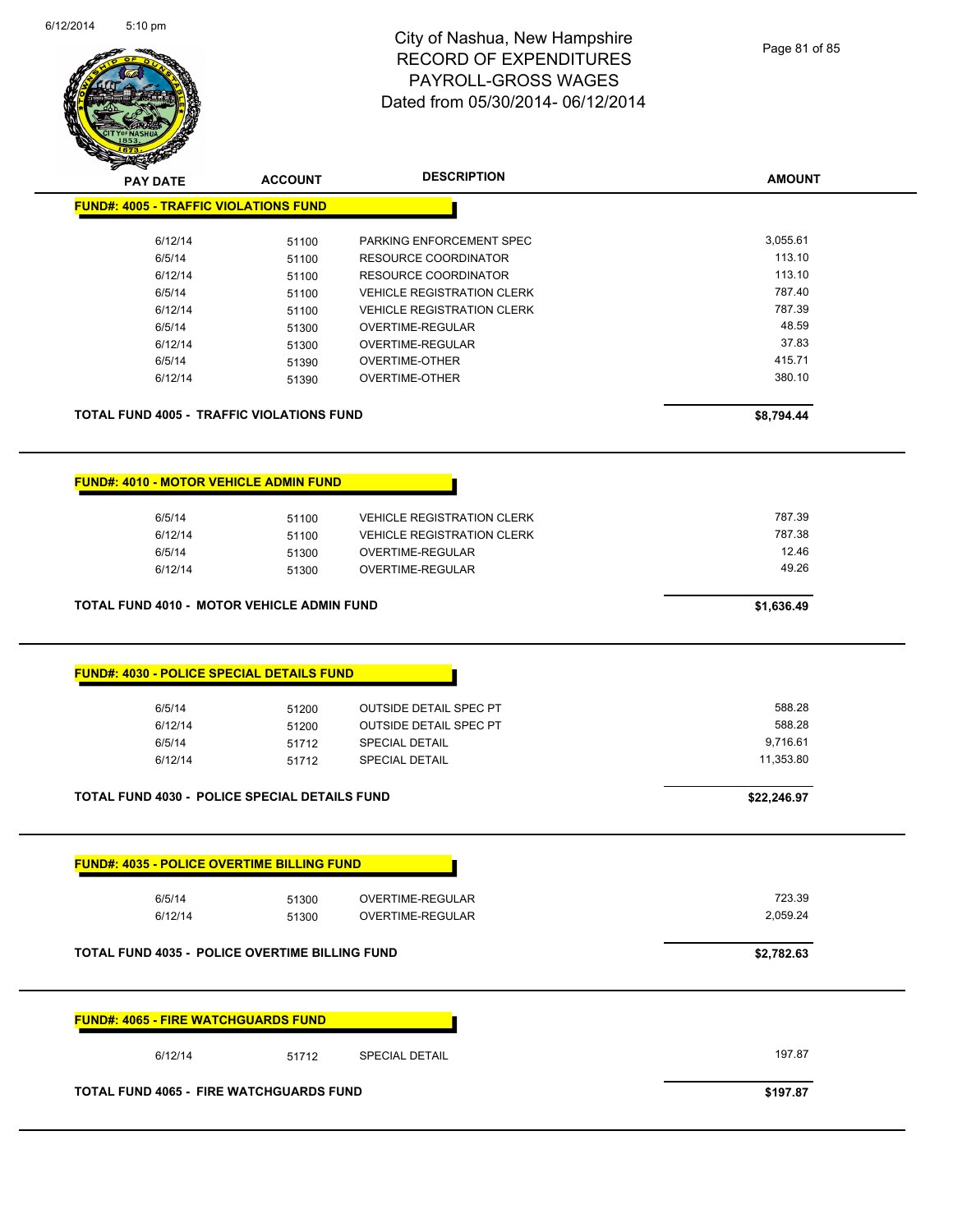

Page 82 of 85

| <b>PAY DATE</b>                                                                                                     | <b>ACCOUNT</b> | <b>DESCRIPTION</b>      | <b>AMOUNT</b> |
|---------------------------------------------------------------------------------------------------------------------|----------------|-------------------------|---------------|
| <b>FUND#: 4600 - ECON DEV-GREATER NASHUA RLF</b>                                                                    |                |                         |               |
| 6/5/14                                                                                                              | 51100          | OED PROGRAM COORDINATOR | 76.97         |
| 6/12/14                                                                                                             | 51100          | OED PROGRAM COORDINATOR | 76.94         |
|                                                                                                                     |                |                         |               |
|                                                                                                                     |                |                         | \$153.91      |
| <b>TOTAL FUND 4600 - ECON DEV-GREATER NASHUA RLF</b><br><b>FUND#: 5010 - CAP PROJECTS-INFO TECHNOLOGY</b><br>6/5/14 | 51300          | OVERTIME-REGULAR        | 57.61         |
| 6/12/14                                                                                                             | 51300          | OVERTIME-REGULAR        | 41.98         |

Г

#### **FUND#: 6000 - SOLID WASTE FUND**

| 6/5/14  | 51100 | ACCOUNTING COMPLIANCE MGR            | 153.40   |
|---------|-------|--------------------------------------|----------|
| 6/12/14 | 51100 | <b>ACCOUNTING COMPLIANCE MGR</b>     | 153.40   |
| 6/5/14  | 51100 | ADMINISTRATIVE ASSISTANT I           | 620.15   |
| 6/12/14 | 51100 | ADMINISTRATIVE ASSISTANT I           | 632.00   |
| 6/5/14  | 51100 | <b>ADMINISTRATIVE ASSISTANT II</b>   | 802.62   |
| 6/12/14 | 51100 | <b>ADMINISTRATIVE ASSISTANT II</b>   | 665.60   |
| 6/5/14  | 51100 | AUTOMATIC COLLECTION EQUIP OPR       | 3,634.69 |
| 6/12/14 | 51100 | AUTOMATIC COLLECTION EQUIP OPR       | 3,636.80 |
| 6/5/14  | 51100 | <b>CITY ENGINEER</b>                 | 298.00   |
| 6/12/14 | 51100 | <b>CITY ENGINEER</b>                 | 298.00   |
| 6/5/14  | 51100 | <b>COLLECTION EQUIP OPR</b>          | 8,601.26 |
| 6/12/14 | 51100 | <b>COLLECTION EQUIP OPR</b>          | 8,659.04 |
| 6/5/14  | 51100 | <b>COLLECTION EQUIP OPR LANDFILL</b> | 900.80   |
| 6/12/14 | 51100 | <b>COLLECTION EQUIP OPR LANDFILL</b> | 900.80   |
| 6/5/14  | 51100 | DEP TREASURER TAX COLLECTOR          | 230.60   |
| 6/12/14 | 51100 | DEP TREASURER TAX COLLECTOR          | 230.61   |
| 6/5/14  | 51100 | DEPUTY MANAGER OF ENGINEERING        | 74.50    |
| 6/12/14 | 51100 | DEPUTY MANAGER OF ENGINEERING        | 74.50    |
| 6/5/14  | 51100 | <b>DIRECTOR PUBLIC WORKS</b>         | 205.85   |
| 6/12/14 | 51100 | DIRECTOR PUBLIC WORKS                | 205.85   |
| 6/5/14  | 51100 | <b>DIVISION OPERATIONS MANAGER</b>   | 171.55   |
| 6/12/14 | 51100 | DIVISION OPERATIONS MANAGER          | 171.55   |
| 6/5/14  | 51100 | DPW BILLING ACCOUNTANT               | 438.30   |
| 6/12/14 | 51100 | DPW BILLING ACCOUNTANT               | 438.30   |
| 6/5/14  | 51100 | DPW COLLECTIONS SPEC III             | 364.60   |
| 6/12/14 | 51100 | DPW COLLECTIONS SPEC III             | 364.60   |
| 6/5/14  | 51100 | DPW CONTRACT ADMINISTRATOR           | 108.35   |
| 6/12/14 | 51100 | DPW CONTRACT ADMINISTRATOR           | 108.35   |
| 6/5/14  | 51100 | <b>ENVIRONMENTAL ENGINEER</b>        | 1,255.85 |
| 6/12/14 | 51100 | ENVIRONMENTAL ENGINEER               | 1,255.85 |
| 6/5/14  | 51100 | <b>EQUIP OPR STREET REPAIR</b>       | 79.56    |
| 6/5/14  | 51100 | <b>EQUIPMENT OPR LANDFILL</b>        | 6,392.40 |
| 6/12/14 | 51100 | <b>EQUIPMENT OPR LANDFILL</b>        | 6,386.69 |
| 6/5/14  | 51100 | FINANCE AND ADMIN MANAGER            | 372.35   |
| 6/12/14 | 51100 | <b>FINANCE AND ADMIN MANAGER</b>     | 372.35   |
| 6/5/14  | 51100 | <b>LICENSED SCALE OPERATOR</b>       | 680.10   |
|         |       |                                      |          |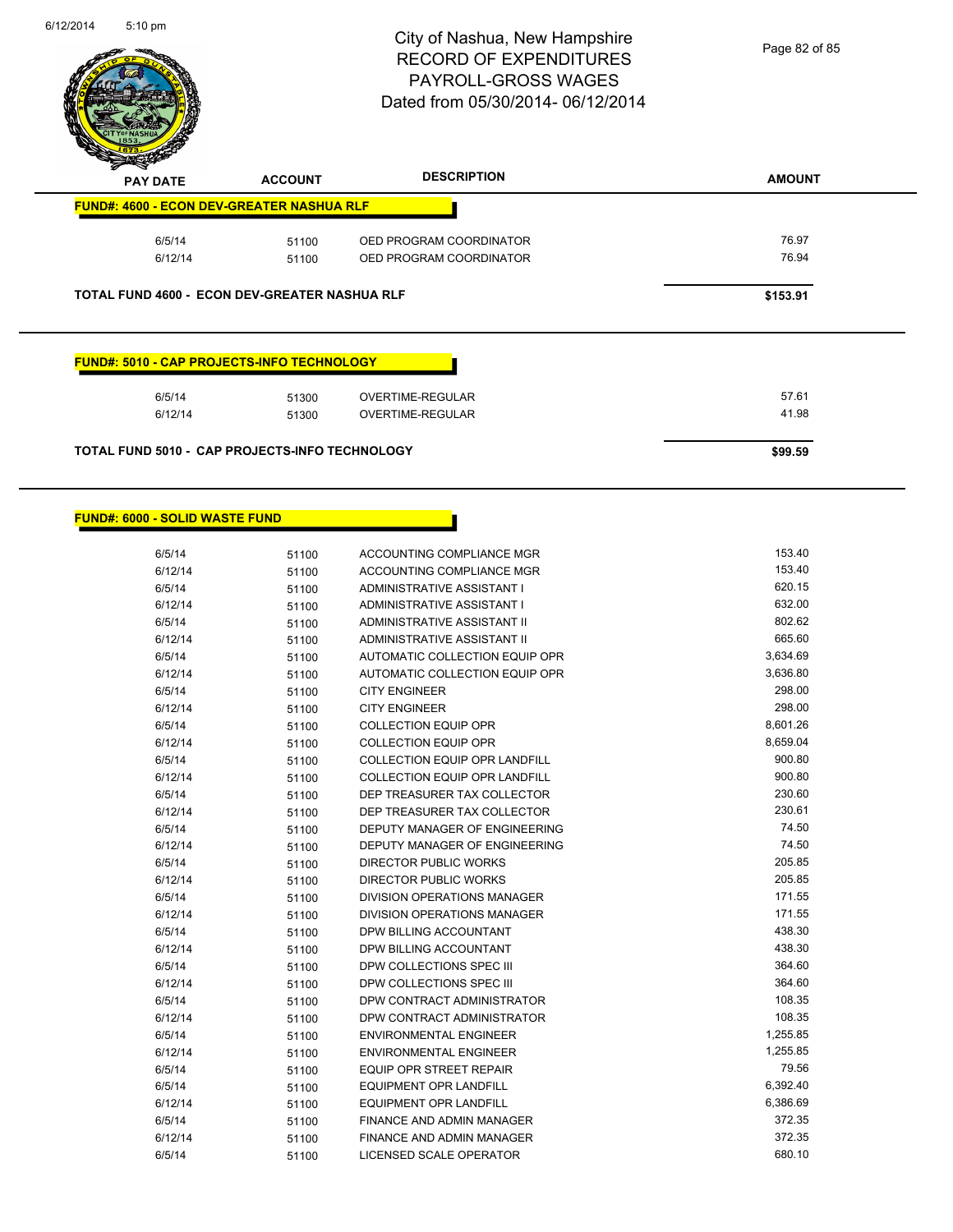

| <b>PAY DATE</b>                           | <b>ACCOUNT</b> | <b>DESCRIPTION</b>             | <b>AMOUNT</b> |
|-------------------------------------------|----------------|--------------------------------|---------------|
| <b>FUND#: 6000 - SOLID WASTE FUND</b>     |                |                                |               |
| 6/12/14                                   | 51100          | LICENSED SCALE OPERATOR        | 680.10        |
| 6/5/14                                    | 51100          | <b>MASON PIPELAYER</b>         | 43.48         |
| 6/5/14                                    | 51100          | RECYCLING COORDINATOR          | 1,061.70      |
| 6/12/14                                   | 51100          | RECYCLING COORDINATOR          | 1,061.69      |
| 6/5/14                                    | 51100          | <b>SOLID WASTE FOREMAN</b>     | 2,308.30      |
| 6/12/14                                   | 51100          | <b>SOLID WASTE FOREMAN</b>     | 2,308.30      |
| 6/5/14                                    | 51100          | SUPERINTENDENT OF SOLID WASTE  | 1,529.81      |
| 6/12/14                                   | 51100          | SUPERINTENDENT OF SOLID WASTE  | 1,529.80      |
| 6/5/14                                    | 51100          | TRUCK DRIVER STREET REPAIR     | 383.36        |
| 6/5/14                                    | 51300          | OVERTIME-REGULAR               | 7,610.33      |
| 6/12/14                                   | 51300          | <b>OVERTIME-REGULAR</b>        | 1,731.24      |
| 6/5/14                                    | 51400          | <b>WAGES TEMP-SEASONAL</b>     | 2,925.00      |
| 6/12/14                                   | 51400          | <b>WAGES TEMP-SEASONAL</b>     | 4,095.00      |
| 6/5/14                                    | 61107          | <b>CLOTHING &amp; UNIFORMS</b> | 109.95        |
| <b>TOTAL FUND 6000 - SOLID WASTE FUND</b> |                |                                | \$77,317.28   |

#### **FUND#: 6200 - WASTEWATER FUND**

| 6/5/14  | 51100 | ACCOUNTING COMPLIANCE MGR            | 306.70   |
|---------|-------|--------------------------------------|----------|
| 6/12/14 | 51100 | ACCOUNTING COMPLIANCE MGR            | 306.70   |
| 6/5/14  | 51100 | ADMINISTRATIVE ASSISTANT II          | 811.25   |
| 6/12/14 | 51100 | ADMINISTRATIVE ASSISTANT II          | 811.26   |
| 6/5/14  | 51100 | <b>ANALYTICAL CHEMIST</b>            | 853.69   |
| 6/12/14 | 51100 | <b>ANALYTICAL CHEMIST</b>            | 912.17   |
| 6/5/14  | 51100 | <b>CITY ENGINEER</b>                 | 695.35   |
| 6/12/14 | 51100 | <b>CITY ENGINEER</b>                 | 695.35   |
| 6/5/14  | 51100 | <b>COLLECTION SYSTEM FOREMAN</b>     | 1,087.57 |
| 6/12/14 | 51100 | <b>COLLECTION SYSTEM FOREMAN</b>     | 1,087.56 |
| 6/5/14  | 51100 | <b>COLLECTION SYSTEMS OPERATOR</b>   | 2,727.60 |
| 6/12/14 | 51100 | <b>COLLECTION SYSTEMS OPERATOR</b>   | 2,727.60 |
| 6/5/14  | 51100 | <b>COLLECTION SYSTEMS TECHNICIAN</b> | 1,952.00 |
| 6/12/14 | 51100 | <b>COLLECTION SYSTEMS TECHNICIAN</b> | 1,952.00 |
| 6/5/14  | 51100 | <b>COLLECTIONS SPEC II</b>           | 791.45   |
| 6/12/14 | 51100 | <b>COLLECTIONS SPEC II</b>           | 791.45   |
| 6/5/14  | 51100 | <b>CSO STORM WATER ENGINEER</b>      | 1,200.50 |
| 6/12/14 | 51100 | <b>CSO STORM WATER ENGINEER</b>      | 1,200.50 |
| 6/5/14  | 51100 | <b>CSO TECHNICIAN INSPECTOR</b>      | 993.75   |
| 6/12/14 | 51100 | <b>CSO TECHNICIAN INSPECTOR</b>      | 993.75   |
| 6/5/14  | 51100 | DEP TREASURER TAX COLLECTOR          | 230.60   |
| 6/12/14 | 51100 | DEP TREASURER TAX COLLECTOR          | 230.61   |
| 6/5/14  | 51100 | <b>DEPUTY MANAGER OF ENGINEERING</b> | 744.65   |
| 6/12/14 | 51100 | DEPUTY MANAGER OF ENGINEERING        | 744.65   |
| 6/5/14  | 51100 | <b>DIRECTOR PUBLIC WORKS</b>         | 411.90   |
| 6/12/14 | 51100 | DIRECTOR PUBLIC WORKS                | 411.90   |
| 6/5/14  | 51100 | <b>DIVISION OPERATIONS MANAGER</b>   | 171.60   |
| 6/12/14 | 51100 | <b>DIVISION OPERATIONS MANAGER</b>   | 171.60   |
| 6/5/14  | 51100 | DPW BILLING ACCOUNTANT               | 438.25   |
| 6/12/14 | 51100 | DPW BILLING ACCOUNTANT               | 438.25   |
| 6/5/14  | 51100 | DPW COLLECTIONS SPEC III             | 364.60   |
| 6/12/14 | 51100 | DPW COLLECTIONS SPEC III             | 364.60   |
| 6/5/14  | 51100 | DPW CONTRACT ADMINISTRATOR           | 649.70   |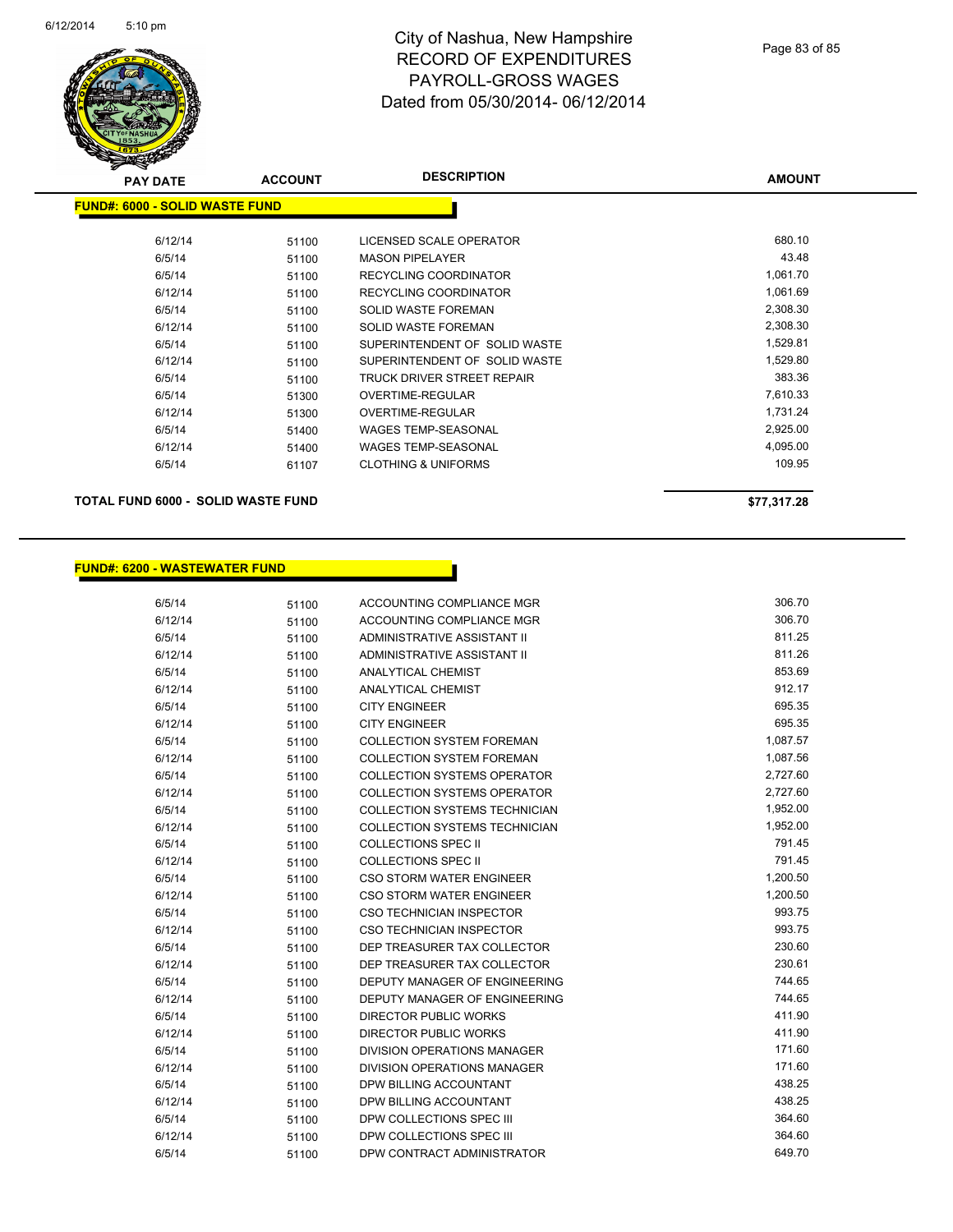

| <b>PAY DATE</b>                      | <b>ACCOUNT</b> | <b>DESCRIPTION</b>                     | <b>AMOUNT</b> |
|--------------------------------------|----------------|----------------------------------------|---------------|
| <b>FUND#: 6200 - WASTEWATER FUND</b> |                |                                        |               |
| 6/12/14                              | 51100          | DPW CONTRACT ADMINISTRATOR             | 649.70        |
| 6/5/14                               | 51100          | ELECTRICAL DIAGNOSTIC TECH I           | 2,079.20      |
| 6/12/14                              | 51100          | ELECTRICAL DIAGNOSTIC TECH I           | 2,079.20      |
| 6/5/14                               | 51100          | <b>FINANCE AND ADMIN MANAGER</b>       | 372.35        |
| 6/12/14                              | 51100          | <b>FINANCE AND ADMIN MANAGER</b>       | 372.35        |
| 6/5/14                               | 51100          | FLEET MANAGER STREET DEPT              | 352.05        |
| 6/12/14                              | 51100          | FLEET MANAGER STREET DEPT              | 352.05        |
| 6/5/14                               | 51100          | INDUSTRIAL PRETREATMENT COORD          | 1,154.10      |
| 6/12/14                              | 51100          | INDUSTRIAL PRETREATMENT COORD          | 1,154.10      |
| 6/5/14                               | 51100          | <b>MECHANIC WWTP 1ST CLASS</b>         | 4,004.81      |
| 6/12/14                              | 51100          | MECHANIC WWTP 1ST CLASS                | 4,004.80      |
| 6/5/14                               | 51100          | OPERATOR II WWTP                       | 3,976.80      |
| 6/12/14                              | 51100          | <b>OPERATOR II WWTP</b>                | 3,976.80      |
| 6/5/14                               | 51100          | OPERATOR II WWTP 2nd                   | 1,009.20      |
| 6/12/14                              | 51100          | OPERATOR II WWTP 2nd                   | 1,009.20      |
| 6/5/14                               | 51100          | OPERATOR II WWTP 3rd                   | 2,129.56      |
| 6/12/14                              | 51100          | OPERATOR II WWTP 3rd                   | 2,129.56      |
| 6/5/14                               | 51100          | <b>OPERATOR III WWTP</b>               | 3,141.62      |
| 6/12/14                              | 51100          | <b>OPERATOR III WWTP</b>               | 2,762.24      |
| 6/5/14                               | 51100          | PLANT OPERATIONS SUPERVISOR            | 1,405.05      |
| 6/12/14                              | 51100          | PLANT OPERATIONS SUPERVISOR            | 1,405.05      |
| 6/5/14                               | 51100          | PROCESS CHEMIST                        | 1,073.90      |
| 6/12/14                              | 51100          | PROCESS CHEMIST                        | 1,073.90      |
| 5/1/14                               | 51100          | <b>RETIREE DPW</b>                     | (1,825.53)    |
| 6/5/14                               | 51100          | SUPERINTENDENT OF WASTEWATER           | 1,720.00      |
| 6/12/14                              | 51100          | SUPERINTENDENT OF WASTEWATER           | 1,720.00      |
| 6/5/14                               | 51100          | <b>SUPV LABORATORY</b>                 | 1,154.09      |
| 6/12/14                              | 51100          | SUPV LABORATORY                        | 1,154.10      |
| 6/5/14                               | 51100          | <b>TRUCK DRIVER STREET REPAIR</b>      | 849.40        |
| 6/12/14                              | 51100          | TRUCK DRIVER STREET REPAIR             | 854.00        |
| 6/5/14                               | 51100          | <b>WASTEWATER PROJECT ENGINEER</b>     | 1,293.10      |
| 6/12/14                              | 51100          | <b>WASTEWATER PROJECT ENGINEER</b>     | 1,293.10      |
| 5/29/14                              | 51300          | <b>OVERTIME-REGULAR</b>                | 0.09          |
| 6/5/14                               | 51300          | OVERTIME-REGULAR                       | 6,637.94      |
| 6/12/14                              | 51300          | <b>OVERTIME-REGULAR</b>                | 3,408.88      |
| 5/29/14                              | 51400          | <b>WAGES TEMP-SEASONAL</b>             | (246.08)      |
| 6/5/14                               | 51400          | <b>WAGES TEMP-SEASONAL</b>             | 2,564.50      |
| 6/12/14                              | 51400          | <b>WAGES TEMP-SEASONAL</b>             | 3,341.00      |
| 5/1/14                               | 51750          | <b>RETIREMENT &amp; SEPARATION PAY</b> | 1,825.53      |
|                                      |                |                                        |               |

#### **TOTAL FUND 6200 - WASTEWATER FUND \$95,682.82**

#### **FUND#: 6500 - PROPERTY & CASUALTY FUND**

| 6/5/14  | 51100 | <b>PROGRAM SUPV</b>            | 1.143.30 |
|---------|-------|--------------------------------|----------|
| 6/12/14 | 51100 | <b>PROGRAM SUPV</b>            | 1.143.30 |
| 6/5/14  | 51100 | PROPERTY AND CASUALTY ADJUSTER | 1.985.70 |
| 6/12/14 | 51100 | PROPERTY AND CASUALTY ADJUSTER | 1.985.70 |
| 6/5/14  | 51100 | <b>RISK MANAGER</b>            | 1.533.60 |
| 6/12/14 | 51100 | <b>RISK MANAGER</b>            | 1.533.60 |
| 6/5/14  | 51100 | SAFETY LOSS PREVENTION SPEC    | 1.011.35 |
| 6/12/14 | 51100 | SAFETY LOSS PREVENTION SPEC    | 1.011.35 |